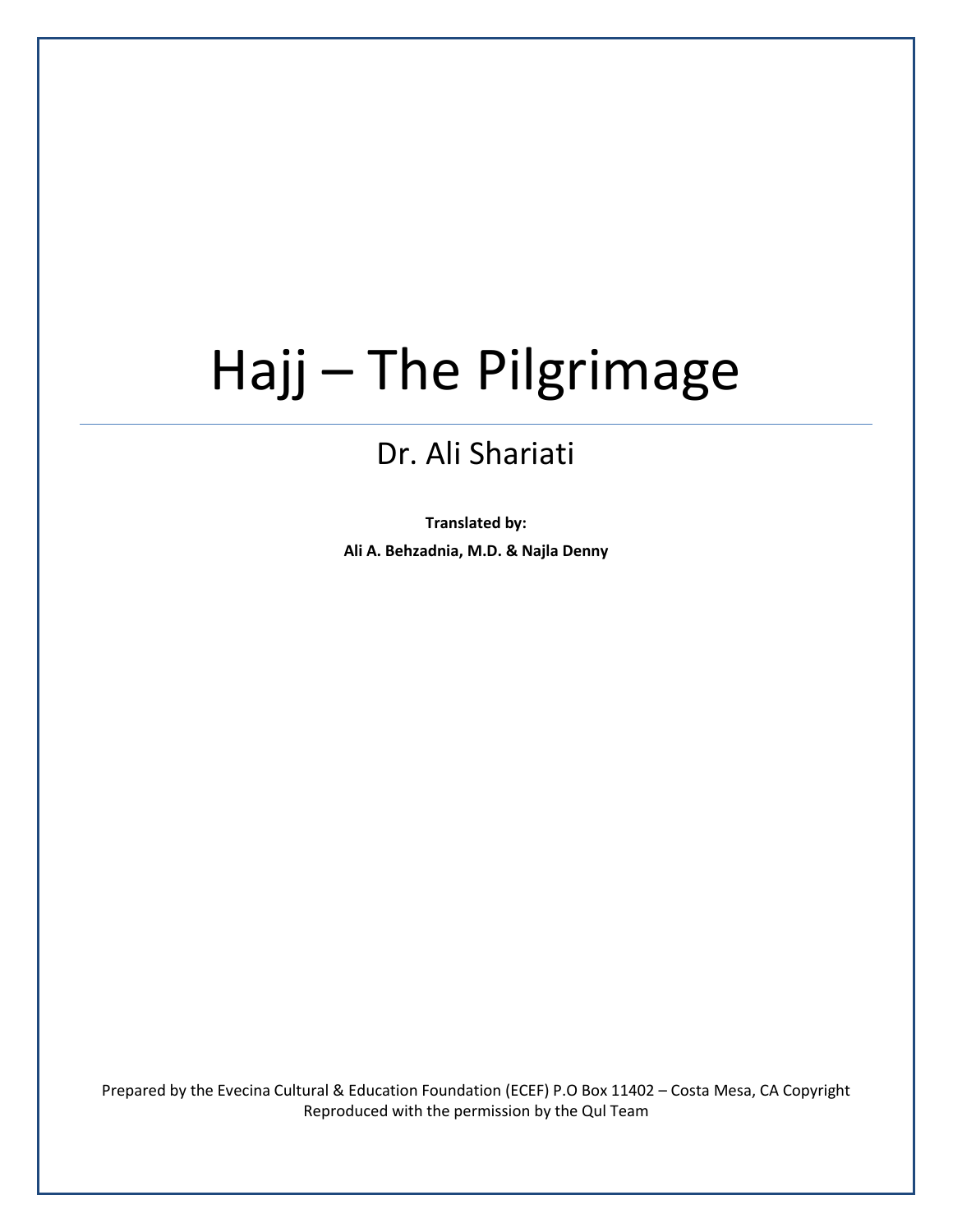### **Table of Contents**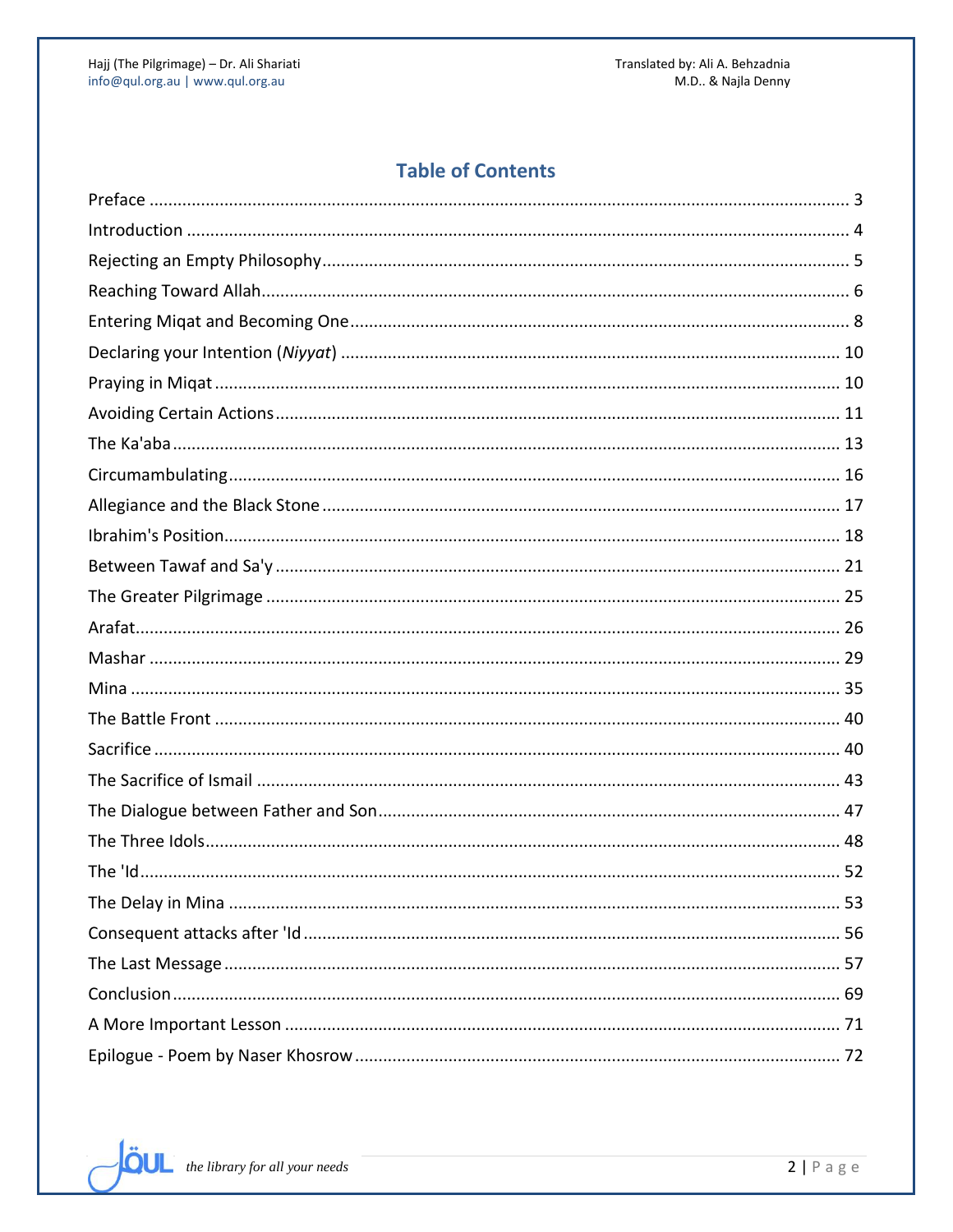### **Preface**

<span id="page-2-0"></span>As a person who is "knowledgeable about religion" and whose field of study is "the history of religions", I reached the following conclusions as a result of my study and research of the historical evolution of each faith whereby I compared what the faiths were in the past and what they are now as well as a comparison in the differences between the "truth" and the "reality" of the faiths. My conclusion is not based on personal religious feelings nor prejudices:

If we study and evaluate the effectiveness of each religion in terms of the happiness and evolution of mankind, we will discover that there is no prophecy which is as advanced, powerful, and conscious as the prophecy of Mohammad (PBUH) (i.e. Islam and its role in man's social progress, self-consciousness, movement, responsibility, human ambition and struggle for justice; Islam's realism and naturalness, creativity, adaptability with scientific and financial progress and orientation toward civilization and the community).

Contemporaneously, we will discover that there is no prophecy which has deteriorated and been transformed into a completely different representation as much as the prophecy of Mohammad (PBUH)!

It seems that some power composed of all physical facilities as well as knowledgeable advisors, openly or secretly has hired a group of the most educated and intelligent philosophers of history, social scientists, sociologists, social psychologists, politicians, human scientists, theologists. Orientalists, experts in Islamic studies, Quranic interpreters and people who are familiar with Islamic literature, the social relations of Muslims, the traditions of Muslims, the personalities of Muslims, the weaknesses and strengths of Muslims, the interests of Muslims, the socio economic behavior of Muslims, the roles of special people ... to completely change the Islamic doctrine through the pursuit of cautious and scientific research of Islam and Muslims!

As far as I know, from the practical and conceptual point of view, the most important pillars of the Islamic doctrine which motivate the Muslim nation and makes it's citizens conscious, free, honorable and socially responsible are: TAWHEED, JIHAD, and HAJJ

Unfortunately, the teaching of the concept of TAWHEED is limited only to elementary schools. Beyond that, it may be spoken of at the philosophical and theological discussions held by religious leaders; but such discussions are totally foreign and inapplicable to the lives of the people. In other words, only the existence and oneness of God are considered - not TAWHEED in it's real sense! As for the concept of JIHAD, it is absolutely forbidden and buried in the graveyard of history. The fundamental principle of JIHAD, "encouraging people to do good deeds and to avoid wrong deeds" is only applied when blaming the friends instead of when correcting the wrongdoers. And lastly, HAJJ is viewed as the ugliest and most illogical action that Muslims perform yearly.

The enemies of Islam were successful in bringing about changes by implementing a unique policy. The "prayer book" was brought from the grave yard into the city while the Holy Quran was taken away from the citizens in the city and given to those at the graveyard who read for the souls of the dead. A similar approach was used in the theological schools (madresah). The Holy Quran was seized from the hands of students who studied Islam and put away on the shelf; it was replaced by the book of principles and philosophical discussions. So, it is obvious what the enemies can do to us when the Quran is absent from the lives of Muslims and not included in the curriculum of Muslim students!

Does the intellectual individual who feels a responsibility towards his people and a Muslim whose faith endows him with a responsibility or an intellectual Muslim who has this dual responsibility feel at ease by sitting passively? Does he think resorting to a western ideology will save his people and solve their problems?!? NO!! !

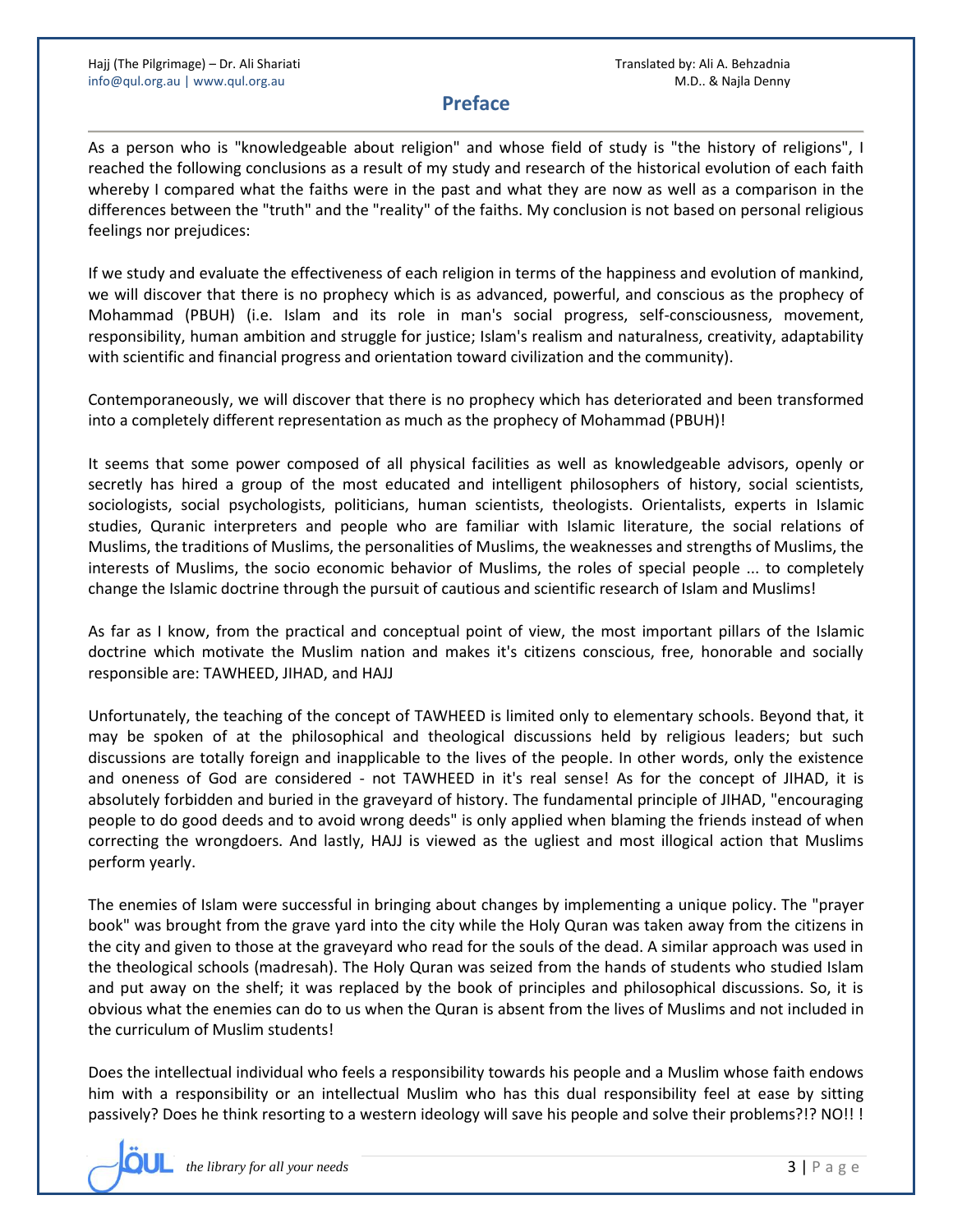Oh my intellectual friend and my Muslim brother - either you feel a responsibility toward the people or toward Allah. It does not matter; we are in the same boat and are endowed with the same responsibility. In order to liberate ourselves and regain our honor, it is best to employ the same tactics that our enemy used. We must return to the path from which we were abducted! Therefore, we have to bring the Holy Quran from the graveyard back to the city and read it to those who are alive (not deceased)! We have to remove the Quran from the shelf, open it before the eyes of the students and let them study it. Since our enemies could not destroy the Quran, they closed it and left it in a corner to be respected as the HOLY BOOK! It is our duty to reuse it as a "book" - a "book to study" - as is designated by the name QURAN!

May we hope that one day the Quran will be accepted as the classic book of our Islamic school and used for our Islamic teachings! May we hope to see the day when Quranic study will be required in order to qualify for a degree in Ijtihad. [Exegesis of divine law on theological and legal matters]. If we return to the Quran and make it part of our lives, we will realize the essence of Tawheed. If we consider the Quran as the structure of our system, we will realize the creativity and efficacy of such duties as: Hajj, Jihad [holy war], Imamat [Leadership of the Islamic Community], Shahadat [Martrydom] ... and the meaning of our lives!!!!

Now let us look at one of these duties - Hajj - and search for its significance from a monotheistic point of view. This book is a summary of my personal experience and understanding after performing the Hajj three times and touring Mecca once. It is only the comments and interpretations of the rites by a humble servant of God. No Muslim has the right to view the rites on the basis of this writing since it is not a book on "religious jurisprudence" but rather a paper to make you think! I have attempted to interpret the ceremonies as a Muslim Hajj who is entitled to talk about the Hajj when he returns home. I can discuss my views with others; this has been a "tradition" too. Every year the minority who were able to participate in the Hajj will share their views with the majority who did not have this opportunity. If there was a responsible leadership who demonstrated as much interest in teaching more than a million Muslims from various parts of the world (ie. from the least developed villages and least trained natives) as they do in their meals, health, souvenirs and luxurious but ugly shows of aristocracy (which contradicts Hajj) and if they were only a bit concerned about realizing the meaning of the rites rather than being meticulously obsessed and prejudiced about performing the rites themselves then the Hajj could have been a yearly course of practical and theoretical teachings of the Islamic doctrine given to more than a million Muslim representatives from all over the world! They could learn the purpose of the Hajj, the meaning of the prophecy, the importance of unity and the fate of the Muslim nation. With a reserve of knowledge and information they could return to their countries and their individual lives to teach their community. As a result, all his life a Hajj could remain a guide in the darkness of his society like a glittering beam in the darkness!

### **Introduction**

<span id="page-3-0"></span>What has the experience of Hajj taught me? First one must ask - what does Hajj mean? In essence, Hajj is man's evolution toward Allah. It is a symbolic demonstration of the philosophy of Creation of Adam. To further illustrate this, it may be stated that the performance of Hajj is a simultaneous show of many things; it is a "show of creation", a "show of history", a "show of unity", a "show of the Islamic ideology" and a show of the Ummah.

The following conditions prevail in this "show". Allah (God) is the stage manager. The theme portrayed is the actions of the people involved. Adam, Ibrahim, Hajar, and Satan are the main characters. The scenes are Masjid-ul Haram, the Haram area, Masa, Arafat, Mashars and Mina. Important symbols are the Kaaba, Safa, Marwa, day, night, sunshine, sunset, idols and ritual of sacrifice. The clothing and make up are Ihram, Halgh and Taqseer. Lastly, the player of the roles in this "show" is only one; and that is YOU!

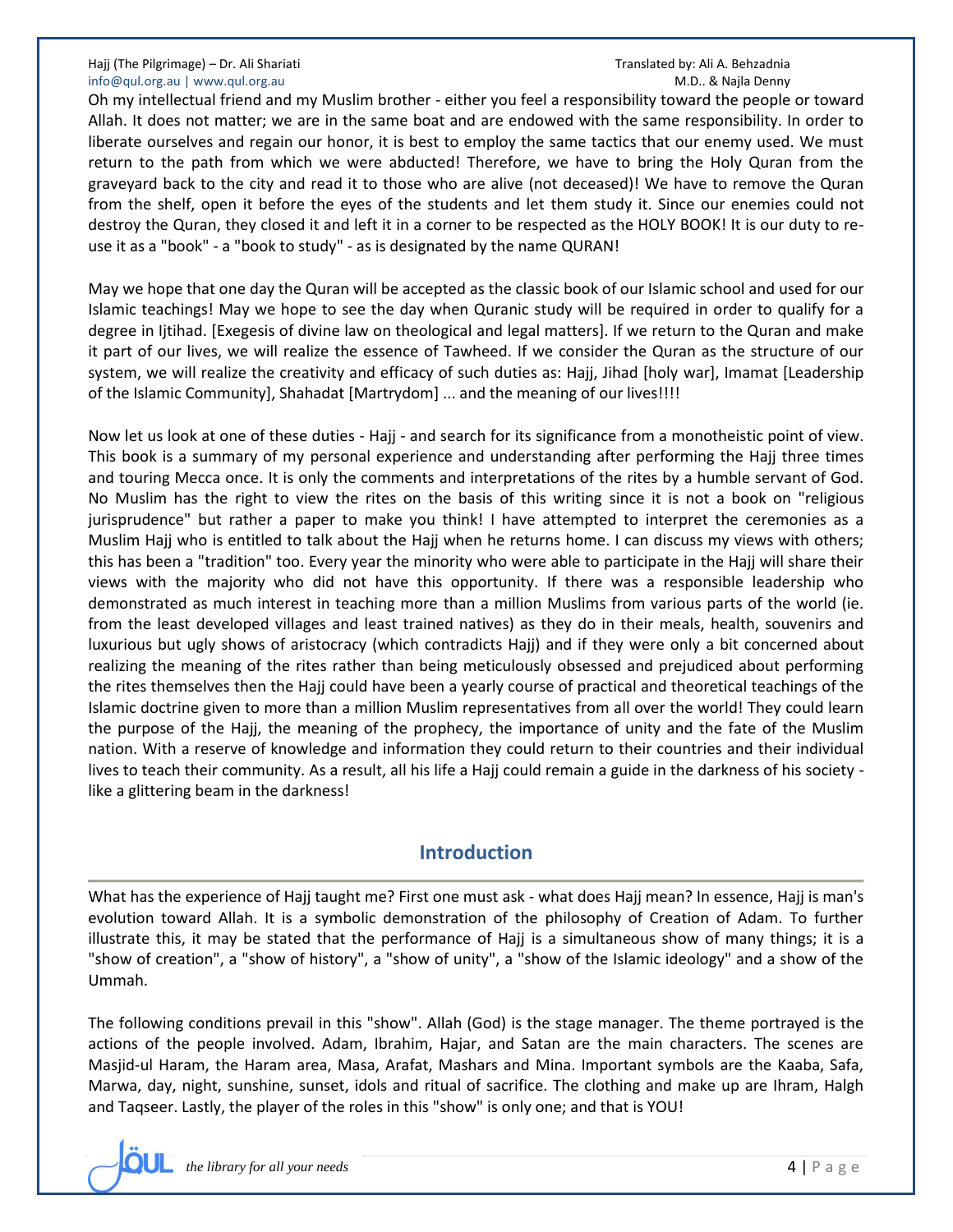Regardless of whether you are a man or a woman, young or old, black or white, you are the main feature of the performance. The role of Adam, Ibrahim and Hajar in the confrontation between "Allah and Satan" is played by you. As a result, you, individually, are the hero of the "show".

Annually, Muslims from all over the world are encouraged to participate in this great "show" (Hajj). Everyone is considered equal. No discrimination on the basis of race, sex, or social status is made. In accordance to the teachings of Islam, ALL ARE ONE AND ONE IS ALL.

The one who restores somebody's life, has restored the life of all and the one who kills one, has killed all.

Yet the enemies of Islam continue to deliberately wage a campaign against Islam. They attack it by denying that Islam recognizes the human being as an individual endowed with special rights and values. In terms of the concept of Hajj, it is relegated to the status of a duty which has very little significance. As Imam Ali, the son of Kaaba says:

As if Islam is a lamb fur-coat that is put on inside out.

What have I personally learned from Hajj-me being so "little" and Hajj being so "great" in meaning? How far and what could I see from this experience? The following pages are the product of my humble efforts to answer these questions. My purpose is not to inform the reader what must be done during Hajj. This can be attained by referring to the book of rituals. Instead, I want to share with you my perceptions of the significance of Hajj. They should help you to understand why it is incumbent upon Muslims to perform this duty, or at least motivate you to think about Hajj.

### **Rejecting an Empty Philosophy**

<span id="page-4-0"></span>Life today (not life as it should be carried on) is an idle cyclical action a movement with no goal! A meaningless pendular action starts with the day only to end at night and night starts only to disappear at dawn. In the mean time, man is busy watching the play of these black and white "rats" who chew the strings of our life until we die.

Life (as we live it) is like a theater. Man watches these aimless nights and days. Indeed, what foolish play is conducted! When you are in need, you hope and struggle to overcome your needs. Yet once you achieve this, you view your past efforts humorously. What a senseless philosophy to live by!

Living on a day to day basis, the person lacks direction. His aim is only to live. What exists is a dead spirit in a living body. However, the Hajj experience alters this unhealthy condition!

Once you decide to perform Hajj and take the necessary steps, you are on the road to the actualization of Hajj. Before going to Hajj you reside in your home calm and reposed. Upon entering the state of mind for Hajj, you arise and move away from your routine environment.

Hajj is the antithesis of aimlessness. It is the rebellion against a damned fate guided by evil forces. The fulfillment of Hajj will enable you to escape from the complex network of puzzles. This revolutionary act will reveal to you the clear horizon and free way to migration to eternity toward the Almighty Allah.

Depart from your home. and visit "Allah's house", or the "house of the people"! You, whoever you are, you are a man, Adam's son, and a representative of Allah on earth! You are a relative of Allah, Allah's trustee, His

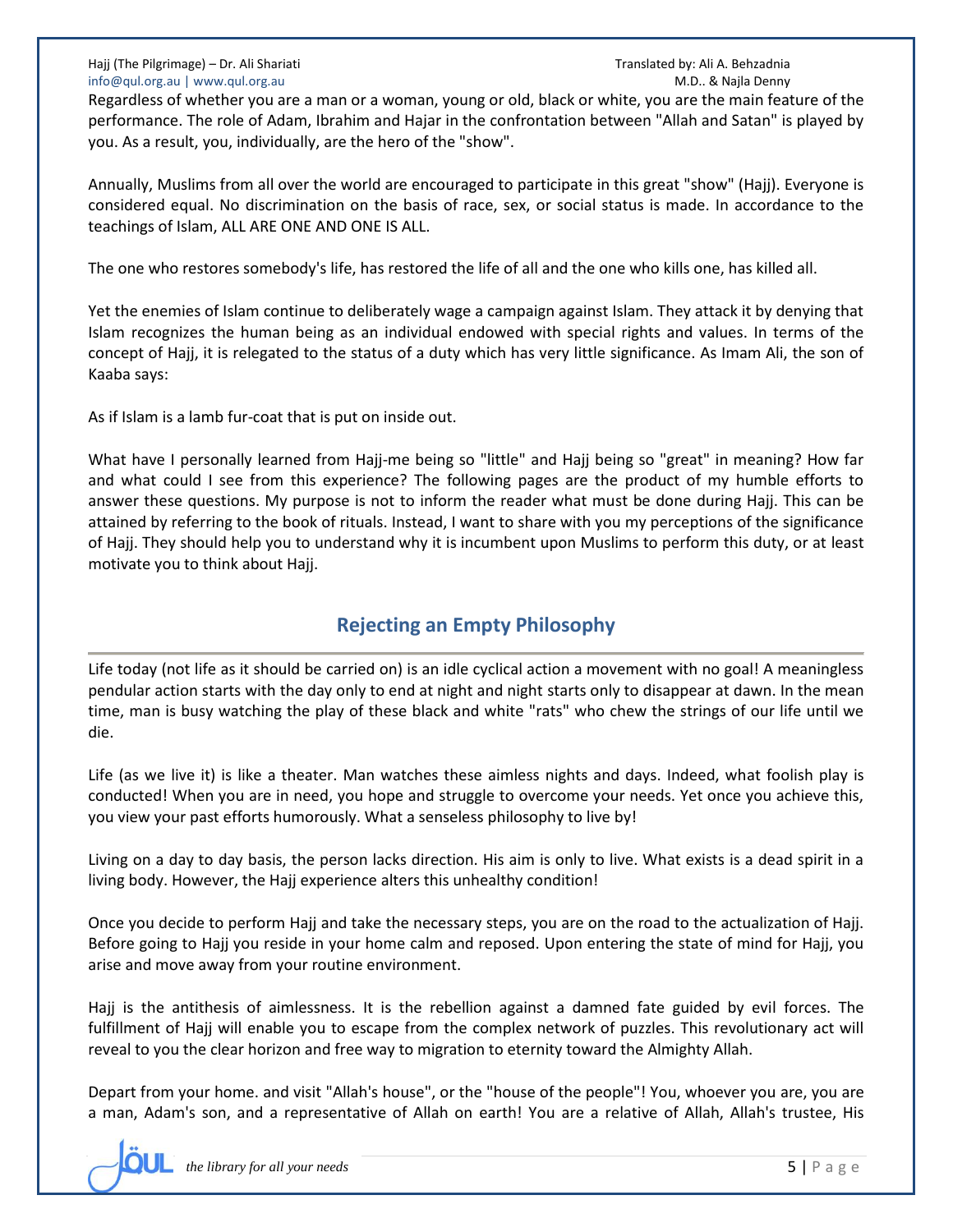master of nature and a student of God. Allah taught you the names. He made you from His spirit and endowed you with special qualities. You were praised by Him; His angels even prostrated to you. This earth and everything in it was made available to man. God became your "home mate", with you at all times and watching all of your actions. Are you living up to His expectation?

Prophet (PBUH):

Allah is in the hearts of the believers

Quran XXIX: 3

*Thus Allah knoweth those who are sincere, and knoweth those who feign*.

Quran LVII: 25

*And that Allah may know him who helpeth Him and His messenger, though unseen.*

Quran XVII: 7

*Lo! We have placed all that is in the earth as an ornament thereof that we may try them: which of them is best in conduct.*

Quran LXVII: 2

*Who hath created life and death that He may try you, which of you is best in conduct; and he is the Mighty, the Forgiving,*

With the passage of time and the influence of various forces of the social system which disregard human rights and duties, your character has been changed. The vicissitudes of life have affected you to the degree that you became alienated and neglectful. Originally, with Allah's spirit in your heart, you were supposed to shoulder the responsibility of being Allah's trustee on earth. You were granted time as a means for fulfilling this task but you failed because the gift was used carelessly!

Quran CIII: 2-3

*By the declining day, Lo! Man is in a state of loss,*

This is what is called life! But realistically speaking what has been accomplished? What constructive contributions have you made? What have you gained? So many precious years have been lost, yet who are you?

Oh trustee and vicegerent of Allah on earth, you have turned to money, sex, greed, aggression, and dishonesty. You have regressed to the inferior status that you occupied before almighty Allah blew His spirit into you. Where is the spirit of Allah now? Oh man, rise out of this decadent situation! Divorce yourself from this gradual death.

<span id="page-5-0"></span>Leave your surroundings and go to the pure land. There you may face Almighty Allah under the inspiring sky of Mashar. The estrangement which you have experienced will be overcome. At last, you will find yourself!

### **Reaching Toward Allah**

Hajj occurs during the highly respected month of Zul-Hijjah'. The land of Makkah (Mecca) is tranquil and peaceful. Instead of fear, hatred, and war, the desert is characterized by security and peace. An atmosphere for worship where people are free to face Almighty God is prevalent.

Do you not hear Ibrahim's command:

Quran XXII: 27

*And call upon the people for Hajj. They will come to you on their bare feet or riding any weak camel and they come to you from every far desert*.

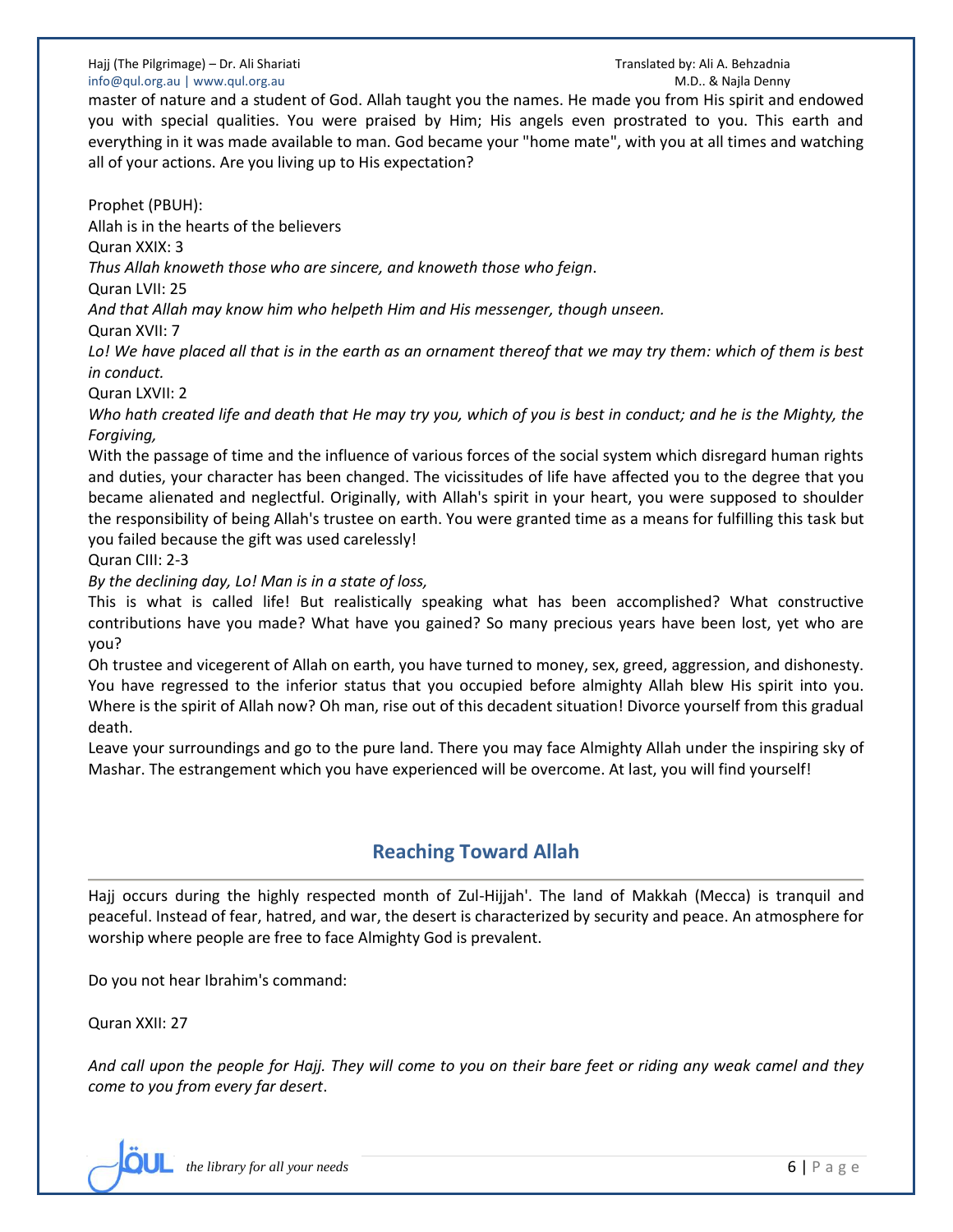You, oh Mud, search for and follow the spirit of Allah! Accept his invitation; leave your home in order to "see" Him. He is waiting for You!

Human existence is frivolous unless one's aim is to approach the spirit of Allah. Separate yourself from all those needs and greeds which distract you from Allah. Therefore, join the eternal human migration to Hajj. "See" Almighty Allah!

Before departing to perform Hajj, all of your debts should be paid. Your hates and angers toward relatives or friends must disappear. A will must be drawn. All of these gestures are an exercise in the preparation for death (which will overtake everyone some day). These acts guarantee your personal and financial clearance. The last moments of farewell and the future of man are symbolized.

Now you are free to join eternity. On the day of resurrection, when "you can do nothing" in Allah's court, where "your eyes, ears, and heart are the best witnesses of what you have done,"

Quran XVII: 36

*You and every organ of your body are responsible for your deeds. While you are in this "house of correction" get ready for the "house of justice". Exercise death before you die-go to Hajj*!

Hajj represents your return to Allah, the absolute, who has no limitations and none is like Him. To return to Him signifies a definite movement toward perfection, goodness, beauty, power knowledge, value, and facts. On your way toward the eternal, you will NEVER approach Allah. He is to guide you in the right direction and not to be your destination!

Islam is different from Sufism. A Sufi lives "in the name of Allah", and dies "for the sake of Allah". But, a Muslim strives to approach Almighty God

*To Allah we belong and to Him is our return.*

Quran II:156 & XLII:53

*All affairs tend toward Allah.*

Our goal is not to "perish", but to "bloom". This is done not "for Allah" but rather to bring us "toward Him". Allah is not so far away from you; therefore, try to reach Him! Allah is closer to you than yourself! Quran L:16

*We are nearer to him than his jugular vein.*

On the other hand, everyone beside Allah is too far to be reached! Oh man, all the angels prostrated to you; yet, through the passage of time and societal influence you have changed greatly. You have not abided by your promise to worship none but Almighty Allah. Instead, you have become a slave to idols, some of which are man-made.

Quran LIV: 54

*In an assembly of truth, in the presence of a sovereign omnipotent.*

Your nature is characterized by loyalty to other individuals, self-devotion, cruelty, ignorance, a lack of direction, fearfulness, and greediness! This life has caused you to acquire animalistic traits. Now you are like a "wolf", "fox", "rat", or "sheep".

Oh man, return to your origin. Go to Hajj and visit your best friend who created you as the best creature. He is waiting to see you! Leave the palaces of power, the treasures of wealth and the misleading temples.

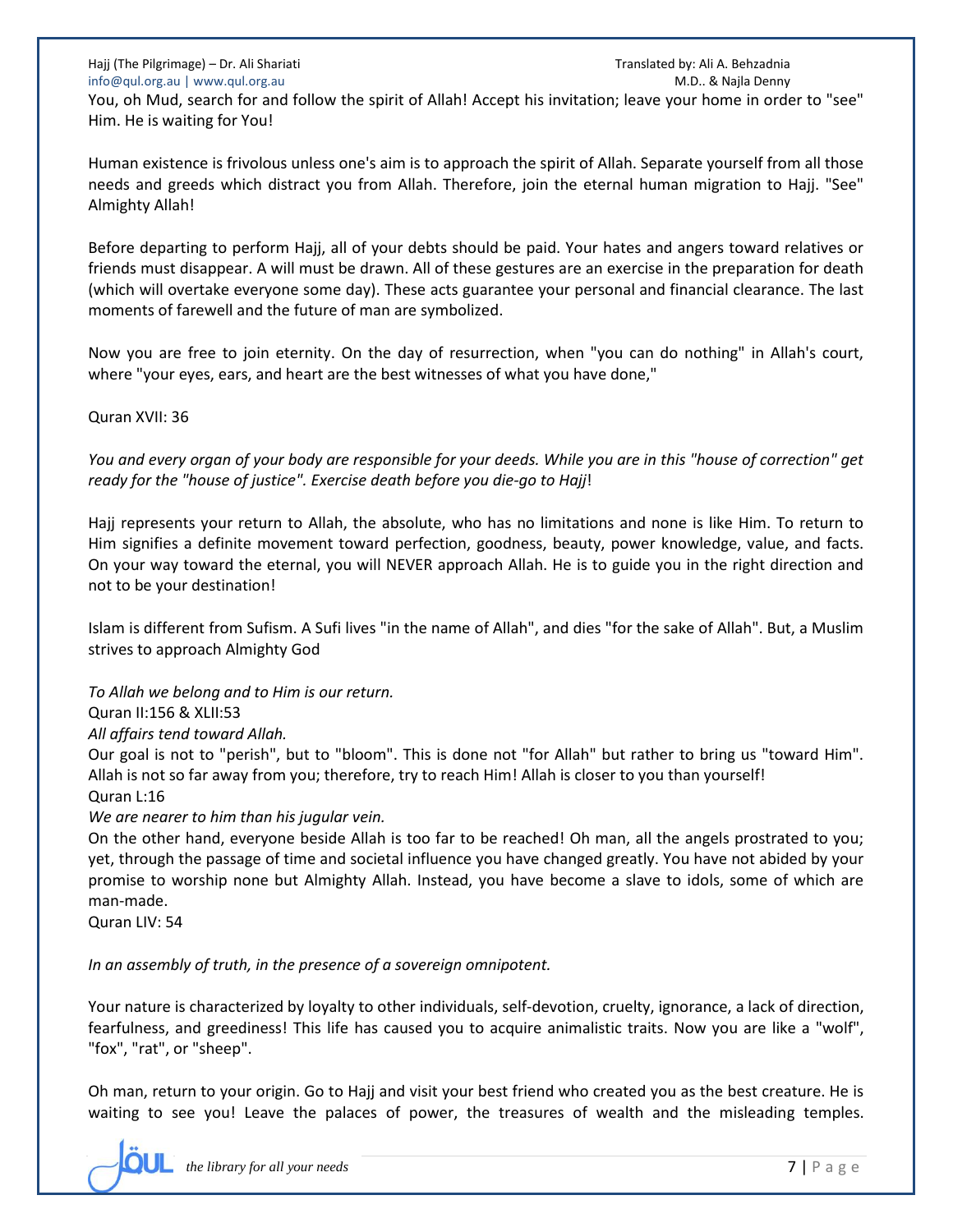Dismember yourself from the flock of those animals whose shepherd is the wolf. Join the flock at Miad who is going to see the house of Allah or the house of the people.

### **Entering Miqat and Becoming One**

<span id="page-7-0"></span>The show begins at Miqat. At this point, the actor (mankind) must change his clothes. Why? Because one's attire covers the person as well as his character. In other words, an individual doesn't wear clothes, but rather, the clothes cover him!

Clothes symbolize, pattern, preference, status, and distinction. They create superficial "borders" which cause "separation" between people. In most cases, "separation" between people, gives birth to "discrimination". Furthermore the concept of "I" not "we" emerges! "I" is used in the context of my race, my class, my clan, my group, my position, my family, my values, and not "I" as a human being.

So many "borders" have been created in our lives. The descendants of Cain, the executioners and the cruels split Adam's family and mankind's unity into many parts and factions. What resulted were the following relationships:

*master and servant, oppressor and oppressed, colonialist and colonialized, exploiter and exploited, strong and weak, rich and poor, nourished and malnourished, honored and dishonored, happy and unhappy, noble persons and lay persons, civilized and uncivilized, Eastern and Western, Arab and Ajam and etc.*

Humanity is divided into races, nations, classes, subclasses, groups, and families. Each one has its own distinct status and values, names and honors. And-for what? All this just to show "ones-self-but under so much "makeup"!

Now take off your clothes. Leave them at Miqat. Wear the Kafan which consists of plain white material. You will be dressed like everyone else. See the uniformity appear! Be a particle and join the mass; as a drop, enter the ocean.

*Don't be proud, you are not here to see somebody, but be humble. You will be seeing Allah. Be the one who realizes his mortality or a mortal who feels his existence.*

At Miqat, regardless of your race or tribe, you must doff all the covers you wore in your daily life as:

- a wolf (symbolizing fierceness and oppression),

- a rat (symbolizing slyness),

- a fox (symbolizing craftiness),

- or a sheep (symbolizing slavery).

Leave all these in Miqat and assume your original shape as a "man" - just one "Adam" as you will be at the end, as one "dead"!

Wrap yourself in two pieces of cloth. One covers your shoulders and the other goes around your waist. No special style or material is used. It is made of very plain and simple fabric. Everyone is wearing the same outfit (Ihram). No distinctions in appearance are visible.

The caravans from all over the world which are traveling to Hajj will congregate at Miqat. They will meet at the same time and at the same place!

On his way to Allah, man is not just "to be" but he is "to become" what he should be!

Quran XXIV:42

*And unto Allah is the journeying.*

How wonderful! Everything is moving - evolution, death and life, life and death, contradiction, change, and direction.

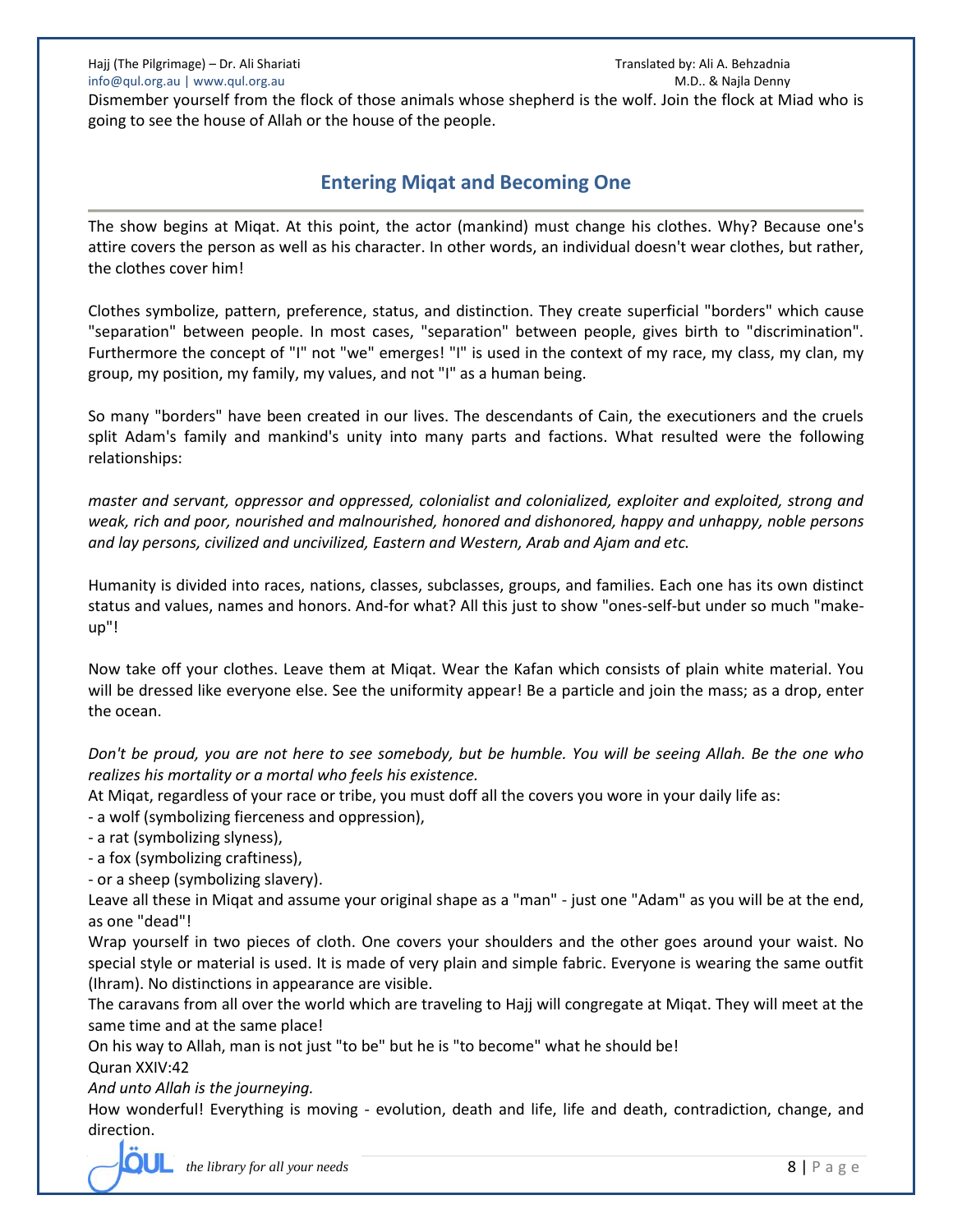Hajj (The Pilgrimage) – Dr. Ali Shariati Translated by: Ali A. Behzadnia info@qul.org.au | www.qul.org.au M.D.. & Najla Denny Quran XXVIII:88 *Everything will perish save His countenance.* And Allah is the "absolute" - being, perfect, and eternal! Quran LV:29 *Everyday He exerciseth (universal) power.*

Hajj is also a movement. Man decides to return toward Allah. All of his egos and selfish tendencies are buried at Miqat (Zu-halifa). He witnesses his own dead body and visits his own grave. Man is reminded of the final goal of his life. He experiences death at Miqat and resurrection afterwhich he must continue his mission in the desert between Miqat and Miad.

The scene is like the day of judgment. From one horizon to the other, a "flood of whites" appears. All the people are wearing the Kafan. No one can be recognized. The bodies were left in Miqat and the souls are motivated here. Names, races, nor social status make a difference in this great combination. An atmosphere of genuine unity prevails. It is a human show of Allah's unity.

Fear and pleasure, excitement and charm, perplexity and rapture all appear as minute particles in a magnetic field. Allah is in its center (qibla')! Only man shows himself. He is situated in one direction which is toward Allah. In this desert all the nations and groups merge into one tribe. They face one Kaaba.

Once you remove your clothes and all the signs which distinguish "you" as an individual, you may enter into the heart of the crowd. In the state of Ihram', try to forget the things that remind you of your life.

Everyone "melts" himself and assumes a new form as a "mankind". The egos and individual traits are buried. The group becomes a "people" or an "Umma". All the I's have died in Miqat; what has evolved is "We".

By the time you leave Mina you should have integrated into the Umma. This is what Ibrahim did. You are also supposed to act like Ibrahim.

Quran XVI: 120

*Lo Abraham was a nation obedient to Allah, by nature upright, and he was not of the idolators.*

At last, one is all and all is one! Everyone is equal. The society of polytheism is converted into one of monotheism or Tawhid. This is the Umma or the society which is onto the right path. It should be a society which is perfect, active and led by Islamic leadership (Imamat).

Everyone performing Hajj has turned away from himself to face Allah. He has been endowed with the spirit of Allah. You have gone from an exile to the hereafter. You have been exposed to the absolute facts. You have overcome ignorance and oppression and have been enlightened by consciousness and justice. You have rejected polytheism and adopted monotheism.

Previous to the performance of Hajj, the people neglected their human quality. They were alienated by power, wealth, family, land, and race. Their life was only in the context of mere "existence". Finally, the experience of Hajj allowed them to achieve self-discovery. Now they perceived each other collectively as "one", and individually as a "man" NOTHING ELSE!.

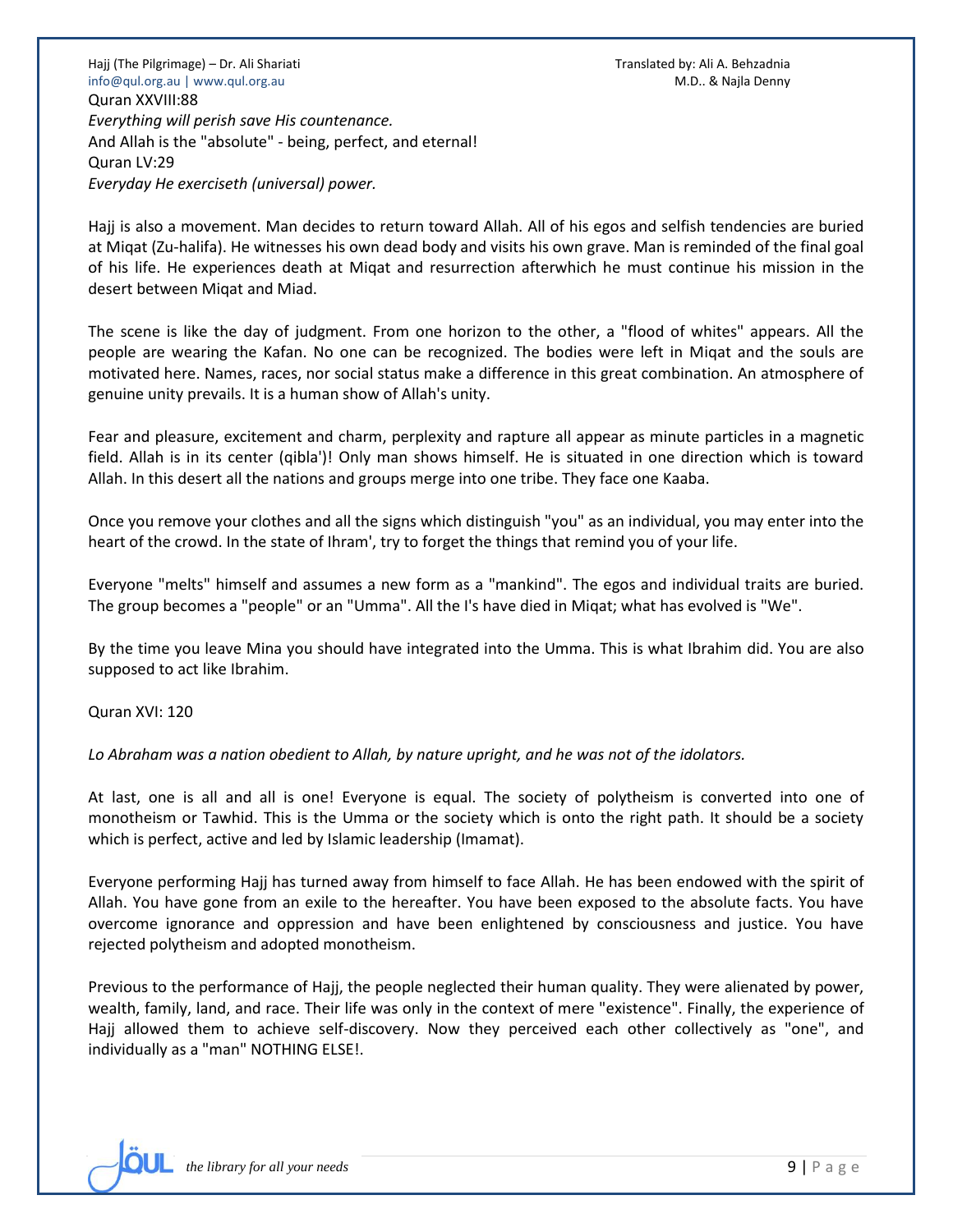### **Declaring your Intention (***Niyyat***)**

<span id="page-9-0"></span>Before entering Miqat, which is the beginning of a great change and revolution, you must declare your intention. What does this encompass? It is the intention of a "transferral" from your house to the house of people, from life to love, from the self to Allah, from slavery to freedom, from racial discrimination to equality, sincerity and truth, from being clothed to being naked, from a daily life to an eternal life and from selfishness and aimlessness to devotion and responsibility. In summary, it is a transferral into the state of "Ihram" .

Therefore, your intention must be strongly asserted. You will grow out of your "shell" as do the seeds of dates. Being extremely conscious, you must have faith in your heart. Enlighten your heart with the flame of love; "shine" and "shine". Forget all about yourself! In the past, your life was characterized by "negligence" and "ignorance" You were helpless in all aspects of existence. Even in the realm of your job, you became a slave, working either as a habit or by force! Now, shed this pattern of life! Become genuinely "conscious" of Almighty Allah, the people and yourself! Choose a new job, a new direction and a new "self"!

### **Praying in Miqat**

<span id="page-9-1"></span>When at Miqat and ready to start the Hajj, you are aware of what must be done and why. In the Ihram attire you will perform the prayer of Ihram, presenting yourself to the Almighty Allah. Say - Oh Allah, I No More worship the idols, and No More am I the slave of Nimrod'.

Oh Allah, I am standing in front of you with the gesture of Ibrahim not as an oppressor (wolf), not as a cheater (fox), not as a hoarder (rat). Nay, I face you as a "man" wearing the same clothes that I will wear when I see you in the hereafter. This means that you willingly and consciously want to obey Allah and become His slave. You will rebel against anyone and anything beside Allah. Your readiness to exercise necessary duties is expressed. Such a position is not different from the regular prayer, but at this time it is like a more intimate talk to Allah. It is as if Allah's presence can be felt.

Say:

*Oh the most gracious and the most merciful, whose glory and mercy go beyond the limits of friends and enemies, the righteous and the sinful, the believers and non-believers ... Oh Allah, I worship you since you are the only one who deserves to be worshipped. I choose no master, but you, the master and owner of the day of judgment*. Quran I:2-4.

Quran I:5

*Thee (alone) we worship; thee (alone) we ask for help.*

Oh our only love, Oh our only help! See how we are lost by our ignorance! See how we are misled by the oppressors! See how we are limited by our weakness!

Quran I:6

*Show us the Straight Path - the path of truth, consciousness, fact, beauty, perfection, love, and goodness.*

Quran I:7

*the library for all your needs* 10 | P a g e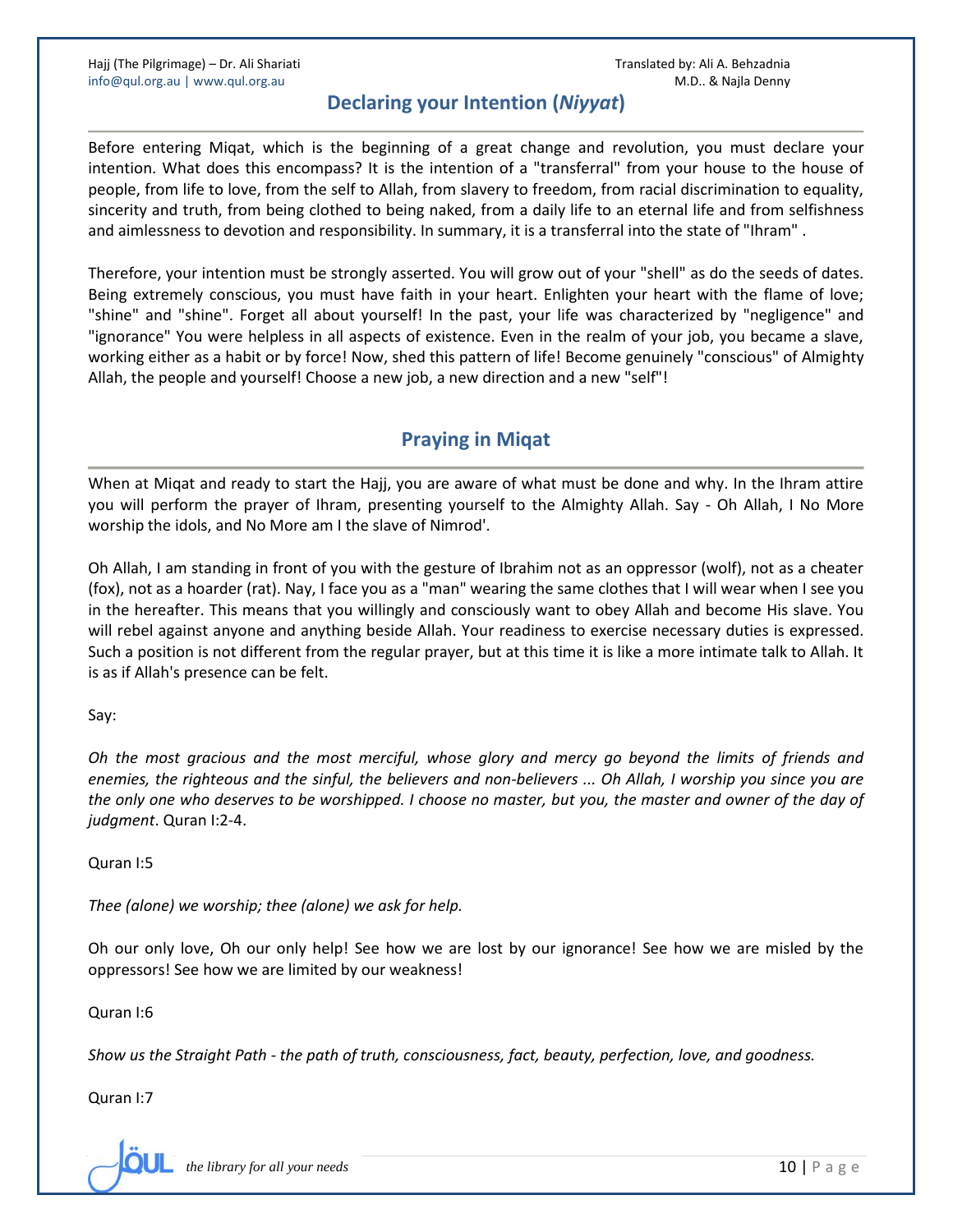Hajj (The Pilgrimage) – Dr. Ali Shariati Translated by: Ali A. Behzadnia info@qul.org.au | www.qul.org.au M.D.. & Najla Denny *The path of those whom thou hast favored, Not (the path) of those who earn thine anger nor of those who go astray.*

At Miqat in the white dress of the hereafter, each bow denies and asks forgiveness for the wrong deeds which were motivated by fear and greed. They were committed during your life. Each prostration asks forgiveness for those which were done in the Courts of Powers.

The prayer at Miqat is a promise to Allah that there will be no prostration nor bowing to anyone other than Him!

*Peace be upon you Oh Mohammad, His slave and Messenger Peace by upon you and those obedients of Allah and the good doers. Peace be upon you ...*

All these are phrases which refer to the "near ... not the far".

Allah, Ibrahim, Mohammad, people, heaven, the hereafter, salvation, freedom, love and etc. are all present at Miqat. Dressed in the colorless clothes of Ihram, you experience a new birth - a resurrection! No longer will Satan, who rejected Allah's command, cheat you. No longer will you feel like a stranger. Shameful and apologetic, you return to Allah. But now you are free and responsible!

### **Avoiding Certain Actions**

<span id="page-10-0"></span>There are certain things which you are expected to avoid while in the state of Ihram. These include any sort of reminders of your business, position, social class, or race. In essence, all worldly matters belonging to the life before Miqat, are tabooed. The following is a list of specific actions which must not be undertaken:

- Do not look in a mirror in order not to see your image. Therefore, forget the "self" temporarily.

- Do not use nor smell perfume in order not to recall the enjoyable times of the past. You are now in an environment of spirituality. Therefore, smell love!

- Do not give orders to anyone. Therefore, exercise a sense of brotherhood!

- Do not harm animals or insects. Therefore, for a few days live as Jesus!

- Do not break or uproot plants. Therefore, kill the tendencies of aggression by being peaceful toward nature!

- Do not hunt. Therefore, be merciful to others!
- Do not indulge in love making and intercourse, therefore, be inspired by real love!
- Do not marry or participate in marriage ceremonies.
- Do not use make up. Therefore, see yourself as you are!
- Do not be dishonest, argumentative, curseful, (i.e. swear), or arrogant.
- Do not sew your Ihram. Therefore, evade self distinction!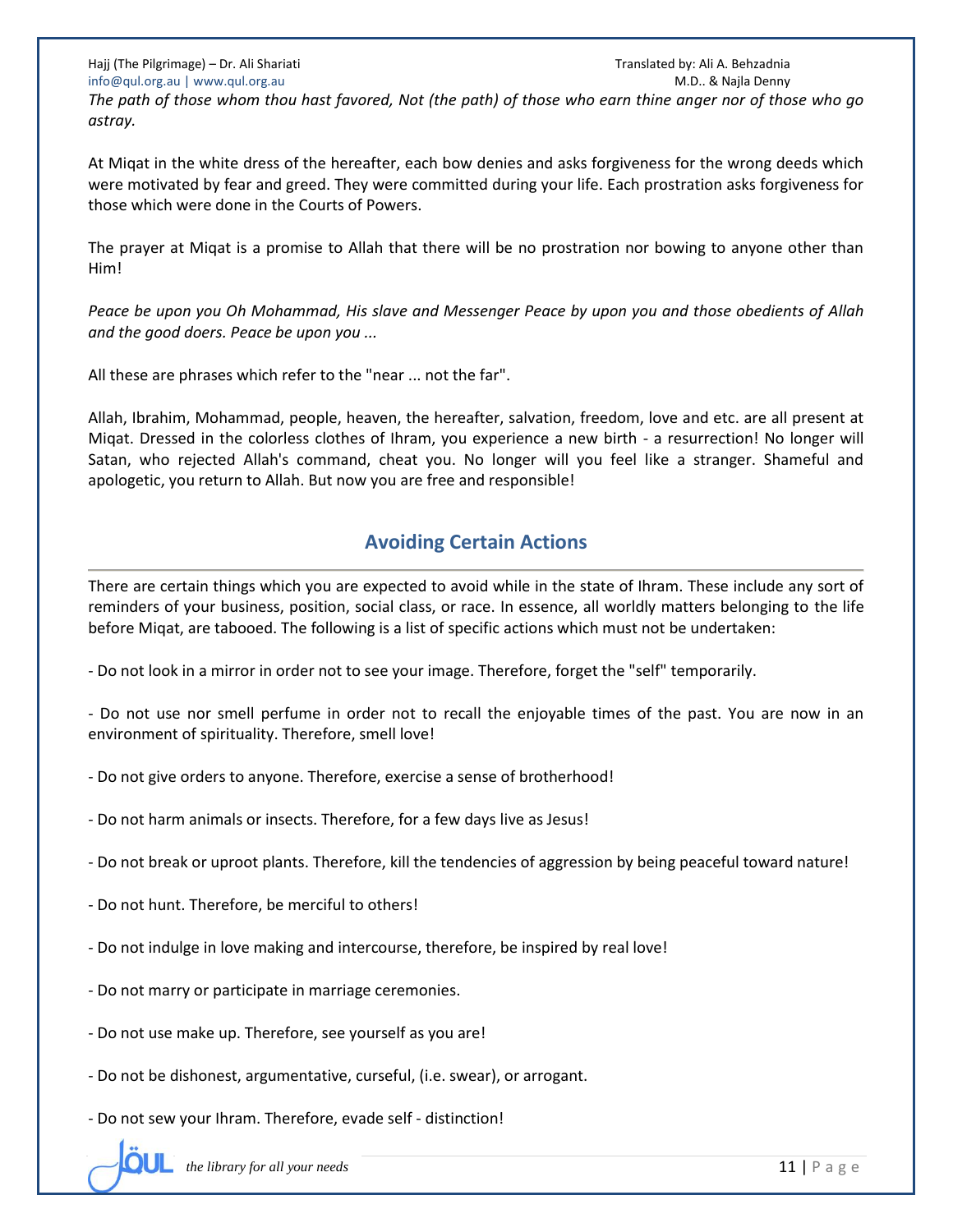- Do not carry weapons, but if it is necessary place it under your Ihram.

- Do not stay in the shade. Therefore, be exposed to the sun
- Do not cover your head (males).
- Do not cover your face (females).
- Do not wear shoes or socks. Therefore, let your feet be bare!
- Do not use ornaments.
- Do not cut your hair.
- Do not clip your nails.
- Do not use creams.
- Do not allow blood to flow (example cut yourself).

Hajj has begun; hurry toward Allah! In the state of Ihram Say: Labbaika! "God has called upon you. You are here to answer His invitation and be completely obedient to Him."

#### *Praise, blessings, and the Kingdom, are for you. There is none like you.*

Denying the dishonest, exploitative, and despotic super-powers of the world, the people shout: "Labbaika, Allahomma Labbaika".Everyone, everywhere is addressing Almighty Allah! Imagine, Oh man, you are like an iron particle in a magnetic field! It is as if you are among a million white birds flying above the sky on your way to the Miraj.

You are approaching the Kaaba. The closer you get, the more excited you become. As if it were a wounded wild animal trying to escape from its cage, your heart beats against the wall of your chest. You feel as if your skin is too tight for you!

As the whole atmosphere is full of spirit of Allah, you cannot restrain your tears. The glory of Allah is felt in your heart under your skin, in your mind, in your senses, in the face of each rock and particle of sand, in the valley, in the desert and in the vague horizon.

You see nobody but Allah! He is the only one who "exists"; others are like waves and foam. He is the only truth; all beside Him are unreal!

While pursuing the different aspects of Hajj, you feel a digression away from yourself and a movement toward Allah. In a mood of excitement, you feel forced to move in one direction only. You have no right to turn back. The world appears as a beating heart. Allah is seen everywhere.

Next, you will enter the vicinity of Mecca. There is a sign designating the Haram Area. You feel a sense of security as you arrive. No fighting, hunting, killing, or uprooting of plants is allowed in the Haram section. This

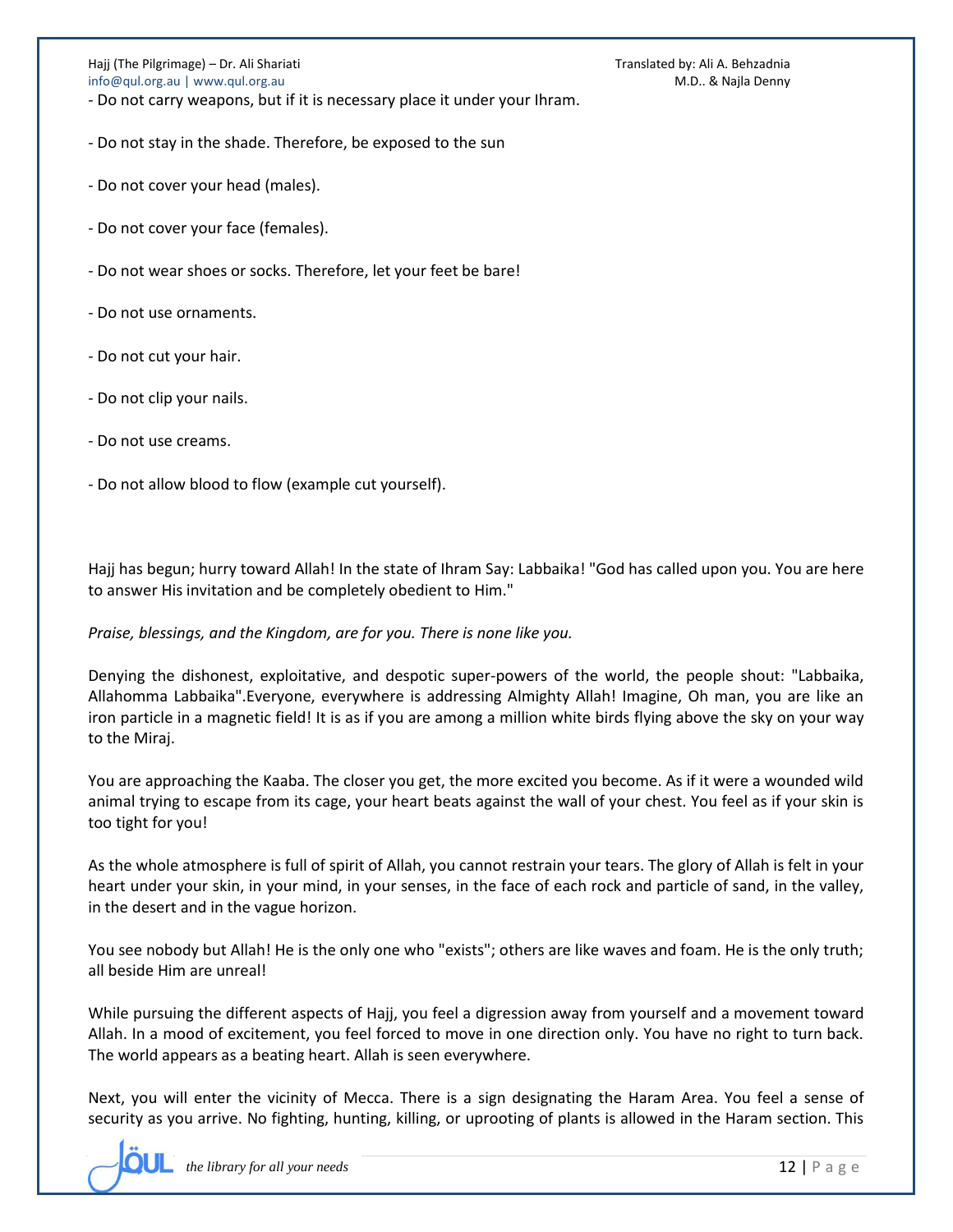### Hajj (The Pilgrimage) – Dr. Ali Shariati Translated by: Ali A. Behzadnia

# info@qul.org.au | www.qul.org.au  $\blacksquare$

regulation was set forth after the Prophet Mohammad (PBUH) conquered Mecca (in order to free the Kaaba from the idols). Since then, the tradition has been enforced whereby certain acts are prohibited in the area.

Upon entering the vicinity of the Haram, the shouts of "Labbaik" will stop immediately. Silence prevails everywhere; it signifies your arrival. Here is the Host (Allah) and this is His house. Everyone is quiet but each person's heart is ignited with love!

The city of Mecca resembles a huge bowl encircled on all sides by mountains. Every valley, street and alley faces the floor of this great house. Kaaba is in the center. You Will see a homogeneous crowd flooding downhill to the Masjid-ul-haram like a white river. Amidst all this, you will feel like a drop! The closer you get to Kaaba, the more glories you experience. Upon descending down the hills (toward Kaaba) you get closer to Allah. It is only through humility and obedience that you can approach glory and dignity, finally reaching eminence. In other words, you do not search for Allah in the sky nor through metaphysics, but rather, the search is conducted on this earth. He can be seen in the depth of matter and even in the stones. Always remember that to see Him you must be on the right path. Therefore, you must train yourself to see the right way! This "scene" refers to the fate of mankind. It symbolizes his descension deep into the earth (being buried) and his ascension toward Allah (rising for the hereafter).

Now you are still closer to Kaaba. The air is filled with silence, pensiveness and love. Each step you take with each moment endows you with more love and fear. The weight of Allah's presence seems to get heavier and heavier. Your eyes grow wider and wider and are focused on the Qibla. It becomes difficult to catch your breath. Your heart is filled with desires while your lips are full of silence. You wonder how weak shoulders and delicate heart membranes can endure the strain.

When descending the valley you may feel that you are going to collapse. But then, the Kaaba appears! The Kaaba, toward which Muslims face when praying, is the center of existence, faith, love and life. It is the direction in which the beds of patients in agony are placed. It is also the direction in which the dead are buried.

### **The Ka'aba**

<span id="page-12-0"></span>Made of dark rough stones laid in a very simple manner with white chalk filling the fissures, the Kaaba is an empty cube - nothing else. You cannot but shiver and wonder about what you see Here ... There is no one! There is nothing to view! An empty room (cube) is visible. Is that all?!! Is this the center of our faith, prayers, love, life and death?

Questions and doubts arise in your mind. Where am I? What is here? What you see is the antithesis of your visual imaginations of the Kaaba. You might have perceived it as an architectural beauty (like a palace) whose ceilings covered a spiritual silence. Another possible portrayal was that of a high tomb housing the grave of an important human being - a hero, genius, imam or prophet! No - instead it is an open square, an empty room. It reflects no architectural skill, beauty, art, inscription, nor quality; and no graves are found there. There is nothing and nobody there to whom you can direct your attention, feelings and memories.

You will realize that there is nothing and nobody there to disturb your thoughts and feelings about God. The Kaaba, which you want to fly over to come into contact with the "absolute" and "eternal", is the roof for your feelings. This is something you were unable to achieve in your world of fragmentation and relativity. You could only be philosophical, but now you can see the "absolute", the one who has no direction - Allah! He is every where.

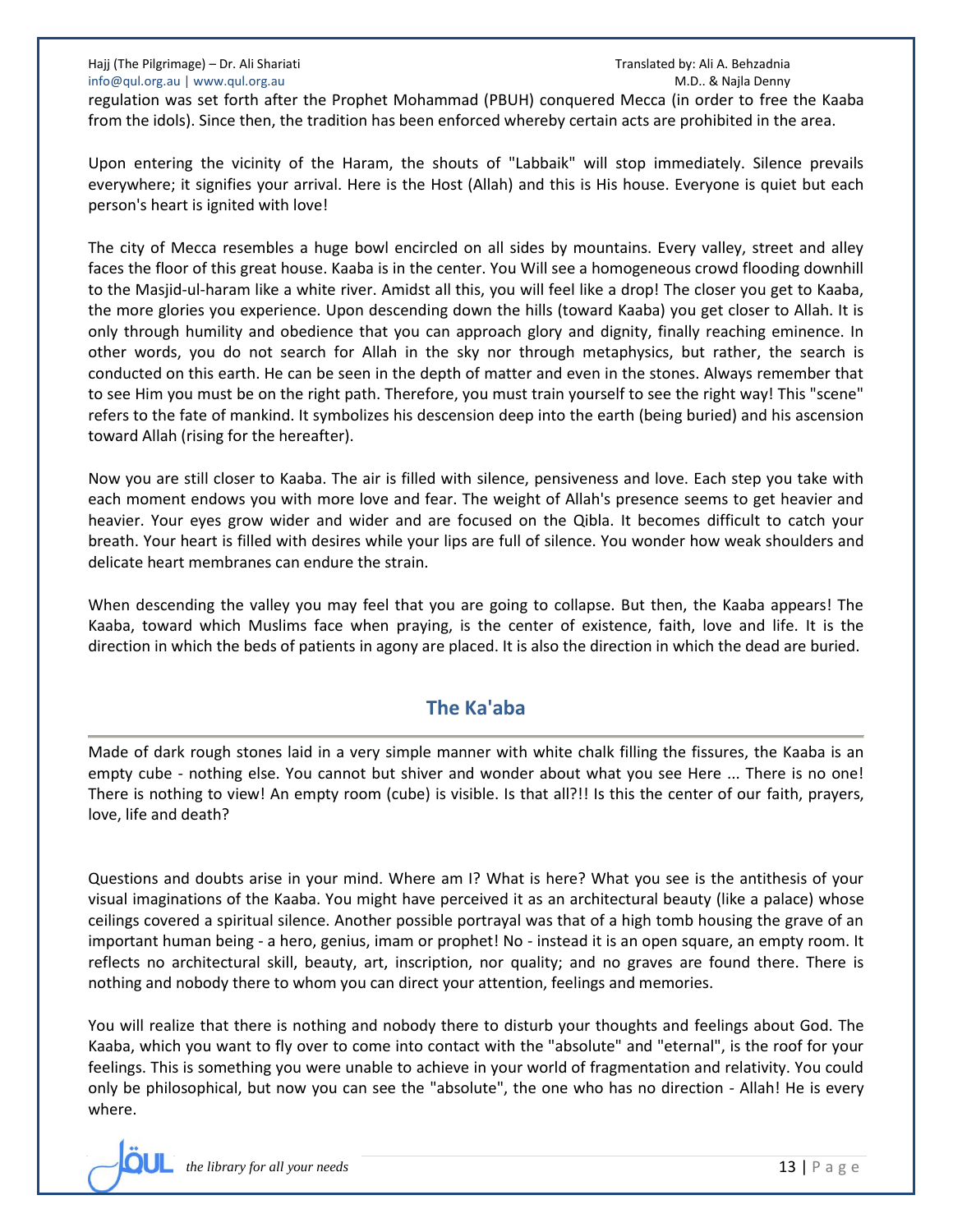Hajj (The Pilgrimage) – Dr. Ali Shariati Translated by: Ali A. Behzadnia

## info@qul.org.au | www.qul.org.au M.D.. & Najla Denny

How good it is to see the Kaaba empty! It reminds you that your presence is for the sake of performing Hajj. It is not your destination. Moreover, it is a guide to show the direction.

Kaaba is only a cornerstone, a sign to show the road.

Having decided to move toward eternity, you begin the Hajj. It is an eternal movement toward Allah not toward the Kaaba. The Kaaba is the beginning and not the end - when no more can be done. It is the place where Allah, Ibrahim, Mohammed and people will meet. You will be present there only if your mind is not preoccupied with self-centered thoughts. You must be one of the people! Everyone is dressed in special garments. Being Allah's chastity and family you are honored by him . He has more enthusiasm toward this family than any one else. However, the Kaaba, His property and His house is called the "house of people".

#### Quran III:96

*Lo! The first sanctuary appointed for mankind was that at Bekka (Mecca), a blessed place, a guidance to the people.*

You are not allowed to enter this sacred house if you are still self attached, that is, thinking of yourself.

Mecca is called "Baite-Atiq". Atiq represents being free! Mecca belongs to nobody. It is free from the reign of rulers and oppressors; therefore, no one controls it. Allah is the owner of Mecca while the people are its residents.

Under the provisions of, the Muslim is allowed to shorten his prayers if traveling at least forty miles away from his home. But at Mecca, regardless of where you are from or how far you have traveled, your prayer is complete. It is your land, your community and you are safe. You are not a visitor, but you are at home.

Before coming to Mecca, you were a stranger, exiled in your own land. But now, you are invited to join Allah's family. Mankind, the dearest family of the world, is invited to this house. If you as an individual are "self centered", you will feel like a homeless stranger lost with no shelter and no relatives. Therefore, shed the self distinctive tendencies. You are now prepared to enter the house and join this family. You will be welcomed as a friend and close relative of Allah's family.

The Prophet Ibrahim (PBUH) who was the oldest and most rebellious man of history, may be visualized. Denying all the idols on earth, he greatly loved and obeyed Allah alone. With his own hands, he built the Kaaba. This structure symbolizes Allah in the world.

The building is very simple. Black rocks of "Ajoon" are laid on top of each other. There is no design or decoration involved. Its name, Kaabah, means a "cube" in terms of architectural design - but why a "cube"?

Why is it so simple lacking color and ornamentation? It is because Almighty Allah has no "shape", no color and none is similar to Him. No pattern or visualization of Allah that man imagines can represent Him. Being omnipotent and omnipresent, Allah is "absolute".

Although Kaaba has no direction (because of its cubic shape), by facing Kaaba when performing the prayers, you choose Allah's direction and face Him. Kaaba's absence of direction may seem difficult to comprehend. However, universality and absoluteness prevails. Having six sides, the appropriate structure is a cube! It encompasses all directions and simultaneously their sum symbolizes no direction! The original symbol of this is the Kaaba!

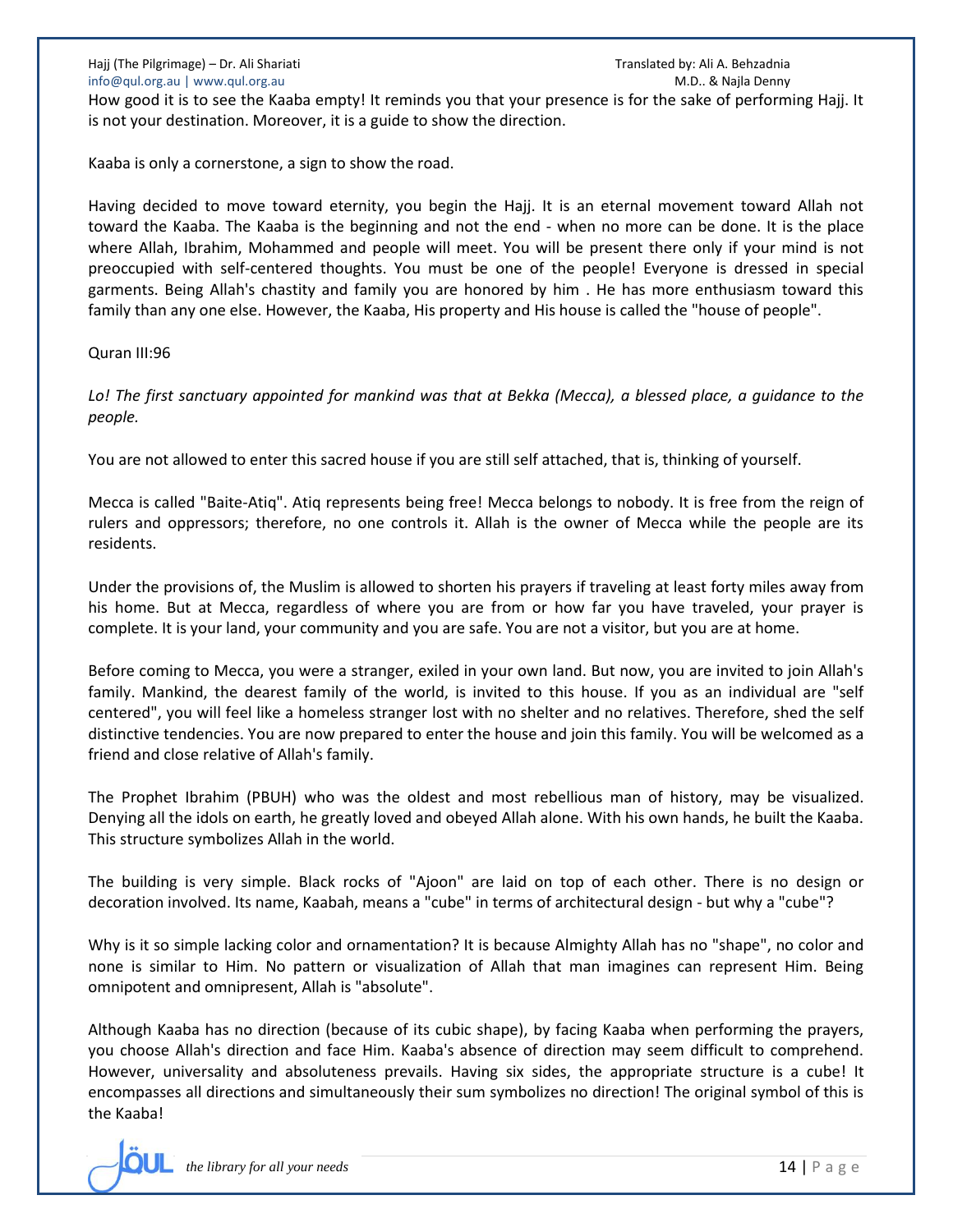*Unto Allah belongs the east and west, and whitherso-ever you will be facing Allah.*

When praying outside of Kaaba you must face it. Any structure except Kaaba directs north, south, east, west, up or down. Kaaba, an exception, is facing all directions while it is facing none. Truly a symbol of Allah, it has many directions yet it has no particular direction.

Toward the west of Kaaba there is a semi-circular short wall which faces Kaaba. It is called Ismail's Hajar. Hajar signifies lap or skirt. The semi lunar wall resembles a skirt.

Sarah, the wife of Ibrahim had a black maid (Ethiopian) called Hajar. She was extremely poor and humbled to the degree that Sarah did not object to her becoming a bed-mate of her husband, Ibrahim, in order to bear him a child. Here was a woman who was not honored enough to become a second wife to Ibrahim yet Allah connected the symbol of Hajar's skirt to His symbol, Kaaba.

The skirt of Hajar was the area in which Ismail was raised. The house of Hajar is there. Her grave is near the third column of Kaaba.

What a surprise since no one, not even prophets, is supposed to be buried in mosques but in this case, the house of a black maid is located next to Allah's house! Hajar, the mother of Ismail is buried there. Kaaba extends toward her grave. As a result, Allah's house is directed toward her skirt!

There is a narrow passage between the wall (Hajar's skirt) and Kaaba. When circumambulating around Kaaba, Allah commanded that you must go around the wall (not through the passage) otherwise your Hajj will not be accepted.

Those who believe in monotheism and those who have accepted Allah's invitation to go to Hajj must touch this skirt when circumambulating the Kaaba. The grave of a black African maid and a good mother is now a part of Kaaba; it will be circumambulated by man forever!

Allah, the Almighty, in His great and glorious Divinity is all alone by Himself. He needs nobody and nothing. Nevertheless, among all His countless and eternal creatures, He has chosen one, mankind, the noblest of them.

From among all humanity: a woman, From among all women: a slave, And from among all slaves: a black maid!

The weakest and most humiliated one of His creatures was given a place at His side and a room in His house. He has come to her house and become her neighbor and roommate. So now, there are two, Allah and Hajar, under the ceiling of this "house"!

#### *IN THE ISLAMIC COMMUNITY, THE "UNKNOWN SOLDIER" IS SO ELECTED!*

The rituals of Hajj are a memory of Hajar. The word Higrah(migration) has its root in her name as does the word Mahajir (immigrant). "The ideal immigrant is the one who behaved like Hajar." Mohammad (PBUH)

Higrah is what Hajar did. It is also a transition from savagery to becoming civilized and from Kofr to Islam.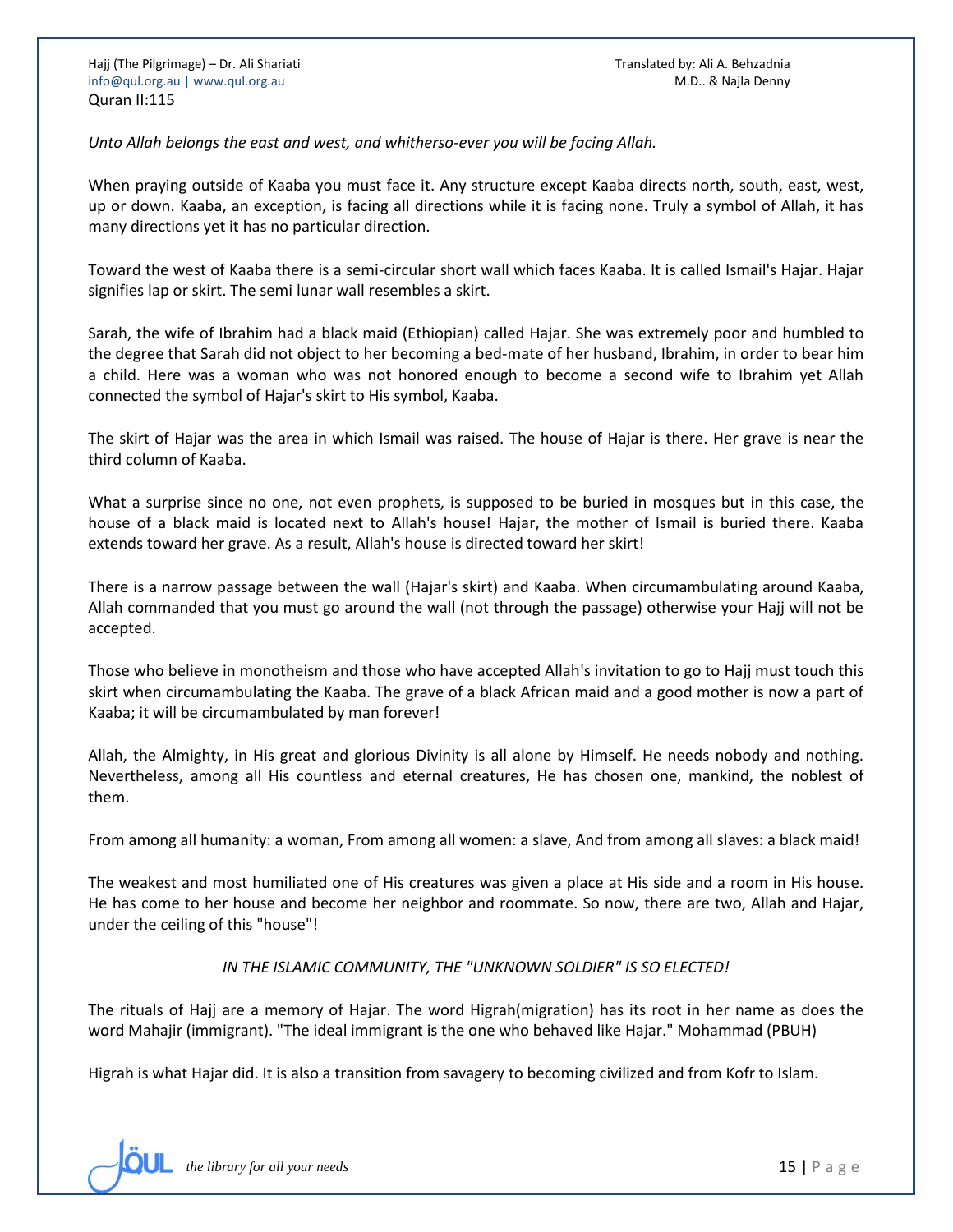In Hajars mother language her name means "the city". Even the name of this black Ethiopian slave is symbolic of civilization. Furthermore, any migration like hers is a move toward civilization!

Hajar's grave is in the midst of man's circumambulation of Kaaba. You, the mohajir (immigrant), who has divorced himself from everything and accepted Allah's invitation to go to Hajj, you will circumambulate Hajar's grave and the Kaaba of Allah simultaneously.

<span id="page-15-0"></span>What is being said in these paragraphs? It is difficult to realize. But for those who think they live in freedom and defend humanism, the significance of these incidents transgresses the scope of their understanding!

### **Circumambulating**

Like a roaring river circling around a stone, Kaaba is surrounded by a crowd of highly excited people. It is like a sun in the center while the people are like stars traveling in their orbit of the solar system. Centrally positioned, the people move around it in a circular pattern. Kaaba symbolizes the constancy and eternity of Allah. The moving circle represents the continuous activity and transition of His creatures. *CONSTANCY + MOVEMENT + DISCIPLINE*

#### *= CIRCUMAMBULATING*

This is an equation of the whole world. It is an example of a system based on the idea of monotheism which encompasses the orientation of a particle (man). Allah is the center of existence; He is the focus of this ephemeral world. In contrast, you are a moving particle changing your position from what you are to what you ought to be. Yet in all positions and during all times, maintain a constant distance with "Kaaba" or with Allah! The distance depends upon the path that you have chosen in this system.

You do not touch Kaaba nor do your stop there. Everyone encircles Kaaba collectively. The movement is as one unit, one group of people. There is no individual identification, that is, as being a man or woman, nor black or white! It is the transformation of one person into the totality of a "people". All of the "I's" join and become a "We", establishing the "Umma" with the aim of approaching Allah.

Allah's way is the way of the people. In other words, to approach Allah you must first approach people. How is this done? To achieve righteousness you should genuinely become involved in the problems of people, not as a monk who isolates himself in a monastery but by becoming actively involved in the "field". This includes practicing generosity, devotion, and self-denial, suffering in captivity and exile, enduring torture pains and facing various types of danger. This is how you are with the people and where you may approach Allah. The Prophet Mohammad (PBUH) said: "Every religion has its monastic way of life. In Islam, it is JIHAD.

During Tawaf (circumambulating) you cannot enter the Kaaba nor stop anywhere around it. You must enter into and disappear from the crowd. You must be drawn into the roaring river of people who are circumambulating. This is how you will become a Hajj. This is the collective invitation to whoever wants to come to this house. What can be seen? Kaaba is steadfast in the center while the white, roaring river goes around it. Everyone is dressed in one color and pattern. There is no distinction nor personal promotion; true totality and universality is demonstrated.

Outside of Kaaba each person has his own ways and rights. "Totality" is only a theoretical concept. "Humanity" is only an idea, a logical and theoretical concept. Away from Kaaba people are identified by their names, nationality or race, but at Kaaba these characteristics are replaced by the concept of totality and universality which serves to identify them. Therefore, it is "people" representing "mankind" who are making Tawaf!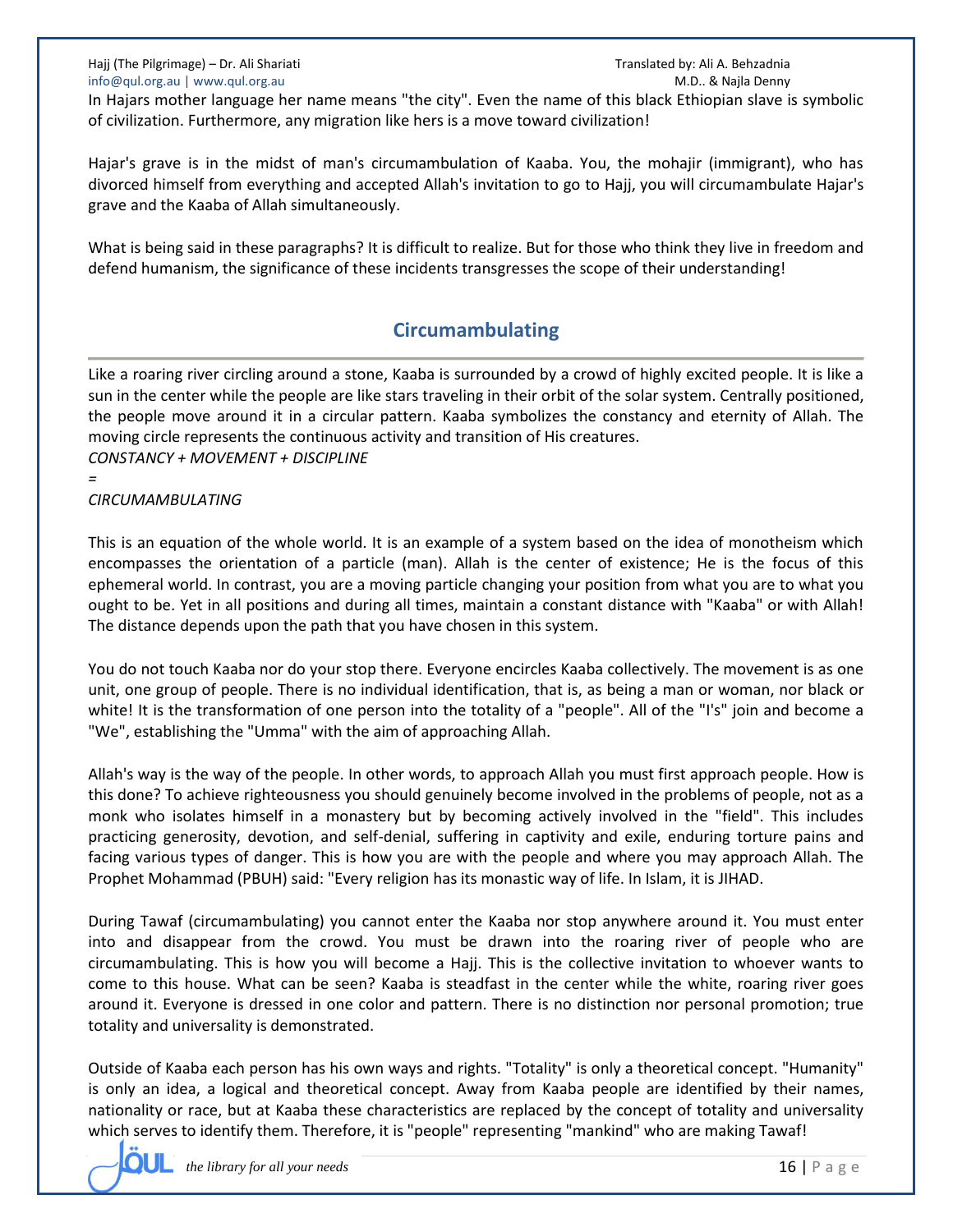If you remain in the state of self-centeredness, you are not really a part of the Tawaf circle. You will be like a visitor standing at the bank of a river, but not in it. Those who are detached from themselves are alive and moving collectively. Those who are not separated from themselves are stagnant and dead. They are like wandering particles in the air of its systemic orbit. Furthermore, at Kaaba you are taught to prove yourself, to demonstrate your existence and to become eternal. You must reject self-centeredness.

By exercising generosity, kindness to others, and devotion to the community (ummah), you will attain selfdiscovery and envision the reality. When you give up your life in the way of Allah, in your warm blood you will approach Shahadat' and be called a Shaheed. Shahadat is being present, alive, palpable and visible. A Shaheed is an everlasting witness and visitor; he exemplifies an "eternal living".

#### Quran III:69

*Think not of those who are slain in the way of Allah as dead; Nay, they are living. With their Lord, they have provision.*

Because the way of Allah is the way of people, it should be pursued collectively not individually. But what about prayers which are performed individually? They are done in order to train you to practice devotion, demonstrate maximum generosity, deny self-centeredness, and sacrifice for the sake of others.

The ultimate goal is to become the ideal man/woman. Man is the representative of Allah. His representative and trustee (Adam) will exist as long as Allah desires. A person will live eternally if he dies as a "man" because one (the individual) is perishable but "man" is eternal! A drop of water which is not part of a river or does not flow into a sea is like dew. It lasts overnight only, and will disappear with the early smile of sunshine. Oh man, join the river to flow, to meet the sea and to become eternal! Oh dew, why are you waiting near the bank of the river which reminds you of the harmony of creation? Go ahead and join the people! But before coming together you must be fully conscious of what you are doing and why. You must admit it is for Allah, not for yourself and for the facts, not for the politics! Here every act has an important meaning. This eternal movement is governed by accurate discipline. It reflects the organization of the world.

### **Allegiance and the Black Stone**

<span id="page-16-0"></span>Circumambulation must begin at the point where the BLACK STONE is located. This is where you enter the universe's system. You join the other people and assimilate among them as a drop entering the ocean. This is the way to survival, the way to find your "orbit"! If you do not join the people, you will not be able to pursue the orbit nor approach Almighty Allah. Firstly, with your right hand you must touch or point to the BLACK STONE. Then, immediately, you must be assimilated among the people. What does this stone symbolize? It symbolizes a hand - a right hand! And - whose right hand? The right hand of Allah!

In the past, individuals and tribes made contracts with the chiefs of other tribes. This was done to assure their maintenance and survival in the desert. The contract was known as an allegiance. How was it actualized? The individual involved had to extend his right hand to shake and hold the right hand of the other in order that he becomes his ally. Automatically, it was understood that his previous allegiances were cancelled.

At the Black Stone, the moment of selection, you must choose your path, goal, and future. When joining the people, you must shake hands with Allah who is extending His right hand - therefore taking the oath to become Allah's confederate. You will be free from all previous allegiances; no longer will you be an ally of the powers, the hypocrites, the tribal chiefs, the rulers on this earth, the aristocrats of Quraish, the landlords, nor money. You are free! Quran, 48:10

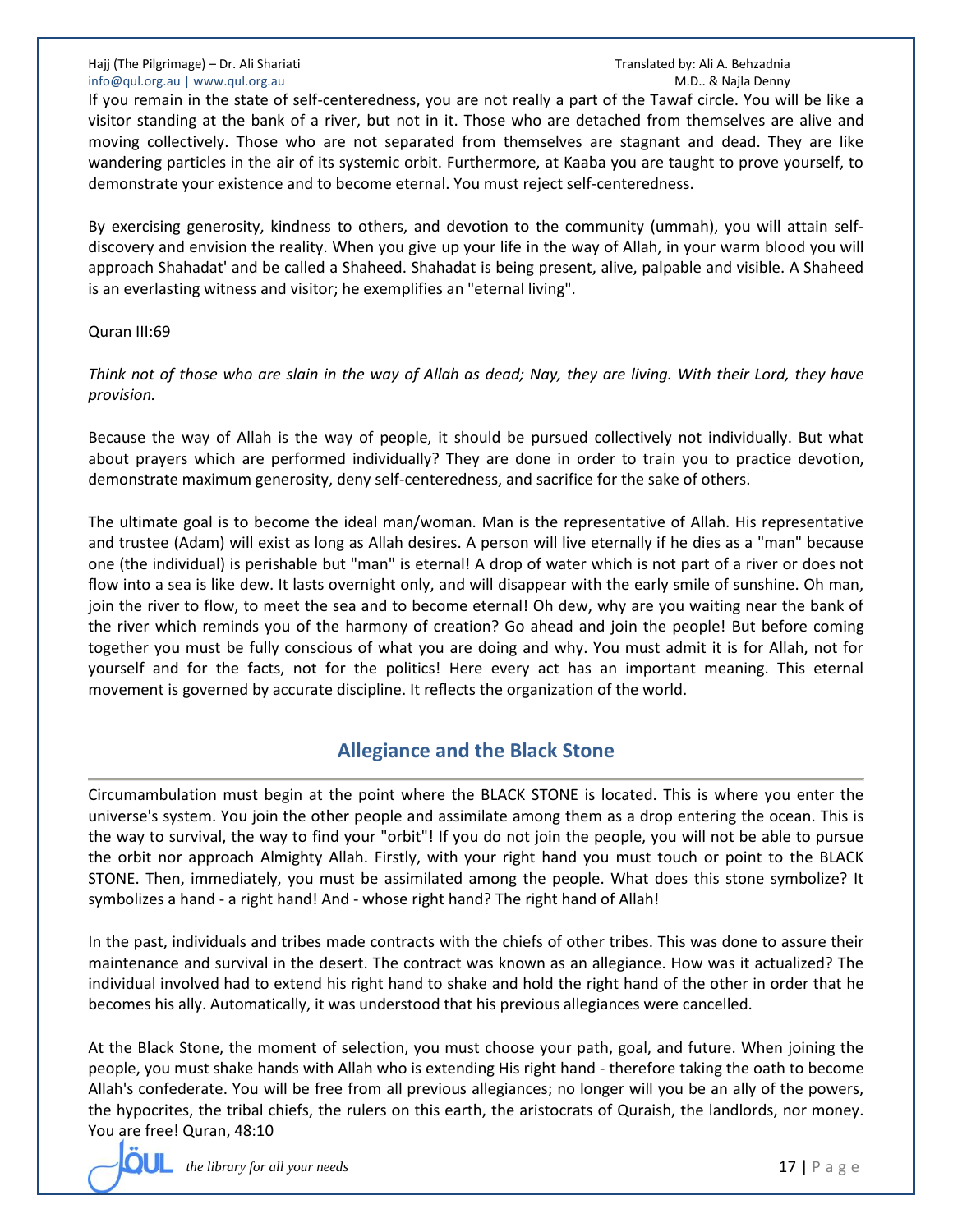Touch Allah's hand. He is superior to all who have TIED your hands in previous allegiances! Upon acquiring the status of being free (after shaking Allah's hand and re-asserting your "original promise"' to Him), it is your duty to join the people. Do not stop, continue on. You must find and select your "orbit". Enter the system and move with the others. As you circumambulate and move closer to Kaaba, you feel like a small stream merging into a big river. Carried by a wave, not by your feet, you are detached from the ground. Suddenly, you find yourself floating and carried on by this flood. As you approach the middle, the pressure of the crowd squeezes you so hard that you are endowed with a new life. You are now a part of the people; you are now a man alive and eternal! You move not "by yourself" but "with others". You join them not "diplomatically" but "with love".

See the Allah of Ibrahim. By relating you to Himself, Allah relates you to others. In such a deep, delicate and beautiful way he relates you to the people by the attracting forces of His love. Although you are here to see Allah, you find yourself so busy with the people. Allah has invited you from far distances to come to His house for a private visit, but now He tells you to join the people. You are not to enter His house, nor to stop and stare at the house. You must continue in your circumambulation, remaining shoulder to shoulder with the people. Kaaba is only the center of the orbit; there fore, if you stop, move your position or turn your head, you are "out" of the orbit! Once again, do not stop and do not go to the right or to the left. Qibla is in front of you; look ahead and continue going ahead.

Attracted by the forces of the world's sun (Kaaba), you are on your orbit. You have become a part of this universal system. Circumambulating (Tawaf) around Allah, you will soon forget yourself. What prevails is love and attraction; you are only one of the many people who are "attracted"!

Going around and around, you see no one but "Him". You are a "nothing who feels His existence" and simultaneously an "existence who feels nothing". As you circumambulate, you are like a particle in this circular movement which is an orbit, a motion, a Tawaf and a Hajj! Nevertheless, all of this is symbolic of Allah. Your position is that of "submission"

By becoming departed from yourself, you have assumed a new form as a "particle" that is gradually melting and disappearing. At its peak love is absolute; you are a devotee in love! If love had to be described in terms of motion, what type of movement would it be? Very simply, it is best expressed by the motions of a butterfly! In summary, it may be said that Kaaba is the center of love while you are the compass rotating around it!

Hajar was an example for humanity. Allah, the great love and ally of man, ordered her to leave her home with her nursing child. She was told to go to the fearful valley of Mecca where no plant not even thistles, will grow. Out of love for Allah, she Understood and accepted this order. It seems strange - a lonely woman with her lonely child cast into the depth of this valley among such ugly and inactive volcanoes. Without water? Without shelter? Without anyone? But why? All of this because Allah wanted absolute reliance upon Him! This rationale is not comprehendible by our Wisdom nor does it appear logical. Water is necessary for existence, the baby needs milk, a man needs friends, a woman needs supporters and a mother needs help. This is true, yet love can replace all of those needs! One can live with love if the spirit recognizes it. Oh lonely maid, a helpless nursing mother, you and Your child must rely upon Allah. Feeling secure with love, rely upon Him!

### **Ibrahim's Position**

<span id="page-17-0"></span>After completing the seventh round of circumambulation, the state of Tawaf ends. Seventh? Yes! It is not simply the sum of six plus one, but it is a reminder of the seven layers of heaven. Tawaf, your sacrifice for

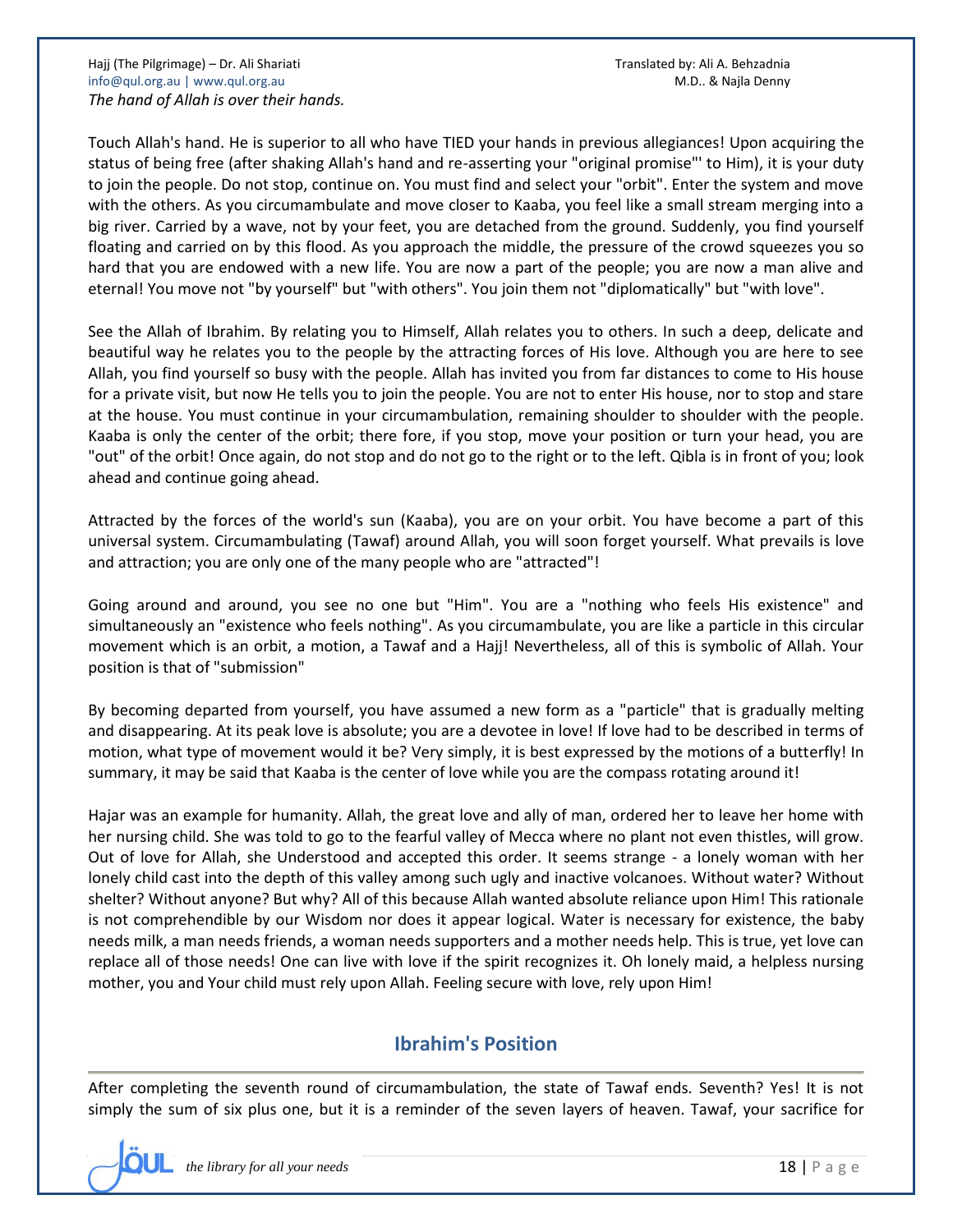### Hajj (The Pilgrimage) – Dr. Ali Shariati Translated by: Ali A. Behzadnia

# info@qul.org.au | www.qul.org.au M.D.. & Najla Denny

people, is an eternal movement on the path of people! It is Hajj and NOT a pilgrimage. Isn't this a genuine demonstration of existence? Isn't this the actual translation of Tawheed, and it's true interpretation?!!

At Ibrahim's position you must read two units of prayers. Where is this position? It is a piece of stone with Ibrahim's foot prints on it. It was on this stone that he stood and laid the cornerstone of Kaaba (Hajar-ul Aswad). He stood there to construct the Kaaba. Do you understand? Are you not shivering?

Being in Ibrahim's position signifies standing in his place! Who? You! It is not difficult to realize what Tawheed does to mankind. At one time, it may humiliate you to nothing, denying you "as you are" and "flinging mud" at you. At another time, it endows you with the highest degree of spirituality whereby you are alongside Allah - in His house, as His relative and on His path! Tawheed is a result of your being hit, denied, despised and enslaved during Tawaf.

Allah wants you to prostrate to Him. He will then call upon you - Oh sincere one! Oh friend! My associate, my confidant, my trustee and my listener! My purpose of creation and my private companion ..!

Approximately one hour ago, you were at the bank of this "river" standing, thinking of yourself, watching the people and not being one of them; you were a useless particle reprimanded by Allah. You were "mud", "clay" and "earth"

But now, you are flowing and moving. No longer are you stagnated nor putrefied. You are roaring, washing away the rocks, breaking the dams and finding your way to the gardens to grow heaven in the heart of the salty deserts! You irrigate the fields, the earth, flowers and plants. In turn you help the cultivation of thousands of seeds from which thousands of buds are impatient to germinate, to crack above the earth, exhibit their leaves and rise towards the sky. If you do not move, you will become like clay - hard and solid; and you will simultaneously bury and destroy all of these potentials.

Quran 91:10

#### *And he indeed is a failure who stunteth it.*

While the river flows, it gives life to the dead nature as Jesus (PBUH) did. But if you stay stagnated like dampness in the corner, enjoying yourself or suffering, you will become petrified. Larva of numerous parasites will grow in you, your color will change and you will smell terrible!

Come on - perform Hajj! Join the river of circumambulating people by circumambulating too! After an hour of swimming in this "stream of love", you will abandon your "self-centered mortal existence" and adapt to a new life among the people's "eternal existence" on the "eternal orbit" of Allah. Now you are like Ibrahim!

Next, from the same point which you started Tawaf, you must step out of the Tawaf circle. Like life after death, rise from the same point on the horizon from which you disappeared. The spirit of goodness, the spirit of Allah, which was in your original state of creation (Mud), is visible. From where? It appears at the place where you joined the Tawaf circle - under the right hand of Allah. After denying and killing all of the previous and false egos, you will discover your "authentic ego". Dressed in the clean white garb of Ihram, at the House of Allah and standing in Ibrahim's position, step in his footprints. Face to Face with ADah, start your prayer.

In the history of mankind, Ibrahim was the great rebel who opposed idolatry and established monotheism in this world. Although physically tired of sufferings, the prophet of responsibility and leadership had a sharp mind. His heart was full of love yet he carried an axe in his hand! Faith shined from the center of Kofr. A clear fountain of tawheed, monotheism, emerged from the sewage of polytheism!

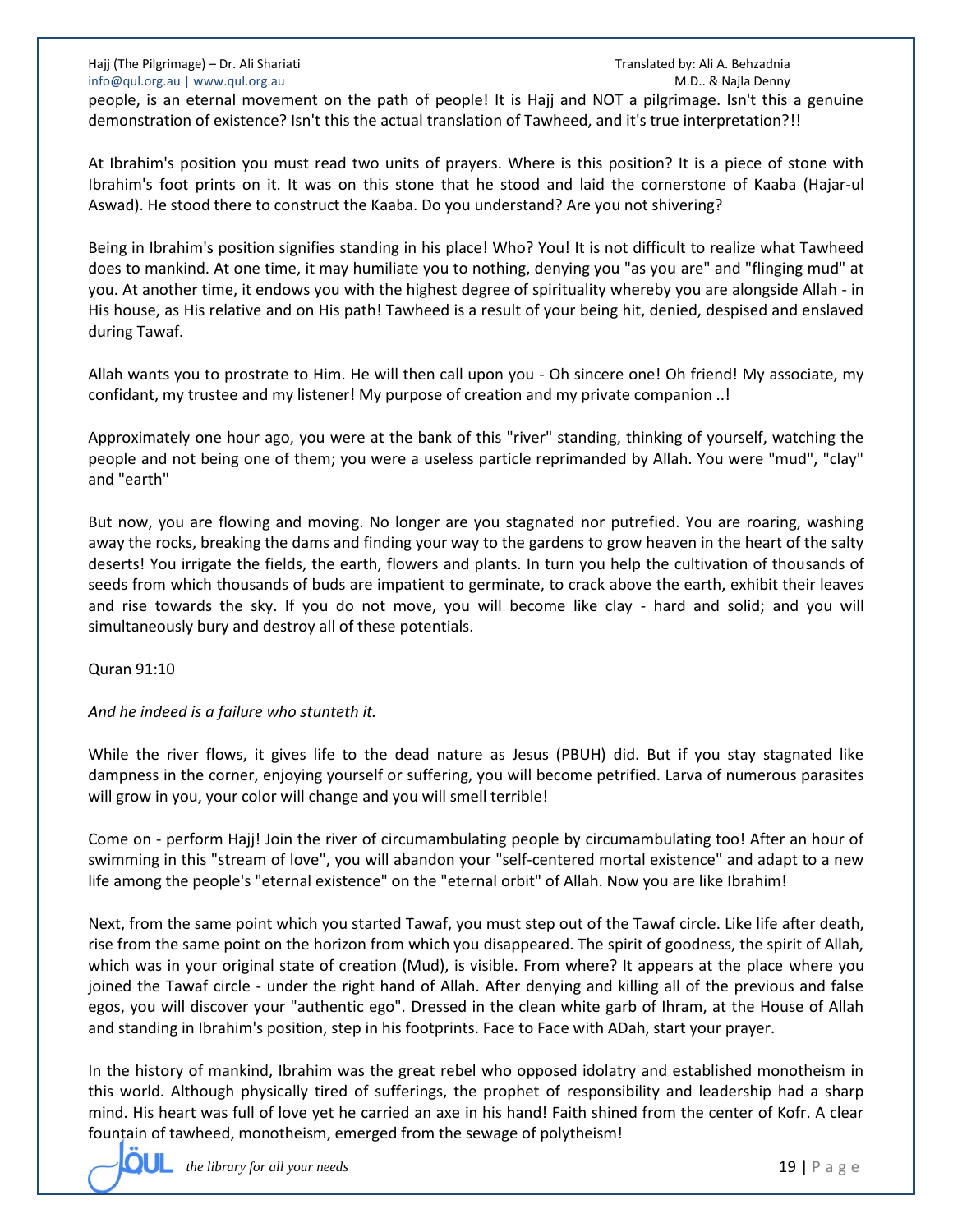The first to fight idolatry, Ibrahim was raised in the house of Azar who used to make the idols for his tribe. Ibrahim fought not only against idolatry and Nimrod' but also against ignorance and oppression. The leader of this movement, he was riotous against abjectness. He was the source of hope and wishes, the man of faith and the founder of true unity.

Ibrahim, enter the fire - the fire of oppression and ignorance! Help prevent the people from being burned by the fire of oppression and ignorance! The same fire is ignited in the fate and future of every responsible individual who is indebted to enlightenment and guidance. For those who behave like Ibrahim, Allah will make a rose garden from the fire of Nimrods! You will not burn and leave behind your ashes. It is a symbolic demonstration of how close you get to the "fire" during your struggle and performance of Jihad. To throw yourself into the fire in order to save other people is a bitter experience, but even more painful is the Shahadat.

Ibrahim, sacrifice your son Ismail! Cut his throat with your own hands to save the people's neck from being cut. Which people? Those who have been sacrificed at the steps of the palaces of power or near the plunderer's treasures or inside the temples of hypocrisy and misery! To get courage to seize the sword from the hand of the executioner, cut Ismail's throat with a knife! Allah (Ibrahim's God) will pay Ismail's ransom. You do not kill your son nor lose him! This gesture is a lesson for the sake of your faith. You must reach the point of your willingness to sacrifice your most beloved (Ismail) with your own hands.

#### AND MORE PAINFUL THAN "SACRIFICE" IS "SHAHADAT"

Remember that you just left circumambulation or "tawaf of love" and are standing in Ibrahim's position. When Ibrahim reached this point, he had experienced a life full of struggle - fighting with Nimrod, the idols, facing the tortures, the heap of fire, Satan, the sacrifice of his son Ismail and ... migration, homelessness, loneliness passing from the stage of prophecy to the stage of leadership, rejecting "individuality" and adopting "totality" and from being worker in the house of Azar, the idol maker, to becoming the builder of Kaaba, the house of unity!

Here Ibrahim stands. Having left many difficult years behind him, all of his hairs are gray. Yet, at the end of his life, (as old as a history) he is about to build a house; he is about to lay down the black stone.

Ismail helps him by carrying the stones and handing them to his father. The house of Allah is being constructed!

It is a surprise! Ismail and Ibrahim are to build the Kaaba. Ismail is saved from being sacrificed while Ibrahim is saved from the fire. Now they have a responsibility toward the people. Allah has commanded them to be the architects of "the oldest temple of unity" on earth, "the first house of people" in history, "the free house" of freedom and the Kaaba of love and worship. Haram is a symbol of "True Privacy and Modesty".

Now you are in Ibrahim's position! It is the highest point to which Ibrahim could ascend; it is the nearest point to Allah. Ibrahim, builder of the Kaaba, architect of the house of freedom, founder of tawheed, and fighter against the idols, was tortured by Nimrod. Leader of the tribe, struggler against ignorance and Kofr, conscientious of love and responsibility, Ibrahim escaped the temptations of Satan and the Khannas (whisperer) who inspires evil suggestions into the hearts of people.

#### Quran CXIV:5

*who whispereth in the heart of mankind.*

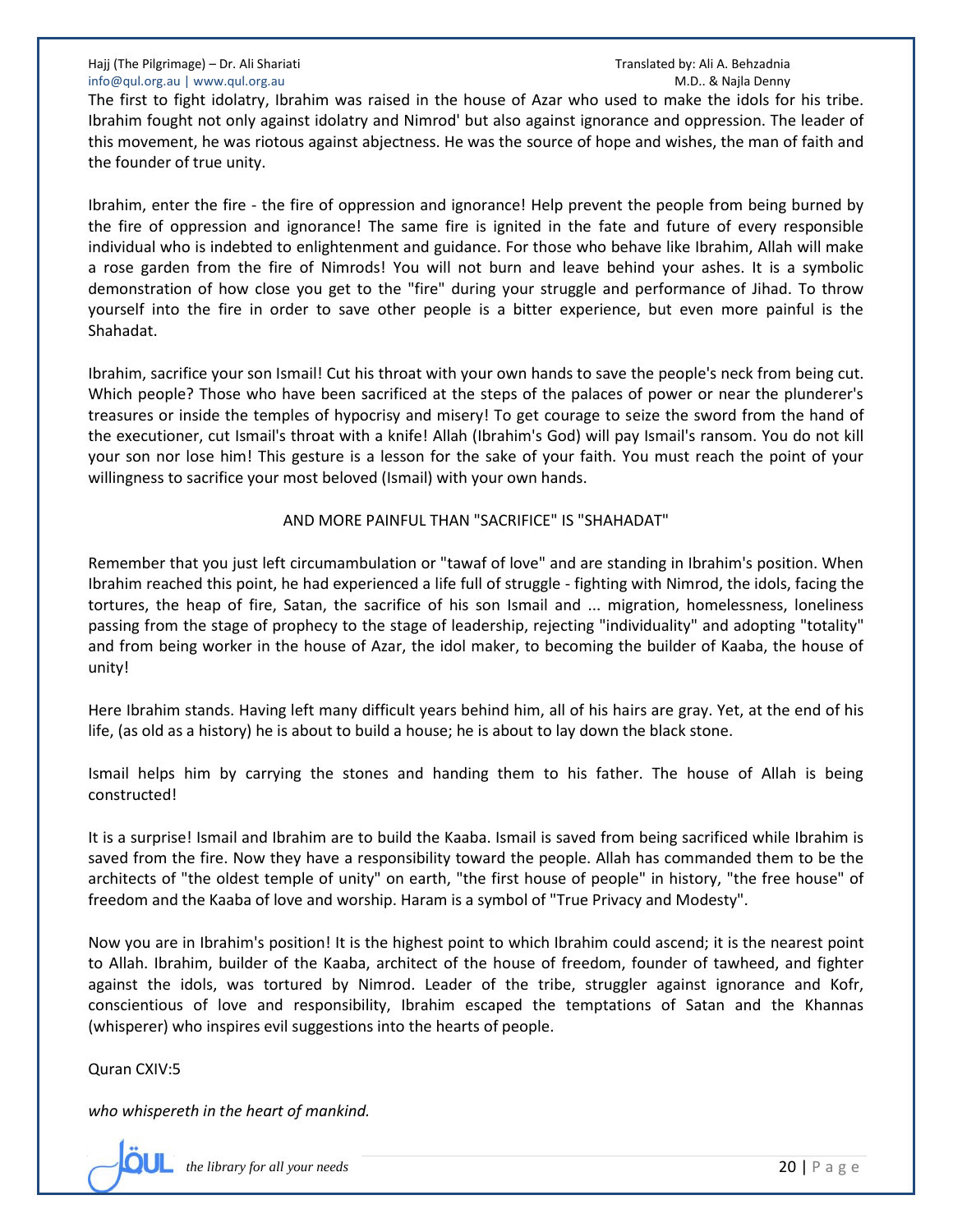After suffering all the disaster, tortures and dangers, Ibrahim built a house - NOT FOR HIMSELF NOR FOR HIS SON - but a house for the PEOPLE. It is a shelter for those who are homeless, a shelter for those who have been forced to leave, a shelter for those who are wounded on this earth and a shelter for those who are fleeing. This house is to be a torch amidst a long and dark night. It symbolizes a rebel in the dark of his oppression!

Everyone is shameful and insecure; the earth has been converted into a big house for prostitutes where there is respect for nobody. It is a big slaughter house where nothing but oppression and discrimination prevails. At last - there is a house which is clean, safe and secure for all mankind (Allah's family) - the Kaaba!

In Ibrahim's position, you shake hands with Allah. Live the way Ibrahim did and be the architect of the Kaaba of faith of your time.

Save your people; help them step out of the lagoon of a stagnated and useless life. Awaken them from their deep sleep so they will no longer suffer oppression and live in the darkness of ignorance. Help them move; hold their hands and lead them. Call them to Hajj for Tawaf!

Upon returning from tawaf where you assimilated yourself amongst the people, you are in Ibrahim's position. You are in the house and city of safety and security, facing Almighty Allah. Therefore, You, the "confederate" of Allah should:

- Make your land safe, as if you are in the Haram area! - Make your time as the time of Ihram, as if you are always in the state of Ihram! - Make the earth the Safe-Mosque, as if you are in the Safe-Mosque! All this because the "earth is the mosque of Allah," however you see that in reality it is not!

### **Between Tawaf and Sa'y**

<span id="page-20-0"></span>When completing the tawaf prayer in Ibrahim's position, you must go to "Masa" which is the space between the mountains of Safa and Marwa (it encompasses about 1/4 mile). "Run" between those two mountains seven times. Start at the top of Safa. Part of the path is at the level of Kaaba where you should do the "harwala". Next, you walk normally to the foot of Marwa.

Sa'y is a search. It is a movement with an aim. It is depicted by running and hurrying. During tawaf (circumambulation) you acted as Hajar. In Ibrahim's position you acted as Ibrahim and Ismail. Once you begin "trying" (Sa'y) you are acting as Hajar again.

Here is a true demonstration of oneness. Shapes, patterns, colors, degrees, personalities, borders, distinctions and distances are destroyed. Naked man and stripped humanity are on the scene! Nothing but faith, belief and action are eminent! Here nobody is spoken of; even Ibrahim, Ismail and Hajar are only names, words and symbols. Whatever exists is moving constantly, humanity and spirituality and between them only discipline. Furthermore, this is Hajj, a decision for an eternal movement in a certain direction. It is also how the whole world moves.

Here in Sa'y you are to play the role of Hajar, woman, a poor, belittled Ethiopian slave and maid for Sara. These are all of her qualifications in the human social system - in the system of polytheism, but not in the system of monotheism! This slave is the addressor of Allah, the mother of His great prophets (the messengers of Allah) and the representative of Allah's prettiest and dearest creatures. In this show of Hajj, she is the first and distinguished character. In the house of Allah, she is the only woman, a MOTHER!

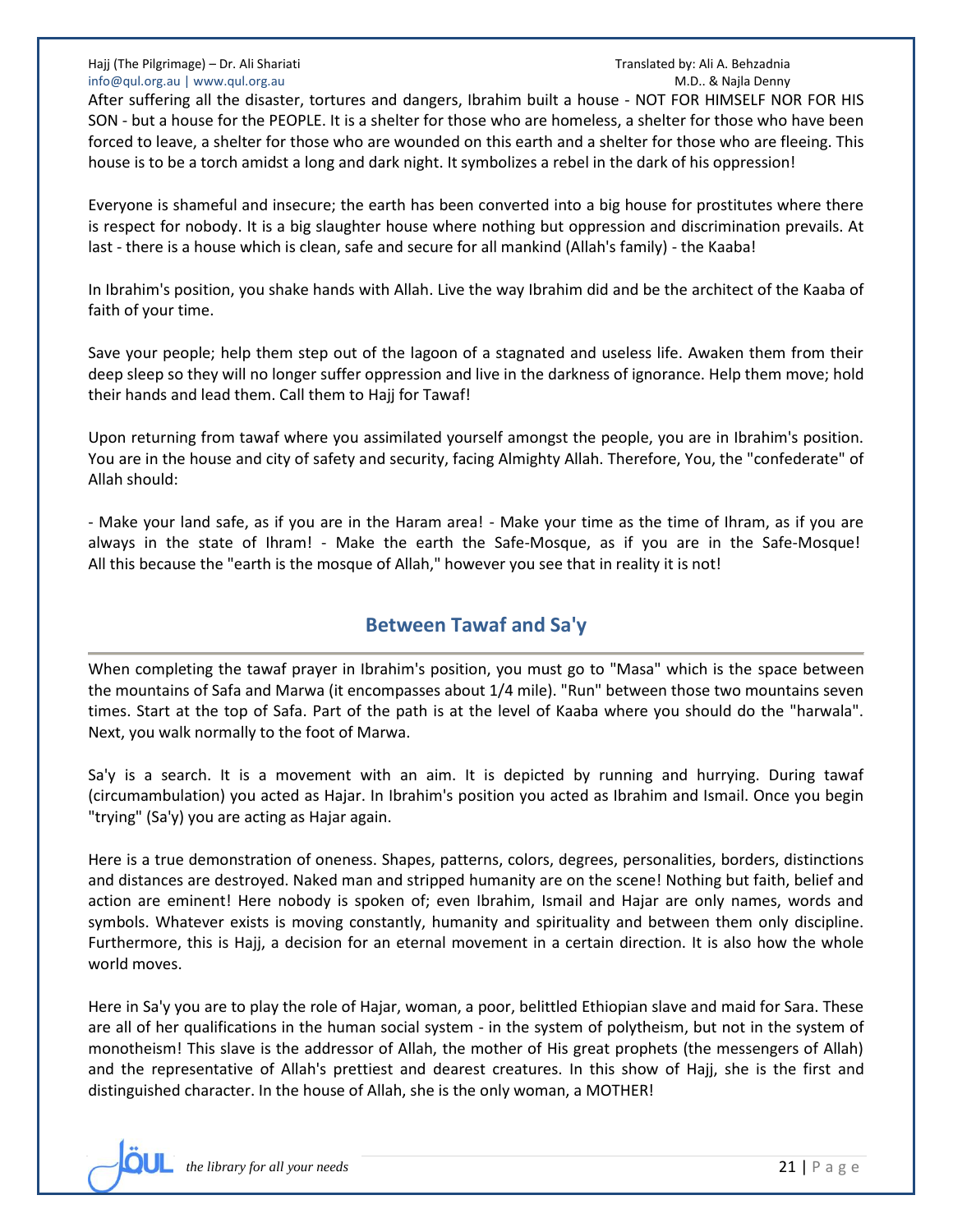Allah told Hajar to obey Him and He would provide for her and her son. Allah would take care of their lives, needs and future. Oh Hajar, the example of submission and obedience, the great champion of faith and reliance in love, you will be protected under My umbrella!

Hajar totally submitted to the will of Allah; she left her child in this valley. This was the command of Allah and the order of love! However, the model of submission (Hajar) did not "SIT QUIETLY". Soon, she arose and all alone tried to run from one dry mountain to the other searching for water! Constantly searching, moving and struggling, she decided to rely on her self, her feet, her will and her mind. Hajar was a responsible woman, a mother, in love, all alone, wandering, searching, enduring pain, disturbed, deprived of support, lacking shelter, homeless, isolated from her society, classless, race-less and hopeless; yet despite all these drawbacks, she was HOPEFUL! A lonely slave, a victim, a stranger, exiled and disgusted, rejected from the capitalistic-aristocratic system, hated by the nations, hated by the classes and races, hated by the family - this black maid was all alone with her child in her arms! She was far away from her town and country of a more privileged race. Wandering in this strange desert, she was like a prisoner in these mountains. All alone, she was restless but hopeful and determined in her search for water, going from one area to the other.

All alone ... Running on her feet to the top of these mountains (NOT SITTING AND CRYING HELPLESSLY!) in search of water.

This is the promoter of Ibrahim's tradition - not a god but a slave (Hajar), not seeking the mercy of "fire" but of "water". Water? Yes water! Not unseen not metaphysical, not love, not submission, not obedience, not soul, not a Philosophical view of life. not in heaven, not in the hereafter. No, no, no ... In this world and it is drinking water! From a fountain on this earth, it is purely material. This same liquid which flows on earth (water) is that which life is so thirsty for. The body requires it since it becomes blood in your vessels. It is the milk in the mother's breast which satisfies the child's thirst. Searching for water symbolizes searching for material life on this earth. It is genuine need which shows the relation of mankind to nature. It is the way of finding heaven in this world and enjoying its fruit on this earth.

Sa'y is physical work. It means exerting your efforts and running after water and bread in order to satisfy your thirst and feed your hungry children. It is a way to achieve a better life. Your son is thirsty and awaiting you in this dry desert; it is your duty to find a fountain to bring him some water. Sa'y is the struggle and search for your needs out of the heart of nature; it is the attempt to get water out of the stone.

Sa'y: purely material; a material need; a material aim and material act! Economy: nature and work! Needs:material and human!

Surprisingly, in terms of distance, there are only a few steps or few moments from Tawaf to Sa'y. Nevertheless, a great difference exists between the two:

Tawaf: Absolute love! Sa'y:Absolute wisdom! Tawaf: All "Him". Sa'y:All "You"! Tawaf: Almighty's will only! Sa'y: Your will only! Tawaf: As a butterfly who encircles the candle until it burns; and it's ashes are gone with the wind - disappearing in love and dying in light! Sa'y:As an eagle who flies above these black mountains with the support of its strong wings to find its food and seize his bait in the midst of stones. It conquers both the earth and the sky. The wind blows the earth and the sky. The wind blows so softly against the eagle's wings. Flying freely above the sky, heaven signifies its ambition. Under its wings, the earth is so despised. The earth is also conquered by the eagle's sharp and prudent look! Tawaf is: Mankind in love with the "truth". Sa'y is: Mankind self-supported by the "facts". Tawaf is: The exalted man. Sa'y is:The powerful man.

Tawaf: Love, worship, spirit, morality, beauty, goodness, holiness, values, truth, faith, righteousness, suffering, sacrifice, devotion, humility, slavery, perception, enlightenment, submission, Allah's might and will,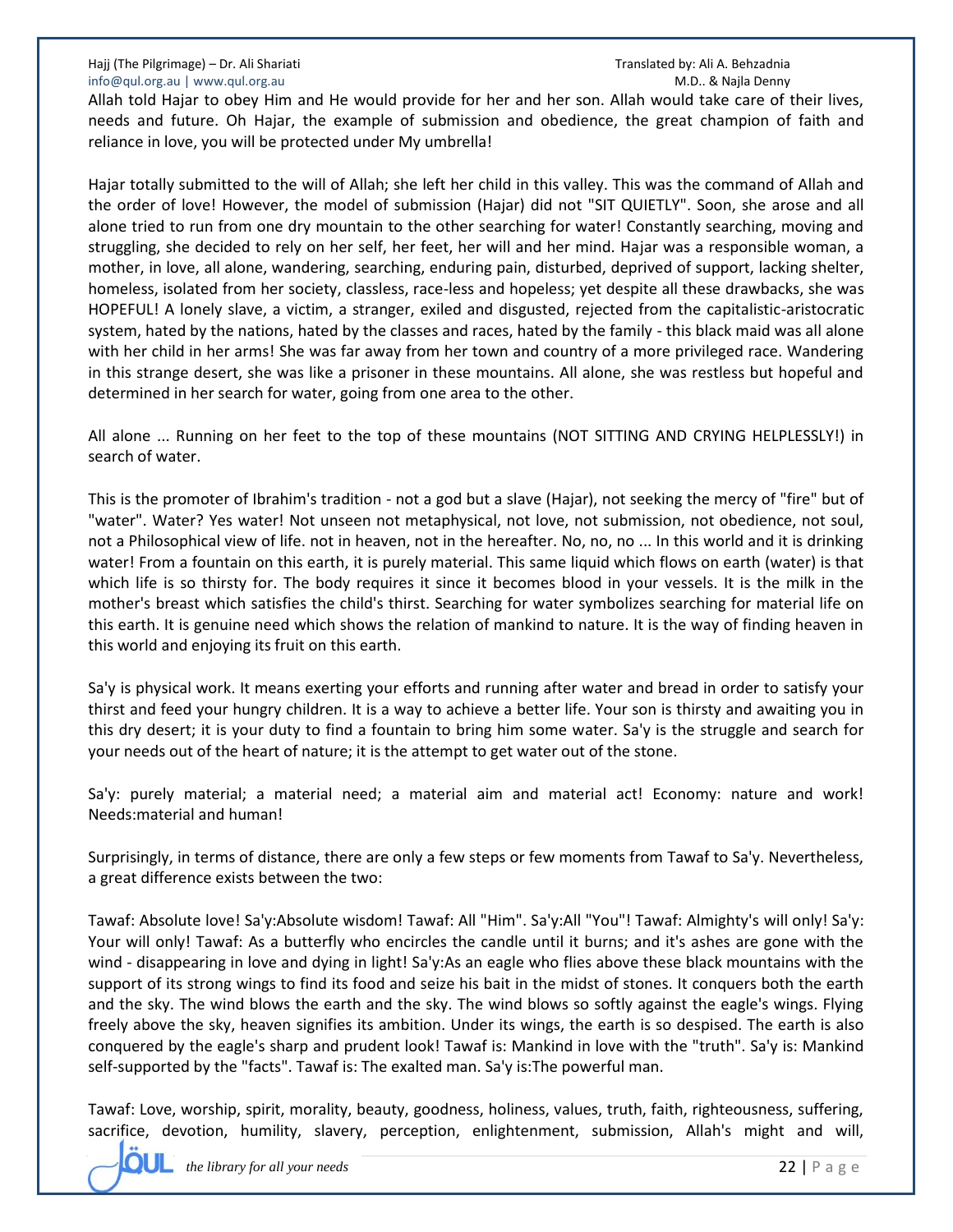metaphysics, the unseen, for others, for the hereafter, and ... for Allah! And ... whatever the easterner's spirit is motivated by and in love with. Sa'y:Wisdom, logic, needs, living, facts, objectives, earth, material, nature, privileges, thinking, science, industry, policy, benefit, joy, economy, civilization, body, freedom, will-power, mastery, in this world - for the self. And ... whatever the westerners struggle for.

Tawaf: Allah only! Sa'y:Mankind only! Tawaf: Soul and nothing else. Sa'y:Body alone. Tawaf: Pains of "being" and worrying about the "hereafter". Sa'y:Joys of "living" and convenience of "this world". Tawaf: Searching for "thirst"! Sa'y:Searching for "water"! Tawaf: The butterfly. Sa'y:The eagle.

Hajj is the combination of Tawaf and Sa'y. It resolves the contradictions that have confused mankind throughout history:

Materialism or idealism? Rationalism or enlightenment? This world of the hereafter? Epicureanism or asceticism? The will of Allah or the will of man? To rely on Him or the will of man? To rely on Him or rely on ones self?

Allah (Ibrahim's God) will teach you the answer - Both! A lesson not by words, perception, science nor philosophy but by showing you an example of a human. This example from whom all the worldly philosophers, scientists and great thinkers who are searching for faith and facts are to learn the great lesson of Allah is again a woman, a black Ethiopian slave and a mother. It is Hajar!

To the command of "love", she submits herself to His absolute will. Leaving her town and country, she brings her child far, far away and leaves him in this dry and lonely valley (Mecca). She relies absolutely on Allah and His love. With the power of faith, she denies all the logics and rationales. This is Tawaf!

But, unlike many of the so-called righteous people or worshippers, she does not sit quietly beside her son. She does not wait for a miracle to occur or for an invisible hand to bring some fruits from heaven or to flow a river to quench their thirst. Nay! She leaves her son in the hands of "love" and immediately arises to run - having decided to search for water and try her best. And now in the uncivilized and dry mountains of Mecca, a woman - alone, thirsty, responsible, a stranger - wanders in a fruitless search for "water"! Oh Allah, are we talking of "Hajar" or "mankind"?

Hajar's efforts are useless; she returns desperately to her son. To her astonishment, the child who was left under the umbrella of "love" in a state of thirst and restlessness, has dug under the sands with his heels. At that moment of maximum desperation and from an unexpected place, suddenly there appears:

*by miracle, by the power of needs and the mercy of Allah - "a humming", "the sound of water"!*

It is Zam-Zam, a sweet and life-giving fountain of water flowing from stone! This lesson: to find water by "love" not by effort but "after the effort".

Though you cannot approach Him by working hard, Oh my heart you should try your best.

Oh in love, try, try Your best - You, the absolute faith and absolute reliance!

Try seven times which is the same number of times you circumambulated during Tawaf! But, this time, do not pursue a circular path that finally leads you no place except where you originally started (i.e. Zero). Do not travel in an empty circle, reaching no where, gaining nothing and moving aimlessly!, working to fill the stomach and filling the stomach in order to be prepared to work. Finally, continue on until the time of death!

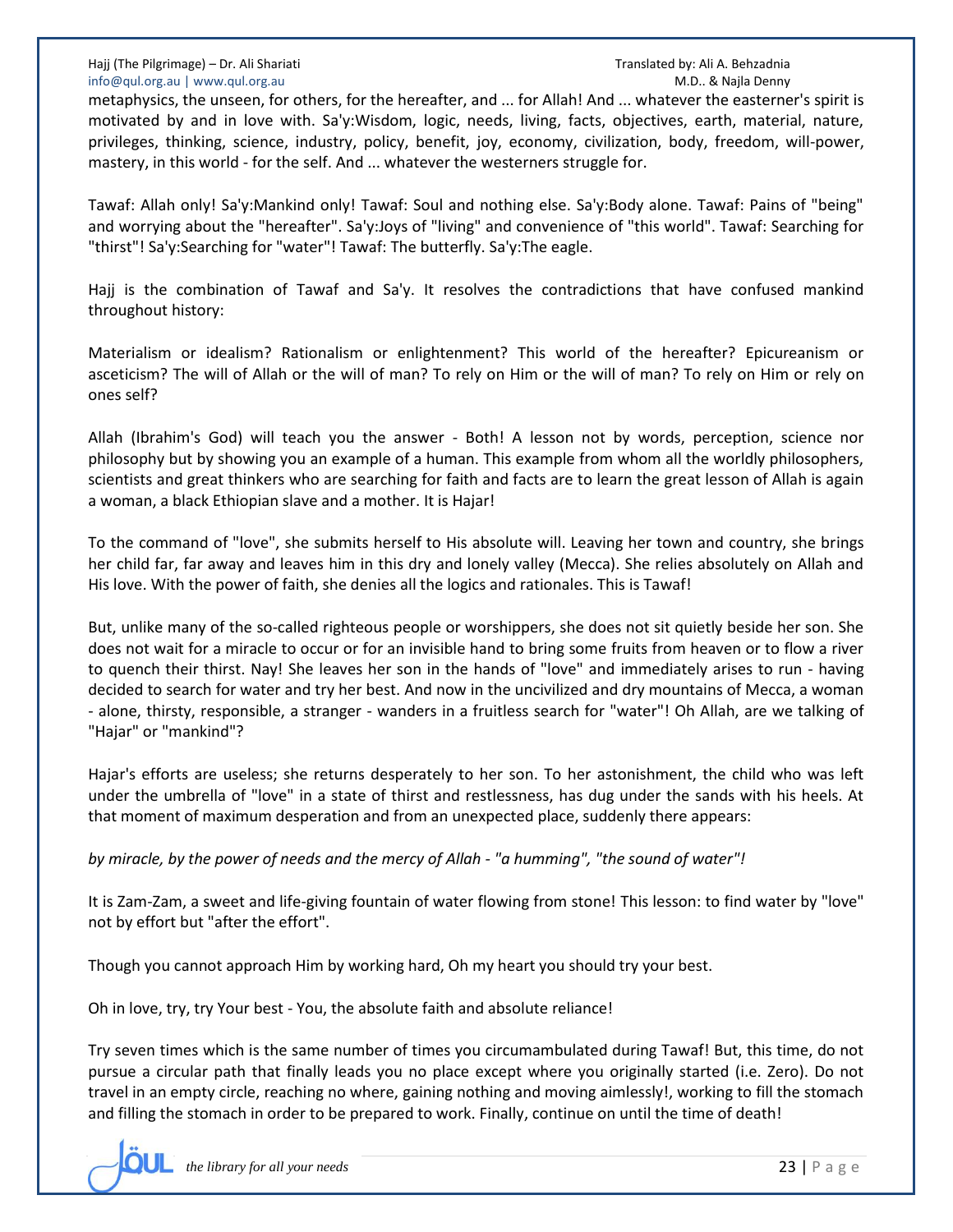Tawaf: Living not for the sake of living but for the cause of Allah. Sa'y:Trying your best not just for yourself but for the people. Here your path is straight and not a circle! You do not move in circles but walk ahead. It is a migration, beginning at one point and reaching your destiny; it is going from Safa to Marwa.

During Sa'y you repeat a back and forth action seven times. The figure (7) is "odd" not "even" so that your Sa'y ends up in Safa and not at the point where you began! Seven times! Seven, a symbolic figure represents always, all your life to ... Marwa! Start at Safa which means pure love for others. Your destination is Marwa which means the ideal of manhood a sense of honor, generosity and forgiveness toward others! Who are the others? Those who are trying with you!

What do I know? This is only my understanding and not all that it signifies. It means annihilating and drawing yourself into this ocean of love; coming out clean and sinless; and stepping in Ibrahim's position. From there - Oh man, a stranger, homeless and exiled from the earth, a sense of responsibility urges you to search for water in the mirage. Go to the top of Safa as Hajar did. See the white flood of people trying. Running down from Safa restlessly and in a state of thirst, they search for water in this hot and dry desert They continue to the top of Marwa where they find no water. With dry lips, empty hands and sad looks, they return to Safa and Start their search again. This procedure is repeated seven times, yet water is not found nor is their thirst quenched! But, they do reach Marwa!

And you, Oh a drop, from the top of Safa join this White-river of wandering, struggling and thirst! Draw yourself into this flood of people. Try your best (to Sa'y) with the others. In the middle of your Sa'y at the level of Kaaba, "hurry up" along with the others.

At the last point of your Sa'y, at Marwa, cut your hair short or clip your nails. Remove your Ihram garments and wear your regular clothes. Feel free! With empty hands and in a state of thirst leave Marwa, go to find your Ismail ...!

Listen carefully! Don't you hear the humming of water from here? See! The thirsty birds are all flying above this dry desert! Zam-Zam has quenched Ismail's thirst. A tribe of strangers from the very far lands has occupied this empty valley. The thirsty people of the earth have made a circle around Zam-Zam. A city of stones has grown in this thirsty and desperate desert. There has been a shower of relevation ... a house of "freedom" and "love"!

After returning from Sa'y, while thirsty and lonely, your loneliness will end here. Zam-Zam is flowing under your Ismail's foot. People are all around you. What else do you see? Allah is your next-door neighbor! You have gotten so close to Him.

- Oh man, tired of "sa'y" rely on "love"!
- Oh "responsible man", try your best since your Ismail is thirsty!
- Oh, "the one in love", wish!
- Hope that love and wishes do miracles!
- And you, Hajj, who are coming from Sa'y ...
- From the dry desert of "your existence" and the depth of "your neglected" nature, a fountain is humming!
- Listen carefully to your heart.
- You will hear the humming.

People who have come from all over the world. From the mountain of Marwa go toward Zam-Zam. Have a few drinks, wash your face and bring some of that water back to where you came from so that you may

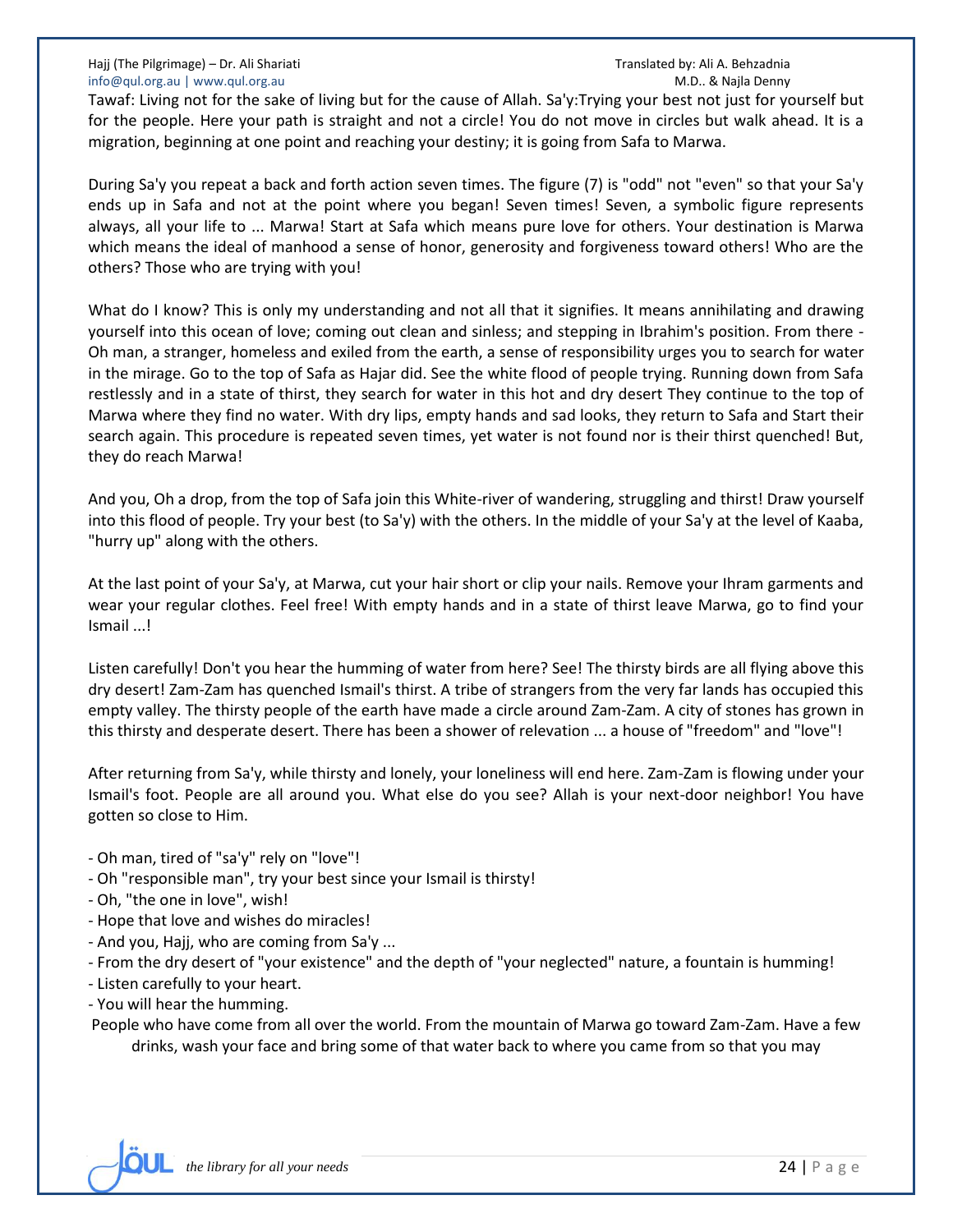#### **The Greater Pilgrimage**

<span id="page-24-0"></span>It is the ninth day of Zul-Hijjah and the greater pilgrimage has started. Where are you? It does, not matter! Wherever you may be - at Masjid-ul-Haram near Kaaba, in your hotel or on the street - now you must depart for the greater pilgrimage. Wear your Ihram attire and leave Mecca. How surprising, to leave Mecca behind you! Was not Qibla, here in Mecca? Yes it was, but the greater pilgrimage commences by leaving the Kaaba!!!

Were you not supposed to depart from your families, homes, lands and etc, in order to come to Mecca and face the Qibla ? Yes, you were; however, that was during the lesser Hajj (Umrah). And, why should you leave Kaaba now? Because you are going to start the greater Hajj!

Deciding to go to Mecca is not the total actualization of Hajj nor are Kaaba or Qibla the goals of Hajj. These are misunderstandings on your part. The leader of monotheism (Ibrahim) teaches you that Hajj does not end in Kaaba, but begins the moment you leave the Kaaba. It is not your destination but the point from which you start!

Until now (at Kaaba), you were to become assimilated, ignore your personal interests, overcome your selfcenteredness and your limitations and discover "yourself". Oh "immigrant" who is going to see "Him" (Allah), from here on you will be pursuing a different path and entering a new land. For Umra and in Miqat you were to leave "your house", but here for Hajj you must leave the "house of Allah"!

At the verge of complete submission and the peak of your freedom, when you have discovered "yourself' - you are now qualified to obey this command: "Leave the Kaaba; and now you are closer to Me than Kaaba!" Visiting Kaaba during the lesser pilgrimage helped you to achieve self-discovery. Now you are going to approach Allah, not to visit the "house" but to see the "owner"!

Quran XXIV:42 & XXXV:18

*Unto Allah is the journeying.*

Kaaba is only the "direction and not the "destination". You started off by coming "to Kaaba" but you are not to remain "in Kaaba". Anywhere you stop, you will be lost and dead.

- Oh Hajj who is starting this journey, who is always trying to approach Him,
- Oh man, the spirit of Allah,
- Oh the good deed,
- You came to Mecca,
- Do not stay here.
- Do not stop in the Haram.

To give you direction so that you would not be misled by other Qiblas, Kaaba was your Qibla. However, in Mecca, the Qibla is someplace else. You must decide to go there and start a greater journey than coming to Mecca (i.e. the greater pilgrimage)

So, on the day of departure (ninth of Zul-Hijjah), regardless of where you are, put on your Ihram, turn your back to Mecca and move on ...! What place is holier and more respectful than Mecca? Continue on; you will see ...!

present it as a gift to your people!

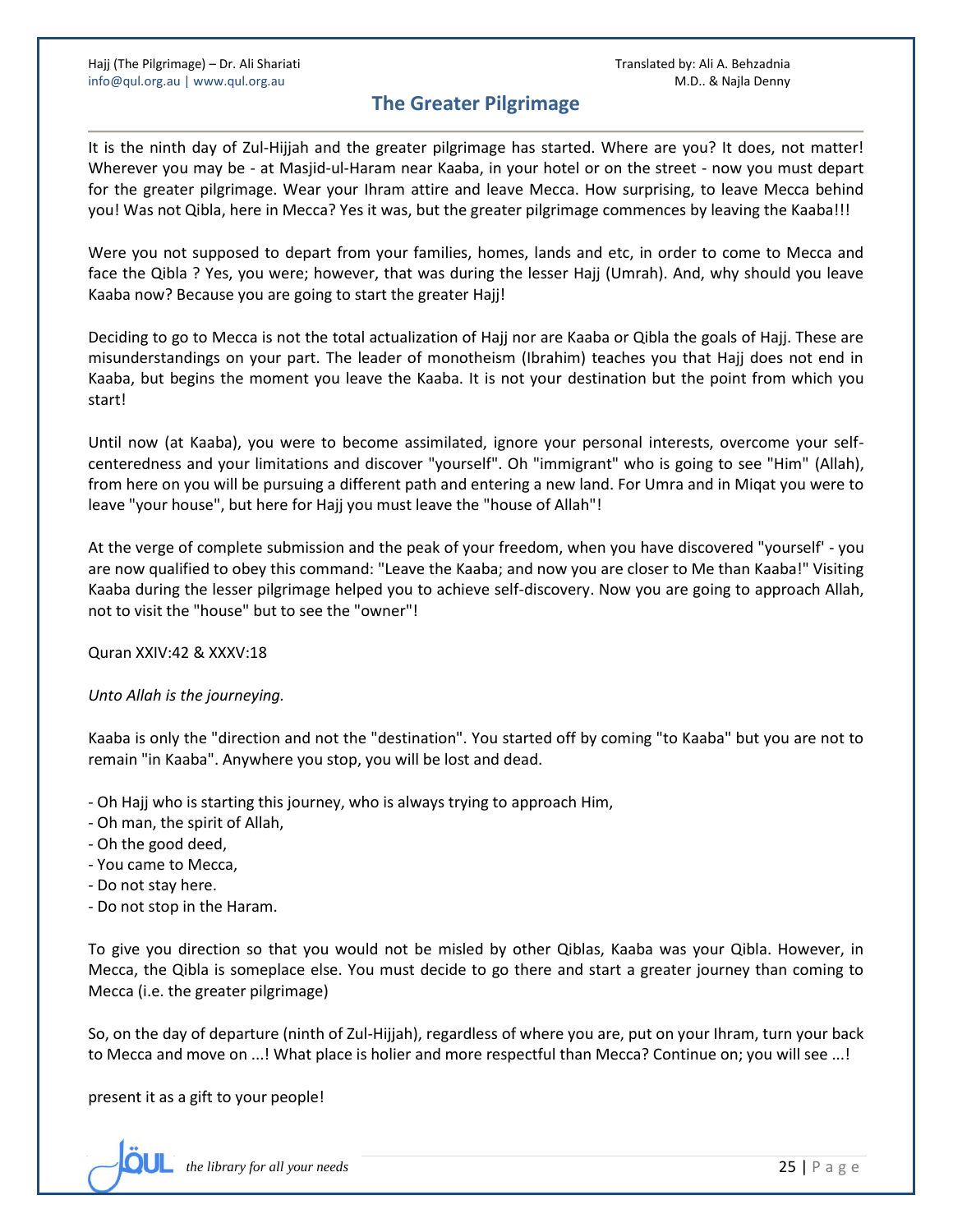#### **Arafat**

<span id="page-25-0"></span>Upon wearing your Ihram garments and leaving Mecca, you will start traveling toward the east (Arafat) where you must remain until the sunset of the ninth day. On your way back you will make a brief stop in Mashar and then in Mina. Why? We will know shortly!

In contrast to what you were told previously - that is, to go gradually and in a step-by-step manner - now you are to go restlessly and thirstily, like a true lover, all the way to Arafat without a pause! From the morning of the tenth day until the twelfth day (or thirteenth day if you wish) you must remain in Mina.

There are no signs to distinguish these three areas from each other. A narrow pass about fifteen miles long joins the valley of Mecca. Along this strait, there are no natural, historical or religious monuments nor indicators which separate one area from the other The borders are only hypothetical stages of your actions.

Another important factor is the emphasis placed upon "staying" at these three "stages". The reason for this recommendation is beyond a simple pause in Arafat on all of the ninth day or remaining in Mashar only to collect seventy pebbles!

You must stay at Mina on the eleventh and twelfth days; these are the two days following the day of sacrifice (the tenth day). Even though you are almost finished by noon time of the tenth day after offering your sacrifice followed by the stoning of Satan (Ramy: to throw or cast), yet you are to stay at Mina.

As you can see, it is not to remain to reside but it is a short stop on your way traveling with the caravan. Along this pass, you stop when they stop and you start to move when they go from one stage to the other. At every stage you enter, stop for a short period and then move one stage! Since Mina is the last stage you will stay there for 3 days. Remember, it is NOT the destination! When do you finish this journey? Where is the caravan's destination? Never! And, nowhere! So, where are you going? The answer is to eternity, toward Allah! Allah is the Absolute; He is "the eternal". Therefore, your journey is a movement toward the absolute beauty, the absolute knowledge, the absolute power, eternity and perfection! It is a restless and eternal movement.

On this journey, Allah is not the "destination", but He is the "direction". For man, everything is temporary, changing, perishing and dying; yet, this eternal movement is continuous and the direction is always there!

Quran XXVIII: 88

*Everything will perish save His countenance.*

You started from Mecca and came directly to Arafat. Now you move from stage to stage back to "Kaaba".

Quran Il: 56

*Lo we are Allah's and Lo' unto Him we are returning.*

All that is discussed is "movement", a going movement (turn) and a coming movement (return). There is always a movement "toward" something and not "in" something! This is why Hajj is an absolute move. It is not a journey since every journey comes to an end. Hajj is an absolute goal and external movement toward that goal. Therefore, it is not a destination that one may reach, but a goal that one tries to approach! This is why on your return from Arafat you are left in Mina behind the wall of Kaaba and not inside the Kaaba. This is what "to approach" not "to reach" means.

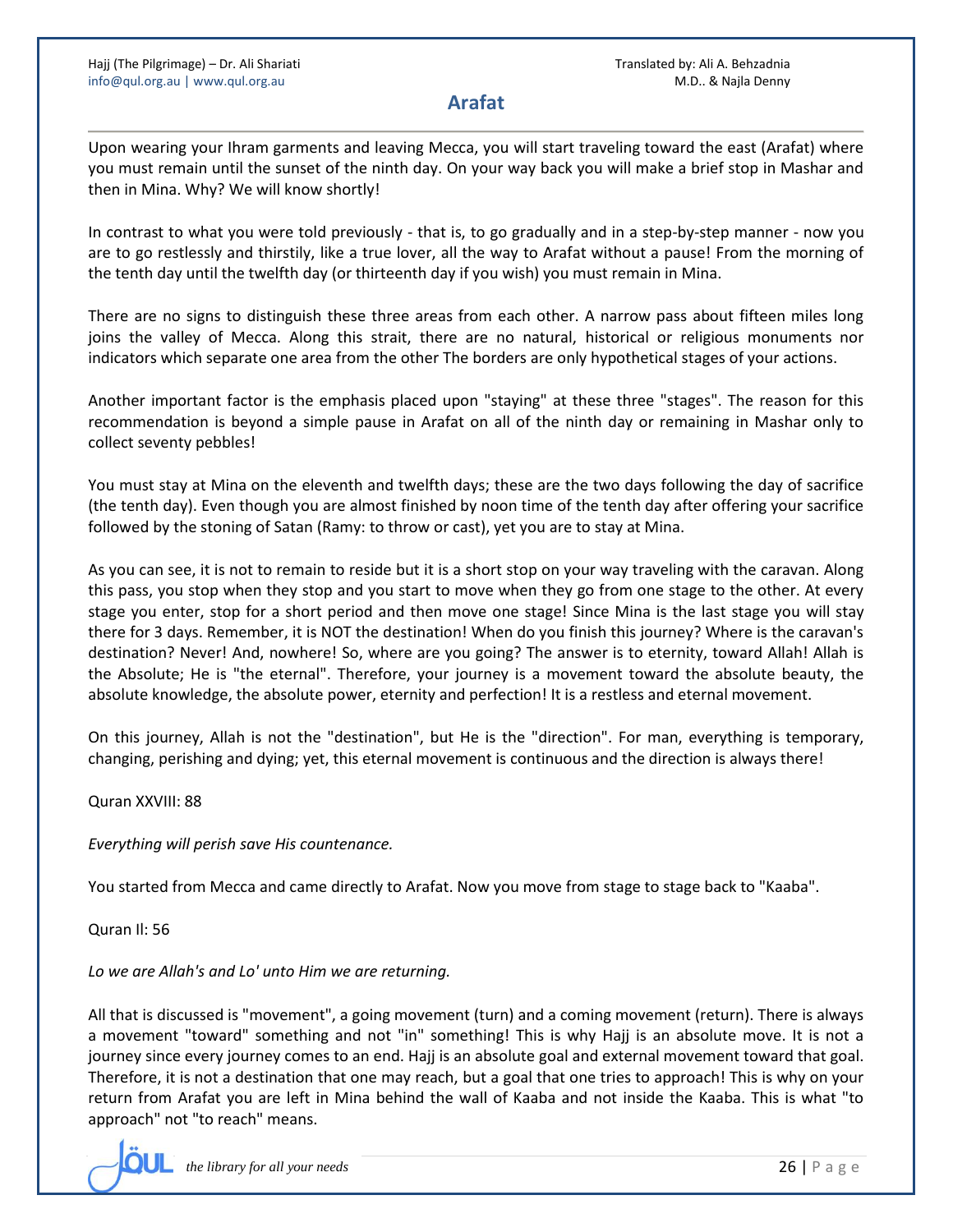In returning to Allah, there are three stages (Arafat, Mashar, and Mina) through which you must pass. They are NOT three places that you visit. It is important to be aware of the emphasis placed upon the periods of stopping at each stage as well as the decision to pursue these stages. What do these three stages signify? Allah Himself has already given them their heavenly names:

Arafat means: "Knowledge" and "science"! Mashar means: "Consciousness" and "understanding"! Mina means: "love" and "faith"!

Go from Mecca to Arafat (Lo' we are Allah's) and then return from Arafat to Kaaba (Lo' unto Him we are returning). Arafat represents the beginning of man's creation. In the story of Adam (creation of mankind on earth), it is said: After Adam's descent onto earth, he met Eve at Arafat, it was there that they were acquainted with each other". The descent was when Adam was instructed to leave heaven (after he rebelled). That heaven was not the one which is promised for the hereafter (paradise). It was the heaven on earth as well as Adam's birthplace. Covered with shrubbery and trees, Adam ate drank, enjoyed himself, lived without any responsibilities and had no Job obligations. He was quite satisfied until Eblis, the angel who also rebelled by not prostrating to mankind, started to inspire evil suggestions to him. Man inspired by Allah, both the righteous and debauched, was persuaded by Eblis to transgress his "limitations", to rebel and eat "the forbidden fruit". Eblis told man that by doing so he would live a longer and more enlightened life.

"Wisdom" alone did not effect man; Adam refused to, eat the forbidden fruit. Satan met with Eve who symbolized "love!" And then, Adam agreed to eat "the forbidden fruit". Both "wisdom and love" influenced the Angel and converted him into "Adam" !

Adam was the only Angel who could commit "sin" and then "repent". He could "rebel" or "obey". In this case to "rebel" meant to have freedom, it included the ability to make decisions contrary to Allah's will. Concomitant with this liberty to decide was the notion of "responsibility" and "consciousness . As a result, Adam's state of satisfaction, joy and comfort was replaced by the land of "needs, greed and pains ... or DESCENT.

It was the beginning of a new life for the conscious, rebellious and responsible individual (Adam) who was the victim of pains, needs and greeds. An exile and feeling lonely, he was in the prison of this earth. Experiencing apprehension over the separation, Adam expressed his complaints in the language of faith, knowledge gnosticism, art, literature ... and life! He accepted the burden of rebelling, the "natural apprehension of sin and the "instinctive desire for repentance" ... How does Hajj relate to this? It is a living example of man's creation or his repentance. It encompasses self consciousness which includes the feeling of being a stranger and exiled. Consequently, what emerges is a decision to "return"!

The conversion of the "Adam in heaven" to the Adam on this earth" exemplified the character and behavior of mankind today. It was a portrayal of the rebellious, aggressive and sinful man who was swayed by Satan and Eve. Although he was expelled from heaven, exiled onto earth and subdued by nature, Adam nevertheless ate from the fruit of "the forbidden tree" What was the outcome? Adam acquired the wisdom, consciousness and insight of a rebel! Opening his eyes and finding himself naked, Adam entered the state of "knowing" himself.

As was said previously, the descension from "Kaaba" to "Arafat" represents the beginning of Man's creation. The time of man's creation was simultaneous to the creation of "knowledge"! The first spark of love emitted during the meeting of Adam and Eve promoted their mutual understanding of one another. It was the first sign of knowledge! Adam knew his wife of the opposite sex who was of the same origin and nature that he was from.

Consequently, from a philosophical point of view, man's existence was contemporaneous with the existence of knowledge; from a scientific point of view, man's history started with knowledge!

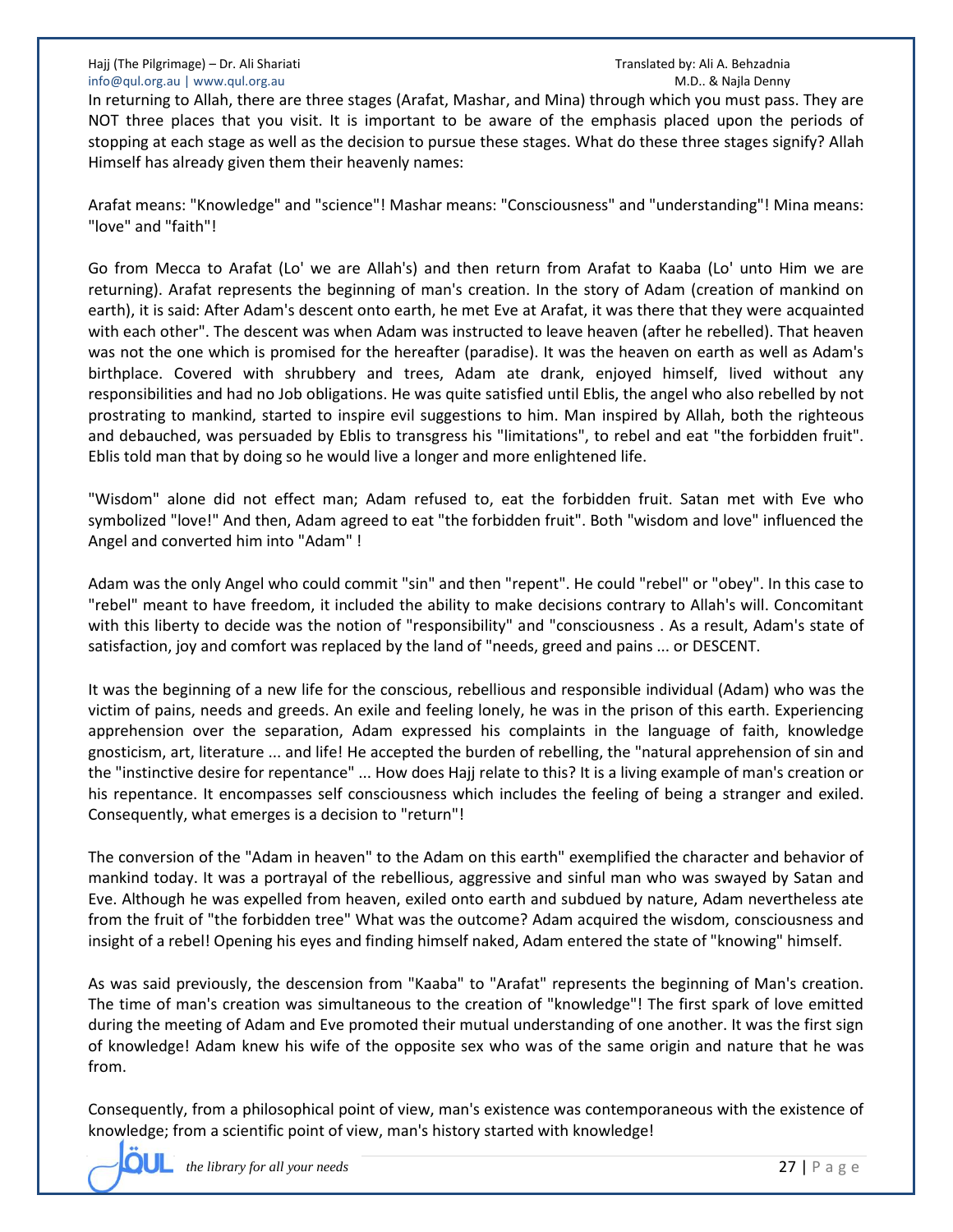How strange! During Hajj, the first move is initiated from "Arafat". The "stop at Arafat" occurs in the daytime beginning at noon of the ninth day when the sun is shining at its most. This time is designated so that you may gain consciousness, insight, freedom, knowledge and love in the sunlight! At sunset, the stop at Arafat is over. Nothing can be seen in the dark. As a result, neither acquaintances nor knowledge prevail! With the setting of the sun in the plain of Arafat, people migrate to the west along with the sun. They continue on until they reach Mashar, the land of consciousness". They stop there too.

The stage following "knowledge" is that of "consciousness". How strange, first "knowledge" and then "consciousness"?? People take it for granted that consciousness precedes knowledge; but the creator of these two states of mind demonstrates the opposite sequence! Adam met Eve (who was of the opposite sex). They shared their views, communicated their thoughts and attained mutual understanding. Their "individual" life was terminated by the establishment of a family (which introduced social life) and the creation of a "conscious love"! Furthermore, the unity of two human beings began with knowledge; the evolution of knowledge contributed to man's consciousness. This gave birth to science which increased the understanding and in turn, enhanced man's consciousness. Where did this lead? To more scientific progress!

When "objectivity" and the relation of an "idea" to the external world is based on "reality", then wisdom will grow comprehension will improve and man's spiritual power will flourish Mina (love)!

- It would have been theological and metaphysical idealism had Arafat (knowledge) been preceded by Mashar (consciousness)!

- It would have been a materialistic and scientific life but idle with a spiritless civilization and aimless progress had Arafat (knowledge) been the only stage!

- And, it would have meant the lack of our present understanding of our faith had it been only Mashar (consious- ness) and Mina (love) without Arafat (knowledge)!!!

But in this religion of Islam, man. a creature who was made of the meanest material of earth and who came to power by being the trustee of Allah, commenced his actions with knowledge. He comprehended the facts of this world by an objective method. Following this, he gained his consciousness. During the last stage, he created love. These stages are enacted by going from Arafat to Mashar and from there ascending to the peak of human qualities and perfection (i.e. to Mina) or to ... Allah!

Realism? Yes, but as the principle not the aim! It is a foundation from which you strive for the ideal and metaphysical! Since according to the Islamic concept man is made partly from mud and partly from the spirit of Allah, YOUR will and decision help you to migrate from "mud" to the "spirit of Allah". This is what you will exercise when you pass the three stages of Arafat, Mashar and Mina!

In light of the concept which was just discussed, the meaning and beauty of the following words may be expressed:

Faith: Way! Knowledge: Awareness! Prophecy: Guidance! Umma: A decided group! Imam: Leader and guide! Shaheed and Shahid): The traffic signs! Ibadat: Acts of devotion or to pound and smooth the way! Righteousness: To train yourself as a responsible rebel, to avoid things that remind you of yourself and the causes of your stagnation! The way of Allah: The way to sacrifice yourself and your world for the people! Prayer: To present yourself to Allah, to call Him, to ask Him, to tell Him your needs, wishes, loves and hates, to suggest to yourself and the others Dikr: To bear in mind, to think Hajj: To decide!

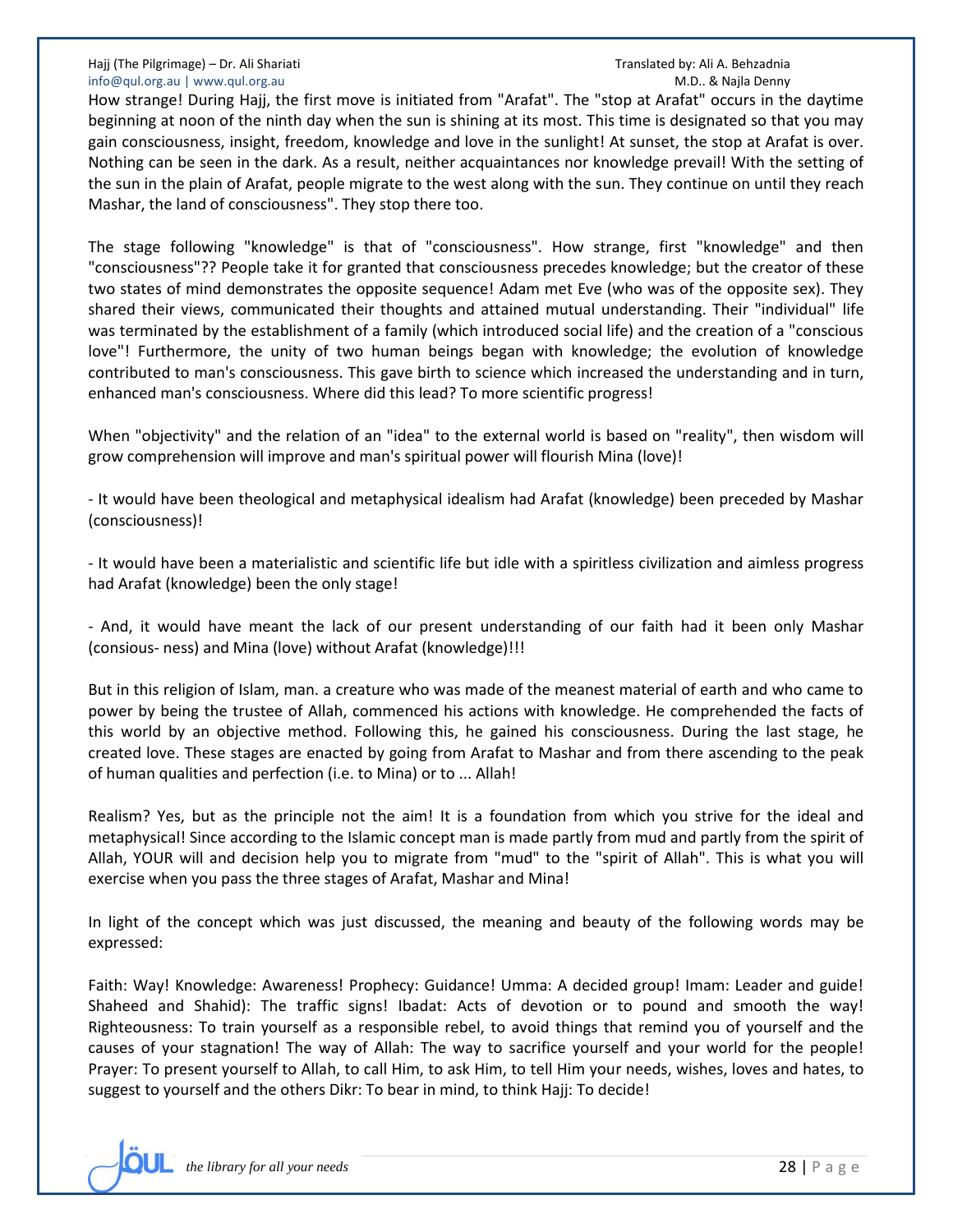You have arrived at Arafat which is the farthest distance from Mecca. It is a dry plain all covered by smooth sands. In its center you can view the small rocky hill of Jabal-al-Rahmah from which the prophet Mohammad (PBUH) gave his last message (farewell speech) to his followers during his final journey to Mecca. Arafat is a wonderful city which you visit for one day; it is gone with the wind after sunset prayers. There you will encounter a society of all the races so united as one nation without borders. It is as if the whole world is gathered at this plain under the white tents that extend from one horizon to the other - where distinctions are minimum, aristocracy is too mean and man made beauties are ugly!

You ask yourself - What am I supposed to see here? What am I supposed to see here? What work is to be done? The answer - NOTHING! You are free to do whatever you want! You may spend the day swimming in this great ocean of mankind or you may even sleep all day! But "remember" that you are at Arafat! There is nothing to "see" here. As Andre Gide' has said, "The glory should be in your look and not in what you are looking at". Let your instincts and nature blossom under the clear sun of Arafat. Lastly, in contrast to what man has done throughout history, do not run away from the sunshine, the light, the freedom and the crowd. Always appear with the people ...

In the past, you lived under oppression and were kept ignorant as moss in stagnated waters ...! Now, Oh "man", come out of your tent, draw yourself into this deep ocean of people and let your "ego" burn under the glowing sun of Arafat! Only for one day, Oh "man ', be as a candle, burning and illuminating the hearts of these people! Do not be like wax and melt in the hands of the oppressors. Do not be a puppet.

<span id="page-28-0"></span>In any case, you are entitled to spend this day as you wish. What you are requested to do is only to stop and then leave the plain (Arafat) at sunset!

### **Mashar**

The sun is disappearing in Arafat and you must leave too! Arafat is lost and killed by the darkness of the night. You do not stay here overnight but leave at sunset since everyone has decided to move When the night comes forth, no Muslim is seen. The "Sunshine City" suddenly and hurriedly transcends the plain and disappears to the west. But to go where? To "Mashar"!

You can not rest; every stage is a short stop and a fast leave Stop? - Never! Reside? - Nowhere! Stay for half a day overnight or a couple of days. That is all! The tents you pitched yesterday should all be picked up today.

You are being addressed - Yes you, Oh mankind! You live for a short time on this earth and no more! Oh man, you are only a moment of this eternal time! Oh man, you are nothing! Oh wave, your "existence" depends on your "movement" and You are dead if you are passive!

On..."nothing"! You will be "complete" when you have absolutely decided! Oh...the "drop"! Join (enter into) the roaring river of the "people" and "flow"!

Quran II: 198

*When you participate in the multitude from Arafat, remember Allah by the sacred monument. Remember Him since He has guided you, although before you were of those astray.*

You must be in Mashar by nightfall. People are crowded together as they move down the valley from Arafat to Mina and then to Mecca. Arafat, this city in which you stop over for one day, is gone with the wind of the sunset and the roaring flood of "mankind". In one color and with one direction, the people circle the rock of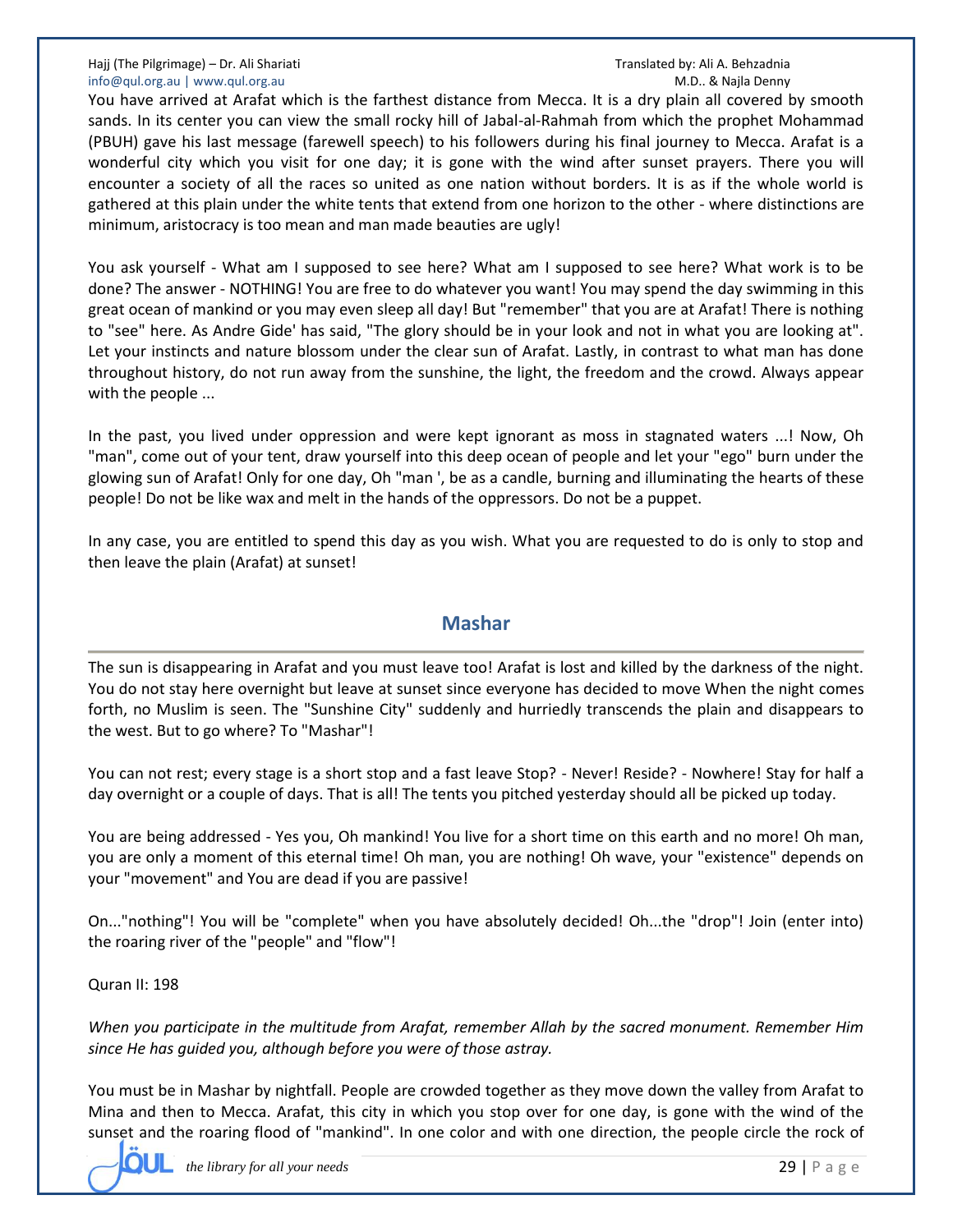"Jabal- al-Rahmah as if they are afraid of the night, hurrying the slope of the valley and running away from the dark. Now night has covered the plain of Arafat.

And you, as a dot on this line, a drop and many other drops, flow as a flood! Struggle as those who surprisingly attack by night with hope and faith!

What a surprise! It seems that the "Sunshine City" has melted in the fire of Arafat. Now, the "dark city" has covered this land like a volcano!

Everyone is lost in this crowd. Darkness is everywhere, but what is there to fear? The road is solid and secure. THE TRAGEDY IS WHEN YOU HAVE DISCOVERED YOURSELF, BUT YOU HAVE LOST THE WAY. SACRIFICING YOURSELF ON THE RIGHT WAY IS SALVATION! AND, TO SACRIFICE YOURSELF IN THE RIGHT WAY (ALLAH'S WAY) IS TRUE WORSHIP AND SERVITUDE!. Oh man, Allah is expecting you at the end of this path. Remember you are in Mashar (land of consciousness).

How delicate it is! Arafat or the symbol of "knowledge" is used in the plural form but Mashar it is the single form! This is to say: REALITIES MAY BE DESCRIBED INDIFFERENT WAYS, BUT THE FACT IS ONLY ONE! The only way is the way of the people for the cause of Allah. Once, the prophet (PBUH), sitting with his companions, visualized this by drawing several lines on the ground with a stick in his hand show1ng different ways of discovering the existing relations between phenomenons. (In other words, ways of knowledge and learning.)

Science is the discovery of "pre-existing phenomenons". Arafat is like a mirror reflecting all the colors, designs and patterns as they are on a larger scale. The universe is like a mirror, when facing the world (worldly matters) it reflects "Physics" and when facing religion it reflects "Jurisprudence". That is all!

There is not good or bad knowledge. It can be in service or in treachery; purity and impurity means nothing to it. Knowledge is knowledge, forever and everywhere, the same for the Muslim and the non-Muslim, for the people as well as their enemies and for the servants or the traitors! Limitations exist only in "consciousness" the power which will employ knowledge, give it direction and end up in morality or immorality, peace or war and justice or injustice!!!

In a capitalistic system, knowledge and science have the same meaning as in a communistic system. The Nazi (Fascist) physicists know as much about nature as their victims and the respected preachers of the Caliph are as knowledgeable about the religion as those preachers imprisoned by the Caliph.

What makes one an "executioner" , the other a "martyr", one an oppressor, the other a freedom lover and one corrupt, the other righteous is not "knowledge" but "consciousness".

The question regarding the types of sciences and knowledge is not relevant, but what is important is the type of "consciousness". Hajj specifies this very well as "sacred consciousness"; that is, whatever is guarded by the sanctuary of chastity modesty and cleanliness.

The first stage (Arafat) is a single word, but the second stage is not just "Mashar". Rather, it is called "Masharul-Haram"way. And, to our surprise, the stop at Mashar-ul-Haram is during the night time while the pause at Arafat is during the day time! Why? Because Arafat is representing the stage of knowledge and science which is an objective relationship between the thoughts and the existing facts of the world. Clear vision is necessary; therefore, it needs light (daytime). Mashar represents the stage of consciousness which is a subjective relationship between thoughts. There-fore, it is the power of understanding achieved by more concentration in the darkness and the silence of "night time".

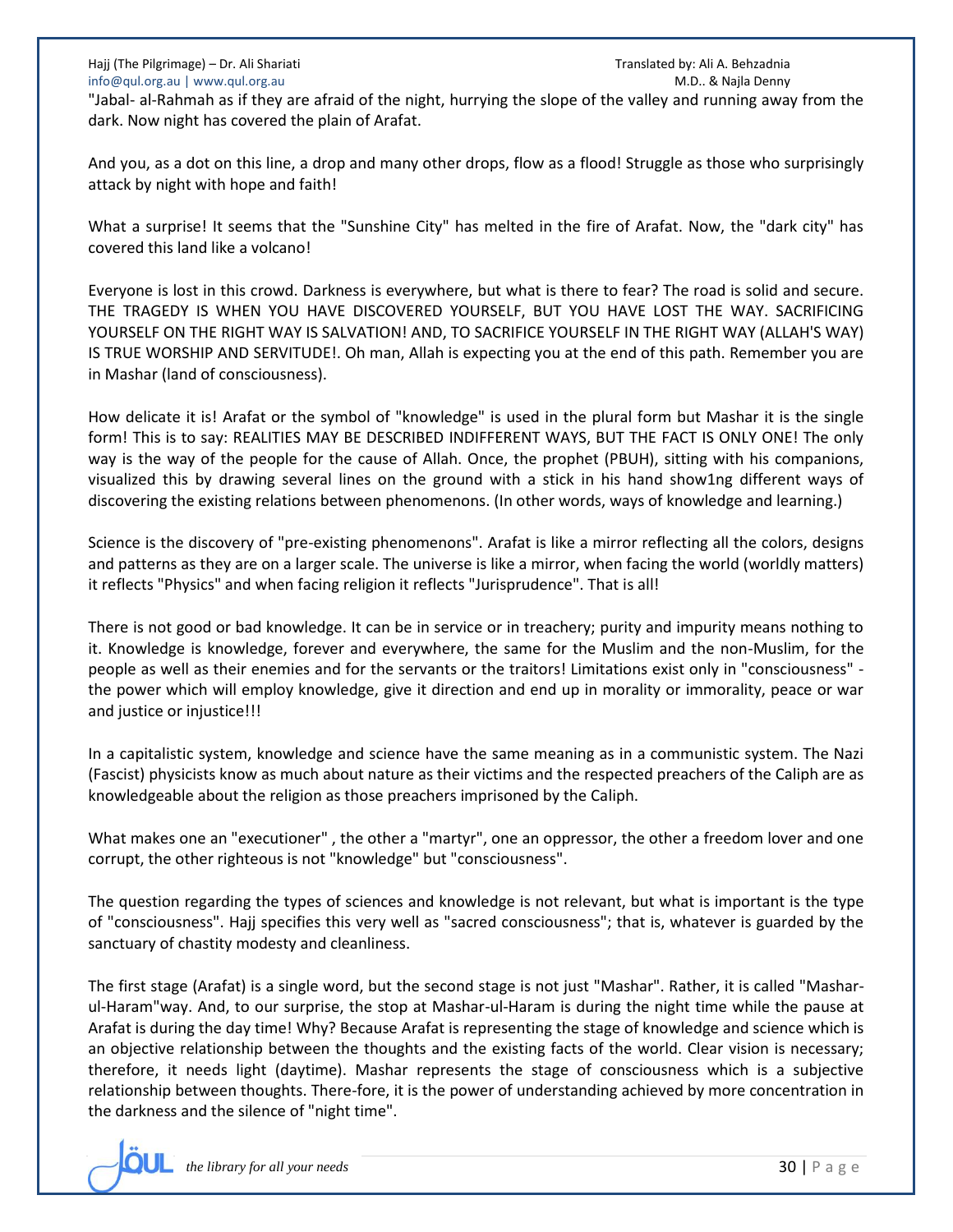Arafat is the stage of experience and objectivity. Mashar is the stage of insight and subjectivity. Arafat is a state of mind far from corruption and sickness. Mashar is a stage of consciousness with full responsibility, pure and righteous in the sacred and secure land of Mashar-ul-Haram as in the Sacred Mosque and the holy month! Sin, corruption, aggression and fighting are forbidden; no one is allowed to hurt an animal or even uproot a plant! The earth and sky are safe and secure in freedom and modesty. A righteous environment needed for peace prevails. It is as clean and pure as a spirit and as glorious as nature.

So surprisingly, a "consciousness" born of "knowledge" and pregnant with "love" exists. It is the next door neighbor of "science" and "faith". This is the stage between Arafat and Mina. Intuition needs no light; it is illuminated by thought and able to solve any problems of "love"!

Hikma is the type of knowledge or acute insight that was brought to mankind by prophets and not by scientist or philosophers. This is the type of knowledge and self-consciousness that Islam talks about. It not only trains scientists, but conscious and responsible intellectuals.

It is not the subjectivity of phenomenons and regulations it is the clear light! It is the type of knowledge that our illiterate Prophet (PBUH&HF) inspired:

Allah will put this light in the hearts of those He likes (wishes).

This is the knowledge of the proper guidance. Anyone can learn the knowledge of Arafat, but the intuition of Mashar is the light that Allah puts in the hearts of those whom he wishes! Who are they? They are not those who work selfishly, but those who struggle for the cause of others.

Quran XXIX: 69

*As for those who strive in use, we surely guide them to our path*.

This is the knowledge of "guidance", "self-consciousness" deliverance" and "salvation". In the light of this knowledge, an "illiterate bedouin" became the leader of a tribe and the torch-holder of a caravan! This knowledge (Hikma) is not learned from books or taught in schools or universities. It is taught in the field of struggle and by Holy War. The students who learned this knowledge fight for the freedom of mankind and for the sake of Allah.

To learn this knowledge you need no light; it is light by itself. Luminosity is its nature. With this knowledge you can even see in the dark night - like the night of Mashar-ul-Haram. Why should you fear the night and the dark? Are you not on the right way? Are not the people with you? Are not you with the caravan? A drop going in the white-river of people? All on the right path?

Quran II: 199

*Then hasten onward from the place whence the multitude hasteneth onward.*

How sensational it is to search for arms in the dark land of "sense" and "feelings"! Why not wait until morning? What is the holy war for? The stop in Mashar is for you to think, to plan, to strengthen your spirit, to collect arms and to prepare yourself for the battlefield. On the night of holy war, all this must be done in the dissimulation of the night, in a hidden ambush and next to Mina (the state of oppression).

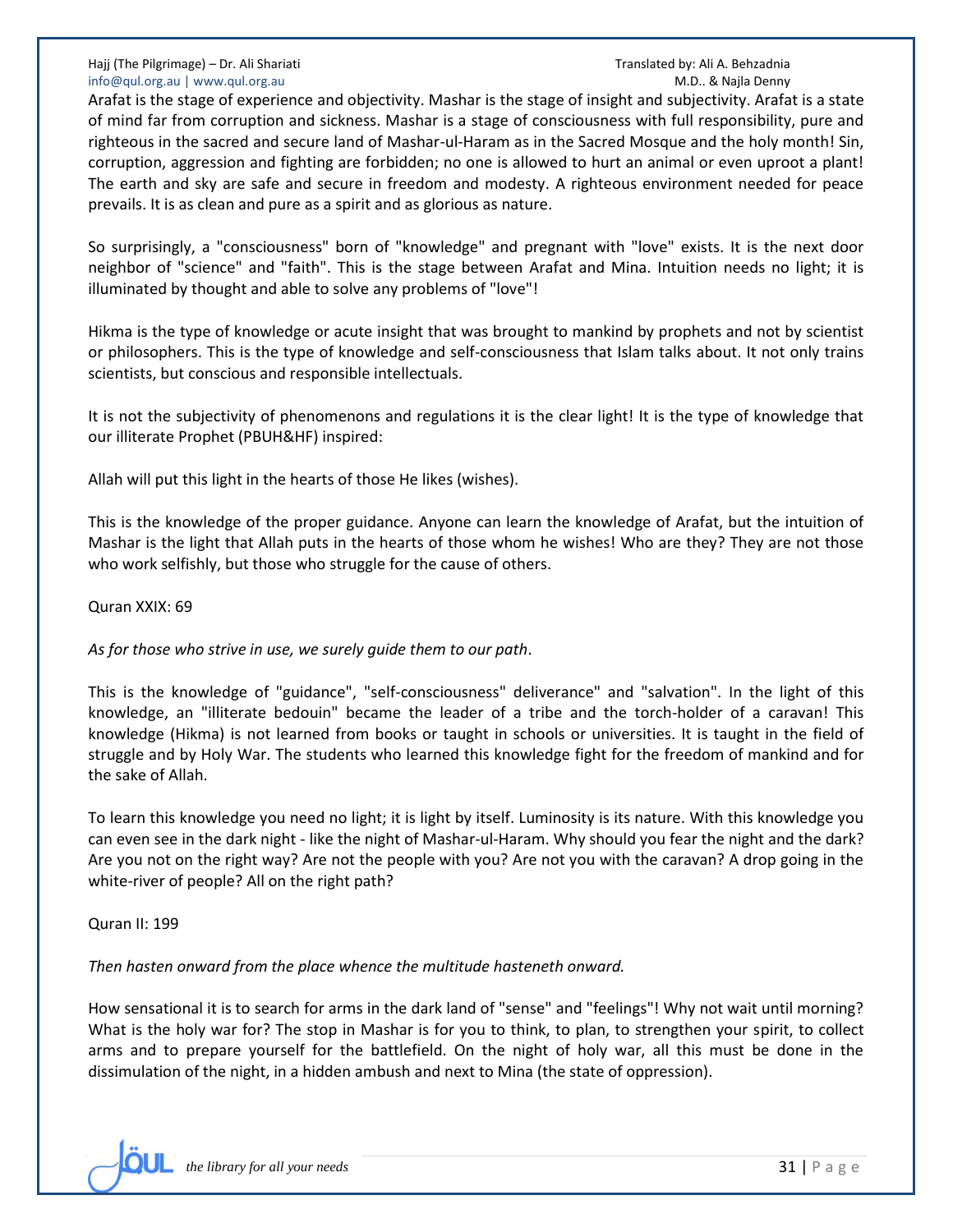You are to collect arms in the dark of night, but with the light of "sense" and "feelings" (the sacred sense) and with the knowledge you gained in the light of Arafat! Wait all night; wait for the sunrise and see the morning of light, victory and love in Mina!

\*\*\*\*\*\*\*\*\*\*

The roaring and restless army has collected the pebbles from the stony land of Mashar. Now at the border of Mina, one waits with silence everywhere and thinks in this desert of "resurrection" ... No, Oh Allah, I meant the land of Mashar! There is no tent, no sign, no wall, no door, not a ceiling, not a street, not a tower - it is not a city! Do not waste your time to look for your friends or find your caravan. Everyone here is alone. There are only two of you here - you and night!

Such a big crowd! All caravans and tribes are grouped together. "Resurrection":

Quran LXXX: 34, 35, 36

*On the day when a man fleeth from his brother and his mother and his father. And his wife and his children!*

You had forgotten yourself; here again you will find yourself!

While in the state of Ihram and at Miqat, you forgot yourself and joined the people. In Tawaf, you were carried by them. After Say, you found yourself. At Arafat, you were drawn into the ocean. And then again, you will find yourself at Mashar.

Everyone is alone in such a crowd. Here you have discovered "Your truth"; you are with no cover-up, no color, no mask or make up, naked and pure. Tonight you will conduct a private talk with a Friend (Allah)! Declare yourself and confess your sins. It is sensational to confess and clearly proclaim what you want. Now is the time to ignore all those limitations and break the walls. Release what you have imprisoned inside you all these years! You are here by yourself.

You joined the crowd as an individual. Here in the crowd you will end up being alone again! The "individuality" which you have found by diving into the ocean of people and finding the pearl of yourself is wonderful; you are shoulder to shoulder with the people but simultaneously alone! How wonderful! The strait of Muzdalifa strongly embraces this army in it's arms Millions of Muslims, undivided and unscattered, are packed shoulder to shoulder (as if they have crept onto each other). Nevertheless, everyone is alone facing the inspiring sky of Mashar!

You feel lonely among this absolute sovereignty of people. Nobody knows one another, but do not be afraid. The night has covered you in its modesty.

No one will look at you or call you by what you were called before. Free yourself and leave yourself in the hands of the night. What am I saying? The night of Mashar has covered the horizon and it appears as a heavenly screen.

In this silent palm grove full of moonlight, leave your searching eyes and restless heart in the shower of its silence, to fledge and flutter as a butterfly in love. Then, in the depth of your heart, feel the loneliness in this desert where you are sentenced to live. Amidst such glorious silence, you are able to hear Allah and the voice of "the great prisoner of the earth" and leader of humanity who bent his head into the well, painfully groaning and crying in the heart of this desert.

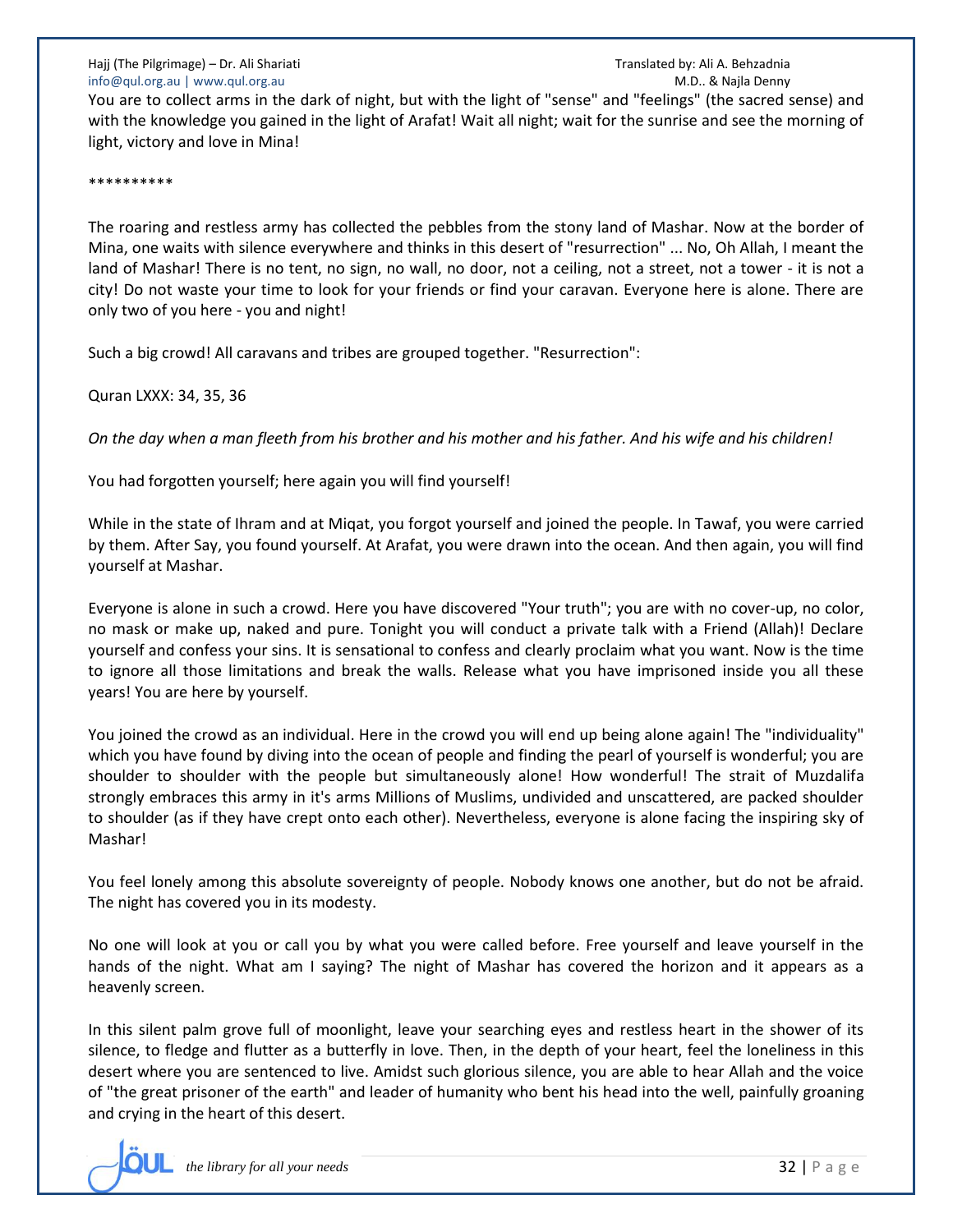When Mashar is overcome by the glorious and mysterious Magnificence of night, everything becomes quiet and calm. Suddenly the invader's flood (Islamic Army) flows into this valley and irrigates the bed, the hills and the neighborhood mountains. Then Mashar is quiet again under it's heavenly ceiling.

Night has come to Mashar and there is no light; yet, there is the moonlight and the shower of luminous stars shining and illuminating the desert. The night of Mashar and its beautiful heavenly sky is unknown to those who have lived a city-life, spoiling their time by searching for worldly needs and greeds. Their nights are quite different! The night of Mashar is a shadow of imagination and paradise - moonlight, cool, clear and kind with the tender smile of Allah. This is where your heart will witness Allah"s swearing. "In the name of the moon and moonlight ..."

#### Quran XCI: 1-6

*By the sun and his brightness, and the noon when she floweth him and the day when it revealeth him and the night when it enshroudeth him, and the heaven and He who built it, and the earth and He who spread it.*

It is not like the nights of crowded and polluted urban areas where people exhale the damp infectious air and stars look pale and sick! It is the tenth night of Zul-Hijjah. The great army of tawheed (Unity) and learned freedom-fighters has camped on this mountain. Its soldiers are totally distracted from this world by their "rapturous thoughts of love" as they stare at the sky of Mashar. This inverted blue ocean is filled with germs of the sky (stars) that appear successively amidst this dark ceiling of the universe and open a window to another world. As the only fondling smile of nature in the face of cursed people of the earth, the moon sparkles radiantly from the top of the mountain, it illuminates the valley of Mashar. At the other corner of the sky, the smiling stars are busy hanging the luster of "Pleiades" from the ceiling of Mashar in order to illuminate the mysterious path which directs toward eternity. This so-called "Milky Way" is "The Way to Mecca" or "The Way of Ali".

Such great and important meanings are concealed in the language and interpretations of the illiterates. They will be laughed at by the educated (ulema) who are still at the stage of Arafat. The "facts" in these stories are more significant and deeper than the "History"; however, these "facts" are ignored because "they did not happen"! Those historians who realize and record "what happens do not know that these "facts" are overlooked by them nor are they aware of how their lives are wasted recording empty, ridiculous stories and hated falsehoods simply because "they happened" and are the objectives!

Look at the sky of Mashar!!! See the beams of the stars penetrating the heart of the night; they are the security angels of heaven. Should the devils and corrupt ones decide to secretly spy from a corner in the darkness, they will be knocked down by the beams of the shooting stars! Why? So that no evil-doer or stranger will dare to invade its holy and glorious privacy! Why? So that no evil-doer or stranger will understand and know the secret of it's magnificence!

And you, who are "shoulder to shoulder with the people" and lost in the crowd, nevertheless, you are privately with Allah! Oh "soldier in love", "worshipper of the night of Mashar", "lion of the field of Mina" and "member of the army of Jihad" awaiting in the stage of consciousness to fight with Satan on the following day - what are you carrying with you??? Wear your Kafan and hold your stones (arms) in your hands - nothing else!

Put your arms under your head and have privacy with Allah tonight. Only Him and you are together along with your arms and faith. Leave this "mean world" and ignore your "limitations"! Fly above this heavenly sky, pass through the openings in the stars and ascend to the roof of creation. If you are good follower of Mohammed (PBUH), do what he did! "Let your heart be enlightened by love!"

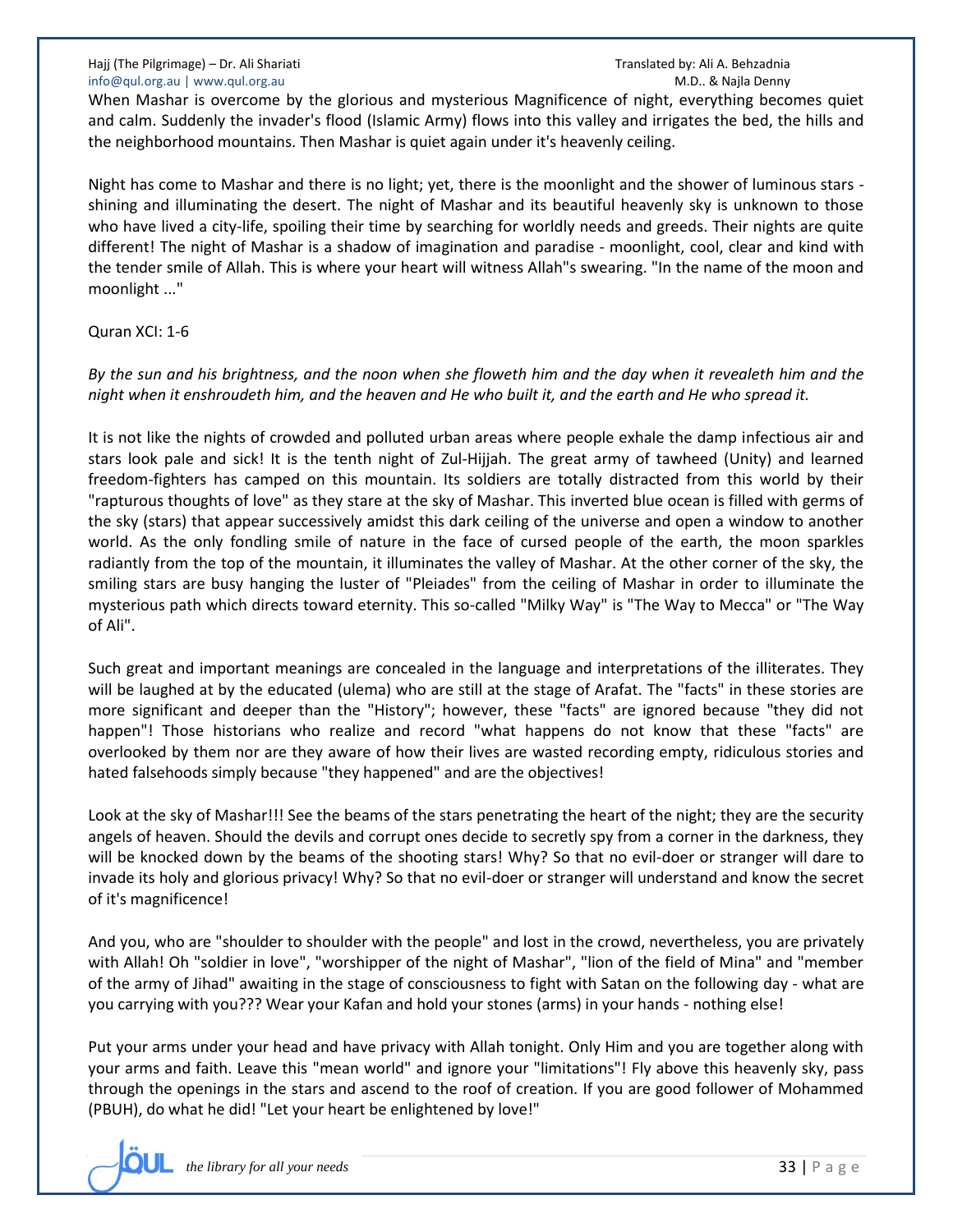Kill all of the weaknesses, fears, complexes and interests which you had in your life. Prepare for tomorrow by getting ready tonight! Oh "free creature", "soldier in love" and the devils are waiting in front of Mina. Train yourself tonight since there is going to be a serious battle tomorrow. In this land of consciousness, fill your hands with arms and fill your heart with love!

You may ask yourself - What am I supposed to see or do here??? The answer is - Nothing!!! You are free to sink in this ocean of people! You may spend the night as you want; you may even sleep! But ... wish and behave as if you are in Mashar where there is nothing to see! THE GLORY SHOULD BE IN YOUR VISION NOT IN WHAT YOU LOOK AT!!! There are no obligations here. What you are supposed to do is beyond a simple duty (i.e. thinking).

How wonderful!!! There are hundreds of thousands of nameless people who lack any sort of identification sitting on the ground and gazing at the star-filled sky of Mashar. Your thirst will be satisfied by the invisible showers of revelation which fall from the sky. In the midst of this crowd, silence can be heard! In the midst of this holy atmosphere, there is nothing to pre-occupy your mind - not even thoughts of Allah because Allah is everywhere! You can smell Him as simply as a rose can be smelled. You can feel His presence in your ears, eyes, heart and deep in your bones ... What is being said? You can feel Him on your skin as a caress, as love!

Spend the night at Mashar thinking so that you may attain self- discovery. In the darkness of the night, try to find your arms and prepare for the following day. What a beautiful view! The army is arriving from Arafat and hastily hiking on the mountains to gather arms. This is the army of Tawheed ( v.y ) wherein the only existing rank is in relation to Allah and not one another. Status is granted to the people on the basis of the nature and character of one"s "self", the "self" of today, the "self" of yesterday and the"self" at any given time - NOT on the principle of names or selected individuals. Lastly, Ibrahim is the commander of this army of Tawheed.

At the mountains and in the darkness of the night, gather your arms collectively bearing in mind that everyone is responsible for himself. The next stage is Mina (the battlefield) which takes place on the following day, the day of "Sacrifice" (the time of Jihad). Your arms must be collected during the darkness of the night while you must fight during the daylight. This ocean of people appears stormy and restless. They are thinking about and preparing for the war. Thousand of mysterious ghosts, all brothers and sisters and all soldiers form this ocean of people. All of them know each other, yet, one cannot identify his brother or sister; they are all the same.

In the darkness of Mashar, everybody is working diligently, bending over and searching the stony land to find the pebbles (Jamarah) that will be shed in the battlefield of Mina (Rami). Jamarah is a pebble but a special kind, so be careful! It is dark and the pebbles are difficult to find. Measure them and pick up the right size! You should follow the recommendation in your selection - disciplined, be united, stay together and feel completely responsible ... It is a serious matter. These pebbles will be used as your weapons to kill your enemy. Choose the ones that are smooth, shiny, round, and smaller than a nut but bigger than a pistachio! What does the pebble represent? It represents a Bullet! Everything is in order and carefully evaluated. Each soldier in Ibrahim's army has to shoot seventy bullets at the enemies in Mina. They are to be shot at the head, trunk and heart of the enemy. Only those bullets which hit the enemy will be counted; if you are not an expert, select more bullets to compensate for your lack of skill. Regardless, you must have enough for the front line. If you hit one less than the recommended number, you are not considered a soldier nor is your Hajj accepted.

Follow the rules while you are in this army. Remember you have to stay in Mina for three days (tenth, eleventh, twelfth). Be sure your bullets are not wasted because only those that strike the enemy are accredited. These are military acts. The facts and actions are as important as the objective results. The scene is a battlefield not an abbey! The orders are simple, punctual, exact, decisive, unavoidable and need no theological or philosophical interpretations. The acts are not related to praying, interceding, mourning or supplicating. An action with consequences emerges.

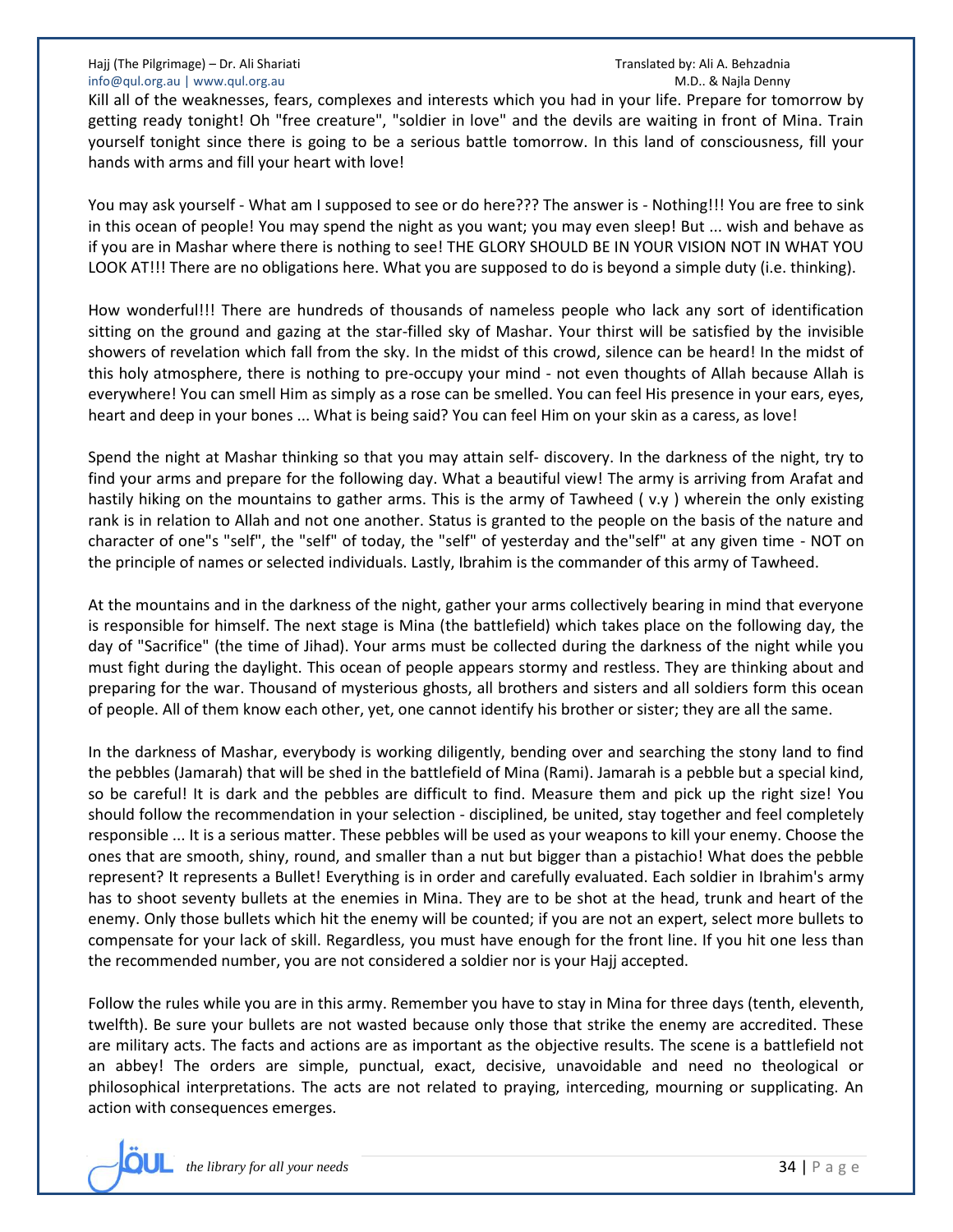Absolute obedience characterized by no disputes is expected. Nothing and nobody can be replaced at this point; excuses are accepted for no one! Do not forget that on these mountains no person has the authority. Even if Ibrahim (PBUH) or Mohammad (PBUH) hit less than the recommended number of bullets, his Hajj would not have been accepted. What does this tell you? If you make a mistake, you will be penalized. There is no place for "rationalization" or bribery in this situation.

On the first day, you attack once and shoot seven bullets each time. A total of forty-nine bullets are shot during these days. On the fourth day, you are free to leave or remain in Mina. If you stay, you must fight and conduct attacks as you did on the second or third day. In this case, you must have at least seventy bullets. Since Mina is the battle front, nobody should rest there. If you stay, you have to fight!

Once everyone has collected the arms, the military atmosphere suddenly changes to a spiritual one. There are no more discussions about arms, fighting, disciplines and absolute obedience. Instead, all conversations are regarding peace, love and ascension of the spirit to heaven. The roars of the restless lions will be converted to the moans of pain. The sound of flying bullets will be replaced by a silence in which one can hear the people whispering, ascending the sky and speaking with Allah in the middle of the night.

What a lovely scene! The night of Mashar first witnessed the shouts and restlessness of a dreadful army that planned a big conspiracy for the next day! And then what? A clear and waveless sea which under the moonlight and shower of the stars reflects a heaven on this earth appears! It is the land of the angels of beauty and mercy. Everyone is deeply astonished and so silent - as if there were a bird sitting on their shoulder. One can even hear the sound of the "tear drops" of those who cry modestly. No sound dares to break the silence of Mashar except the "heart-beat" of lovers!

Mashar is the camping area of the army in the world in which every soldier is a commander too. They do not only drink, entertain and enjoy preparations for the fight the following day; rather, they have celebrated the victorious battle ahead of time during the "Id night. All are engrossed in love, humility and silence. They face the future and the rapture of restlessness and eagerness of the front of eternity, quench their thirst with the shower of revelation, purify themselves through worship and strengthen their spirit by praying. Why all this? So that in tomorrows battle ("as Jacob was restless to die when he was separated from Joseph") they may get the honor of Shahadat from the hand of the great commander, Allah!

How strange?!! Waiting for the day of struggle that is creeping closer and closer to them, the soldiers in Mashar have their hands filled with arms and their lips filled with prayers. The morning breeze has set such a mysterious movement in the camp when the harmonious sound of "Azan" is heard from every corner, freely casting an echo everywhere. It is as if the echo reaches the far horizon. Hundreds of thousands of "figures are bending and prostrating in the ambiguity of the dawn. The breeze of Azan passes through this land of Tawheed so gently that nothing can disturb the glory of its unity! The time for the morning Prayer has come. It is the same morning prayer that you always Perform but the difference this time is in the atmosphere in which Your prayers are said. Silence has overcome Mashar - as if everyone is asleep. The night has passed over and above the mountains, passed over and above those who sleep in Mashar and disappeared in the Strait of Mina. And now - the sun is rising!

#### **Mina**

<span id="page-34-0"></span>At Mina, the longest and last pause occurs! It signifies hope, aspiration, idealism and ... love! Love is the last stage it follows knowledge and consciousness (sense). Adhering to eastern gnosticism, Dante, in his book Divine Comedy ..., recognizes only two stages - wisdom (Virgil) and love (Beatrice). However, during the "Divine Drama" of Hajj, three stages, knowledge, consciousness and love, exist!

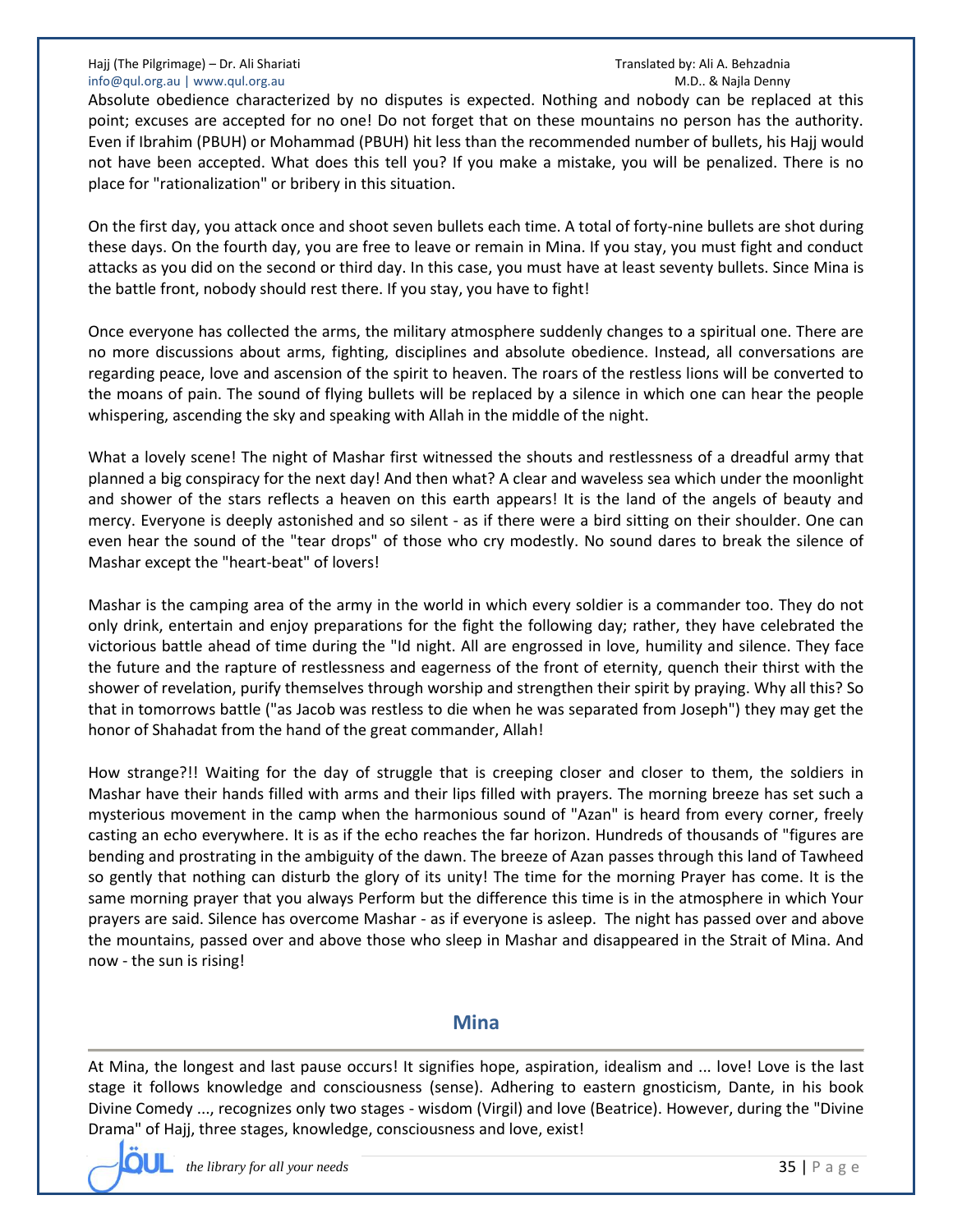The greatest moment of Hajj, the tenth day on which the 'Id of sacrifice falls, has arrived. The light of the rising sun in Mashar awakens the people from their slumber. Gradually, the clusters of soldiers from various corners join together and merge into a huge river. Having established a solid army, they prepare to leave Mashar and go on to their next stop in Mina.

The army of Tawheed has spent the entire night gathering arms, communicating with Allah and waiting for the sun to rise. These "worshippers" of Mashar are transformed into the "lions" of Mina! Wholeheartedly in love and overflowing with anger they rush toward Mina.

#### Prophet (PBUH)

#### *Enemies of the unbelievers and brothers among yourselves.*

The army maneuvers toward the west to Mina, the land of Allah and Satan. The smile of the 'Id's sun has made everyone restless. As the soldiers pass through the strait of Mohassar, a very narrow strait, the lines become more solid. As the Commander in Chief, the sun orders the soldiers to "act", to "run" with "small and swift steps", to "stay together" and to "hurry"! Those who were in the state of intuition and tranquility in Mashar suddenly become nimble and restless, dashing to Mina. Abruptly, they halt as if they have encountered a huge non-penetrating dam! They sit back as if they can no longer proceed further. There are only a few movements at the very end of the crowd. What has happened??? Which dam in the world has such power as this roaring river??? Who can give such an absolute order to "stop" here??? The Sunrise!!! The Sun is the Commander.

Now, the army is in front of Mina. Millions of freedom-fighters who refuse to obey any power except Allah crowd the long lines. An imaginary line beyond which no one dares to step exists; this invisible wall separates Mashar from Mina. No one and no power can brake through the secure wall, not even Ibrahim (PBUH) or Mohammed (PBUH). Such a restriction is not a "rule" or a "contract", but a "tradition" . It is the order of that same system which governs the entire universe (Allah).

#### *And THERE WILL BE NO ALTERATION OR ASSIMILATION IN HIS TRADITION.*

#### Quran XXXV: 43

As the natural force of gravity prevails, as life and death are realities, here the sun is the Commander! Let it rise! It will penetrate the wall with its delicate beams and make way for the army to pass as simply as when a shadow disappears by light. The concrete wall which has halted the army will soon be destroyed by the "smile of the morning"! Behind the invisible wall the restless and well-armed soldiers have waited all night for the sun to rise and the command to pass! Although the night has terminated and sparks of light are scattered all over, there are still a few moments before the sun will appear in the east. Nowhere on this earth, at no given time and upon no nation has the "sunrise" had such authority! In a state of very deep and exciting silence, millions of eyes and hearts wait to receive the command (to see the sunrise). Some hear it sooner because of their desperation and restlessness! Why??? It is an order to the army which symbolizes the power of Tawheed on earth. Here you will find the only army in history that is governed by the sun and the only nation that has agreed to be ruled by the sun and by the morning!!

At Arafat, the sun is rising and coming up behind the mountains. The dawn has already demolished the tent of the evil of the darkness and splashed the blood of all those who were martyred by the oppressors or unbelievers in "the face of the 'Id". At this point, the sun is ordering the army of tawheed to revenge by attacking the roots of the three oppressors of history.

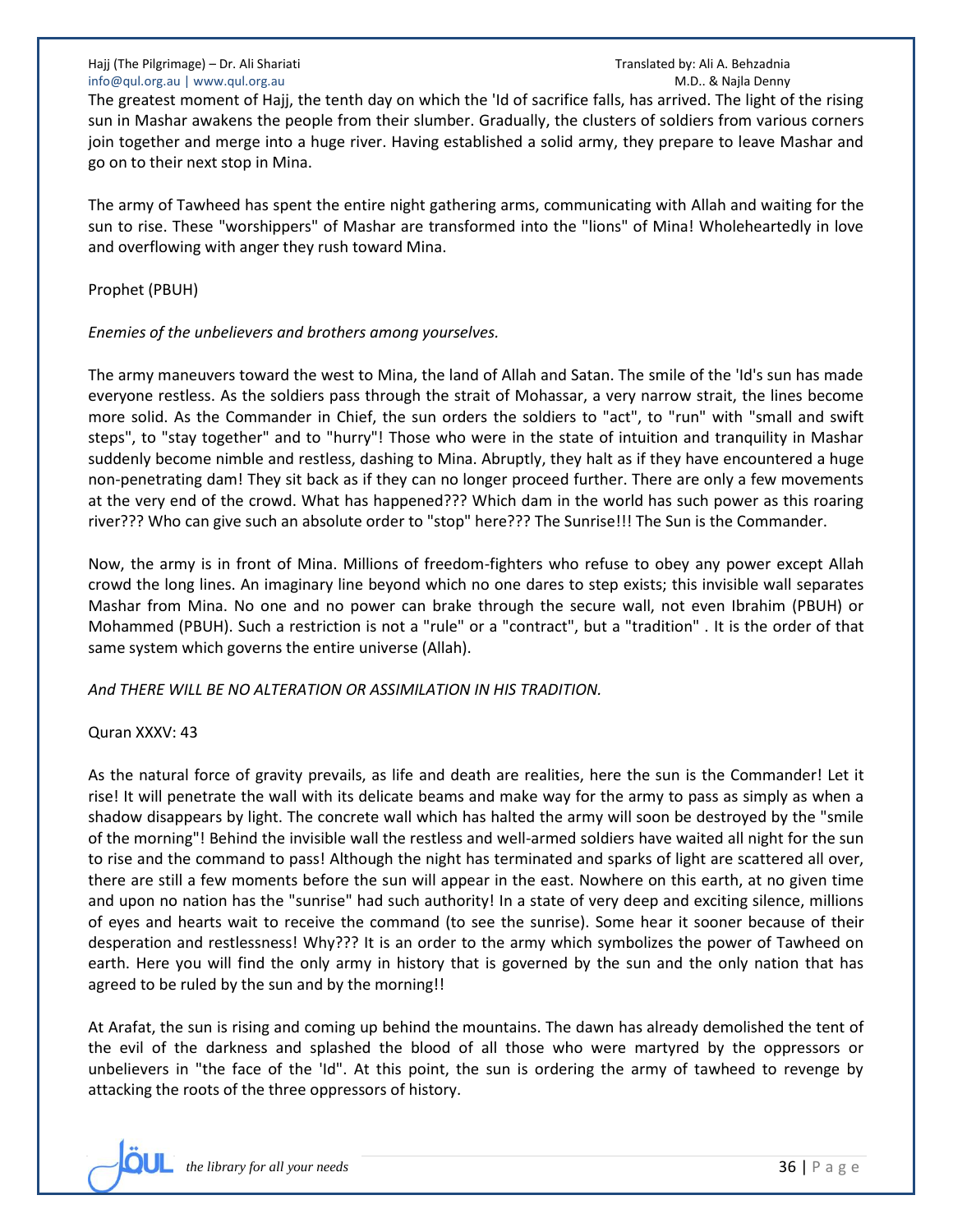Such wonderful moments! The sun by its light, twilight by it's piercing beams and morning by its breeze have made everyone restless. These "holy signs of Allah" which characterize happiness, hope and faith are appearing to give the order to fight and the good tidings of victory. They are here to command you to destroy the idols. Today, Satan's largest base on earth will be annihilated Today, polytheism will be killed. Today, tawheed, love and devotion will reveal their glorious faces; in other words, they will manifest their true essence!

Suddenly, the sunrise illuminates the straight and the soldiers are ordered to pass. The clamour of happiness, the sun beams and the flood of people will unite and flow into the Strait of Mina. The crowd no longer consists of "the white birds of peace" but instead"the armed freedom-fighters". This is why the orders must be followed and discipline must be implemented.

"Stay in Mashar all night"! "Enter Mina on the tenth day"!

At dawn, you should be at the border of Mina. To join and pass this boundary, you must view the sun of the tenth day. Mina is toward the west while Arafat is toward the east. The army faces Mina; the sun rises behind the soldiers; the sun passes the mountains of Arafat; and the sun enters the Strait of Mina. THEREFORE, THE SUN IS ALSO PERFORMING HAJJ; IT RISES IN ARAFAT, PASSES FROM MASHAR AND ENTERS MINA.

The army of love is ready for Jihad. Those freedom fighters who came from Arafat, spent the night in Mashar, collected their arms and strengthened their faith have to wait at the gate of Mina. Where? At the border of a city that is the center of martyrdom and simultaneously the battlefield! Wait and obey the sun! How?

- Prepare yourself
- collect your arms at night!
- Do not enter Mina before sunrise since the night it the appointed time for the pause in Mashar.
- Do not remain in Mashar after sunrise since the daytime is the prime time to be in Mina.
- Start your attack at sunrise.
- The rise of which sun? That of the tenth day of Zul-Hijja.
- When it is time to attack, the order of the "sun" is the order of "time".
- Obey this order.
- Listen only to the sun.
- And look for the sun of the tenth day, the sun of 'Id.

Oh Allah! There is quite a distance from the border of Mina to the bases of the Satans. The battlefield is far from the entrance of Mina. Nevertheless, naturally the 'Id should be celebrated after you have defeated the devils by shooting them and achieving victory. But ... look at the nation of Tawheed and its tradition The 'Id has been celebrated even before the battle commences.

This means: You are victorious once you "make your decision"! This means: You have won the battle once you enter the border of Mina!

And ... What is being said? Oh God! How difficult it is to understand this simple nation? How complicated are these easy-going people?!

This means: You will be victorious if it is the time. When is the time? If you come from Arafat. "If" you have stayed in Mashar - contemplating and gathering the weapons for the morning of the 'Id ...

No, No! The most important "ifs" have not been mentioned! Hajj is like nature; it is a genuine portrait of Islam - Islam not in "words" but in "action"! It is a "symbol". The deeper you dive in this sea, the farther you are from

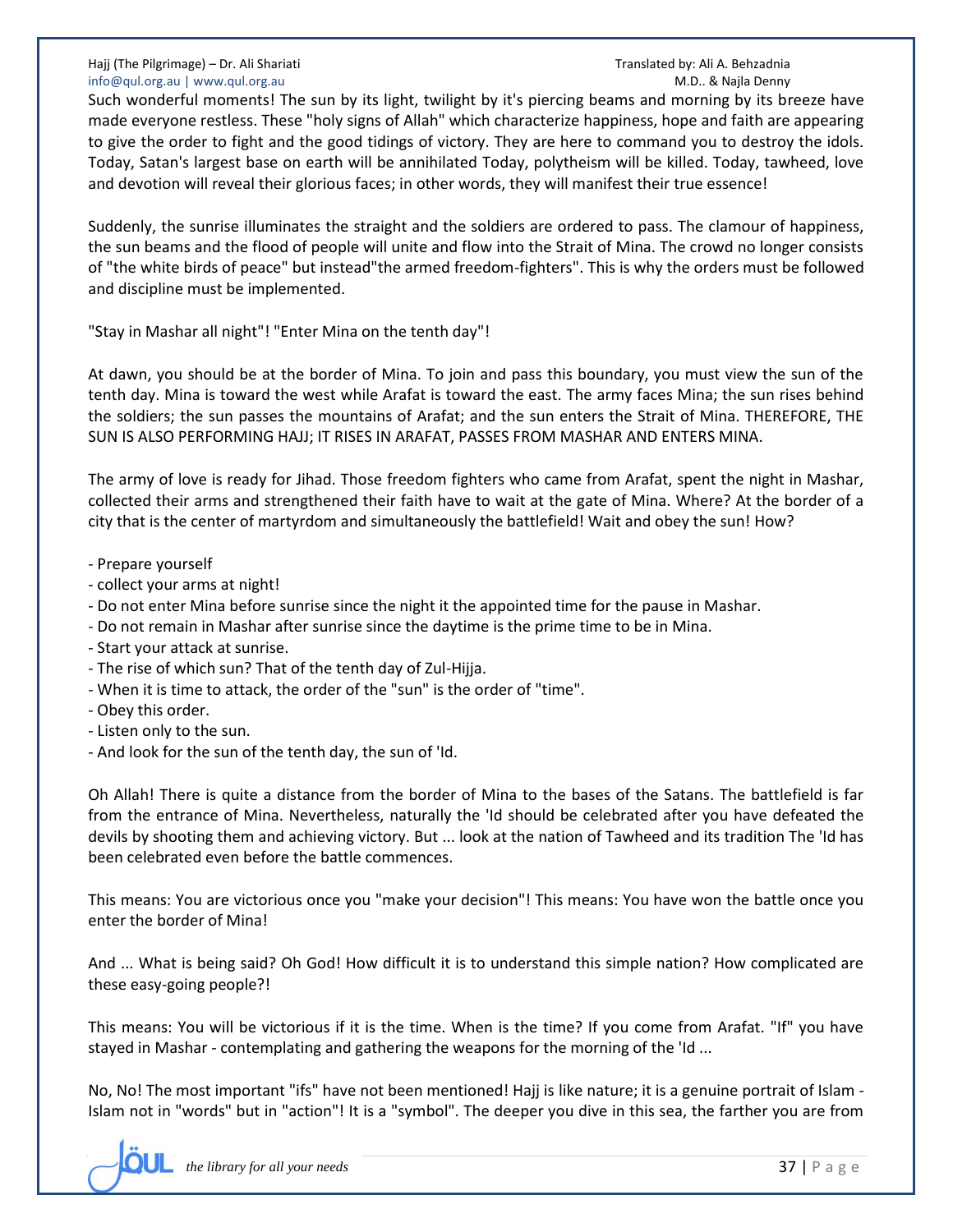Hajj (The Pilgrimage) – Dr. Ali Shariati Translated by: Ali A. Behzadnia info@qul.org.au | www.qul.org.au M.D.. & Najla Denny the end; it is endless! It means as much as "you understand". Only one can claim that he understands it all, he who understands none!

The most important "ifs" have been omitted: - If you come during the Hajj season. - If you have gone to Miqat.

- If you are dressed in Ihram. What is being said? Who are YOU? Who am I?

"One can do nothing"! The holy Quran speaks of "people" not "one" person. What a beautiful word, "people", is used. It is plural and has no singular form!

Allah's hand supports the Community.

Movement, perfection, representation of Allah in this world, victory and ... are all written in the "fate of the people". Allah's constant tradition is to help the community and the society at large. The "fate of history" is toward the confirmation of Allah's tradition in the creation of mankind. What "you" and "I" can do is to discover this tradition and make the right selection from the written fate, the fate of history, the will of God at a given time, the outcome of man's life and the end of the continuous revolution for universal peace!

Since this is the Allah of Ibrahim and the Creator of Mankind who says in the Holy Quran, XXI: 105:

*My righteous slaves will inherit the earth.*

And He is the one who promises:

Quran XXVIII: 5

# *And we desired to show favor unto those who were oppressed on earth and to make them examples and to make them inheritors.*

"Defenselessness", which includes whatever weakens and alienates mankind, will destroy all human morals and physical powers. This is the word that describes all of the ways and means employed by the enemies of mankind, colonialism, exploitation, banishment or any other term which may be used in the future. Let them say what pleases them! Regardless, Allah promises that He will rescue and liberate the victims of oppression. Furthermore, He renders the pledge of the future leadership of human society. The class of people who were always and everywhere deprived of their human right will inherit the palaces of power, the treasuries of wealth and the fortunes of education! What a similarity between the words ("the oppressed people of the world") and("the wretched of the earth")' which is the title of a book by Frantz Fanon. "On the day of judgment, God's officials will divide people into two groups - those saved who will go to heaven and those damned who will go to hell". Even in this world those commissioned by Satan have separated people into two groups - the heavenly ones and the tormented ones. As Sartre says in the beginning of his book, From Two Billion Population of the Earth, colonialists believe that five-hundred million people are "human" while one and a half billion are "natives" or the under privileged people who constitute the third world!

But what difference does it make if the fate of history and Allah's determination grant victory to the "victims of oppression", "the helpless ones of the earth" or "the children of Abel" ?!! Allah's determination will not be altered; this is the fate of history!

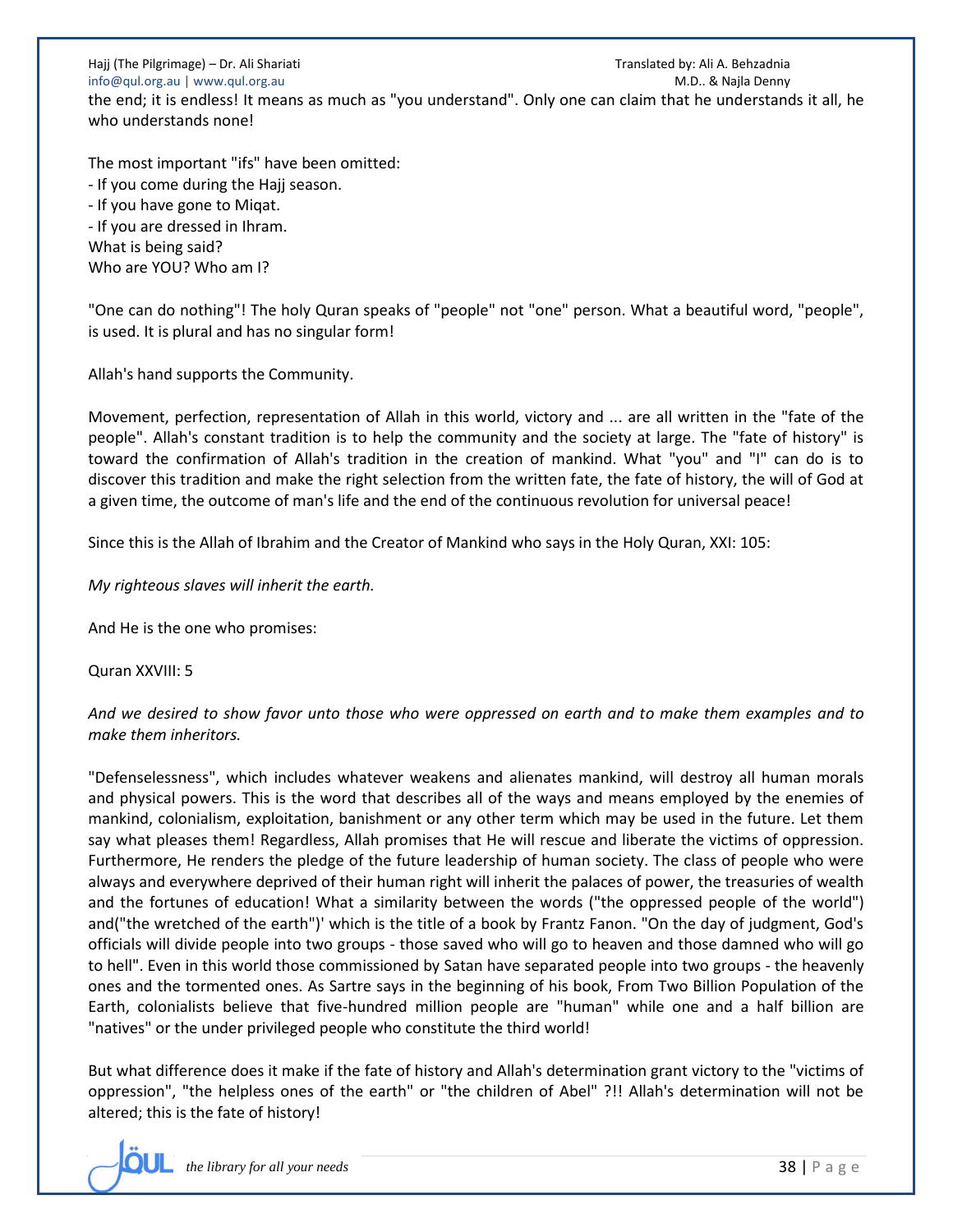Hajj (The Pilgrimage) – Dr. Ali Shariati Translated by: Ali A. Behzadnia info@qul.org.au | www.qul.org.au  $\blacksquare$ *Allah created phenomena and He also set forth the orientation.*

(Quran XXXV: 43)

And you, as a "phenomenon", are to discover this fate and choose your fate! Just as nature and history have their own destiny, you have a destiny!

"You" are an inmate in the big four "prisons" of "nature", "history", "society" and "yourself". Consciously, you should discover the fate of nature by learning the sciences and accordingly free yourself from its prison. Consciously, you should discover history (by learning philosophy and historical sciences) and accordingly change your history. Consciously, you should discover your society (by learning sociology) and become acquainted with how to apply its rules in order to free yourself. To escape these three prisons you need "knowledge". But, what about the fourth one, the prison of human instincts??? It is internal and carried by you! Science is unable to liberate you from this jail since it is inside you. It is in your knowledgeable self! You require a special knowledge to introduce "you" to "yourself" and to help you discover yourself. You require a certain power to enable you to overcome your weaknesses and to rebel against yourself.

You require a strong hand to help you and to change you. In this case, knowledge is not a remedy; rather, it is a prisoner of the learned by itself. However, wisdom, consciousness and faith (the lights that were kindled on earth by the prophets) are the types of knowledge that will facilitate your self-discovery and identification of your internal prisoner. The power that will release you from self-centeredness is not the "servant of science" but is the "art of love"! It will enable you to yield your "life" by Shahadat if you feel it is your prisoner. And, with your own hands, you will sacrifice your Ismail, something beyond Shahadat, if you think he is in your way. It may be concluded that you can free yourself from the fourth jail through "love"! This knowledge endows you with such a degree of consciousness and creativity that allows you to build yourself up to the will of Allah and not to be merely a servant of nature!

Man is a creature who descended upon this earth and was left alone. Therefore, you are only an existing phenomenon and must construct your own nature. You are a Zero or a nothing who may become everything! You are a "doubt" or a "possibility" who may acquire the shape of a man. If you choose to be human and consciously discover your nature (faith), you will be able to liberate yourself. You will be able to find the fate of history and realize that history is the fate of man through the ages as well as an evolution from zero toward Allah. From one nothing you begin to know man and his values and so you adopt humanity. This is an everlasting "river"; it is an eternal current. The sovereignty of the night of Mashar and the oppression of the three oppressors in Mina will not change or divert the progressive course of this fate. This is the "fate" of Allah!

THE TEXT OF YOUR FATE WILL BE WRITTEN BY OTHERS IF YOU "DO NOT KNOW"; BUT YOU WILL WRITE IT IF YOU "KNOW"!!! And you, Oh "Zero", who are now "conscious" and "free", if you come to Miqat on time and know and follow your natural way (fate of Adam), you will be on the right path (i.e. going from home to Kaaba) or from "mud" to "Allah")!

The world is under the authority of "Allah's will" and ruled by scientific determination. Standing at the bank of this "river" you are free and entitled to decide either to remain in the bank and die OR to enter the river of people and move! (Now, one may realize what Imam Sadegh said, "It is neither free-will nor predestination but in between the two or a combination of both". It is a freedom to choose the fate. "Submission + Obedience = Islam.")

This flood of people overflows the border of Mina and conquers the land of Eblis. While Satan is defeated, the sun of the tenth day raises the flag of victory. With its first smile, the sun gives the signal to pass. It renders the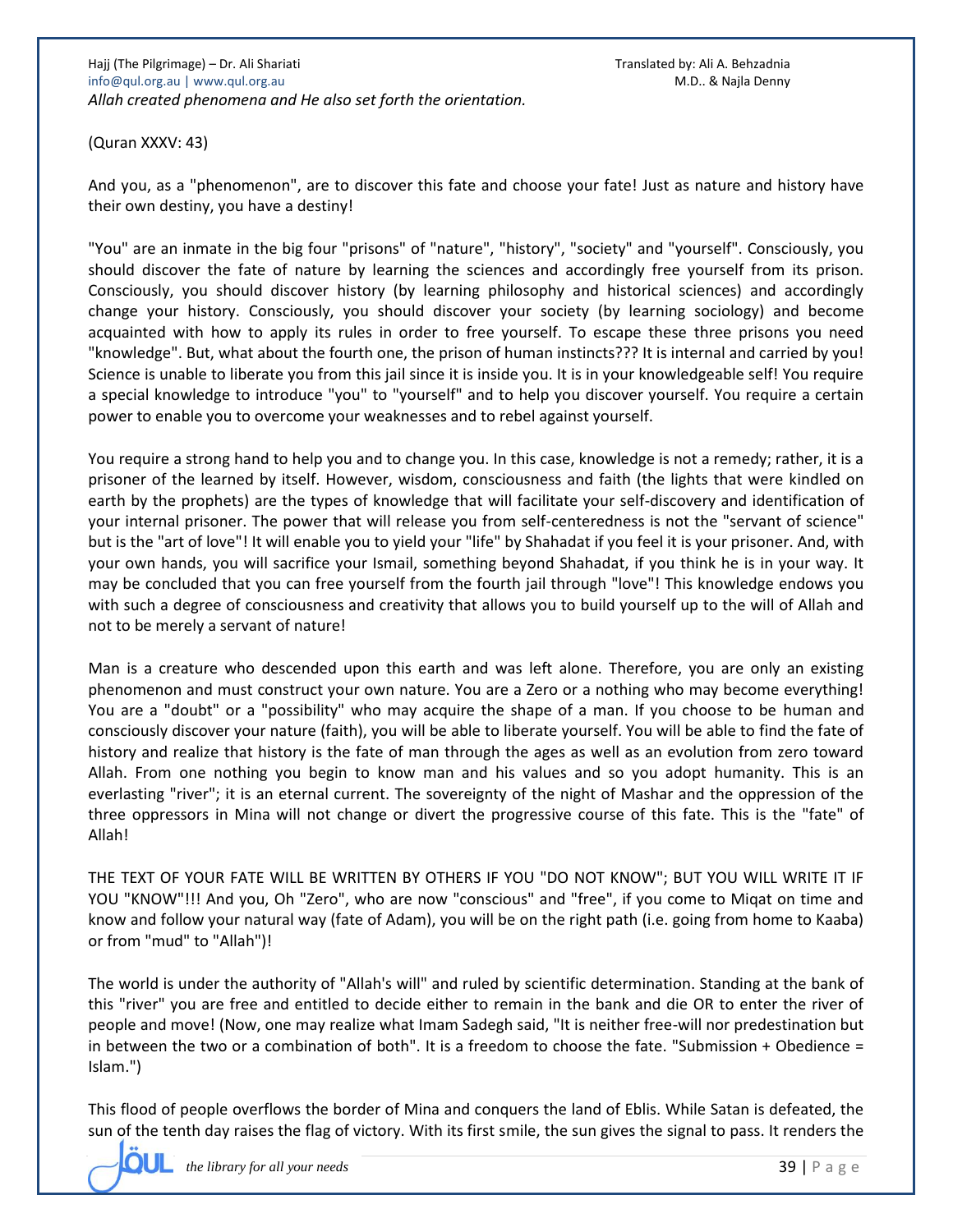Hajj (The Pilgrimage) – Dr. Ali Shariati Translated by: Ali A. Behzadnia info@qul.org.au | www.qul.org.au M.D.. & Najla Denny order to begin the battle and attack; simultaneously, the sun announces the victory and the completion of the task!

This is the fate of history and Allah's will for the people - all in the hands of mankind and being left up to you! So - what is the most important "If"??? That you be victorious "if you have joined this flood of people". The people who have decided to approach Allah! The nation! The everlasting and moving society! The roaring river that will penetrate through any rock or dam and inevitably reach the sea ...! Yes, if you do not stop on your way to Mina from Mashar, if you do not go the wrong way nor your way but join the people, you will reach Mina, defeat the Satans and sacrifice your Ismail. This is the clear order of Allah to all those who go to Hajj.

Quran II:198

When you participate in the multitude from Arafat, remember Allah by the sacred monument. Remember Him since He has guided you, although before you were of those astray.

Fully armed and determined, the army of Tawheed enters the valley of Mina, Mina the battlefield.

# **The Battle Front**

The three Satans, situated along the King's Street, are about one hundred meters apart from each other. Each represents a "monument", a "statue" or an "idol". Every year their faces are painted white!

"God is Great", how meaningful! The army has arrived; all have arms (pebbles) in their hands and are ready to fire. When you reach the first idol, do not shoot - but pass by. When you reach the second idol, do not shoot but pass by. When you reach the third idol, do not pass by, but shoot!Why? Those wise and experienced teachers usually tell us to quietly and gradually take turns in a sequential way but here Ibrahim is the Commander and orders:

"SHOOT THE LAST ONE IN YOUR FIRST ATTACK"! "DID YOU SHOOT?" "YES" "HOW MANY TIMES?" "SEVEN!" "ARE YOU SURE THEY HIT THE TARGET?" "I AM SURE." "DID YOU HIT THE BELLY OR THE LEGS?" "NONE!" "DID YOU HIT HIS BACK?" "NO." "DID YOU HIT HIS HEAD AND FACE?" "YES, I DID." "WELL DONE!"

The fight is over. When the last idol falls, the first and second ones can not resist. The last idol supports the other two. After leaving the front, you have nothing more to do except make the sacrifice Then you may announce and celebrate your victory! Take off your ihram put on your desired clothing, cut your hair, use perfume if you want and embrace your spouse. You are free now! You are a man! Mina is conquered by you and Satan is defeated. What am I saying? You are Ibrahim now! You are in the position to sacrifice your Ismail for Him.

# **Sacrifice**

After you have shot the last idol, offer the sacrifice immediately since these three idols are the statues of trinity and the symbols of three, Satanic stages. Always be conscious of your intention and do not forget its meaning! Know what you are doing and why? The rituals should not mislead you to overlook your purpose. All these are "hints", so be careful to view what you are supposed to see. Procedures and techniques should not confuse you, the meanings should be understood and not the formalities.

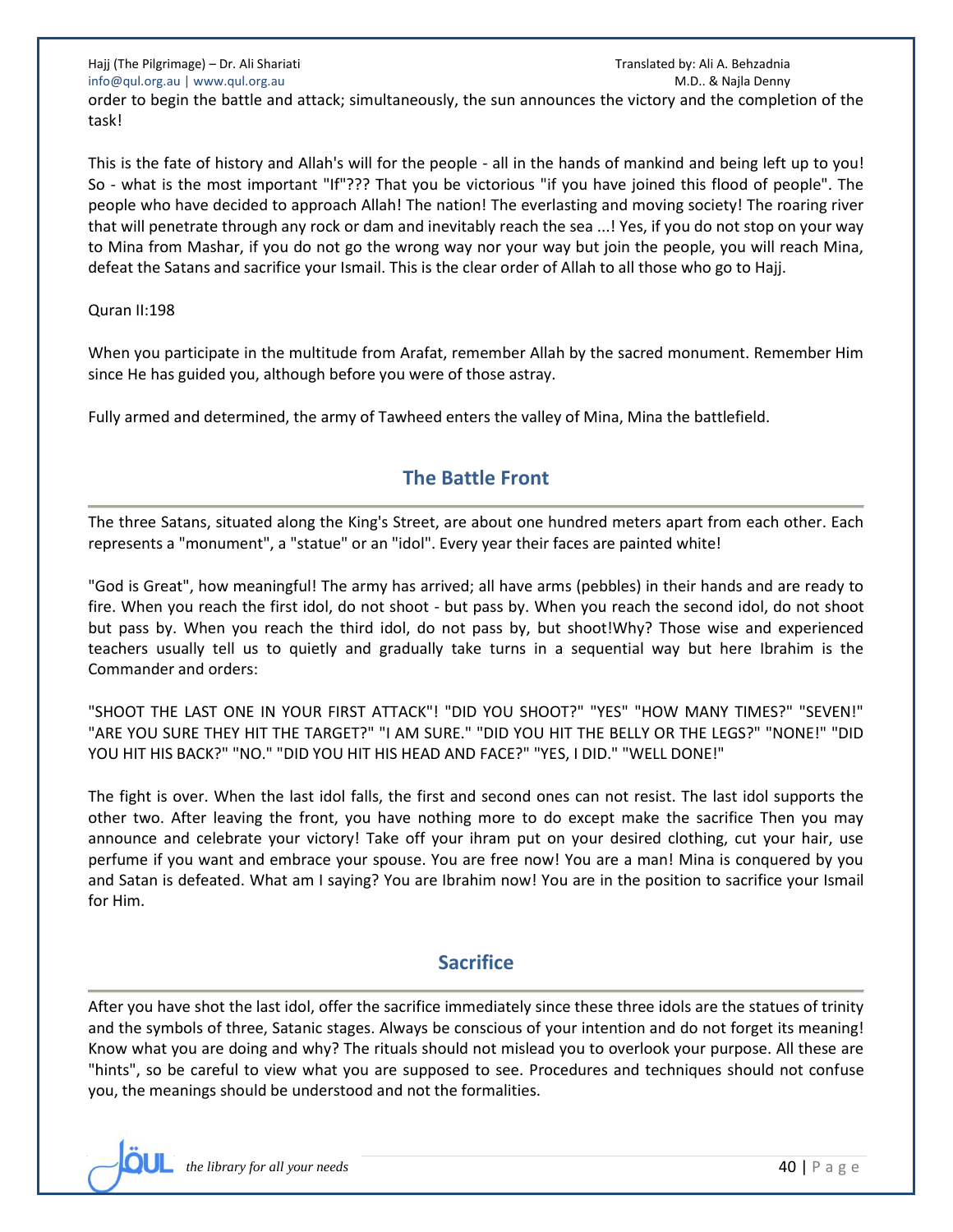### Hajj (The Pilgrimage) – Dr. Ali Shariati Translated by: Ali A. Behzadnia info@qul.org.au | www.qul.org.au  $\blacksquare$

During Hajj every action depends on and is proceeded by your intention. Any action without it is not accepted. Intention is obligatory for fasting too; if you forget to say it, you will somehow feel it. The same is true during the Holy War if you do not declare the intention you are still a fighting soldier At Hajj, your acts are useless without the intention since these ceremonies are "hints", "signs" and "symbols". A person only physically touches his forehead on the ground if he does not understand the meaning of prostration. He who does not realize the essence of Hajj only brings back from Mecca a suitcase full of souvenirs and an empty mind.

During Hajj you are to:

- Declare monotheism by TAWAF.
- Exercise the struggle of Hajar by Sa'y.
- Show the descension of Adam by going to Arafat from the Kaaba.

- Show the philosophy of man's creation, the evolution of thoughts from pure science to pure love and the ascension of the spirit from mud to God by going from Arafat to Mina.

The last stage of evolution and idealism, absolute freedom with- absolute submission ... or the stage of IBRAHIM, is in Mina. Now, yo are about to act as Ibrahim. He brought his son Ismail to sacrifice Who is your Ismail or what is it? - Your position? Your honor? Profession? Money? House? Farm? Car? Love? Family? Knowledge? Social class? Art? Dress? Name? Your life? Your youth? Your beauty ... ? How do I know? But you know it yourself Whoever and whatever, you should have brought it with you to sacrifice here. I can not tell you which one, but I can give you some clues to help - whatever weakens your faith, whatever stops you from "going", whatever distracts you from accepting responsibilities, whatever causes you to be self-centered, whatever makes you unable to hear the message and confess the truth whatever forces you to "escape", whatever causes you to rationalize for the sake of convenience, whatever makes you blind and deaf ... You are in the position of Ibrahim whose weakness was in his love for Ismail (his son). He was teased by Satan. Imagine yourself at the peak of honor, full of pride and there is only ONE THING for which you can give up everything and sacrifice any other love for its love. THAT IS YOUR ISMAIL! Your Ismail can be a person, an object, a rank, a position or even a "weakness"! But - for Ibrahim it was his son!

Toward the end of his life, Ibrahim witnessed a century of struggle, movement, homelessness, fighting in Holy Wars confrontation with the ignorance of his tribe, oppression of imrod and the fanaticism of idol worshippers. While intelligent and rebellious, he spent his youth in the house of a fanatic idol-worshipper and idol-maker (Azar). His barren wife Sara was a fanatic aristocrat.

Ibrahim undertook the difficult task of being a prophet of monotheism within an oppressive system. In that age of darkness, he tolerated a century of torture and created an awareness and love for freedom in a people who were so used to oppression.

Ibrahim got old and lonely. At the height of his prophecy he remained a "man", yet, as any other human being, he wished to have a son. His wife was infertile and he was more than a hundred years old. He was wishful, but not hopeful. Allah rewarded the old man for the time he spent and the suffering he experienced while propagating, "His message". He blessed him with a son (Ismail) from his maid, Hajar. She was a black woman who was not "honorable" enough to create jealousy in the heart of his first wife, Sara.

Ismail was not only a son for his father. He was the result of a whole life's expectation, the reward for a life full of struggle. The only son of an old father, he was the most dear after all those miserable years. For Ibrahim,

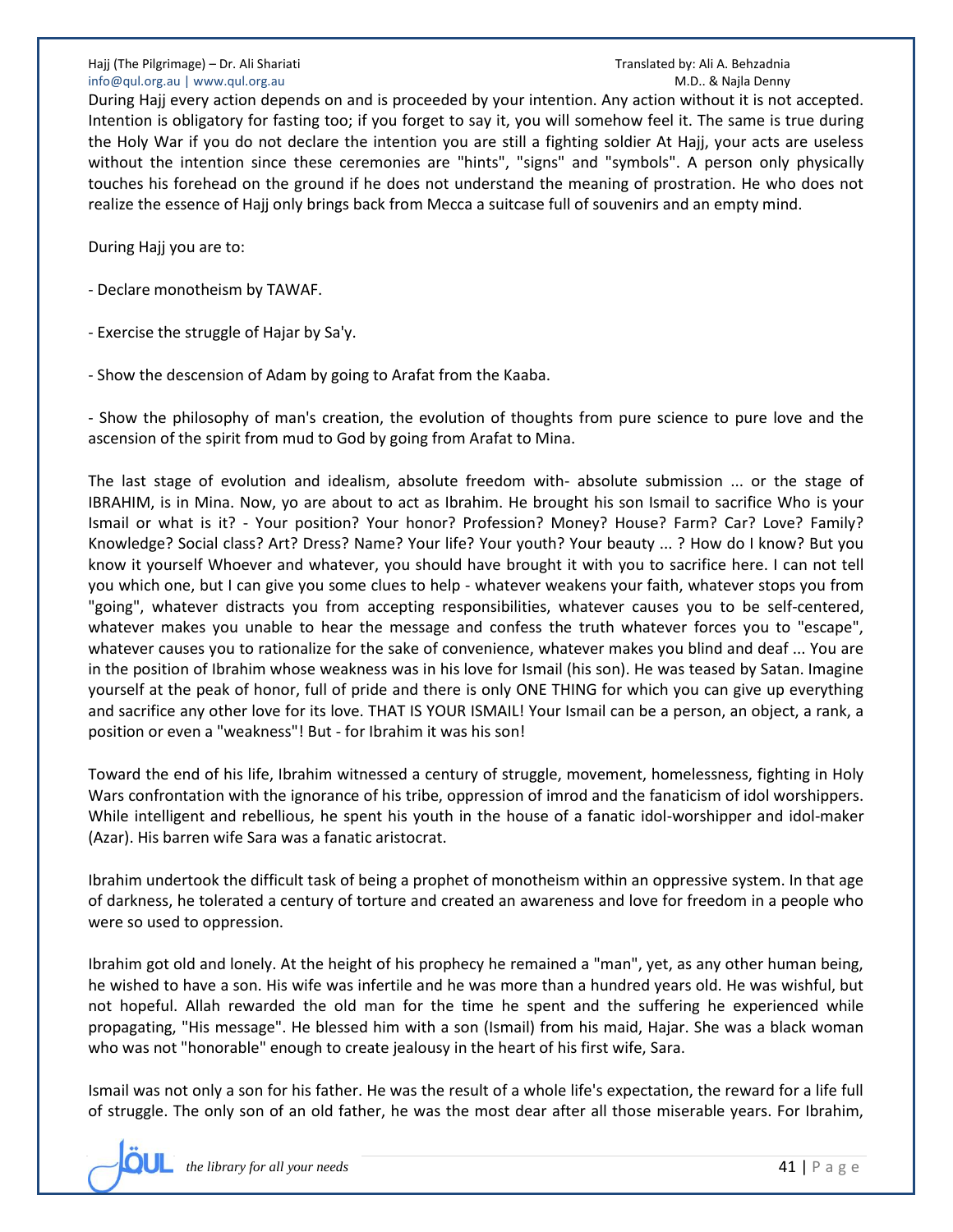# Hajj (The Pilgrimage) – Dr. Ali Shariati Translated by: Ali A. Behzadnia

# info@qul.org.au | www.qul.org.au M.D.. & Najla Denny

Ismail was his son, but your Ismail may be "you", your family, your job, your wealth, your fame...How do I know? For Ibrahim, it was his son; such a son for such a father.

In front of his eyes - eyes that were shaded by white eyebrows and glittered with happiness - Ismail grew and received the best care and love from his father whose soul was so firmly devoted to the life of his son. His father saw him as an only sibling growing in the barren desert life of an old farmer. "Every moment of the last days of his life had to be enjoyed". He enjoyed it by having Ismail! Ismail differed from an ordinary child:

- because his father yearned for him for a hundred years!
- because he was unexpectedly born to the surprise of his father!

Ismail, the boy, grew as a strong tree. He brought youth and happiness to Ibrahim's life. He was his father's hope, love and kin

The message was revealed - "Ibrahim put the knife to the throat of your son and sacrifice him with your hands!" How can one describe Ibrahim's fear by the shock of this message? Even if we were there as witnesses, we couldn't feel it. The degree of his pain is beyond tolerance or imagination! Ibrahim, the most humble servant of God and the famous rebel of human history, started to shake as if he were falling apart and the great invincible of history was breaking to pieces. He was terribly shocked by the message, but the command was the order of Allah.

War, the great war, was fighting one's self. The victorious hero of the greatest war in history was broken, weak fearful, amazed and hopeless! Ibrahim was confronted with an internal conflict to choose between Allah and Ismail. What a difficult decision to make? Which one would you choose? Allah or yourself? Interest or value? Dependence or freedom? Policy or fact? To stop or to go? Happiness or perfection? To enjoy or to tolerate the pain of responsibility? To live just to live or to live for your goal? Peace and love or belief and struggle? To follow your nature or your conscious will? To serve your feeling or to serve your faith? To be a father or the prophet? To care for relatives or to carry the message. And ...? Finally Allah or your Ismail? Ibrahim, choose one!

After a hundred years of prophecy among the people, a life of leadership struggling with idol worshippers, ignorants and oppressors, being victorious on all fronts and successful in delivering your responsibilities, no where and never having any doubts in your way, disregarding any personal interest, getting as close to God as is possible for a man, establishing the nation of tawheed passing all the exams and ... Do not feel impetuous, do not rest, do not think you are hero, irresistable and having no weakness. Victories of those hundred years should not mislead you or deceive you; do not think you are "innocent". Do not feel so secure and protected from Satanic temptations. You are not always immune from those invisible powers that surround mankind. There are so many beams of artificial glories that may make you blind. He (Allah) knows you better than yourself. He knows you are still vulnerable. He knows there is still a point from where you can see the world and worldly matters. Then He severs any narrow contact you may have with this world!

Oh Ibrahim, the victorious hero of the greatest battle of history, with your high spirit and irresistability! Oh prominent prophet of God!

- Do not think we are finished with you. The distance between man and God is not very far

*God is closer to you than your jugular vein.*

Quran L:16

*the library for all your needs* 42 | P a g e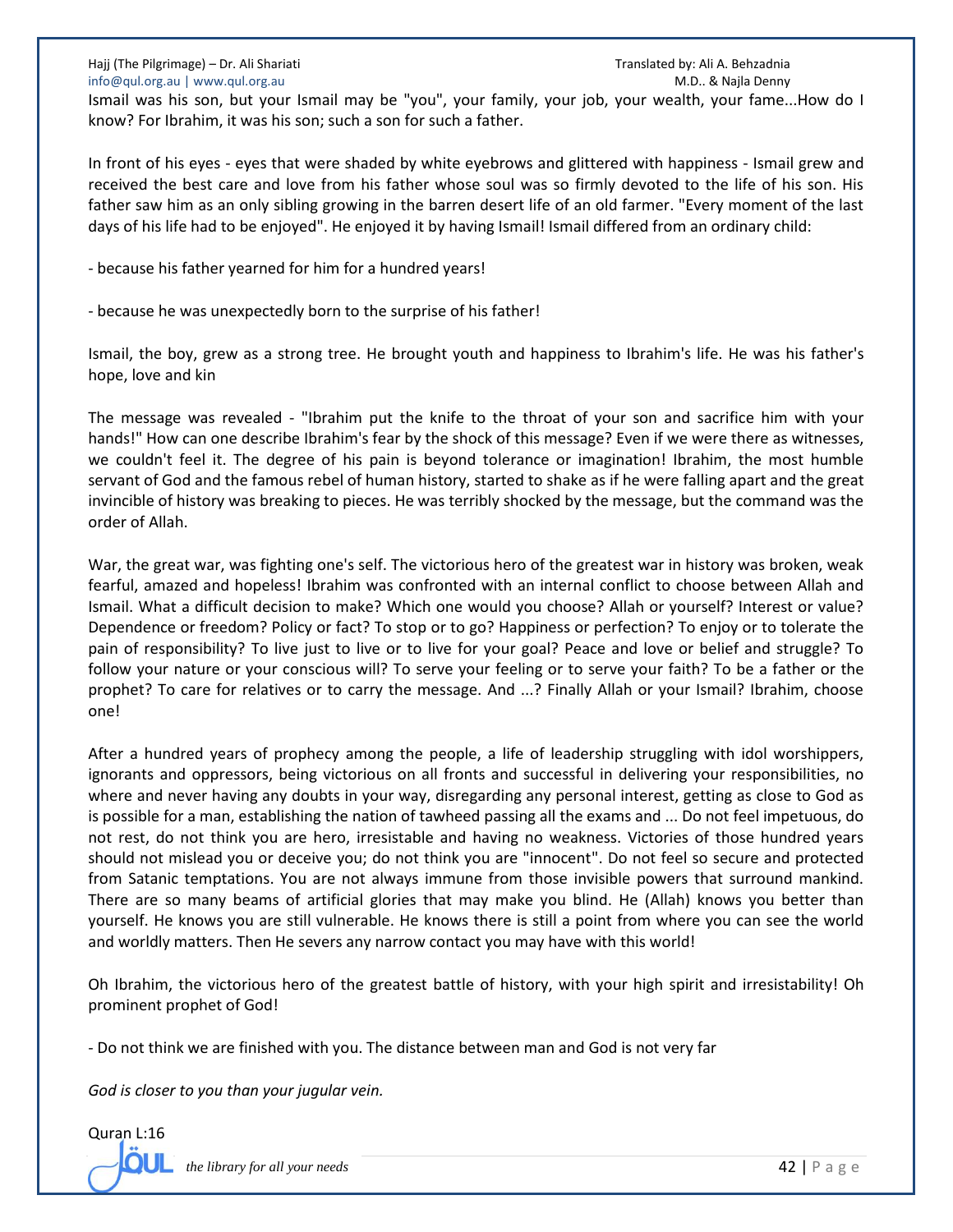Hajj (The Pilgrimage) – Dr. Ali Shariati Translated by: Ali A. Behzadnia info@qul.org.au | www.qul.org.au M.D.. & Najla Denny but the distance is as far as "eternity". Don't take it too easy!

AS A PROPHET, YOU REACHED THE CLIMAX OF PERFECTION, BUT IN "OBEDIENCE", YOU ARE NOT YET "PERFECT". Oh friend of Allah, founder of monotheism, constructor of the road of Moses, Jesus and Mohammed (PBUH)! Oh symbol of Man s glory, dignity and perfection! - You are Ibrahim, but to be "obedient" is much more difficult. You have to be "absolutely free". Do not be so confident and proud of yourself since there is always the possibility of "falling" at any "peak". The fall of those at the highest peak is most disastrous and tragic!

# **The Sacrifice of Ismail**

Your dear son, the fruit of your life, your joy, your reason for being, the meaning of your existence, your son, no, your Ismail - Knock him down as a lamb and offer him as a sacrifice! Hold his limbs under your feet so he cannot escape. Hold his head by grabbing his hair in your hands, cut his carotid, but hold him under your feet until you feel he cannot move anymore. Then - stand up and leave him alone! Oh "obedient" one and "Servant" of God! This is what God wants from you. This is the "call of your faith" "the spirit of your message". This is your responsibility - Oh "responsible man"! Oh "father of Ismail"!

Ibrahim had two alternatives - either to follow the cry of his heart and "save" Ismail or to follow the order of God and "sacrifice" him! He had to choose one! "Love" and "truth" were struggling inside him (love which was his life and truth which was his faith)! Had Allah asked for his own life, it would have been much easier! Ibrahim gave his life for the cause of Allah and this was why he felt "obedient" to God. This was a "selfishness" and a "weakness" for him. What is good and beautiful for certain people is considered bad and ugly for an honorable man like Ibrahim. He was the closest to God. (Note the relativity of moral values in Ibrahim's school! What a different interpretation.)

Oh Ibrahim, "give up your Ismail"! "Doubt" - how killing and dangerous it is! As a result, one seeks refuge in an "explanation and justification". This happens when the heart hates but the faith loves! His "responsibility" wants him to give up his son, but it is very difficult to do. He tries to find a means of evasion. What is worse than a wrong "interpretation" is the right "explanation" (i.e. to rely on one "fact" and to deny another "fact")! And more disastrous is when "falsehood" has "wisdom" as a sword in one hand and "religion" as a shield in the other!

"SACRIFICE YOUR ISMAIL" - How do I know the meaning of this command? How can I be sure that the word "sacrifice" does not have a figurative meaning like "sacrifice your soul" which means do not be the slave of your instincts and avoid their temptation! How do I know that the pronoun "you" in "your Ismail" is referring to me and I am the receiver of this call? Why is not this a collective call which in figurative meaning is an individual call ? How do I know "Ismail" refers to "my Ismail" and it is not again a figurative word?'

How do I know that from a grammatical point of view, in the phrase "sacrificing Ismail", Ismail is not a noun in the genitive case which replaces the noun governing the genitive and the latter omitted? This very often happens in the Arabic language as well as in the Holy Quran. For example, "asked the village" means "asked the people of the village" and here to "sacrifice Ismail" means to "sacrifice for the love of Ismail".

Let us suppose all these possibilities are impossible; none of the given meanings are correct and the command is as simple as everyone understands it. "Sacrifice your Ismail" - how do I know this has to be done right away? There is no time limit in this order as any written law. It is the duty of wisdom to choose the time taking into consideration the circumstances, policies, possibilities and potentials. The Holy Quran says to participate in

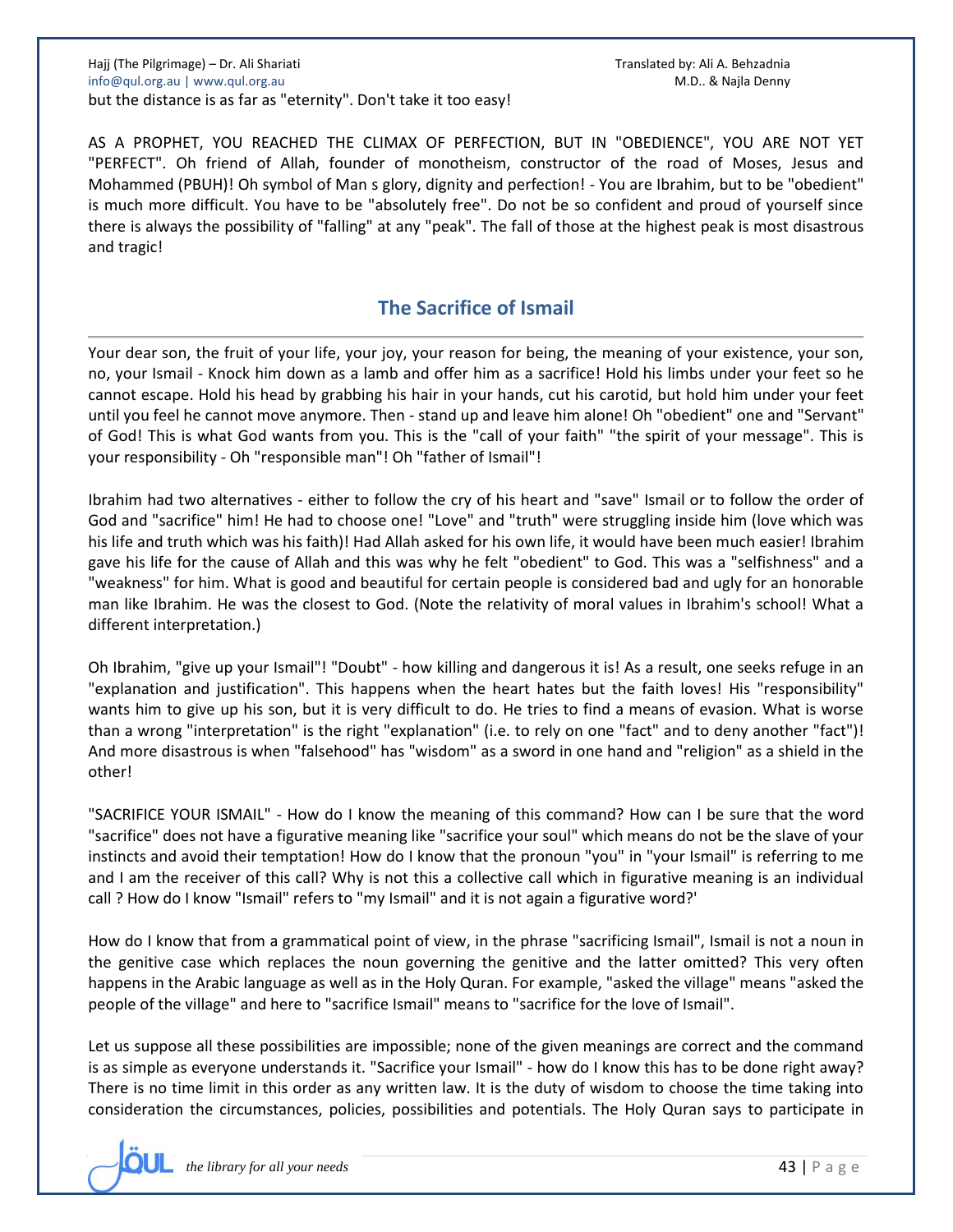Hajj (The Pilgrimage) – Dr. Ali Shariati Translated by: Ali A. Behzadnia

# info@qul.org.au | www.qul.org.au M.D.. & Najla Denny

Holy War but the time and form of this war depends on circumstances adopted by wisdom. Another example is the tradition where one is ordered to search for knowledge.

"Searching for knowledge is a must for every Muslim man and woman."

No one is forced to do it at a given time; even if he does it at the very last hours of his life when he is in bed dying he has obeyed the command and performed his duty! Another example is the Hajj which is the duty of every Muslim. Many wait until they have lived their life freely; towards the end of it, they may decide to perform Hajj. This is a duty which can be fulfilled at anytime. These believers think it is a responsibility they have towards the hereafter, not towards life. They feel most religious laws are for the blessing and forgiveness in the after-life, not for the benefit of their education progress and perfection in the life before death.'

How do I know, from a methodical point of view, that this imperative sentence "sacrifice your Ismail" is a "must" and not a recommendation? Most likely it is the latter one! This is not like the order of "and give the poor due"where everyone should give the needy his share.

Rather it is like this verse of the Quran II: 188

*And eat not up your property among yourselves in vanity nor seek by it to Sain the hearing of the judges that ye may knowingly devour a portion of the property of others wrongfully*.

It is a despicable action in the eyes of God. The order in this verse is for our guidance. This type of order, the order of revelation, is to remind us of the judgment of our wisdom.

If we disregard all the explanations and interpretations stated above, it is obvious from His command that the Almighty God wants to remind us that the love for a child is nothing. To submit to the truth, you must give up all interests which pre-occupy your thoughts and prevent you from communicating with God. Since Ibrahim's love for Ismail kept Him busy and may have caused him to forget his responsibility, Allah ordered him to "Sacrifice Ismail" so that he would submit totally to the will of Allah. As was said earlier, to SACRIFICE YOUR ISMAIL means to disregard the joy and love of Ismail. The same essence may be derived from the following verse of the Holy Quran VIII: 28:

*And know that your possessions and your children are a test*.

After all these wise and legitimate explanations, examples of verses, stories, measures of methodical science and rationalizations for all purposes of good, it is a sin to kill someone!!! One cannot attribute such a sinful command to the most merciful and exalted Allah!

Yes an "explanation"to find an "escape" is used when it is hard to accept the fact; and to accept the responsibility is contrary to one's wishes and dreams. When "fact" and "justice" are only "by-standers of life", many men will speak of "justice" and "human rights". They may justify themselves by doing "some good deeds" along with their daily routines, continuing their business and living their happy life without disturbances! When "fact" and "justice" are "concurrent with life", they are used as a capital, a tool, a fame, a rank, a job and a license for living. People not only speak of justice, but consider themselves righteous and wish to serve others.

BUT when "truth clashes with one's daily life", then the supporter of the truth and justice is going to be in trouble and in danger ... He has to shoulder a very heavy responsibility, find his way through the dark and stormy night and face all the hazards and pitfalls. The farther he goes in this way, the fewer his companions become until he is left with a few friends or none at all! He has to leave behind whatever and whoever is an obstacle in his way, especially those who live in the darkness of oppression and are used to it.

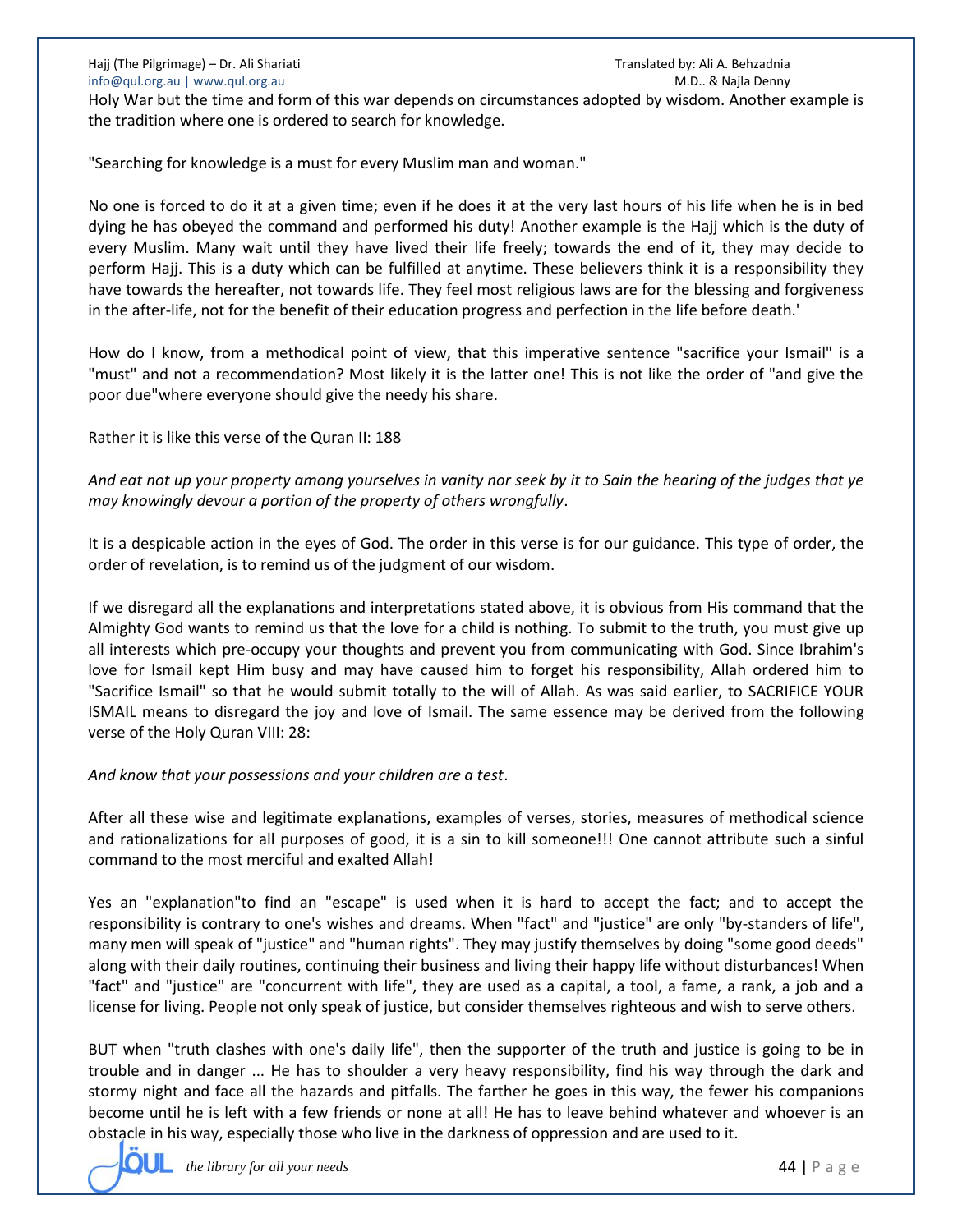Almighty Allah is ordering you to sacrifice your life and your love and to go on; but evil temptations force you to stay and follow them How? - By the explanations! That is, by making alterations In your faith in order to cope with worldly demands. As such you will not be accused of being an unbeliever or rebellious against God and disloyal to people! Here "explanation" means "to certify the false as truth". You may call it whatever you want - a social, moral, scientific, psychological, dialectical or intellectual explanation. What difference does it make? But in Hajj and in the biography of Ibrahim the great who was victorious in all his trials honest, righteous, sincere and struggled in Jihad to defend the "absolute truth", Allah called it - "the evil explanation"! Ibrahim s clear and strong wisdom was weakened by these questions - How do I know? How can it be? I only heard this message in my "dream", he said. Satan strengthened the "love for his son" in his heart and made him rationalize a means of "escape"! This was the first time, the First Jamarah and he refused to sacrifice his son!

\*\*\*\*\*\*\*\*\*\*

Ibrahim "you must sacrifice your son"! The message was clearer. This created struggle inside the great hero of human history. Because of Satan's temptation, he felt doubt, fear and weakness. He was defeated in the conflict between Allah and Satan. In the depth of human nature there exists a contradiction between love and wisdom, life and faith,for one's self or for God

... This is the nature of man - a phenomenon between human and animal, nature and God, instinct and wisdom, heaven and earth, this world and the hereafter, love for one's self and love for God, reality and truth satisfaction and perfection, being and becoming, slavery and freedom, carelessness and responsibility, belief and disbelief, for "me" and for "us" and finally the one "who is" and one "who should

It was the second day. Ibrahim weighed his love for Ismail against his responsibility to Allah. Ismail's life was in danger. Satan attempted to deceive Ibrahim just as he persuaded "Adam to eat from the "forbidden fruit" in the Garden! As any man with dialectic potentials - mud and the spirit of God - Ibrahim was in doubt whether he should choose his "son" or the "message".

# Quran XCI: 8

*And inspired it (with consciousness) what is wrong for it and right for it.*

- Oh Prophet of God, the message is your responsibility!

- Oh Prophet of God, do you want to remain a father to your son?
- Do I have to sacrifice Ismail with my own hands?
- Yes! I must sacrifice my son for the cause of Allah.
- Emotional obligations are the least important when compared to my ideology.
- Shall I remain the father of Ismail or carry on the message?

Satan tried again: "But I hear this message in my dream; how could it be real?" And this was the second time he refused to sacrifice his son Ibrahim, SACRIFICE YOUR SON ISMAIL. This time the message was so clear that it was difficult to rationalize by any type of "explanation". He had no choice; the call was as plain as black and white. Satan, with all his intelligence and skill, could not do anything to change it. Denying the message would

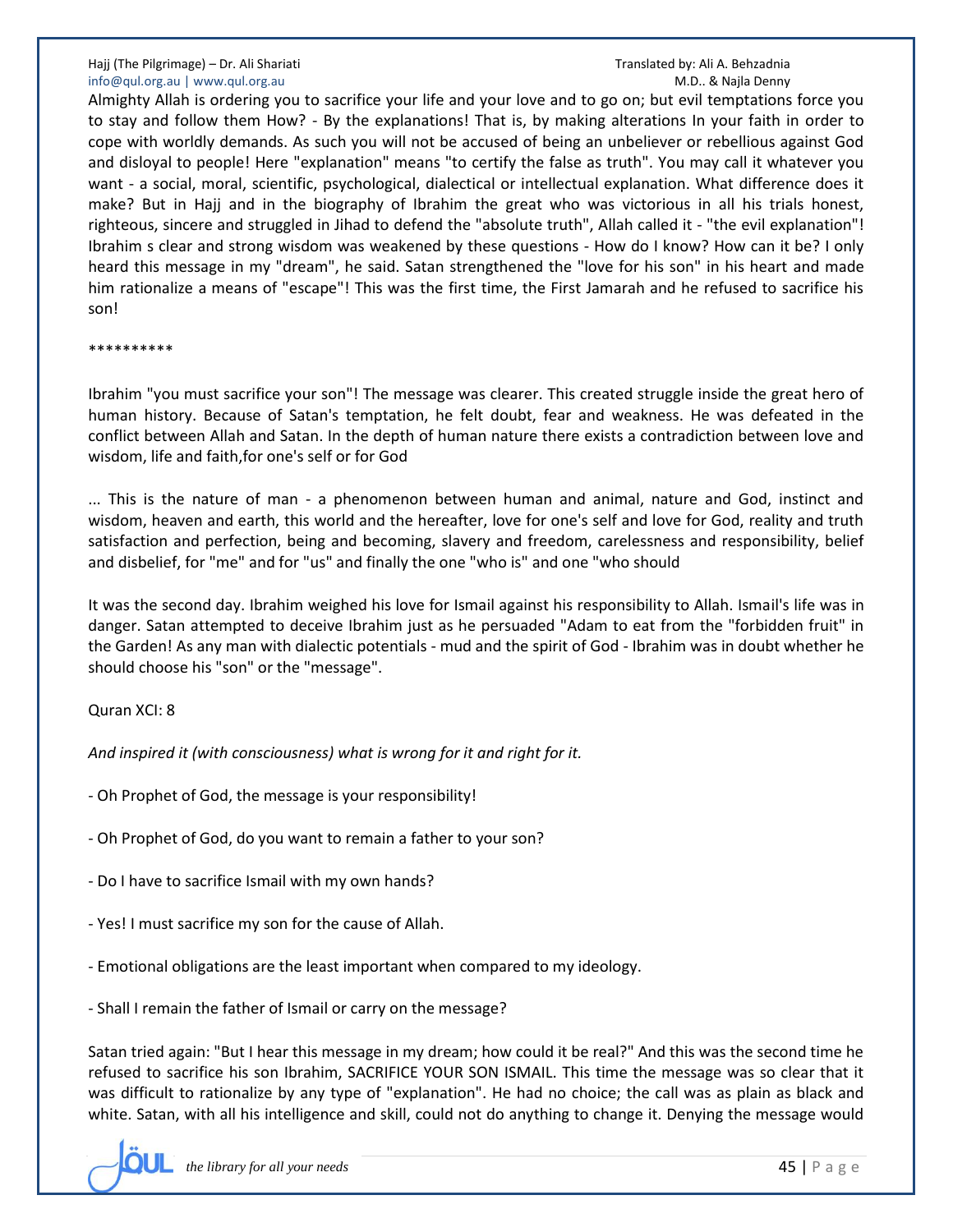be obeying Satan. He was at the edge of a very deep valley; should he fall off. Should Ibrahim, who destroyed the idols, was a great prophet founded Islam, led the Umma (nation) ..., fall from the glorious height of tawheed to the depth of the valley of disbelief ... Not disbelief, but belief in many gods and worshipping others along with God! ! !

The Quran describes Ibrahim standing in Mina, facing Allah and Satan. He can not side with both and he can not ignore them. What a fearful story - "man" the representative of God who can act similar to God to do almost anything he wants and rule the whole world here is so weak and disabled! He has the spirit of God, yet he has weakness.

## Quran IV: 28

## *For man was created weak.*

In this world, no one is safe from falling. Like a child who has just learned to walk, you must be careful not to fall! Had not the last prophet of God been careful, he would have fallen and he would no longer have been innocent.

## Quran XXXIX: 65

# *If thou ascribe a partner to Allah thy work will fail and thou indeed wilt be among the losers.*

At the end of his life, Ibrahim, the father of the great prophets of Islam, the most exalted by human spirit and God's love, was led to the edge of this pitfall because of "his natural love for Ismail". After being a righteous and true believer for a hundred years, Ibrahim was about to be cheated by Satan.

Ibrahim, "there is no choice for you", Allah and Satan are at your right and left. Which one are you going to choose?!? Now there is no doubt about the message. The searcher of truth hardly makes a mistake just as the honeybee finds his hive in the dark, in the storm in the desert or on the distant mountain. No, Ibrahim who lived a long and trustworthy life was not going to be cheated by Satan! Accepting the message was like jumping into a fire; and Satan, the enemy, was trying to put it out. You can not tell an enemy from a friend by what he does; this judgment should not be based on self interest.

It was obvious what Ibrahim had to do. His previous doubts stemmed from the extreme love he had for Ismail. The poor, old father desperately waited for a son for many years. It was painful, very painful! Oh, such a fearful tragedy! Ibrahim's responsibility was beyond the tolerance of an old and lonely father who had to sacrifice his son. It would have been much easier had Ibrahim been sacrificed by Ismail. Easy and joyful, but no - the young Ismail to die and the old father to survive, lonely and sad ... with his old and bloody hands!

When Ibrahim thought about the message, he was absolutely obedient, but when he thought of sacrificing Ismail, he felt an intolerable pain, breaking his bone and leaving a sad expression on his face. Satan who saw Ibrahim in such a miserable state, tried to cheat him again! Satan is the enemy of man! Wherever and whomever there is a sign of fear, weakness, doubt, jealousy, desparity, stupidity and even love, he appears to do his evil job. He entertains and keeps you from your duties so that the truth of the message will not be realized.

Quran VIII: 28

Even the love for your son is a way of "testing" you!.

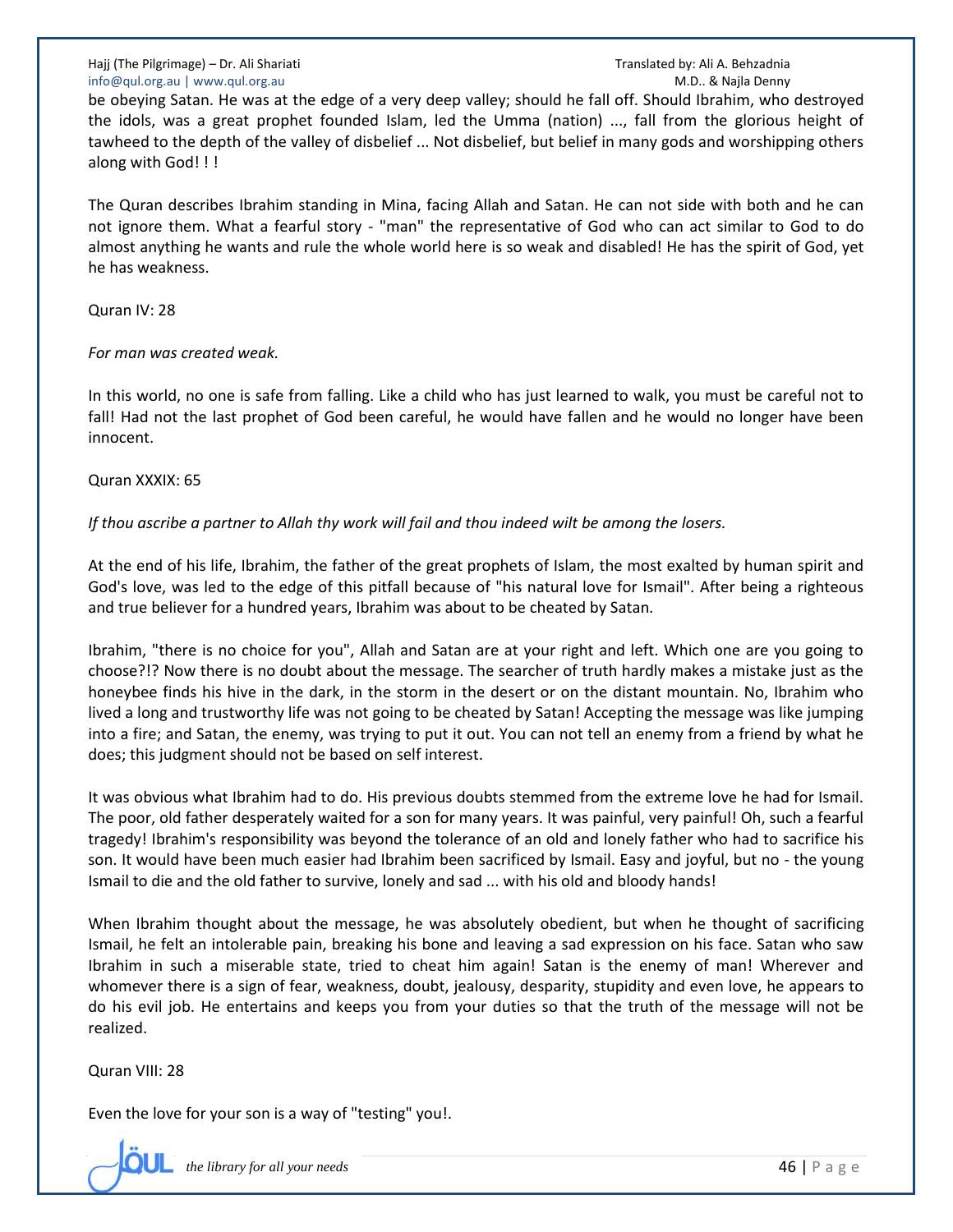Hajj (The Pilgrimage) – Dr. Ali Shariati Translated by: Ali A. Behzadnia info@qul.org.au | www.qul.org.au  $\blacksquare$ 

The love of Ismail was a test for Ibrahim; this was his only weakness when he was confronted by Eblis (Satan). Ibrahim knew it was a clear revelation and that he had to sacrifice his son. He was sad and broken hearted. This is how Satan had the opportunity to deceive him. Taking advantage of the situation, Satan appeared before Ibrahim and whispered the same thing-"I heard this message in my dream". "No, that is enough, that is enough", Ibrahim said to himself! He made his decision and his choice was obvious - "absolute freedom of obedience to Allah" (i.e. to sacrifice Ismail). This was the last obstacle in the way of his freedom. Ibrahim decided to share the message with Ismail, so he called him. Ismail came and his father looked at him from his head to his toe. He was a victim and such a great sacrifice.

# **The Dialogue between Father and Son**

In Mina, in a quiet corner, Ibrahim talked to his son! The father gray-haired and bearded, lived a century, while Ismail was just growing into a young man. The sky of the Arabian peninsula, no, the world, could not tolerate such a sight! History had never before recorded a similar dialogue between a father and a son. No one had ever thought of this conversation, a very friendly, but fearful one!

At first, Ibrahim was unable to open his mouth to repeat the story to his son - "I am here to sacrifice you with my hands". Finally, he put himself in God's trust and said, "Ismail, I had a dream I was slaughtering you"! He said these words quickly so he would not hear them himself. Then he remained silent. Fearful and pale, he could not bear looking into Ismail's eyes. Ismail realized what his father was going through and he tried to console him. He said, "Father be obedient and do not hesitate to fulfil the order of Almighty God. You will find that I am also obedient and with God's help can tolerate it".

Ibrahim put all his trust in God and became more fearful. He made his decision, stood up, picked the knife and tried to sharpen it with a p1ece of stone. Could he do this to the son he so loved? Ismail, the brave man who accepted Allah's will, was so relaxed and quiet, as if nothing was going to happen. Ibrahim, the true lover of Allah, first destroyed his selfish feelings and relied only on Him. Then he took the young victim to the place of sacrifice, asked him to lie on the ground, held his legs, grabbed his hair and held his head back in order to see his carotid artery. In the name of God, he put the knife to Ismail's throat and tried to cut it as quickly as possible. The old man tried to finish in a moment. But, oh this knife! The knife would not cut! It hurts me; what a torture it is! Angrily, he threw the knife away! Ibrahim was roaring like a wounded lion. Full of fear, he asked, "Am I not his father"? Hurriedly, he picked up the knife to try again. Ismail remained quiet and calm during this time; he did not even move. Before Ibrahim touched him again, a sheep suddenly appeared with a message - "Oh Ibrahim, God does not want you to sacrifice Ismail. This sheep is sent to you as his ransom. You have carried out the order! God is great"!!

A lesson was taught by the Almighty God - from now on there would be no more sacrifice of man for God ... That was a tradition and form of worshipping God! In Ibrahim's religion, sheep are sacrificed and not man! Another great lesson is that Ibrahim's God, in contrast to other gods, is not blood-thirsty; those other gods are hungry, hungry for meat! The most meaningful lesson is that God did not want Ismail to be sacrificed, but wanted Ibrahim to sacrifice Ismail and he did it bravely! Ismail was honored to have been chosen for the sacrifice and he patiently persevered. But then, there was no need to kill him. God, the Almighty, is not needy; we human beings have all kinds of needs!

This was the will of Almighty God, the most kind and most merciful to man. He honored and promoted Ibrahim to the point where he was ready to sacrifice Ismail without actually killing him. God also honored Ismail by being His sacrifice, yet he was not hurt at all!

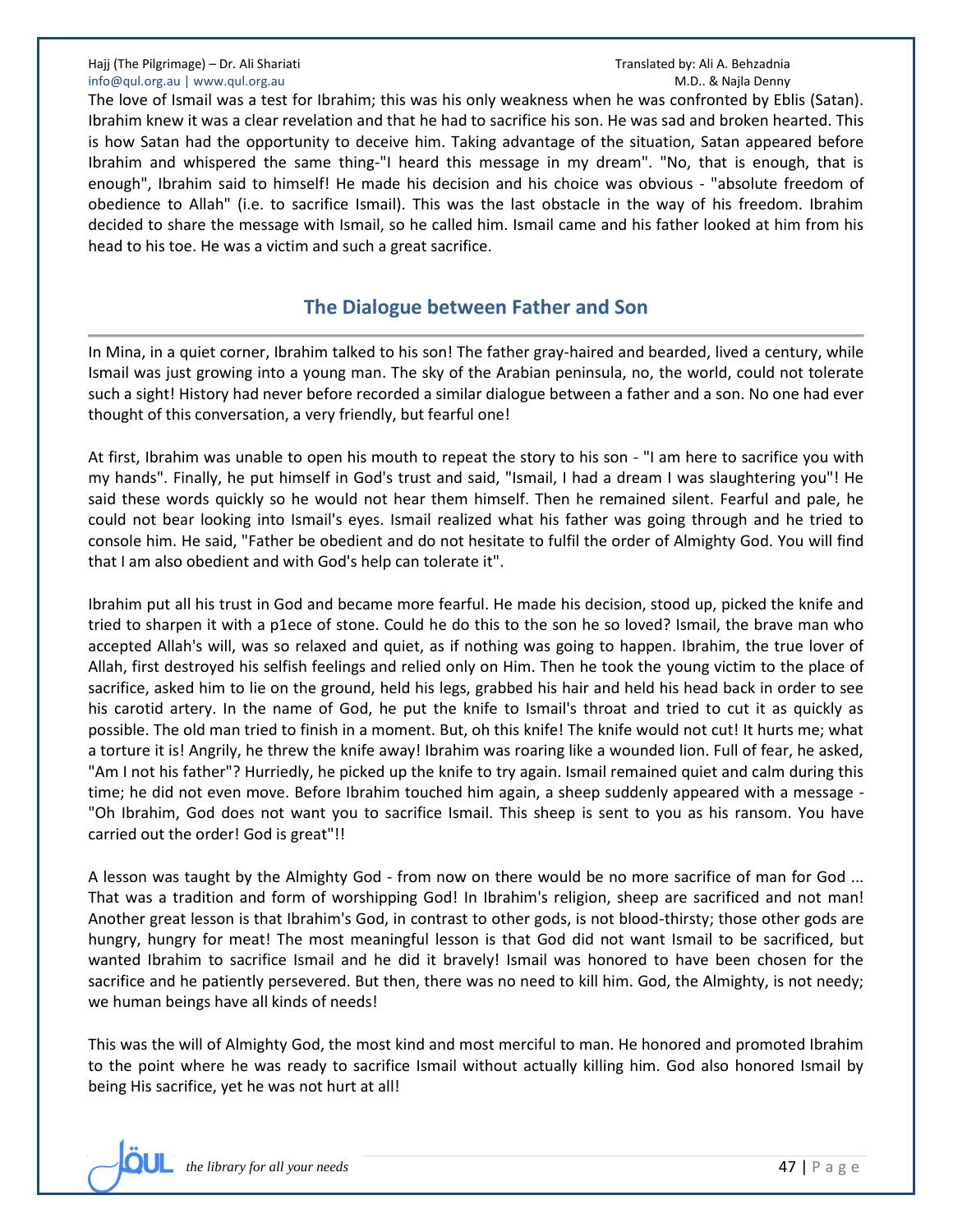This is Ibrahim's faith (Islam) and not the story of blood thirsty gods, masochists or human torturers. It is a story of man's perfection and his freedom from selfishness and animalistic desires. It is man's ascension to a higher spirit and love, to a strong will that frees him from anything that may hinder his responsibility as a conscious man, to make him ready to sacrifice himself as Ismail, to become a martyr and finally, something not found in the dictionary - "to be like Ibrahim"! The story ends with the sacrifice of a sheep. This is what Almighty God requested at the end of this greatest human tragedy - to sacrifice a sheep to feed a few hungry people.

Like Ibrahim, you should select and bring your Ismail to Mina Who is your Ismail? You should know; there is no need for others to know! May be your wife, job, talent, sex, power, rank, position ... etc. I don't know which one it is, but it should be whatever is so dear as Ismail was to Ibrahim! Some of the signs of your Ismail are whatever takes away your freedom and stops you from performing your duties, whatever joy entertains you, whatever keeps you from hearing and knowing the truth, whatever persuades you to rabonalize rather than accept responsibility and whoever supports you only to receive your support in the future. You must search and find it in your life. If you are going to approach Almighty God, you should sacrifice your Ismail in Mina.

Do not choose the sheep (ransom) yourself; let the Almighty help and present it to you as a gift. This is how he accepts the sheep as a sacrifice. To offer a sheep instead of Ismail is a "sacrifice", but to sacrifice a sheep just for the sake of sacrifice is "butchery"!

# **The Three Idols**

Recall that the three idols in Mina represent Satan who tried to tempt Ibrahim. Is it not true that man has to experience three stages in order to liberate himself from any type of slavery? He must not be selfish, overcome the state of animality which is characterized by self-centeredness' and ascend to Ibrahim's position (i.e. do everything for the sake of Allah. Are not the three idols the antithesis of the three stages of the Major Hajj?

The First Idol: The enemy of Arafat

The Second Idol: The enemy of Mashr

The Third Idol: The enemy of Mina

Do not these idols represent the powerful Satanic forces that lie in ambush in the way of mankind to prevent him from performing his Ibrahimic prophecy? What are they doing; what is their exact role? They change and negate the message!

In the process of man's evolution and the fulfillment of his responsibilities, the evil forces disable man by attacking his weaknesses! Another sign that promotes a better recognition of the three idols is the fact that though they are independent and each has its own identity, they are good "friends" and work collectively against man. In other words, the three individual idols represent one Satan! What exists is one entity with three faces or three entities with one origin; this is exactly what the "trinity" means! The following examples demonstrate this concept.

In Judaism: The three Uqnum as described by Philo. In Christianity: The Father, Son and Holy Ghost In Hinduism: The Meno in three parts - the head, trunk and hand. In Persia: Ahoura Mazda and the three fires called Gashnosp, Estakhr and Barzinmehr (the saviour, shadow of God and sign of God).

What is polytheism ? It is faith based on worldly matters according to the scientific philosophy of history, polytheism is a system based on materialism with a sub-structure compatible with this structure. Its purpose is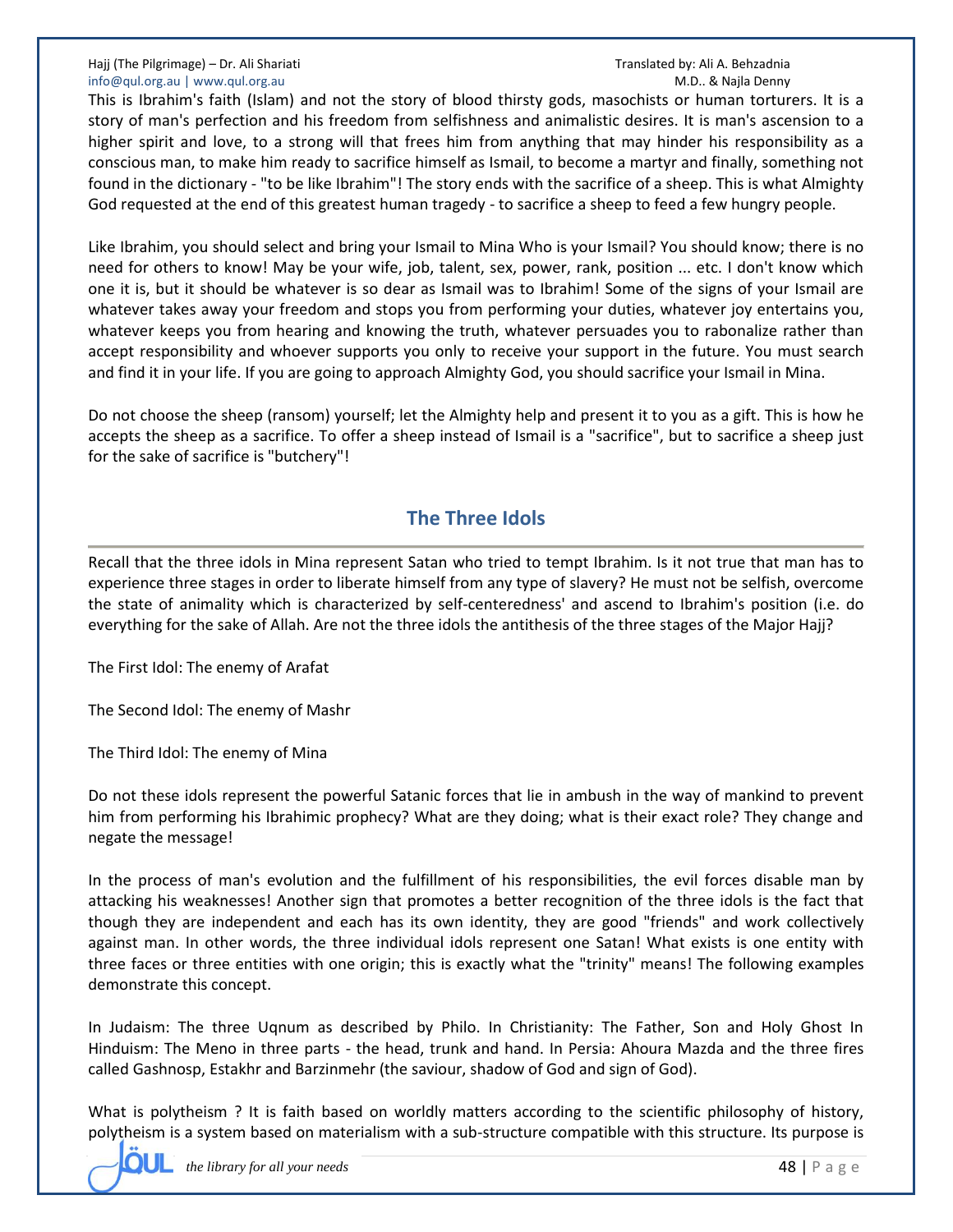to corrupt man's self-consciousness. is theory Is applicable to polytheism but not to monotheism. The two concepts of polytheism and monotheism are completely opposite each other; therefore, it is impossible that they have a common origin and similar functions. Throughout history there have been fights between the two faiths (monotheism against polytheism). However, in terms of their social application, the two concepts are mixed whereby, unfortunately, polytheism is masked by monotheism and lasts longer!

Originally, the trinity of Christianity was monotheistic as was that of Vishnu and Ahoura Mazda ...; all referred to only one God. It may be contended that monotheism is the root of all faiths but history and the influence of various social systems transformed the first and unique common society into different races, classes and nations; it was the conversion of monotheism into polytheism.

Adam left two sons, Abel and Cain behind Abel, the poor herder, was killed by his wealthy, landlord brother Cain. As yet, no one has heard of Cain's death. So, Adam was succeeded by Cain who was a non-believer, usurper, greedy, a murderer, and a son not worthy of his father. Throughout history, the children of Cain have been the rulers of mankind.

Societies changed as they grew bigger and systems became more complicated. As divisions, specializations and classifications came into existence Cain, the ruler, also altered his face! In modern societies, he hid his visage behind politics, economics and religion while he maintained his strong and special forces in these three bases! Cain created the three major powers of oppression, wealth and hypocrisy which then gave birth to despotism, exploitation and brain-washing techniques! These three powers are best described in monotheism as follows:

Pharoah : The symbol of oppression. Croesus (Korah) : The symbol of capital and capitalism. Balam : The symbol of hypocrisy.

And, polytheism explains these three positions in a three dimensional system (trinity) as the Father, Son, and Holy Ghost)! They are calling you to worship them instead of Almighty God. do not forget that you are in Ibrahim's position! They want you to love your "Ismail" so that they can cheat you, rob you, confuse you, change your values and views and lead you astray!

Oh Hajj, now that you are in Mina, shoot! You have brought your Ismail to the place of sacrifice.

As Ibrahim, shoot the three idols and knock them down! Oh follower of Ibrahim and soldier of Tawheed, destroy the three idols! When the sun rises on the tenth of Zul-Hijjah, along with the rest of the army and dressed in Ihram, wake-up in Mashar, pass the border of Mina and during your first attack, shoot the last idol! Who is the last one which must be shot first?

- Pharaoh
- Croesus or
- Balam

These three figures represent the three powers of Cain the three faces of Satan and the symbol of the Trinity.

- Shoot Pharoah who said: only to God belongs the judgment.

- Shoot Korah who said: only to God belongs the wealth.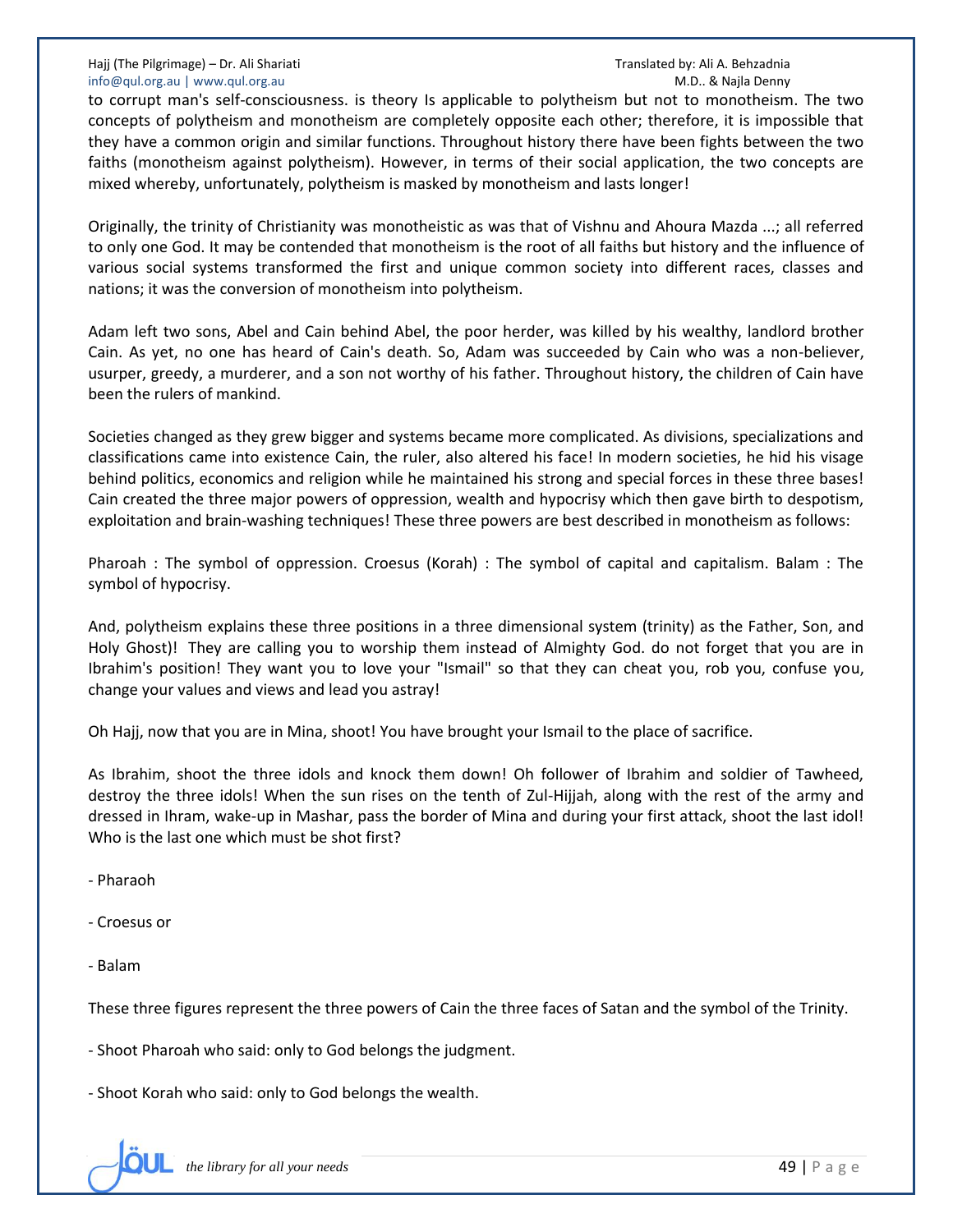Be aware that people are the representatives of Allah, that is Allah's family on this earth. Only the righteous ones will be heirs to this world.

Quran XLIX:13

*Lo! the noblest of you, in the sight of Allah, is the best in conduct.*

In other words, according to monotheism, the Canonical Court is run by the people. Everyone is responsible not only for his own deeds but also the deeds of others!

You may ask yourself which of the idols represents Pharoah, the symbol of oppression? Which one is Korah the symbol of capital and capitalism? And which one is Balam, the symbol of hypocrisy? Any person with an Ibrahimian mind, depending upon his personal views, his suggested methods for social change, his responsibilities, and the socio- political system of the community he lives in may consider the last idol (Satan) as:

PHAROAH: By those who are concerned with politics and live under despotism, militarism and fascism.

CROESUS: By those who are concerned with economics and view it as the structure around which the society is built.

BALAM: By those intellectuals who believe that no social change will occur unless there is a genuine struggle against ignorance, feeble-mindedness and any condition that may cause people to adhere to polytheism under the cover of monotheism.

During my first two trips to Mecca (Hajj), I considered the last idol as BALAM. My bullet was shot with this intention, especially when I found this to be in agreement with what the Quran says.

Quran IX: 31

*They have taken as lords beside Allah their rabbis and their monks and the Messiah son of Mary ...*

Allah condemns oppression, ignorance, and hypocrisy. He criticize some so called spiritual leaders who consciously or unconsciously mislead people instead of guiding them. Allah is angry with them and says:

Quran LXII: 5

*Their likeness is of the ass carrying books*.

Quran VII: 176

*His likeness is as the likeness of a dog: if thou attackest him, he panteth with his tongue out.*

Another proof for my hypothesis are the powerful words of Allah written in the last chapter of the Quran (Sura CXIV). Allah addresses the Prophet (PBUH) who has the greatest responsibility of leadership and freedom of mankind. Allah tells the prophet that there is a danger from which he is not protected therefore, he should seek "refuge" in Allah. In that sura, the following attributes are given to Allah:

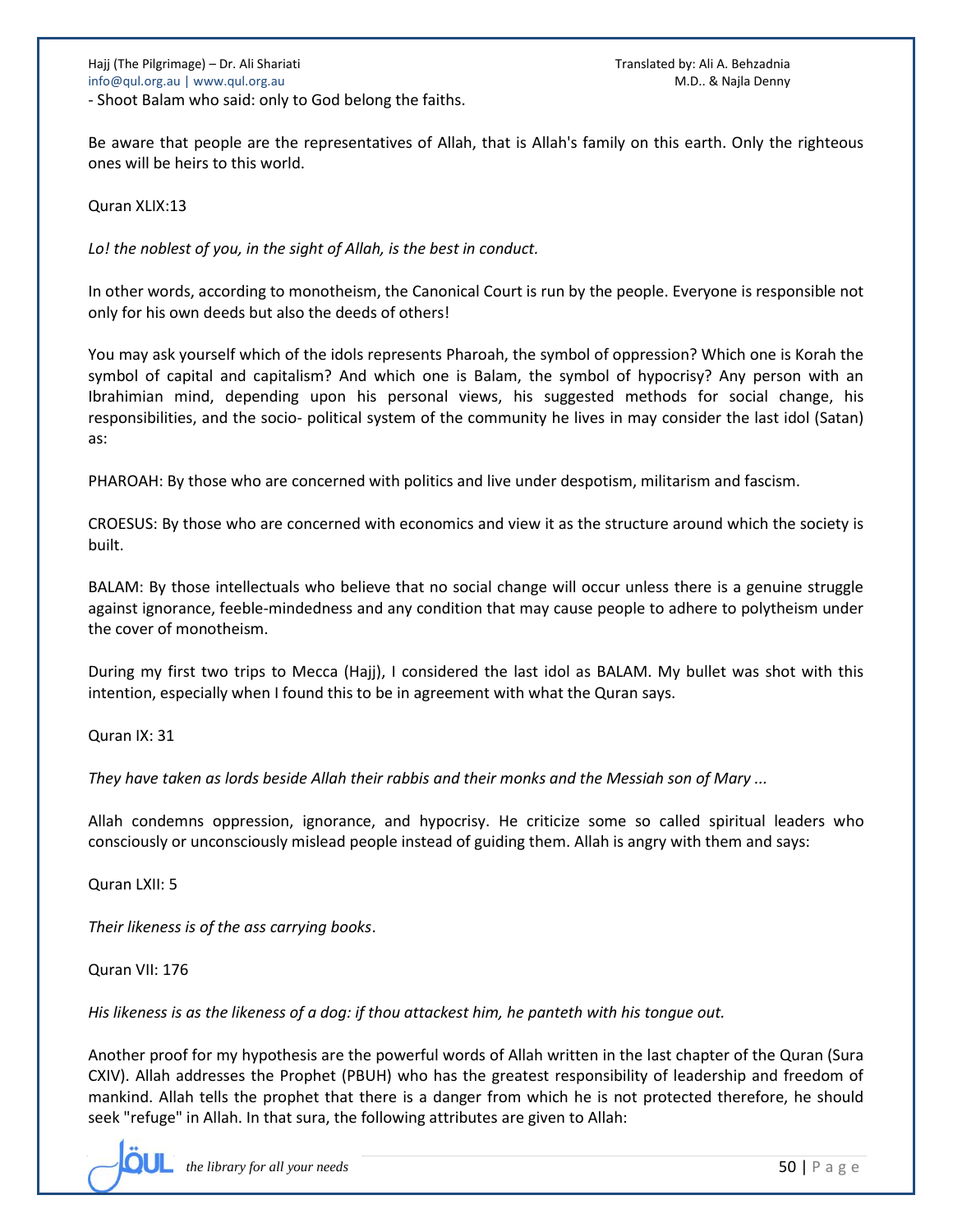Hajj (The Pilgrimage) – Dr. Ali Shariati Translated by: Ali A. Behzadnia info@qul.org.au | www.qul.org.au  $\blacksquare$ The Master. The Ruler. The God.

They are the same three traits that Satan constantly tries to allocate to himself. And, here we find that they belong ONLY to Almighty Allah. And, a person like the prophet (PBUH) is advised to seek refuge in the Master, the Ruler and the Leader. What is he to be protected from? The danger of the "Khannas"! Who is the Khannas ?

# Quran CXIV: 4,5

# *From the evil of the sneaking whisperer who whispereth in the heart of mankind.*

In Mina where Ibrahim was tempted by Satan, the last idol represented the "Khannas". The "Khannas" is a spiritual leader who uses his faith to achieve wealth and a scientist who sells his knowledge or a treacherous intellectual! The Holy Quran perceives the actions of this group of people as the most destructive, disunifying, misleading and discriminating in the history of mankind who once lived as a peaceful and collective society. That same group claimed the responsibility of being the judges of spiritual leaders of the people while they were consciously jealous of others, violators and cruel.

### Quran II: 213

*Mankind was one community and Allah sent (unto them) prophets as bearers of good tidings and as warners and reveals with the scripture ...*

But ... Hajj has much more significance than what my mind can comprehend! Each time I went to Hajj, I felt I had learned a lot and that my next trip to Hajj would be repetitious but to my surprise, my prediction was incorrect! And ... you, dear reader, never think that what I have said is all you will learn from the experience of Hajj nor during the period of Hajj! No, No, No! This is not a book whose purpose is to describe the ceremonies of Hajj; it is only a catalyst to make you think. This book is the product of my limited capacity to analyze and summarize a miraculous and symbolic show in which the stage-manager is the manager of the world. Apparently, I have attempted to pour a sea into a pot!?!

Everytime I went to Hajj, I tried to correct some of my previous undertakings, that is, to complete my interpretations; but I discovered new codes and considerations. During my last Hajj asked myself, "Why should I specify something which not even the stage-manager has specified?!?" Had it been necessary to identify each idol, the stage manager would have done it! The absence of any identification is an identification within itself.

Is it not true that the three idols represent one while each individually represents the others?

Distinction of the three idols defines the three powers which are inter-related. The lack of an identity indicates that one is hidden among the other two. Therefore, when you shoot one idol, intend to shoot the others.

After all, it is only in our simple minds and among the educated people (based on their fields of interest) that classifications such as Sociology, Philosophy, History, Psychology ... are made. The creator of Hajj knows that in any culture or civilization, any period of time, any social system, any social structure, any social class or any social relationship, one of the three powers is the governing body while the other two support it. By shooting one, you will open the gate of victory and begin to celebrate the 'Id. Therefore, upon arriving in Mina, with your bullet, you should first attack and kill the last idol.

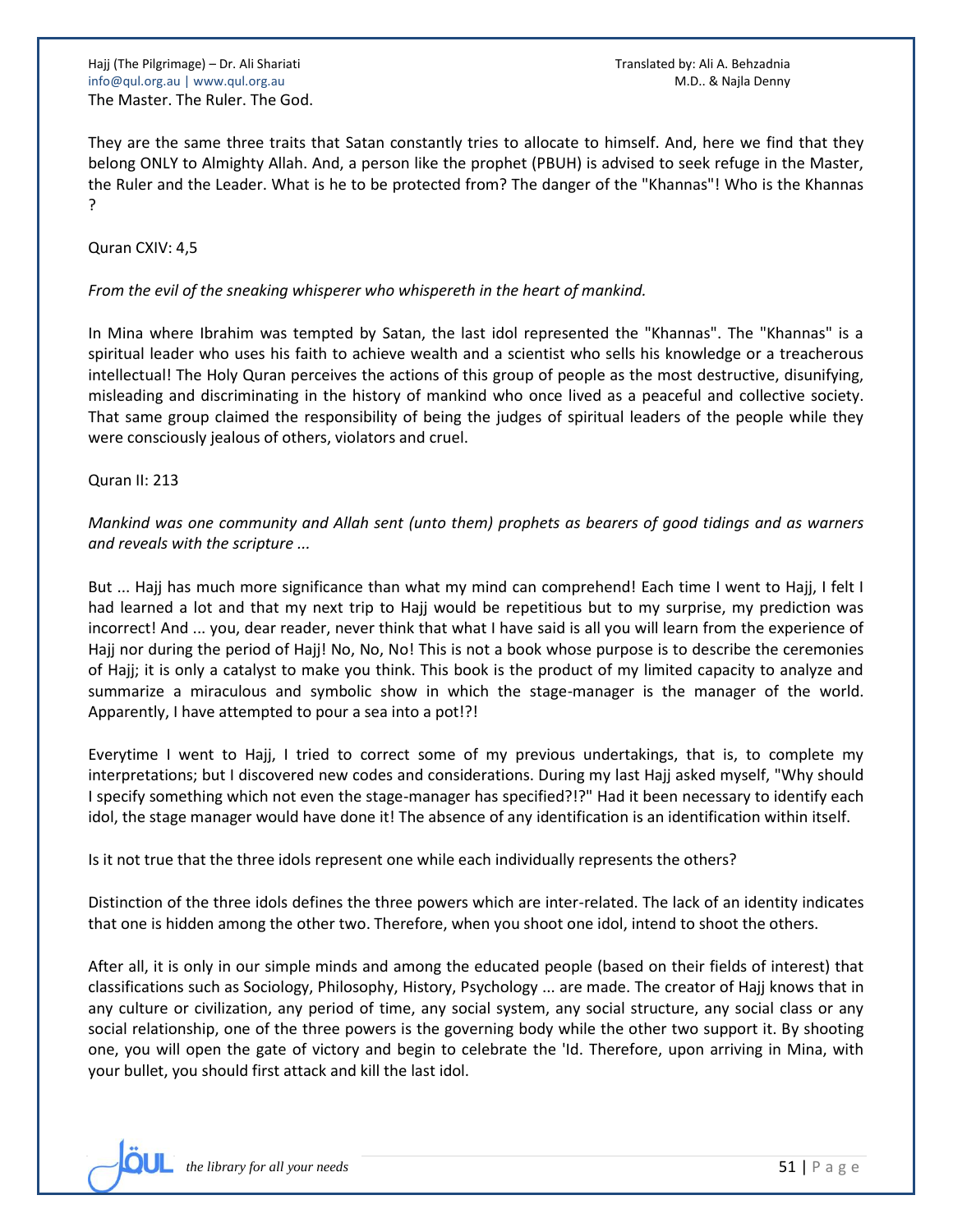Regardless of whether the person performing Hajj comes from a well-developed capitalistic society, an underdeveloped society with a social system of the middle-ages or a fascistic, dictatorial and monarchistic society, all shoot at the same idol but with different intentions! The last idol supports the other two - Pharoah legalizes Croesus' robbery; Croesus supports Balam with his money Pharoah supports Balam with his power; and Balam relates Pharoah's power to the Almighty's super-power just as we hold each other's hands to support ourselves while also supporting one another! So, where you come from and to what system you belong is not important since you are to assume the Ibrahimian responsibility. With the intention of hitting all three idols, shoot the last one so that you may defeat Satan's base and negate his temptations!

So - did you shoot the last one?

- In it's face?

- In it's head?

- Did the bullets strike it?

- Seven bullets? Seven times symbolizes the number of days of creation, the Seven Heavens and the number of days in a week (i.e. An everlasting struggle which started with the beginning of creation and continues on into the hereafter; a battle without a ceasefire and the absence of a peaceful relationship with any idol. Think as if you are always in Mina and must fight with the idols.)

Oh Ibrahim, when the last idol falls, Satan is disabled and killed under the shower of your bullets! Oh man, the representative of Allah on this earth, you have expelled Satan as Allah did! You have defeated the only angel who refused to prostrate to mankind. Now you are a free man like Ibrahim; you will hear the message ands recognize the truth. After shooting the last idol, sacrifice your Ismail. For the sake of truth and out of love, anything can be sacrificed. With a heart full of love, march toward the place of sacrifice to take the steps of Ibrahim. In one hand, hold Ismail (whatever and whoever is to you as Ismail was to Ibrahim) and in the other an hold the "sword of your faith" with which your Ismail will be beheaded before you. Consciously aware of what you are doing, you will ignore everything and seek the help of Allah. Oh man, for the love of truth, sacrifice your Ismail and sacrifice a sheep in Mina. Almighty Allah is not blood-thirsty and does not need your Ismail. He will send you the sheep as a ransom. You were brought from the corner of your house to the lake of blood in Mina's slaughter house to ignore and kill the symbols of Satan by making a sacrifice. Once you are ready to sacrifice your Ismail in the way of Allah, you will have defeated Satan. Ismail is saved and standing proudly by you.

How surprising! Such great lessons taught to man on these mountains! You have done what Ibrahim (PBUH) did. Your Ismail is with you. What you sacrificed was his love (by which Satan tempted you). Ismail is a "Gift of Allah"; Allah loves him and will pay is ransom! When you return from Mina, remember to fulfill your e to act as Ibrahim and accept the responsibility of propagating the message. Go to your people! Call upon them to establish a "safe land", to live in a "safe community" and to build "house" as a symbol of security, peace, freedom, equality and love for mankind!

# **The 'Id**

The action is over and soon Hajj ends.

Where? In Mina!



*the library for all your needs* 52 | P a g e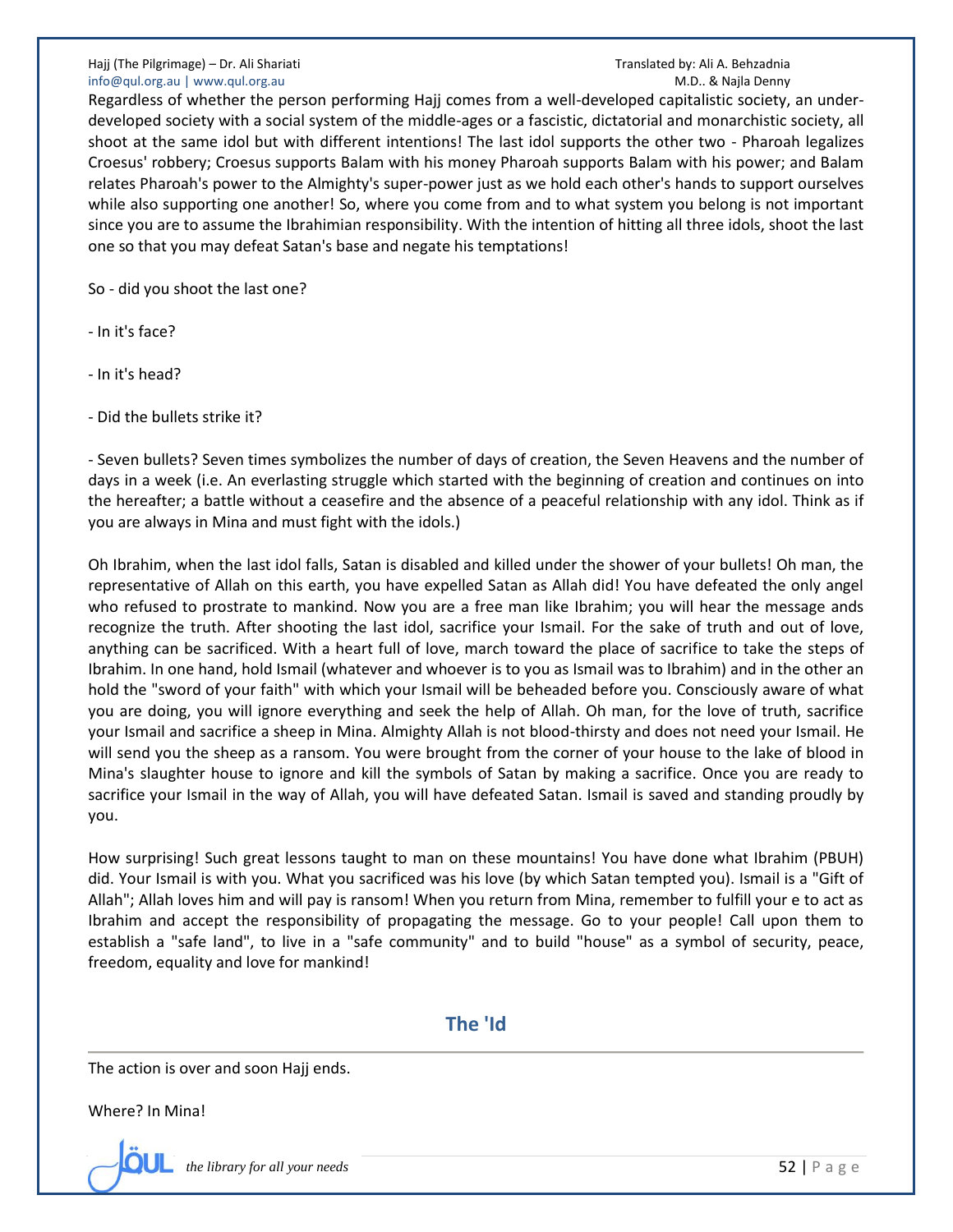Hajj (The Pilgrimage) – Dr. Ali Shariati Translated by: Ali A. Behzadnia info@qul.org.au | www.qul.org.au  $\blacksquare$ 

Surprisingly, in the neighborhood of Mecca! Why does Hajj end here instead of in Mecca and near the Kaaba? You must understand these mysteries of Hajj. You must be fully conscious of what you are doing in the midst of this crowd. You must be able to think here - not in the corner of your private house or during your day dreaming! Hajj is a totality which encourages togetherness. It is a place to meet Allah, Ibrahim, Mohammed and people.

A heterogeneous assembly is formed by people of various races, nationalities, languages, and systems; yet, this group is homogeneous in culture, faith, purpose and love! These are not chosen people, executives or a special class; they are from all types of ethnic backgrounds with different socio-economic levels.

To qualify for Hajj means to be able to go and do what we have said so far; it does not mean to be rich (as is misunderstood). Hajj is not a tax on wealth; it is a duty just as prayer is. To qualify for it means to be able and wise enough to understand what you are doing just as any other duty. With special problems common to all of them, the true representatives of different nations are gathered here.

# **The Delay in Mina**

There is a two day stay over in Mina to think about your ideology and what you have done. On the 'Id day and after the sacrifice, the ceremonies are over. You must stay two more days or even three more days, if you can, in Mina. You are not supposed to leave Mina in these days - not even to return to Mecca! Why? Satan is defeated, sacrifice is offered, Ihram is removed and 'Id is celebrated! Why should more than a million people remain in this valley for two or three more days! This time allows them to think about Ha]J and understand what they have done. They can discuss their problems with people from other parts of the world who have the same faith, love, needs and ideology. Muslim thinkers and intellectuals who gather here and freedom-fighters who fight colonialism, oppression, poverty, ignorance and corruption in their homelands, get to know each other, discuss their problems, find solutions and ask for each other's help. Muslims from all over are supposed to study the dangers and conspiracies of the super-powers and their agents who have infiltrated Muslim nations. They should make resolutions to fight against brainwashing, propaganda, disunity, heresy, false religions ... and many other diseases threatening the "unity" of Muslim nations. They should offer a common and worldwide struggle to introduce Islamic facts and support the cause of freedom for colonized nations and those Muslim minorities who are under the torture of fascist regimes as well as prejudiced political groups. Through a system of cooperation and understanding and an exchange of views and feelings, the Muslim communities would be strengthened in their struggle against their common enemy. A better understanding of true Islamic doctrine can be brought about by solving some of the theological differences that exist among Muslim religious groups!

More than a million Muslims from all over the world remain three more days in Mina, the arid valley, where there is no place of interest to see, nothing to do, nowhere to shop and not even a park to walk in! It is so uninhabitable that the prophet (PBUH) said "not to build a building in Mina". At this moment, through the training of Hajj, everyone is free from all dependencies and gains the strong will and personality of Ibrahim. All fears, needs and greeds are defeated at the peak of one's willpower and sense of responsibility. Hearts are filled with victory in Miqat, Tawaf, Sa'y, Arafat, Mashar and Mina - shooting, sacrificing and celebrating 'Id with great sincerity. Yes, at this time and in this land, more than a million Muslims do not end their Hajj to disperse and continue their individual lives. NO THEY HAVE TO SIT DOWN AND DISCUSS THEIR PROBLEMS!

Hajj is to come here on time and perform these actions with people. Otherwise, you may go to Miqat, from there to Mina, Arafat Mashar and Mina at any other time or without anyone else. That is not Hajj; it is a useless action or it may be considered a tour. This is the time that you are surrounded by a spiritual atmosphere

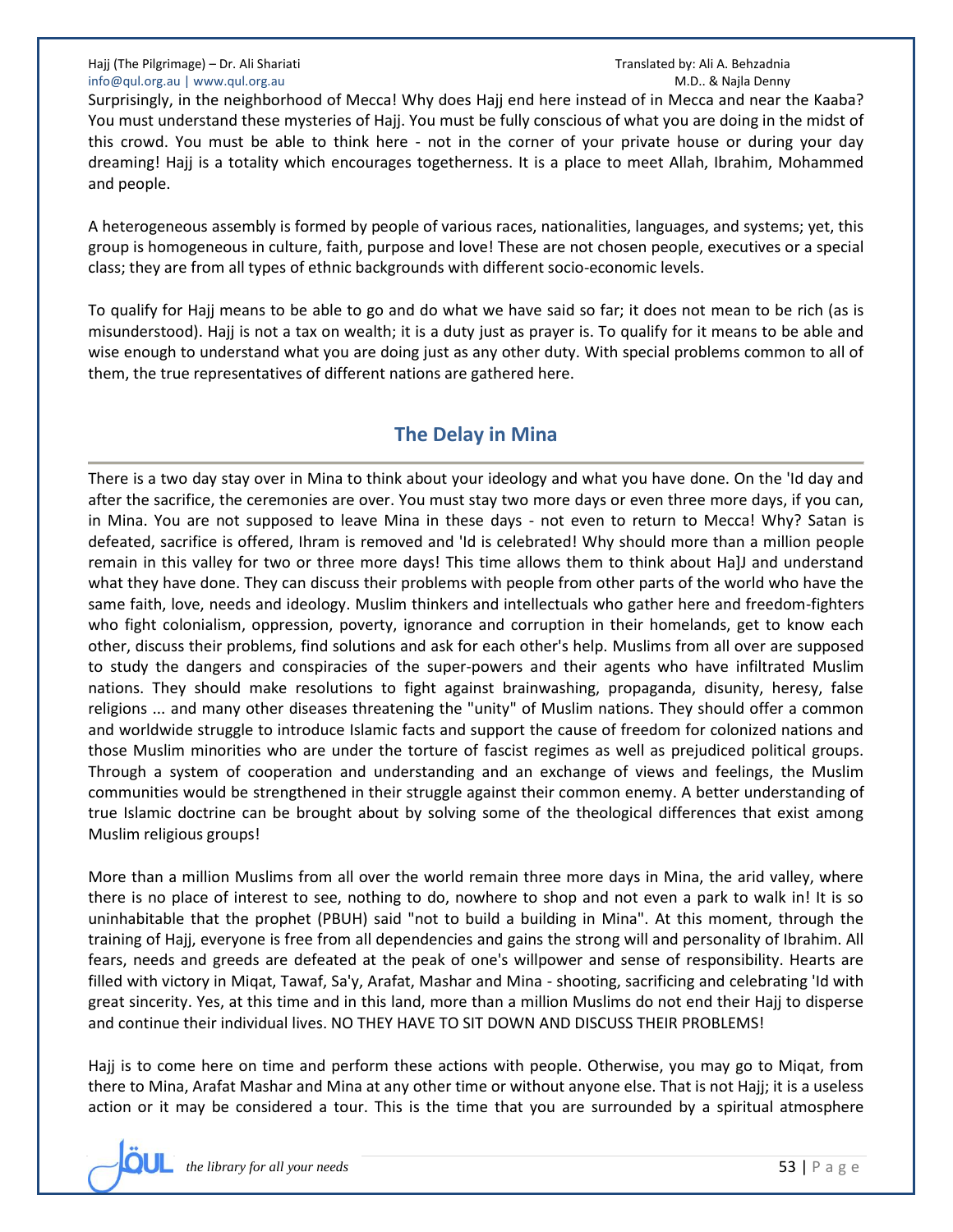Hajj (The Pilgrimage) – Dr. Ali Shariati Translated by: Ali A. Behzadnia

# info@qul.org.au | www.qul.org.au M.D.. & Najla Denny

tomorrow when everybody leaves, Mina is like any other land with the exception of being dry and uninhabitable.

You are here to learn that without people, searching for heaven (paradise) is the ugly selfish attitude of a monk. A PROMISED (ON CREDIT) MATERIALISM IS WORSE THAN THE ONE NOW AVAILABLE! This greedy attitude postpones its gluttony and enjoyment to the hereafter. In other words, it is like a bourgeoisie who prefers credit to cash! A devotee is as selfish as a materialist; the latter chooses the technique as a tool while the former uses the faith! A materialist uses science to enjoy his life and a devotee uses God for this purpose. Both are searching for the same goal, but one for the present and the other for the hereafter! The Islam of Ibrahim and the prophet Mohammed (PBUH) teaches us that Almighty Allah hates these selfish devotees.

# PROPHET MOHAMMED (PBUH)

*If one has ended the day and hasn't thought of the welfare of his society or not made any attempt, he is not a Muslim.*

It is true that you performed Hajj and ascended to Ibrahim's position by sacrificing your Ismail, but this is not the end of it; rather, it is the beginning of your duty. All these ceremonies were for you to ignore "self-service" and begin "to serve others", and not to buy fame but to do it for God's sake! This is why you are asked to come during the Hajj season while everyone else is there. To come here alone is not considered a Hajj.

Now at the end of this performance, all those who have defeated Satan as Ibrahim did, sacrifice their selfishness and celebrate their victory. Before returning to Mecca for a farewell, they have to fulfill two other duties - to establish a scientific and theological seminar where anyone may attend and to establish an international social convention. The two extra days are to summarize the Hajj in these conventions. The conventions are not held behind locked doors and in illuminated halls but in the open air of this valley. They are not held in low ceiling rooms but under the blue sky where there are no walls, no doors, no barriers, no guards and no ceremonies ...!

These conventions are not assembled by heads of states or their representatives, diplomats or political leaders, members of parliament, cabinets, senators, university professors, scientists, intellectuals or spiritual leaders. No! No!

# Quran XXII: 27

*And proclaim unto mankind the Hajj, they will come unto thee on foot and on every lean camel. They will come from every deep ravine.*

As Aime Cesaire says, "No one has the right to be the guardian of others." Professor Shandel said, "In the absence of the people to talk about them is a lie; it is a shame since only Almighty God has the right to decide for the people because the people are His representative on this earth!" This is the reason for the convention in Mina where God Almighty is the director of the people who have gathered by His invitation.

After defeating Satan and returning from the place of sacrifice Allah requests everyone to attend this meeting to renew their promise with Ibrahim, to have God as their witness that they will do their best to strengthen the faith of monotheism, to destroy all existing idols in the world and to establish a peaceful and secure society. Like the true followers of the prophet Mohammed (PBUH) who made conscious and intellectual people responsible for carrying his message, they are to establish an "exemplary society" based on monotheism and to support the cause of knowledge, leadership and justice in human life.

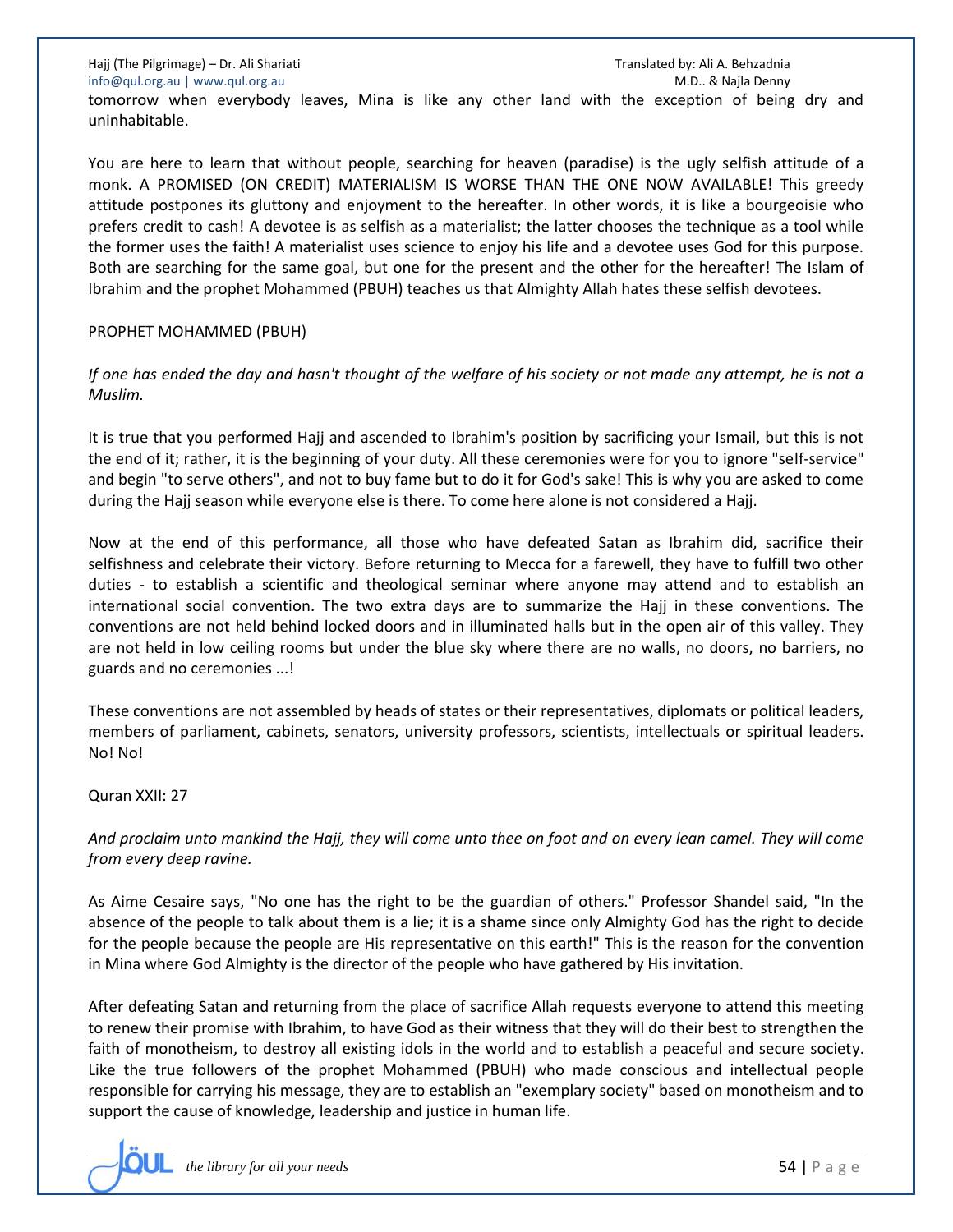Mina is the land of love, struggle, and martyrdom. It is the land where people make their promises to God. As a united community they promise to participate in good deeds and to fight the evils of man s life. They promise to respond to the calls of the prophet Mohammed (PBUH), the prophet who had the Holy Book in one hand and the sword in the other and to make the right decision in confronting "stubborn enemies" and dealing with friends.

In this yearly convention, assembled far from the borders of blood shedding countries, Muslims from all spheres of the world and different political systems are invited by the Guardian the King and the God of the people to gather under the sky of these mountains to have a free talk to help overcome their problems ... And a scientific convention, but not in the auditoriums of academicians, the assembly of university professors or the meeting of scientists and super-specialists. No, rather it is a two-day theological and ideological seminar where every literate or illiterate, professor or factory worker, famous spiritual leader or simple farmer can participate and has the right to speak openly. All ranks, positions degrees and colors are left behind in Miqat. Here all represent ONE - Man and all have the same degree - Hajj. That is all!

There is no higher rank for mankind than reaching Ibrahim's position and here everyone has been asked to play his role. At the of these ceremonies, before you return to your homelands, you must stay two more days after the 'Id ? to sit down and ask yourselves this unanimous question of all ages -- "What should we do for the community?" And the find the answer. Just sit down and think about what you have done during Hajj!

### SUMMARY

Let us sum up what these codes are. We must realize the essence of what was done during Hajj.

Sufism : Starts in Mina and remains there forever without going through Arafat and Mashar.

Philosophy : Comes to Mashar but does not reach Mina.

Civilization : Remains in Arafat not going to Mashar and Mina.

Islam : Starts from Arafat and goes to Mashar (a passage full of responsibility and movement), reaches Mina(the stage of ideals and love, and surprisingly meets with Allah and Satan!

Here they are talking about "you" and your fate and not about worldly matters. To God belongs whatever exists in this world. Here they are talking about "man" in whom Allah and Satan exist together. This duality is within man and not in nature. Mina is the land of love, faith and future. It is there where Allah and Satan are struggling within you for your Ismail. Mina is the land of all your hopes and needs.

Even to your surprise, the day of "victory" is the "bloody 'Id" Instead of a "birthday party" there is a "sacrifice party" for the son; "The 'Id of Sacrifice"

Look at this nation's tradition, history and honors! It does not care about its blood relations or homeland, but about its faith and freedom.The nation of monotheism the people who have the responsibility of the freedom of mankind from Adam ' to the hereafter, the freedom-fighters who even fight thelr own natures, those who have extended the "battle front"from Badr to Mina - these are the slaves who have so deeply realized the meaning of "freedom". They free themselves not only from the Pharoah, but their Ismail too and not only their enemies, but their relatives too!

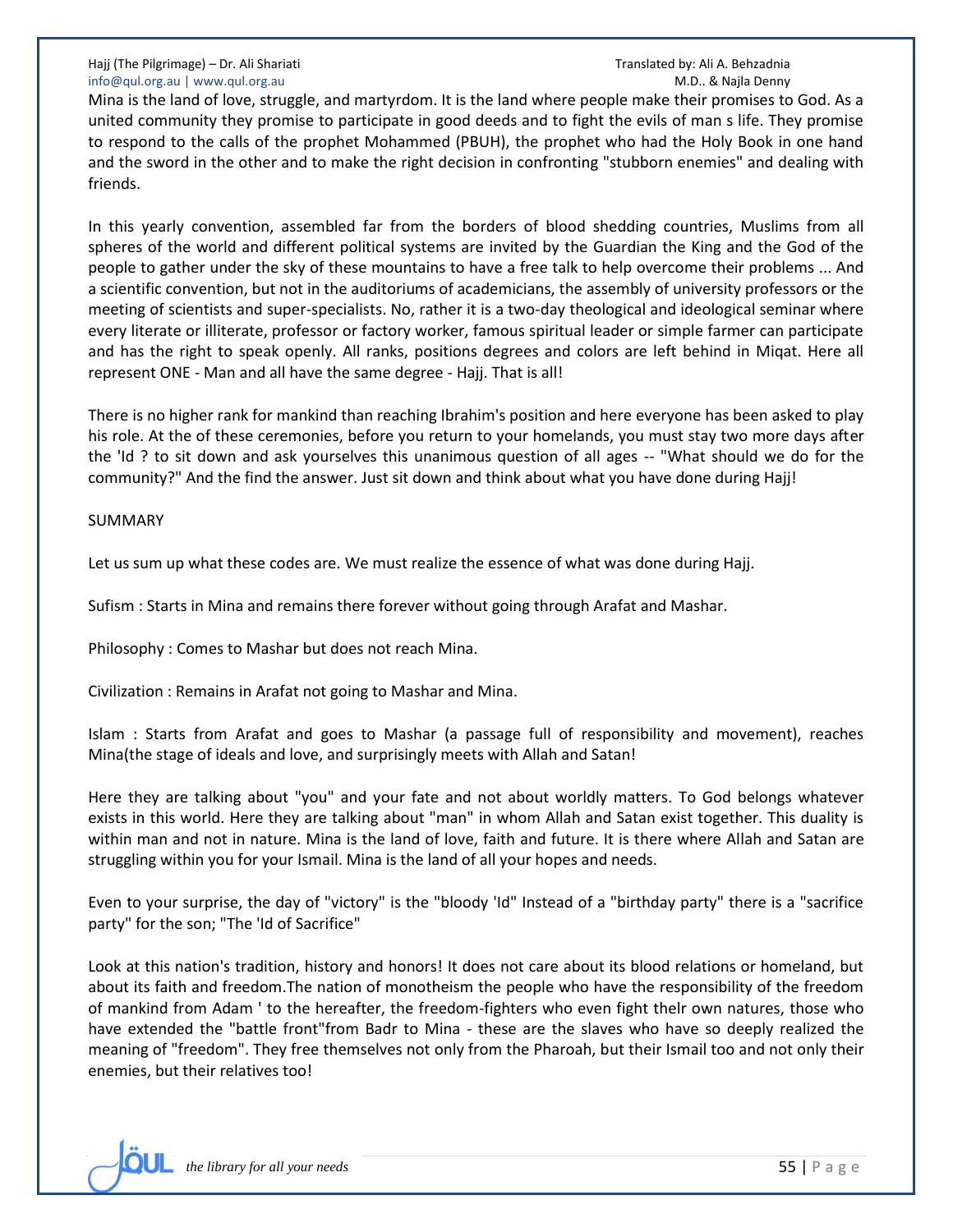# **Consequent attacks after 'Id**

During your first attack on the first day, you shoot the last idol and open the way to the place of sacrifice. Then you take off your Ihram and happily celebrate your victory! On the second day you must shoot again, but shoot the three of them. This time you take turns to shoot the first idol, then the second one and finally the last one. Your third day is a repetition of what you did on the second day. The fourth day you may stay in Mina or leave. If you decide to stay, you must repeat the shooting of the second or third day. If you decide not to stay on the fourth day, you must bury the remainder of your arms somewhere underground in Mina! This is a MUST!

These three days following the 'Id are called Ayyam-at-Tashriq. What do they mean? On the tenth day of Zul-Hijjah you exalted to Ibrahim's position, you got the courage "to sacrifice your Ismail", you defeated Satan in its last base at your first attack, you offered the sacrifice, you took off your Ihram and you came out victorious from the front of Mina! Why do you have to continue fighting? There is a lesson for you - do not forget that Satan may survive even after it was defeated! Every "revolution", no matter how successful it is, is always in danger of "counter-revolution". Numb snakes may wake up and change their colors while you are happy with victory, proud of power or busy with celebration! They may pretend to be your friends in order to join you and destroy the movement from within and take over the fruits of your revolution. They will be the HEIRS to the freedom-fighters and mourners for the martyrs!

Victory should not cause you to relax! So, when you have overcome Mina, do not let your hands off your arms. You have forced Satan out of your door BUT HE MAY RETURN THROUGH THE WINDOW! He was defeated "outside of you" but he may wake up inside of you". He was knocked down in war, but he may gain power in peace! He perished in Mina, but he may now flourish in you' ! What am I saying? "Temptation" has thousands of faces. He may be rejected as an unbeliever but will return to you as a man of strong faith! He may be rejected as a polytheist and he will present himself as a monotheist You may bury him in an idol-house, but he may show up at the altar You may kill him in Badr1, but he may be resurrected in Karbala ? He may be wounded in the Battle of the Trench in Medina and then re-occur in the mosque of Koufa. You may seize the idol of "Hebal" from his hands in Uhud, but he will raise the Holy Quran on swords to defeat you in Saffain!

You should not be so naive to think that the war is over after defeating Satan on the tenth day of Mina, to take off your armor, to put on your civilian dress, to use make-up and perfume, to celebrate your victory, to ignore the danger, to feel free to leave Mina for Mecca, to keep busy worshipping or to return home and start your business again! Oh you, the freedom-fighter, the follower of Ibrahim, do not forget the tenth of Zul-Hijjah is "the 'Id of Sacrifice and not "the 'Id of victory". The sacrifice of Ismail is the beginning of Hajj and not the end of it! After a successful revolution, Oh soldiers of tawheed, do not leave your arms aside. Do not indulge too much in the happiness of your victory- there is always danger from the defeated army. The three bases were overthrown but the three idols (Satan) have their roots in Mina. After the 'Id, you should keep your heroic spirit and be prepared to fight at anytime. With the help of the other soldiers, you must be prepared to set a well timed and disciplined plan to eradicate those foundations.

- Revolutions are always in danger, even the most successful ones!
- Don't be too proud, even after the greatest victory!
- You are still in danger even if you were Ibrahim! Even after sacrificing your Ismail!

Satan has many colors and many more "tricks". Once Satan tried to cheat you with Ismail's life and today you may be cheated by the pride of sacrificing him! Always remain ready to fight)! Until you are in Mina, shoot the idols with your bullets.

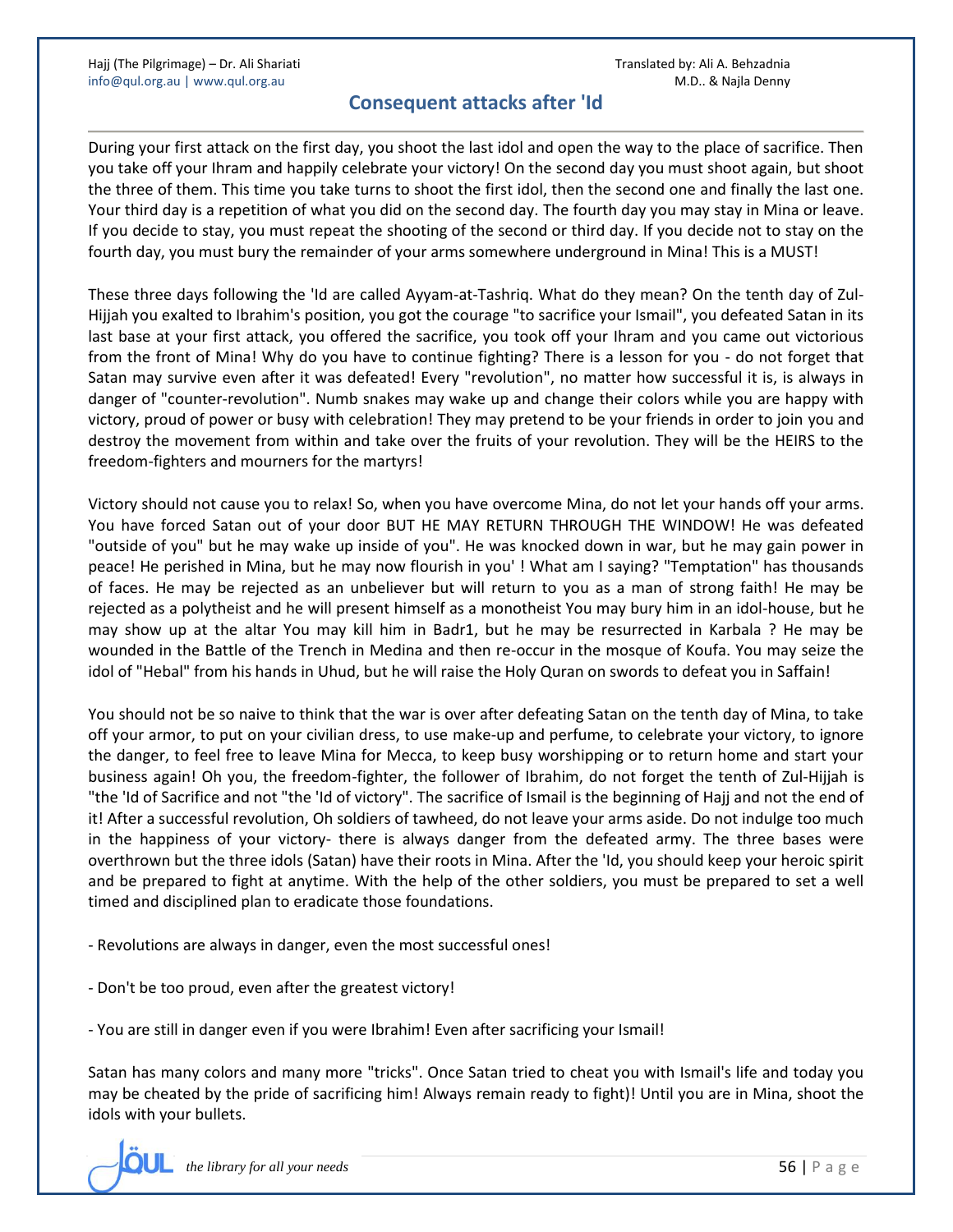Mina is the land of faith, love and the place of your hopes and needs. It is the front of all your glorious and honored victories. It is your Hajj, the peak of your perfection, the ideal of your life ... Mina is the first step of monotheism as well as the ambush of Satan, man's most dangerous enemy! You are always in Mina or Mina is always in you; you are always in danger since the idols are always ready to rebel. After the 'Id, while still in Mina, shoot the idols everyday.

- Be ready to fight for freedom all your life.
- Fighting for freedom is not becoming a ruler or gaining power.
- By defeating your enemy, your fight is not over
- Celebrate the 'Id of Sacrifice and not the Victory.
- Take off your armor, but don't give up your arms.
- Victory may be gained in a day, but if you are careless, you will lose it at once.

- To wound the enemy, one shot is needed, but to be sure he is killed, seven shots may be needed.

- To take over the enemy's base, one attack may be enough and seven shots may be used, but to eradicate them, you need to attack more than once and use over seventy shots. - Divide the arms (pebbles) you collected in Mashar.

How many did you have? Seventy, here again seven and seventy? On day one (the tenth day) one attack seven bullets at the last idol On day two, three and four - three attacks and seven bullets to each idol (9 x 7 = 63). A total of seventy bullets in ten attacks, an even figure! The last attack on the fourth day (thirteenth of Zul-Hijjah) is an option. It is up to you. If you still feel the danger, you may stay- then you must shoot the three idols as the two previous days. Only one seventh of your collected arms are used to succeed over your enemy. Six sevenths are used to continue the struggle after the victory! This prevents the ill-fate of all movements and the inconspicuous outcome of many revolutions. Such happened to the Islamic movement when the political submission of Abu-Sufyan was confused with the true Islamic submission to Almighty God.

In order to prevent polytheism from disguising itself in monotheism, you have to struggle for twenty-three years, defeat the ignorance of Quraish. You must destroy the three bases of colonialism, capitalism and hypocrisy that were defeated in Badr the Trench from turning to the victorious side and seizing Islamic leadership. Even if you celebrated the victory of Saquifah, the murderer will revenge in Karbala, shedding the blood of the prophet's famlly at the bank of Euphrates. So much injustice was done in the name of the Caliphate of the messenger of God!

# **The Last Message**

The actions of Hajj transmit the message that the Quran relates in words. Before the completion of Hajj, it is recommended that you read the whole Quran at least once and learn a lesson from its final chapter. Why the final chapter? The last words of the final chapter of the Quran warn of a DANGER while the last action of Hajj is

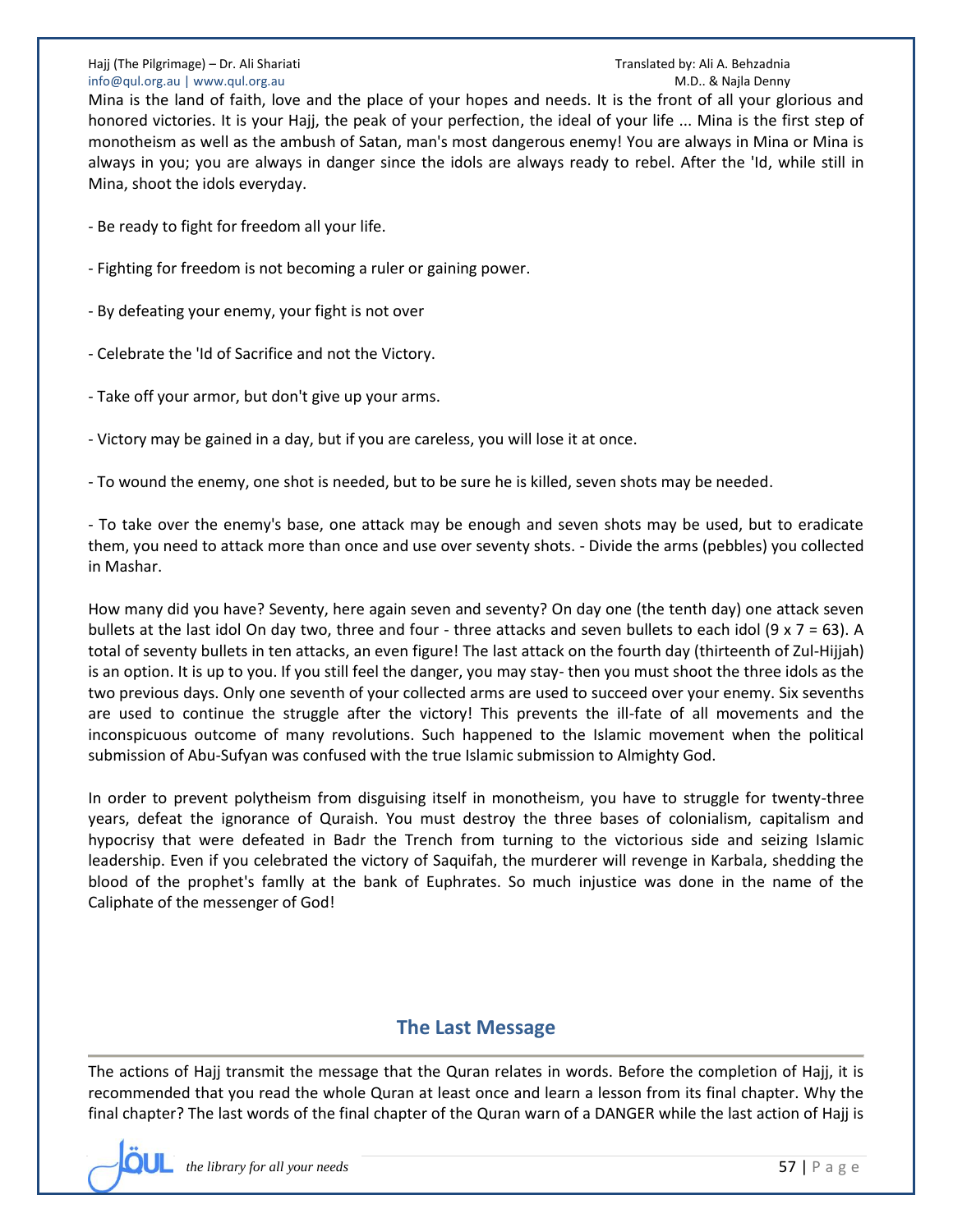the SHOOTING! At the end of Hajj, you are to "shoot the three idols" while the end of Quran "denies the three powers". In the last part of Hajj, a Muslim is warned of a "danger" and in the last chapter of the Quran, he is warned of a "mischief". Surprisingly, the Quran comes to an end but the mischief will not; the prophecy ends but the danger still exists! The last two chapters of the Quran speak of "seeking refuge from mischief" and also warn Mohammed (PBUH) the last prophet of monotheism who completed the prophecy of Ibrahim. And, the last two days of Hajj are to be spent in Mina where one must fight and where Allah warns Ibrahim, the man who started this prophecy.

And you, Oh follower of Mohammed (PBUH) and Ibrahim's tradition, you are to understand the "codes" and not only to follow the acts. Where are you going after Mina? Oh Hajj, before we leave Mina for our homes, let us sit down and read the last two chapters of the Quran to discover what danger our victorious prophet was cautioned about. Let us listen to these revelations to know from what Allah told his beloved messenger to seek refuge (Quran CXIII):

*Say (Oh Mohammed), I seek refuge in the Lord of dawn. From the mischief (evil) of that which he created. From the evil of darkness when it is tense. From the evil of malignant witchcraft. And from the evil of the envier when he envieth.*

Here Allah refers to the foreigners and foreign enemies who are strangers to you and your country. You must fight them!

As in a dark night in which everything is obscured, the darkness of evil and ignorance covers the valley of Mina and the vision of Arafat. The insight of Mashar and the ideal faith of Mina are all lost in the dark! As a result, you are in Mina but you cannot see nor realize important matters. You have love but do not know for whom! You have faith but do not know in whom! And, you will sacrifice your "son" not for the sake of God but before Satan! Darkness is everywhere!!! You shoot not at Satan but at the angels! You sacrifice man not the sheep! You perform the Sa'y not willingly, but in response to the pull of the enemy's bridle! You begin circumambulation not by having Allah in your intention, but as if it is a dance to the ring of Nimrod.

Oppression is everywhere! There are secret as well as obvious plots by clever politicians, brain-washer and hooligans gossiping to cause disunity and animosity and to create the "uprising fists" from the "uptiding hands". They conspire to alter the ties whereby your brother becomes your enemy or your enemy pretends to be your brother, to break all relationships, to paralyze all decisions, to weaken your faith, to cause sectarianism in religion and to promote disunity within the community. This is done so that each sect can be easily manipulated by the imperialists and their agents Finally, the jealous ones must be considered. Such a person is not one who is sick and keeps his jealousy in his heart but the envious one. He is neither a foreign oppressor who obviously acts by force not an agent who works secretly for his "boss" and for money. No! It is an acquaintance, a mate, a relative, a deceiver, a puppet who commits treachery and pretends to be your friend, a murderer who claims innocence, an unsuspected corruptor or an unintentional troublemaker who is motivated by the most incurable disease - jealousy. This complex shatters victorious revolutions, knocks down the freedom-fighters at the peak of their devotion and sacrifice and realizes the shedding of blood between friends. Consequently, the righteous believer becomes a puppet of the non-believers. The non-believer performs this so intelligently that people are not aware of his plans. This is why you see the "oppressor's" dark tent at the top of Mina and the "agent's" ambush near it. But, what about the jealous one who is ill and does not seem to be the enemy? Although he may hate your enemy more than you, he is the puppet! So in terms of the evils, he is the last one and therefore the last idol to be shot on the first day. This is the hidden enemy of your faith and aspirations. Here again, the trinity exists.

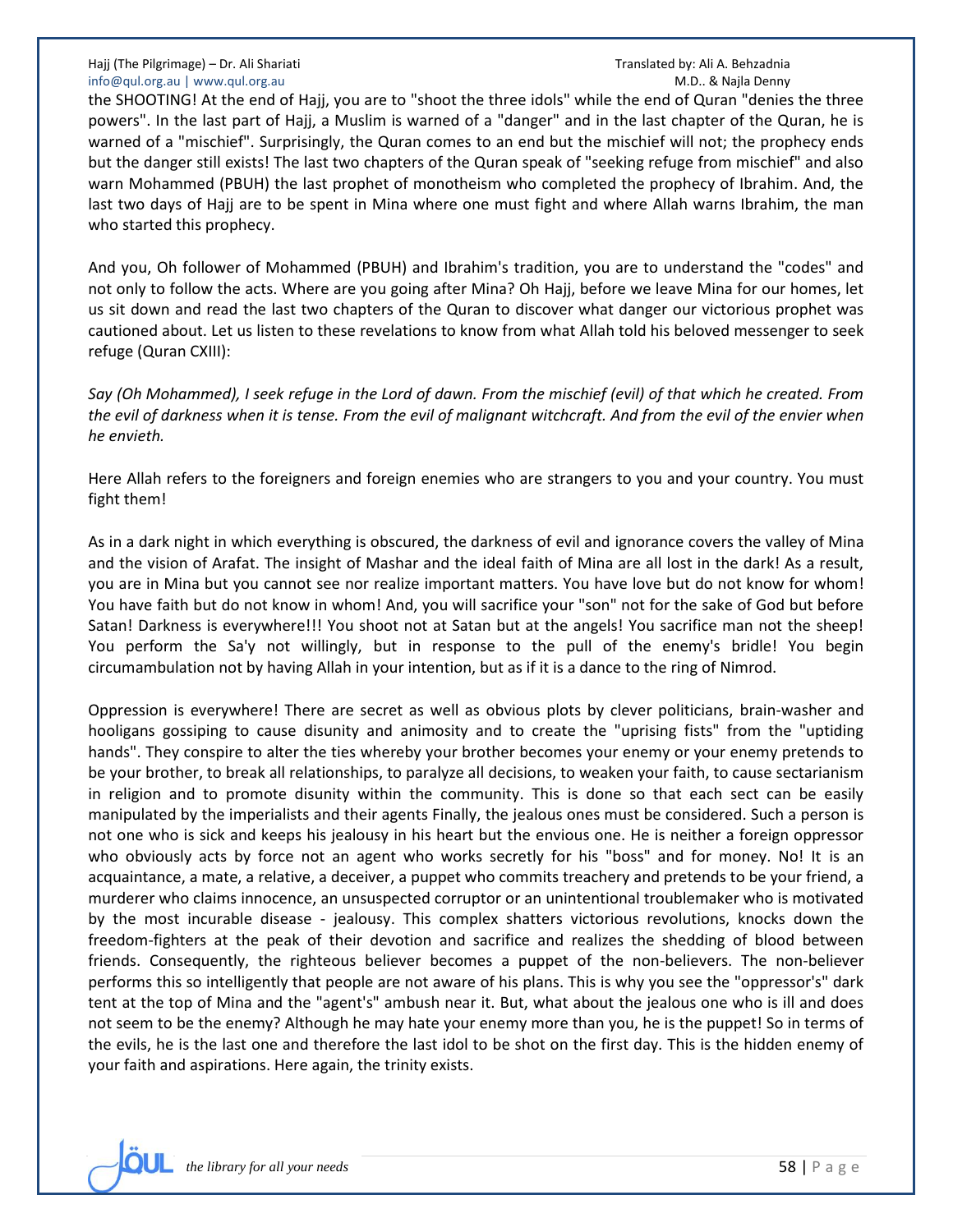Oppressor: The cruel oppressor (i.e. first idol) Agent: The agent who corrupts the morals and intelligence of people (i.e. second idol). Jealous One: The oppressor's spy, the agent's puppet and a friend in service of enemy (i.e. third idol)

However, it is not very difficult to defeat these evils. Wait for the first beams of the dawn which will overcome the darkness and illuminate the valley of Mina. They will ignite the enemy's tent and overthrow the darkness and ignorance. The agents who hid in the dark behind the rocks will be forced to flee. The complexes of jealousy will remain untouched but will be buried in the hearts of ill-friends!

As Imam Fakhr Razi noted, Sura Dawn points to one characteristic of God, while Sura People, points to three characteristics. This indicates a more serious danger which seems to be more difficult to get rid of it. In Sura CXIII (Dawn) Almighty God is called upon as the "God of dawn". This chapter describes the darkness and its power at the enemy of the sun; but by SUNRISE they will die. In Sura CXIV (People), Almighty God is called upon as the "Lord" the "King" and the "Love"; these are the three powers or enemies of man who live among the people and claim to be their Lord.

# *Say I seek refuge of: Lord of the people, King of the people, God of the people or Love of the people.*

Sura Dawn refers to this world, the society, the power of darkness when it takes over, those who knowingly and secretly brain-wash people and the selfish treacherous ones. It speaks of three social disasters - darkness and injustice, corruption and straying, selfishness and treachery!

# Who is sacrificed here?

Mankind, human society and revolutionary movements! Sura People speaks of social systems, social structures and the governing power who makes decisions for the people. It refers to the existing relationship between the people and their lord or their god-father. It mentions the real evil, the usual enemy of the people.

And who is sacrificed here? Not the human being, not the human society but the "people themselves"!

Idols are created and worshipped. They claim God's special attributes and place themselves only in relationship to the Lord and the people NOT in relationship to the world or nature! Simple minded people are enslaved by them. In contrast to the opinion of some educated individualists who search for the truth by reading texts rather than facing the facts, monotheism and polytheism, are not two philosophical theories or disputes in the temple; they are live and productive facts in human nature and life. Monotheism and polytheism are in the heart of movements and socio-economic struggles of people of all times. In other words, polytheism is a faith as well as history's dominating faith. Yes, it is the opium of the people!!! On the other hand, monotheism which is the blood, arm, nature and guide of the people is history's condemned faith!!!

The biggest, worst and most discreet "tragedy of mankind", as yet not well understood by many intellectuals, is the "slavery of mankind by his only means of freedom" and the "torturing and killing of people by their only source of honorable living"! How? Through converting one faith into another (such as concealing polytheism behind the visage of monotheism)! This is demonstrated by the great hypocrises of history - Eblis disguised as a holy man; Tawheed in the service of Shirk!; Shirk, the faith of the Godfathers who represent Satan!, and the mischievous Khannas; the enemy of people! Therefore, the word "people" is repeated several times in Sura People. Who are these godfathers that live among people and have such influential power? Who are the oppressors that rebel against God and disrespect human rights? Once again they are the three oppressors, the Trinity! They usurp the three positions that belong only to God and are described in Sura People.

Monotheism: Unity of the attributes.



**QUL** the library for all your needs 59 | P a g e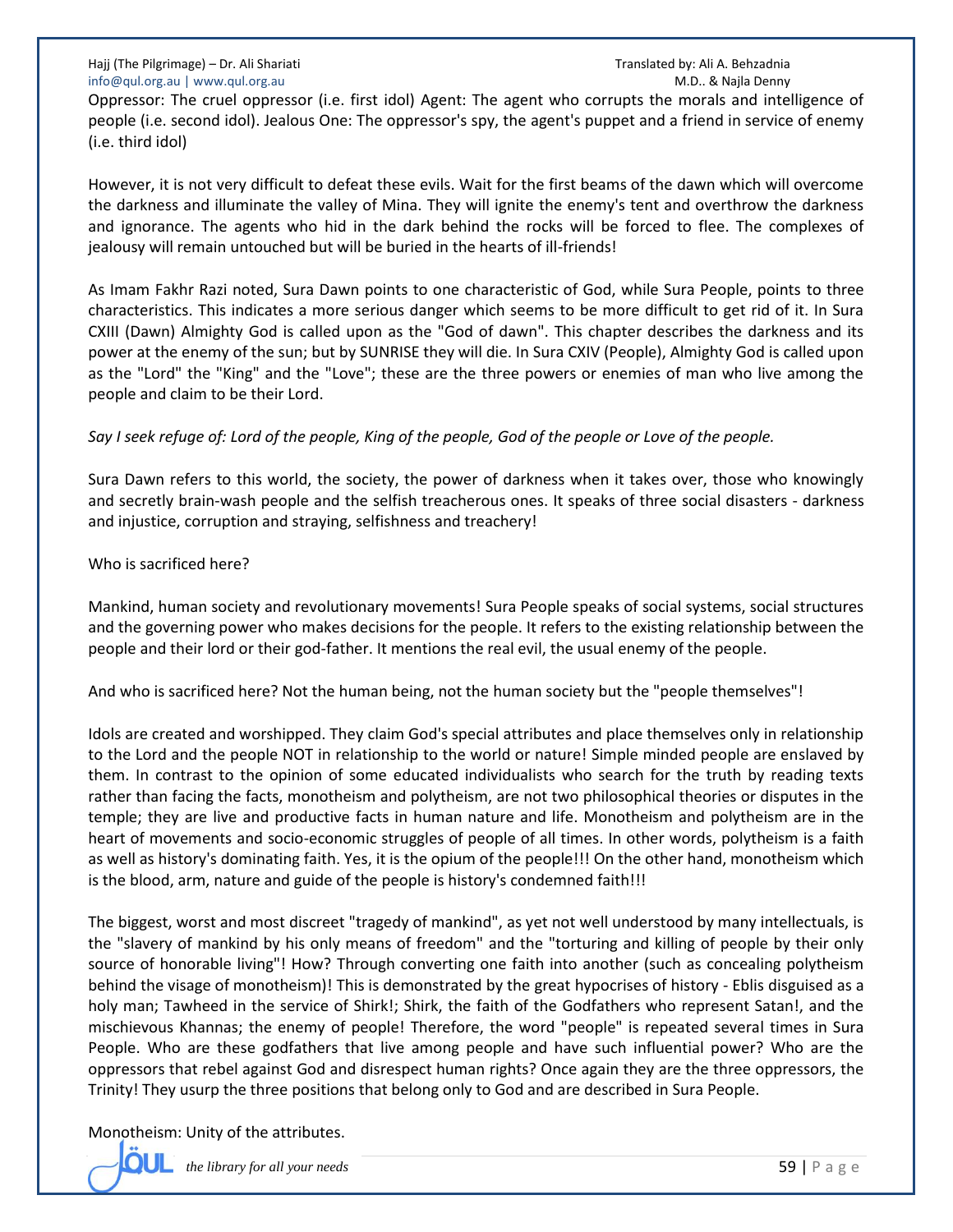Disunity of the attributes; the Trinity; "Cain the murder" who appears in three faces and rules the children of Abel. (There is one Cain and Pharoah, Croesus and Balam are his three faces. They are not three "persons" but three "faces".Surprisingly, in all the Trinities of history, God is symbolized as "one" head that has "three" faces!)

Long ago, people lived as a brotherhood. Forests and rivers were their common wealth. They all had their share sitting at the free table of nature. Fishing and hunting was a means for acquiring food for survival. God was the only owner and all people were considered equal. People adhered to the morals of Abel and lived like him. But, later Cain became the farmer and claimed the land as his own, thereby restricting its use.

The unity was broken! Worshipping one God was replaced by worshipping many; Cain appeared with three faces and people worshipped him instead of God. An inauspicious triangle, the Trinity, is the graveyard of all the messengers, freedom-fighters and martyrs. It is an "ill-omened chain" which like the "chains of slavery" is used to enslave "the obedients of God" and make them "slaves of the rulers"! The Trinity is like a three way partnership in one company; one partner propagandizes, one robs your pocket and the third gets a share of the profits. The last one pretends to be a spiritual man and whispers so-called "heavenly words" in your ears:

Oh my brother, be patient! Leave this world to the worldly, people. Suffer in this world in order to go to heaven during the hereafter. Even if you die of hunger, have tolerance.Had the people concerned with this world only known the rewards in the hereafter for being poverty stricken and oppressed, they would have been envious of your future happiness!!!

Nothing can be done. What is happening to us is our predestined fate. The poor are born poor and lucky ones are born lucky. Any objection is an opposition to God's will, so be thankful for what you have. Leave your judgments to the hereafter.Be patient and don't complain about your poverty and oppression or you will loose the rewards in the here after'.

Don't forget that complaining about people is like complaining about God. The right of justice belongs only to God and not to people, not in this world but in the hereafter. Any judgments are to be made only by God, therefore, be careful so that you do not feel shame on the day of judgment when you see God, the Most Compassionate the Most Merciful who forgives the oppressor whom you did not forgive in this world! Everyone is responsible for his own deed. In order to persuade people to do good and prohibit them from doing bad, you must be first righteous, knowledgeable and effective. However, do you think it is dangerous, then you are not obliged to do it ...

So the three friends are close to each other. Cain who wears three masks is the eternal God of the Trinity. It does not matter if they act under the banner of Islam or are anti-lslamic, if they act under monotheism or poly theism. They are the ones who in the name of faith make the laws and constitutions to rule the people everywhere and always! The three oppressors are the three faces of Cain, the "owner" who killed his brother Abel, a shepherd and became the guardian of Abel's orphaned children. The murderer became the heir of the victims!

Surprisingly, all the Ibrahimian prophets who proclaim monotheism and justice, the true heirs of Abel during the first common period - were all shepherds! Our illiterate prophet Mohammed (PBUH), the last in a series of these messengers, was a shepherd in Gararit.

There is no prophet who was not once a shepherd.

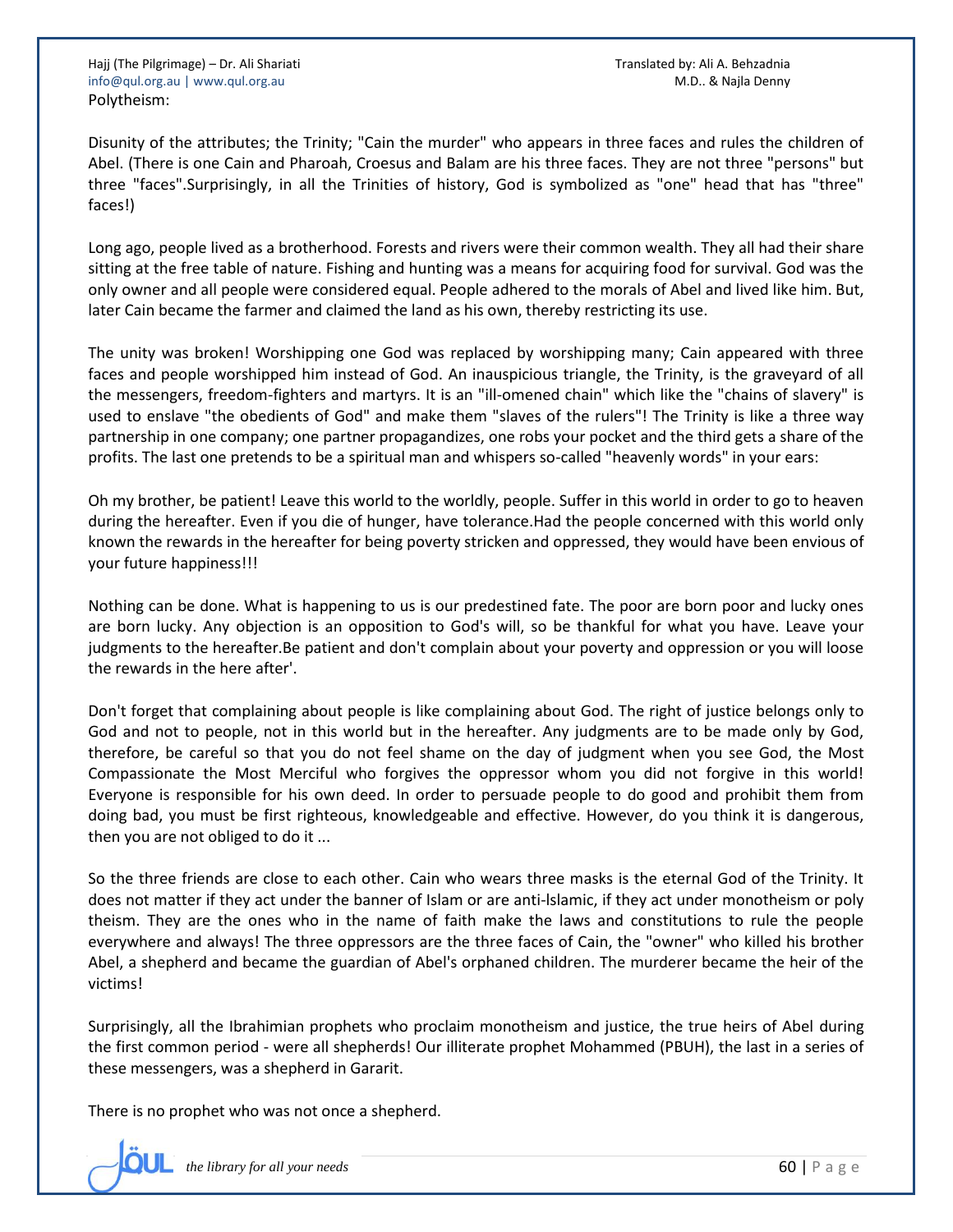And it is the tradition of Cain, that his children, "Wolf", "Fox" and "Rat", have tried their best throughout history to herd the children of Abel (people) as sheep by means of oppression, brain-washing and despotism! This is why occasionally at different periods of time - instead of a philosopher, learned person or a chief of a center of civilization, educational institution, scientific society or religious temple - a shepherd or illiterate one from the heart of the desert suddenly arises and leaves his flock to become the leader and liberate the victims of Cain's power! They arise to use their sticks to knock on the heads of those who call themselves the "Lord of the earth". Here is how we realize the beauty of the meanings of Allah's words in the Holy Quran:

Quran LVII: 25

*We verily sent our messengers with clear proofs and revealed with them the Scripture and the Balance so that mankind may observe right measures; and He revealed Iron wherein is mighty power and many uses for mankind ...*

Hence, throughout history, whenever a messenger came forth from amongst the people to carry on his mission or when a responsible person supported the cause of justice and called upon the people to be united, to struggle for justice and to be aware of what was happening in their society, immediately the ruling powers would wholeheartedly attempt to assassinate that individual or his character. For one generation or more those same assassins would mourn the deceased, become heirs to his mission and assume his leadership.

## Quran III: 21

Lo! Those who disbelieve the revelations of Allah and slay the prophets wrongfully and slay those of mankind *who enjoin equity:announce to them a painful doom.*

However, if the prophet was victorious in the battle, the opposition temporarily ceased their efforts, changed their positions and masked their faces only to succeed him and inherit his book and sword a generation later.

- There is one Cain with three faces, seven colors, seventy masks, seven thousand names and seventy thousand tricks!

- There is one Cain who is the murderer and killed his brother!
- There is one Cain who is the owner and all the people are owned by him!
- There is one Cain who is the ruler and all the people are his servants.
- There is one Cain who made two enemies of two brothers!
- There is one Cain who changed two equals into unequals!

He divided mankind into two races, society into two classes, made history bi polar and converted the unity into a duality, The Quran uses the term despising to describe the act of making people weak and vulnerable.

- There is one Cain who acts (despises) from three bases by using his three children:

By force: Despotism, Politics, Pharoah By blood-shed: Exploitation, Economics, Croesus By deception: Brainwashing, Faith, Balam

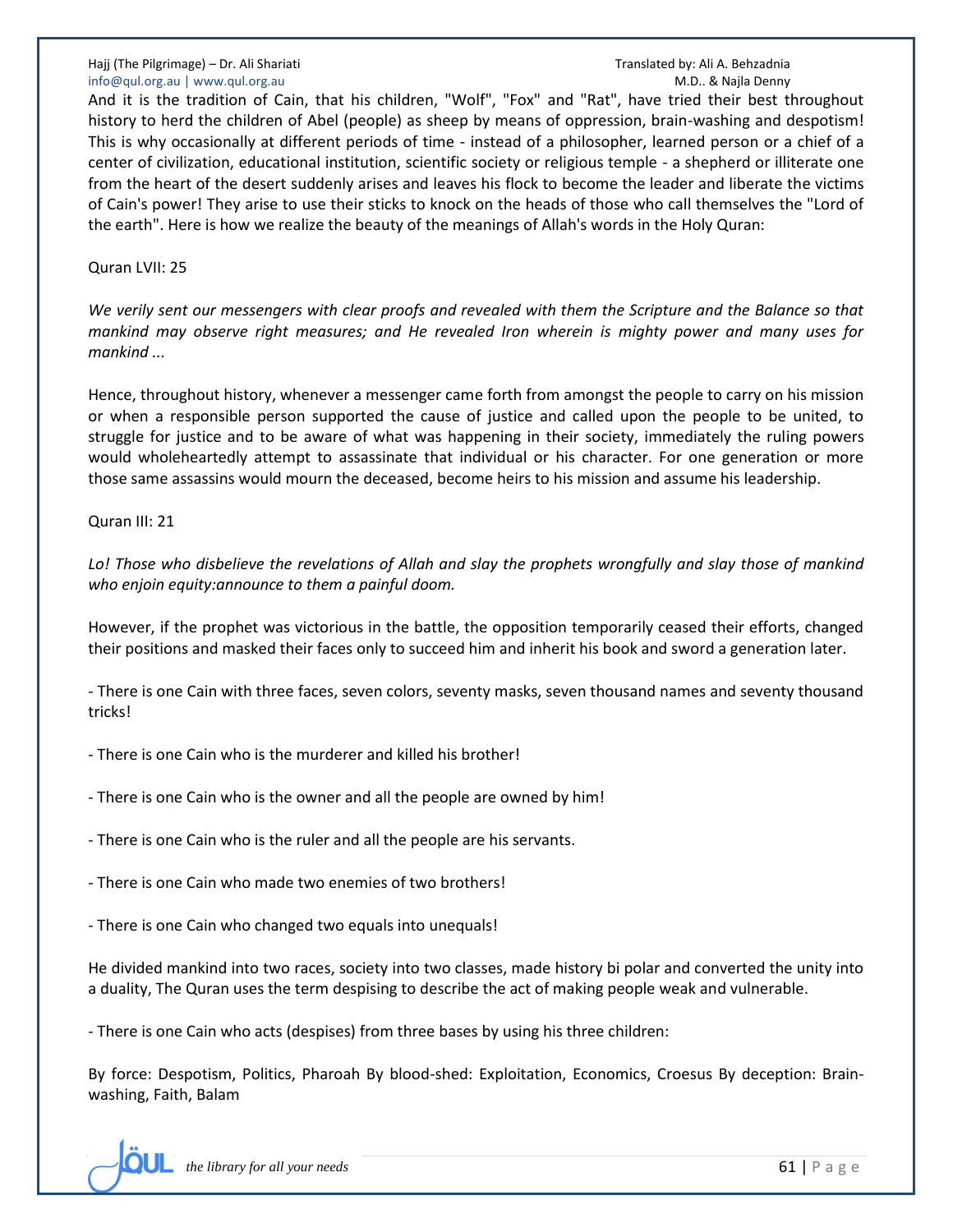It is one "ruling class" that has three faces (or powers). There is one Cain who converts the unity into a Trinity! He employs many approaches - openly or secretly, belief or disbelief, unity or trinity, anarchy or law, dictator ship or democracy, slavery or freedom, feudalism or bourgeoisism, faith or science, spiritualism or intellectualism, philosophy or sufism, happiness or suffering, civilized or savage, regression or progression, idealism or materialism, Christianity or Islam, Sunnism or Shi'ahism! These faces go and return. You kick them out of your door but they enter through your window! For instance, slavery was opposed but the master became a Feudal Lord and the slave became a farmer. Feudalism was defeated by the success of a great revolution, but it became capitalism and the farmer became a factory worker.

With the help of Allah, Moses (PBUH) drowned Pharoah in the Nile, buried Croesus and used his stick to struggle with the magicians. Soon after, the Pharoah who drowned in the Nile reappeared by coming out of the Jordan River. He called himself Sham'oon, the successor of Moses (PBUH) and carried Moses' cane instead of a whip. Pharoah's magicians became the children of Aaron and the companions of Moses. They carried the Scripture instead of the magic ropes in their hands. Balam became the spiritual leader. Croesus, held the treasury and became the trustee of the nation of unity. All three (Pharoah, Balam and Croesus) assisted each other in embezzling Palestine as the "promised land"; the old Egyptians are now called new Israelis.

Then, Jesus (PBUH) appeared. He abrogated Judaism and overthrew the Roman Empire. However, Caesar, changed his name to Pope, the Jewish rabbis were replaced by Christian monks, the old Roman genates became clergymen and Vatican cardinals, the palace was called the church and Jupiter assumed the name of Jesus (PBUH).

Then Mohammed (PBUH) came. Caesar and the Persian King were defeated, the priest and Mubed were rejected and Persian and Arab aristocrats were no longer recognized. But later, Caesar and the King were replaced by the Caliphs, the priest and Mubed became the Imam and Quzil and Zorastrian social classes (Dehganan, Aswaram, to Kmedaran, Aristocrats, feudals...) were called the companions, children of the Imam, the honorables, the nobles...The Roman Empire and Persian Kingdom changed their names to the Caliphate of God's messenger, massacres were labelled acts of Jihad, plunders were considered as Zakat and the suffering of people was viewed as the will of God.

The Prophet Mohammed's (PBUH) family was either killed, imprisoned or exiled. The right to continue his prophecy was disregarded. The family of Abu-Sufyan, and the Abbassians became his successors. Ali sincerely tried to follow and support the tradition of Mohammed (PBUH). He and his followers resisted the Caliphate for two hundred and fifty years but they were all martyred. Their devoted followers opposed the ignorant traditions and aristocracy of the Caliphs. They sacrificed their lives to overthrow the cruel and oppressive regimes. Imamate and Adalat (Justice), were chosen as the slogans of their party. Suddenly, the caliph became a Shi'ee and the Safavi King assumed the position of Shi'ah leadership. The Caliph's house became the King's palace and so on ...!!!

In Europe, the scientific revolution overcame the church. Science took the place of religion! The old theological schools were transformed into modern universities. The spiritual people were expelled to the corner of the temples by the scientists; Balam left the church and appeared at the university! The French Revolution eradicated feudalism but Croesus who was defeated in his village rushed to the city and established a bank! Although Pharoah was beheaded by the blade of a guillotine and buried in the Wersa Palace, by a democratic vote, he was resurrected and supported by Croesus' money and Balam's magic! DeGaulle came to power.

We will never get rid of our cousins, the children of Cain who always support each other. If you defeat one by seizing his arm, the second one will try to buy you with his money; if this fails, the third one will cheat you in the name of faith! If none of these methods succeed, they will try to achieve their ends by using science, art, philosophy or ideology. And, if one of these are effective, they will resort to mourning, crying, begging, praying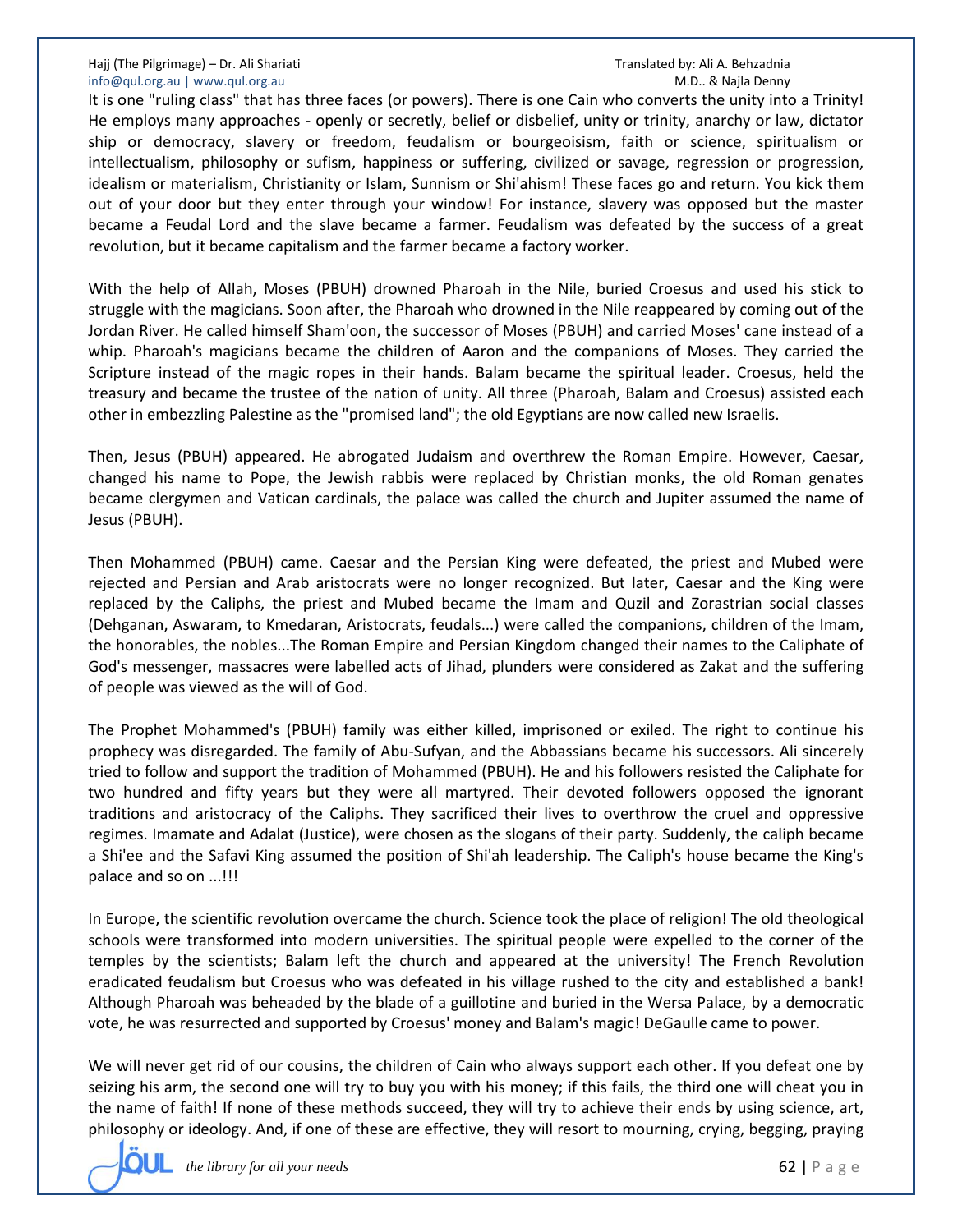or simply keeping your mind occupied so that you will not realize what is happening! They will make you believe that history is responsible for all the faults and hatreds which exist and that all the loves belongs to the hereafter! If none of these approaches work, they turn you into a "crazy consumer" whereby you spend all your earnings in order to live luxuriously. As a result, you are constantly in debt and working all day for nothing. Is this what is called "your living" - to work and overwork so that you have more "conveniences" and simultaneously kill yourself all day and night yet still feel lagging many years behind?!! All human values and freedoms are sacrificed for the sake of living luxuriously! The ease and comfort of life is sold to pay for the luxuries. All your life, you hurry and worry to the degree that you do not have time to stop and think; you do not even have a change to understand what is going on! And finally if none of these work, there is the propaganda of sex, jazz ... "getting high" on heroin, marijuana, LSD and a thousand other ways. Right or wrong, anyway will be employed to keep your mind occupied, to prevent you from thinking about the present and to push you astray with or without faith!

We are the "orphans" of history; that is, the poor and oppressed on this earth. We, the children of the martyred Abel, are the true believers in God. We are the children of Adam demonstrating high qualities, supporting brother hood, loving equality, representing the original pure nature of humanity and representing the true picture of monotheism, unity and peace ...! We are a memory of the era when there was only one community which ate at the common table of nature. But ... all of this was buried after our father, Abel, was martyred. Through trickery and treachery, his blood was shed. He became the innocent victim of capitalism (Cain's ownership)!

The desire to revenge him has always remained in our hearts as a hope and wish. Impatiently, we have waited to one day see a prophet who would help us with our cause! Monotheism is the torch of this hope and the signal of the prophecy which was carried on the shoulders of the shepherd throughout history.

They transferred this flag from hand to hand and from generation to generation. It went from Abel to Ibrahim, from Ibrahim to Mohammed, from Mohammed to Hussein and from him to everywhere and everyday until the very last day, the day of judgment! It went to the world-wide revolution of justice, the leadership of the victims of oppression and the heirs of the poorest on earth! The flag is carried on hand to hand, drawing a "red line" on the earth! In contrast, the flag of the non-believers which signifies cruelty, ignorance and being blood-thirsty passes from hand to hand of the three false Gods

Belief or disbelief is not fanaticism or a lack of unity nor is it the simple imagination or dispute of a sufi or philosopher. It is intended to guide mankind to the right path of maturity and evolution instead of being misled and going astray. The meanings of these two words are clear and the differences are as obvious as those between "justice" and "injustice". Any other description is wrong and false; it is intended to confuse and deceive us. Be careful not to be cheated by falsehood since throughout history which has been full of "hypocrisy", only "Cain's" children have had the right to speak of justice and faith; they could not even talk about their martyred father! In order to know the story of Abel and his children, listen only to the Holy Quran and NOT to those who want to speak for them.

Since some of Cain's descendants are commentators for the Quran, you should read the text itself and comprehend what it says because it is the only document which has been saved from their embezzlement. Listen to the Quran to learn the story of mankind and the meaning of the "prophecy".

Quran II: 213

*Mankind was one common society, having the same equity. God sent the Messengers to warn those hypocrites who knowingly blocked justice and caused oppression.*

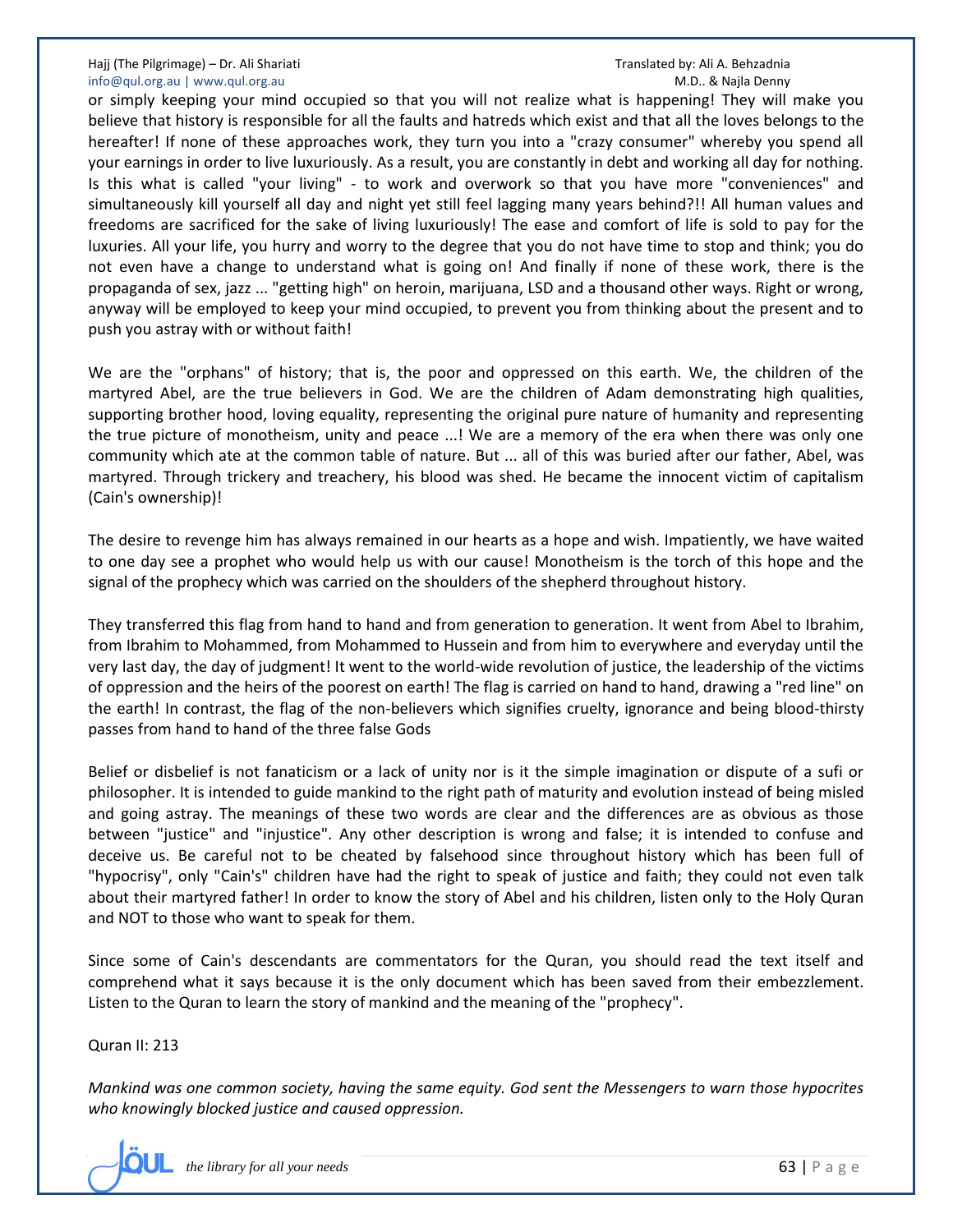This was not done because of simple differences in opinion or being prejudiced; it was done intentionally and out of jealousy! Listen directly to the words of Allah who explains why He appointed the prophets and sent them to us.'

Quran LVII, XXV

*Verily we sent our messengers with clear proofs and revealed with them the scripture and the balance so that mankind may observe right measures ...*

Search the Holy Quran again. You will be told in a simple and clear way not by philosophical theories, not in sophisticated language and not by the use of confusing scholastic theological terms. The Quran is written in such simple language that it is even understood by illiterate people.

Quran IV: 76

*Those who believe do battle for the cause of Allah and those who disbelieve do battle for the cause of false Gods. So, fight the Minions of the devil. Lo, the devils strategy is ever weak.*

Fight the Minions (servants) of the devil? Yes, the false Gods of Trinity!

- Oh you who love to help the cause of Almighty God,
- Oh you who protect yourself from the devil's constant attacks by your knowledge and awareness

- Oh you who resist the devil's magic and gimmicks by your righteousness

The enemy, like a spider, has spun a web whose texture is money and power in order to trap people and suck their blood. "Do not be afraid of dying and do not call off or delay the battle. Be righteous and you will not even face a trace of danger."

- Oh you who believe in monotheism and the responsibility of vengeance for Abel's blood-shed,

- Oh you who shoulder the responsibilities of the prophets - "the Book", "the Balance" and "the Iron".

- Oh you who are a "child of Adam",

- Oh you who are from amongst the people,
- Oh you who are an example of "ability", "freedom", and "intelligence ",

Seek refuge in Allah, "*the Owner of mankind, the King of mankind and the Love of mankind*!"

- Oh Hajj who has marched the red path of martrydom by going from Arafat to Mina,
- Oh Hajj who has stepped on the grave of the last idol
- Oh Hajj who has ascended to the peak of freedom
- Oh Hajj who has conquered the land of Mina (your Mina),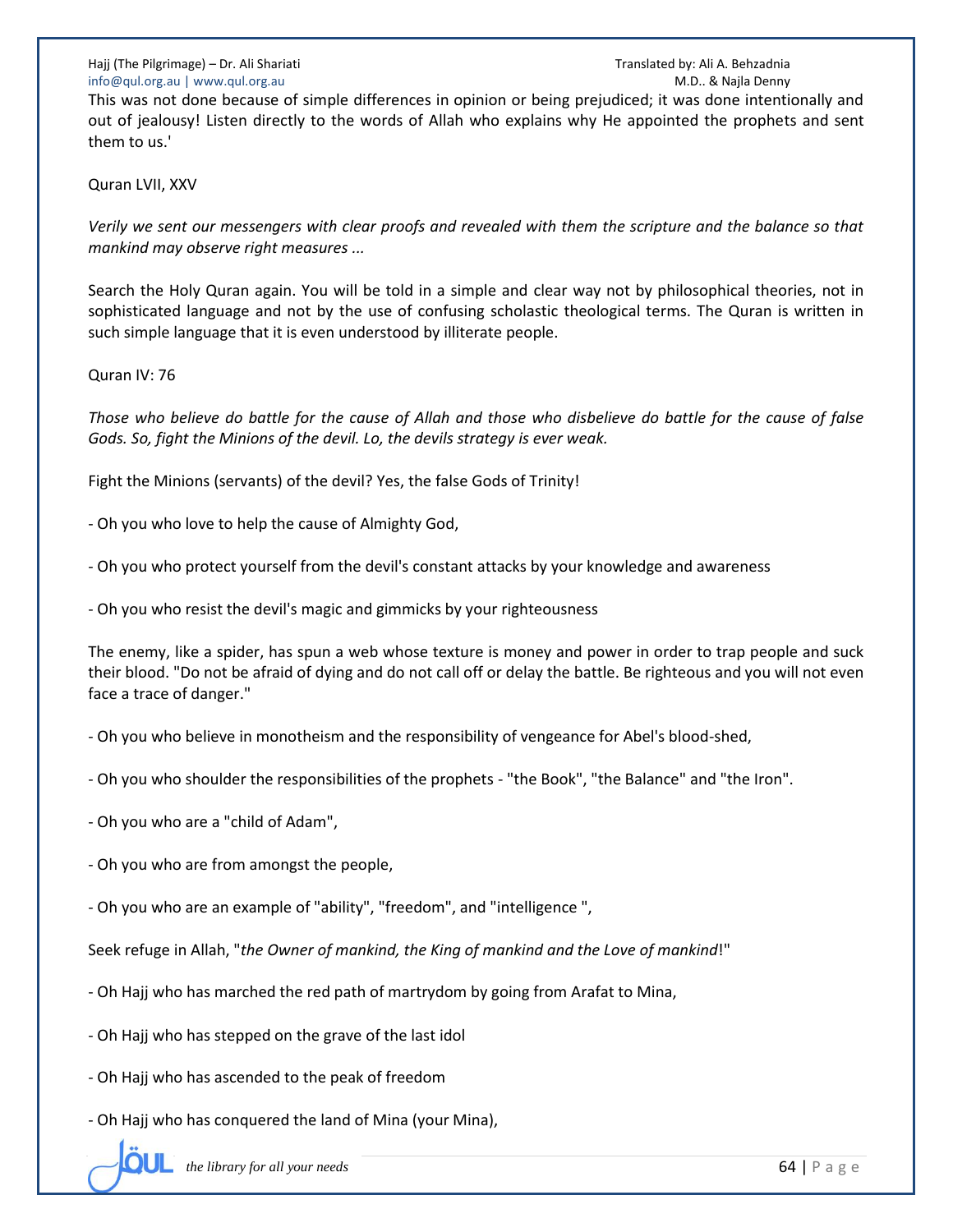Hajj (The Pilgrimage) – Dr. Ali Shariati Translated by: Ali A. Behzadnia info@qul.org.au | www.qul.org.au  $\blacksquare$ - Oh follower of the tradition of Ibrahim (PBUH) and Mohammed (PBUH),

Be alert and very careful! You are in danger (the danger of Cain and the fear of the return of false gods)! The messenger is in danger! His message is in danger! Be careful of the danger of the idols. Seek refuge in "the Owner, the King and Love of the people". There are three idols who represent one evil, one Cain - so fear:

# Quran CXIV 4-6

## *The evil of a sneaky whisperer, The one who whispers into the heart of mankind, The Jinn and mankind.*

What or who is the "Waswas" (whisperer)? The dictionary defines it as the one who whispers a rumor or hint; the state of melancholy which is a disease that disturbs the mind creates a feeling of uselessness in one's consciousness. What is suggested to you enters your subconscious; it appears to you and speaks to you. You can hear it but not with your ears! You can see it but not with your eyes! How is this whisperer who disturbs minds? He is a sneaky "Khannas". What is a "Khannas"? The dictionary defines it as whatever leads you astray, attracts you, absorbs you, follows you or cheats you. Even though you try to escape, it will persist after you. What does the "sneaky whisperer" do? It promotes temptation and inspires evil suggestions into your heart. What is "Temptation"? The dictionary defines it as enticing someone to commit an unwise or immoral act; to cause a disease which disturbs one's wisdom and creates a state of deliriousness, perplexity and uselessness! What is the "sneaky whisperer" made of? It can be of a "Jinn" or mankind. What is a "Jinn"? It is a mysterious, invisible and inhuman power which handles mankind. How clearly it is defined, yet more clever and tragic today. Those three idols are hidden but visible. They go, change colors and return. They will be defeated and will rise again. Today capitalism and ruling colonialism are covered up by neo-colonialism. The three idols are involved in alienating and brain-washing mankind with the help of their experts and advanced technology.

As "Shandel" says, "Today's greatest danger for mankind is not the explosion of the atomic bomb, but the transformation of human nature. The human element in mankind is being demolished with such great speed that a non-human race is being produced. A machine with the appearance of a man is created neither by God nor nature. Man becomes a slave who does not see or know his master. His only freedom is to try his best to be a better slave. He is exchanged for money, but he pays the price himself. He will wait for hours in the long lines of the "house of robbers" awaiting his turn to be robbed! He is like a slave who grows no more. He gets whatever he wants for the price of what ever he has! He believes only in "business" and this faith makes him pay for more than what he gets. His life pattern is designed before he is born. This way his life is an assignment rather than true living! Now he has the chance to discover the world, but he has lost God and humanity "forever ... "

The tragedy is beyond one's imagination. Human nature is changing. Those three tempting evils are not only the force of "arms", the power of "gold" or the deception of "beads". They have also employed the extraordinary power of "science", the surprising magic of "art" and the huge power of "technique" in their tricks and cover-up plans!

Nowadays it appears as if there is no yoke of slavery existing, but in reality, people all over the world are enslaved by invisible chains. People are free to vote for who they want, but long before they vote, "sneaky whisperers" have whispered in their hearts.

Today's tragedy is one of "alienation". To alienate means to become unfriendly and indifferent. The alienated is the insane, someone whose true personality or consciousness is hidden. Political despotism, social discrimination and old western exploitation methods are gradually disappearing, but they reappear in a worse shape - as capitalistic regimes hiding behind the masks of liberalism and democracy. Slavery, plunderings of "Tatars" and Gengisian Laws (Yasa), oppression and torture by the cruel regimes of "Teimoor" and "Halakoo"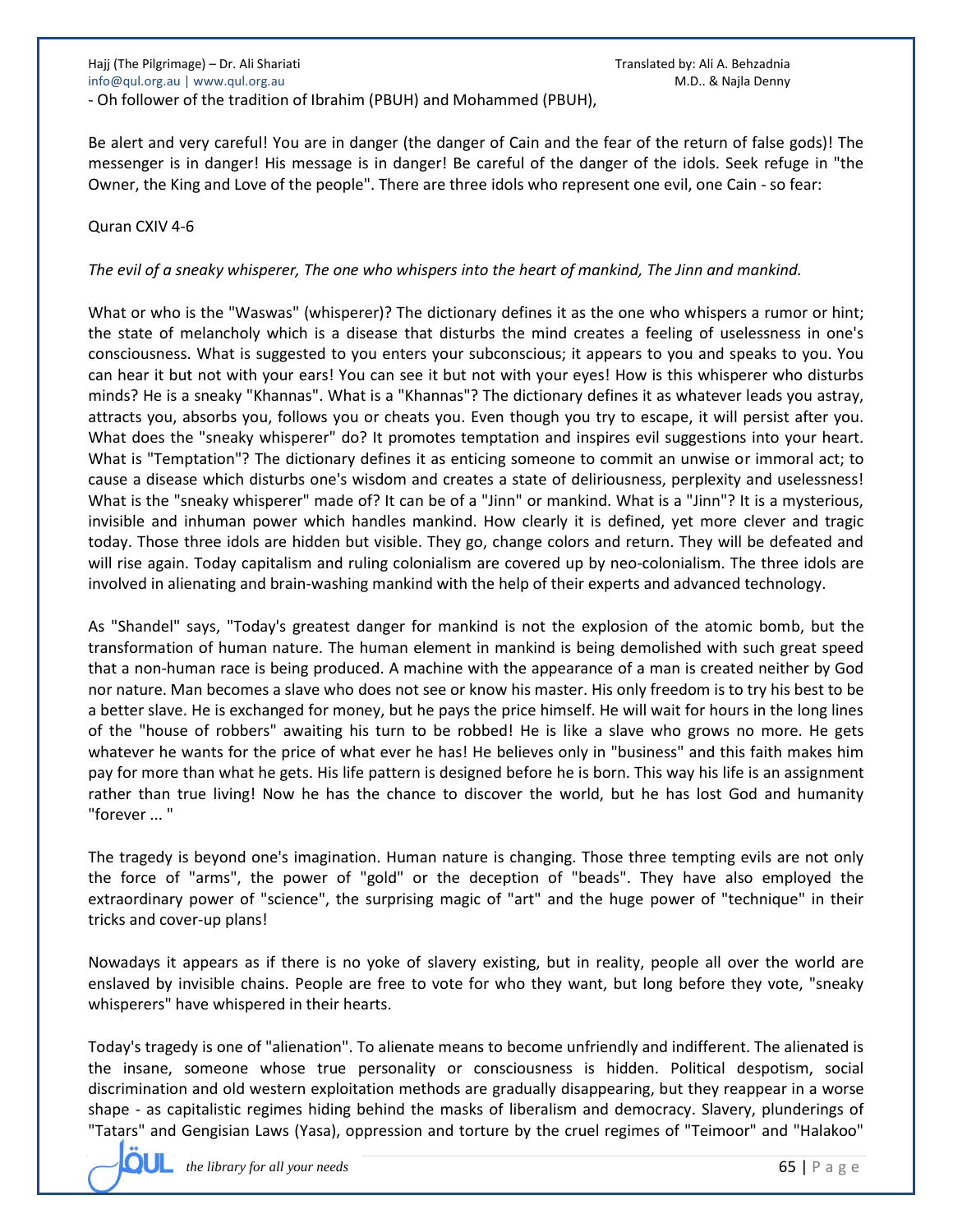# Hajj (The Pilgrimage) – Dr. Ali Shariati Translated by: Ali A. Behzadnia

# info@qul.org.au | www.qul.org.au M.D.. & Najla Denny

have disappeared in the east, but they are all returning in a more deceptive fashion, in the name of modernization and civilization, only to hide the true face of colonialism.

The tyrannical rulers and the professional murderers of old colonialism are disappearing in the third world, but their economic systems, political regimes, social relations, education, arts, morals, freedom of sex, ideologies, propaganda of the media, literature, fashion, cultural madness, nihilism, superconsumerism and westernization all invisibly reappear in the new colonialism. They appear not as men in military bases administration offices, streets or markets.

In an invisible way, they enter with insensible hands and secret relations to shape the economic structure, social system, beliefs nature, spirit, morals, "values", "votes" and minds of the people (alienation).

In these fourteen centuries there has never been a better time to translate the meaning of this wonderful chapter (Quran CXIV). In over five hundred centuries of the life of mankind, the "sneaky whisperer" has never sacrificed human beings by his obvious and secret temptations. The "evil whisperer" has never destroyed the hearts of mankind by his mischief. Oh yes never! These last verses of the glorious revelation were translated so clearly through history!

Today's intellectuals and sociologists, who are familiar with capitalism and neocolonialism, know very well that these systems "will burn a whole market if they want a handkerchief." They know how to abuse science in order to achieve their ends and promote ignorance in the name of civilization. They know how witches and sneaky whisperers corrupt the nation's culture, faith, will consciousness and leave their hearts empty. This causes alienation whereby they have a negative opinion of themselves. An attempt is made to make them mere imitators and consumers and nothing else!

Today's conscious humanitarian workers whose vision is not limited by traditional and sectarian views are not preoccupied by local problems, historical prejudice, professional, educational and familiar situations. They are not satisfied being mere observers to unstable political operations; neither do they superficially evaluate what is happening to the people nor do they feel happy to suggest simple resolutions. Rather, they care for humanbeings and humanitarian rights! They are the ones who realize the effects of colonization, stealing the natural resources of poor nations of the third world, appointing cruel agents to run these countries and disregarding humanitarian rights ... All these are true tragedies caused by outsiders. The real fearful tragedy is what is happening in the hearts of people. The dangers of outsiders, the evil rulers and mischief and jealousies of the complexed people were not considered that important. They were mentioned in the chapter before the last (CXIII).

The most dreadful tragedy threatening the world population is the "alienation of mankind" ... becoming inhuman! The tragedy is the whisperer who damages not only the body, but the spirit as well. That is what scares the conscious and responsible intellectuals of our time. He is the one who knows the people as well as the whisperer. He understands the severity of "alienation". He has seen "humanity" sacrificed wherever "humanitarian rights" are disrespected. He is the one who knows the evil-doers and idol makers who can't always be seen. Sometimes they are hidden or they may be a mysterious power. They don't have to use the yoke of slavery; they may whisper in the hearts. Covertly and quietly, they may enter the mind, disturb it, change the personality and replace "one" by someone else! This is "Alienation"! Yes, the danger lies in ambush, worse than ever, not behind the rocks or mountains but deep in your heart or in your conscience. It is not an ambush for your life or your money, but for your faith, your "humanity", your knowledge, your love, your victory, your struggle, the inheritance of your history, your way to become like Ibrahim and your way to approach Almighty God.

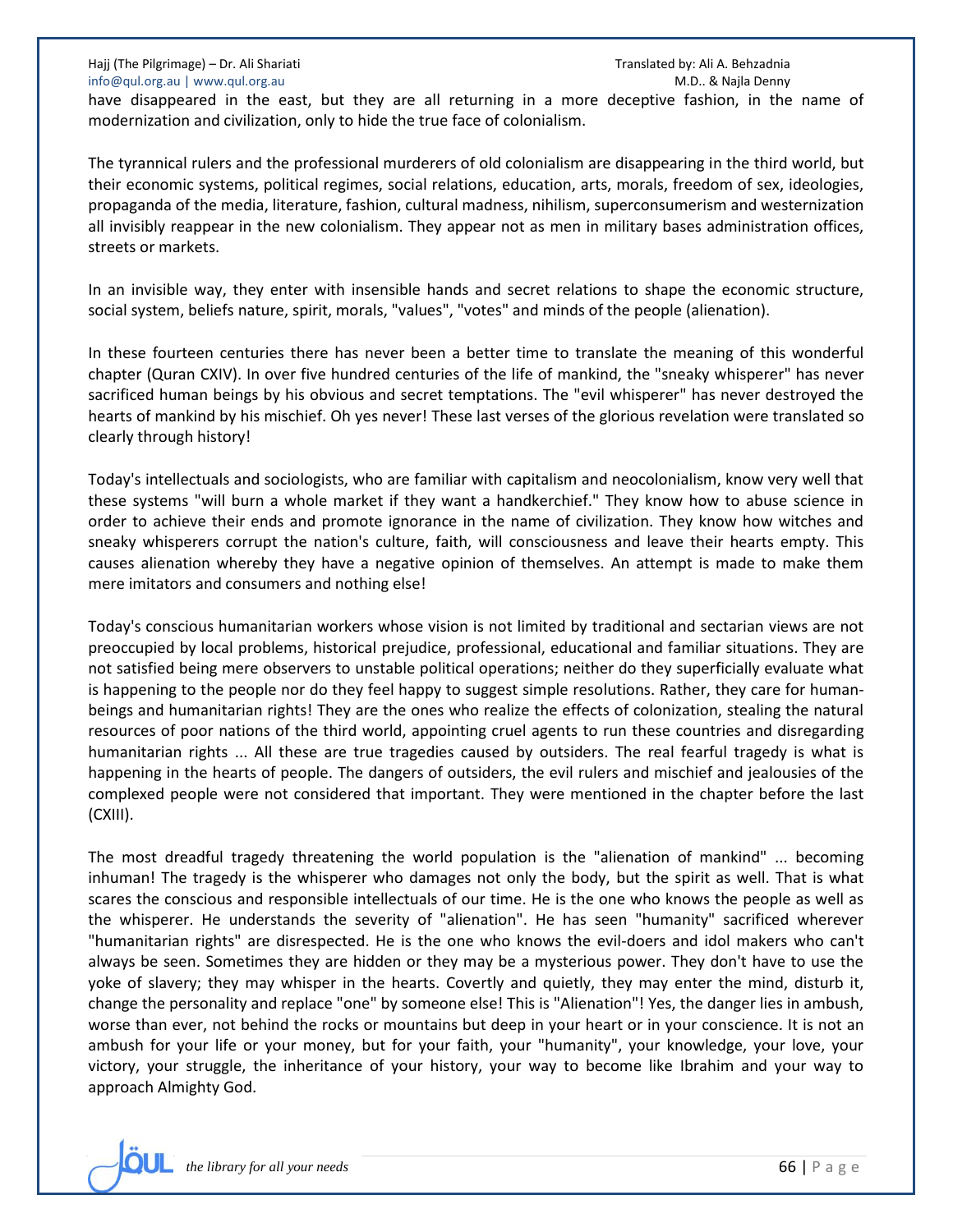Your enemy is not always arms or an army. It is not necessarily a known outsider. It may be a system or a feeling, a thought or a possession, a way of life or a type of work, a way of thinking or a working tool, a type of production or a way of consumption, culturalism, colonization, religious brainwashing, exploitation, a social relation or propaganda. It can be neo colonialism, bureaucracy, technocracy or automation. At times it is exhibitionism, nationalism and racism while other times it is nazifascism, bourgeoisism and militarism. It may be love for joy (epiqurism), love for ideas (idealism), love for matter (materialism), love for art and beauty (romanticism), love for nothing (existentialism), love for land and blood (racism), love for heroes and central government (fascism), love for individuals (individualism), love for all (socialism), love for economy (communism), love for wisdom (philosophy), love for feeling (gnosticism), love for heaven (spiritualism), love for existence (realism), love for history (fatalism) love for God's will (determinism), love for sex (Freudism), love for instincts (biologism), love for the hereafter (faith), superstitiousness of idealism, gluttony of economism ... These are the idols of the new polytheism. The new civilization is like Latt, Ezza, Asaf and Naelah of the new Quraish. How do you realize the meaning of pure worship of Almighty God and love for Allah? How broad is the meaning of monotheism and how great is it's prophecy? People today are more apt to use "reason" rather than to be obedient to God. Because of the influence of science, they care less about faith. By so doing, they have denied God and rejected faith and have done nothing in return for th,eir disobedience and refusal of worship. The new polytheism in this civilization has many more meaner Gods (Idols) than the old polytheism of the "time of ignorance".

The ancient Arabs used to worship statues made of gold and covered with jewels. They were symbols of power, beauty, perfection, abundance, goodness and charity. They were sacred and respected but the symbols of today's new polytheism are as low as the lower part of the human body. The three ever lasting false Gods are oppressing more than ever. Today's Pharoah is not a person; it is a system! Croesus is not one; it is a class. Balam does not speak of faith anymore; rather he speaks of science, ideology and art!

Surprisingly, in the chapter before the last, the Quran speaks of three evils who are unique in sharing one quality! In the last chapter, it talks of one evil with three characters - the "Owner" the "King" and the "God"; and this is more dangerous!

The three evils mentioned oppress, brainwash, deceive, murder and plunder. They neglect human rights and freedom, enslave people, and keep them poor and ignorant. Somehow, humans will survive the heavy pressures of these tragedies! Today's greater tragedy is when these anti-human super powers try to paralyze human values by emptying the hearts of the people for their own exploitation. History has taught these powers that in order to take over economically and politically, they have to destroy those values cherished by the people and then they have to change their human nature. In other words, they should be alienated.

This "evil" is much worse than the previous ones even though their trouble making ability is the same everywhere. In the system of trinity, the "Khannas" is the damage to human nature. It is the danger which threatens the conscience of the responsible individual. The enemy of mankind goes and comes back! It is everywhere with three faces and each time it has a different mask.

The "whisperer" is a killing poison that is injected into the human body by this "three-headed, hundred-faced" snake. Is it not true that Satan tempted Adam and expelled him out of heaven? He did this by showing himself in the shape of a snake! The "whisperer"is born of three evils. The "Khannas" (sneaky) is the representative of those idols and his mischief is much more tragic. In the last chapters of the book of revelation, we learn that the sneaky whisperer is more dangerous than the three idols. A heavenly consciousness is to cut the dark curtain of night by dawn to fight the three powers that enslave mankind.

To oppose the Satanic power of "Khannas" (the sneaky whisperer), one has to seek refuge in unity. To eradicate the structure of polytheism in human consciousness and in society you have to find the three powers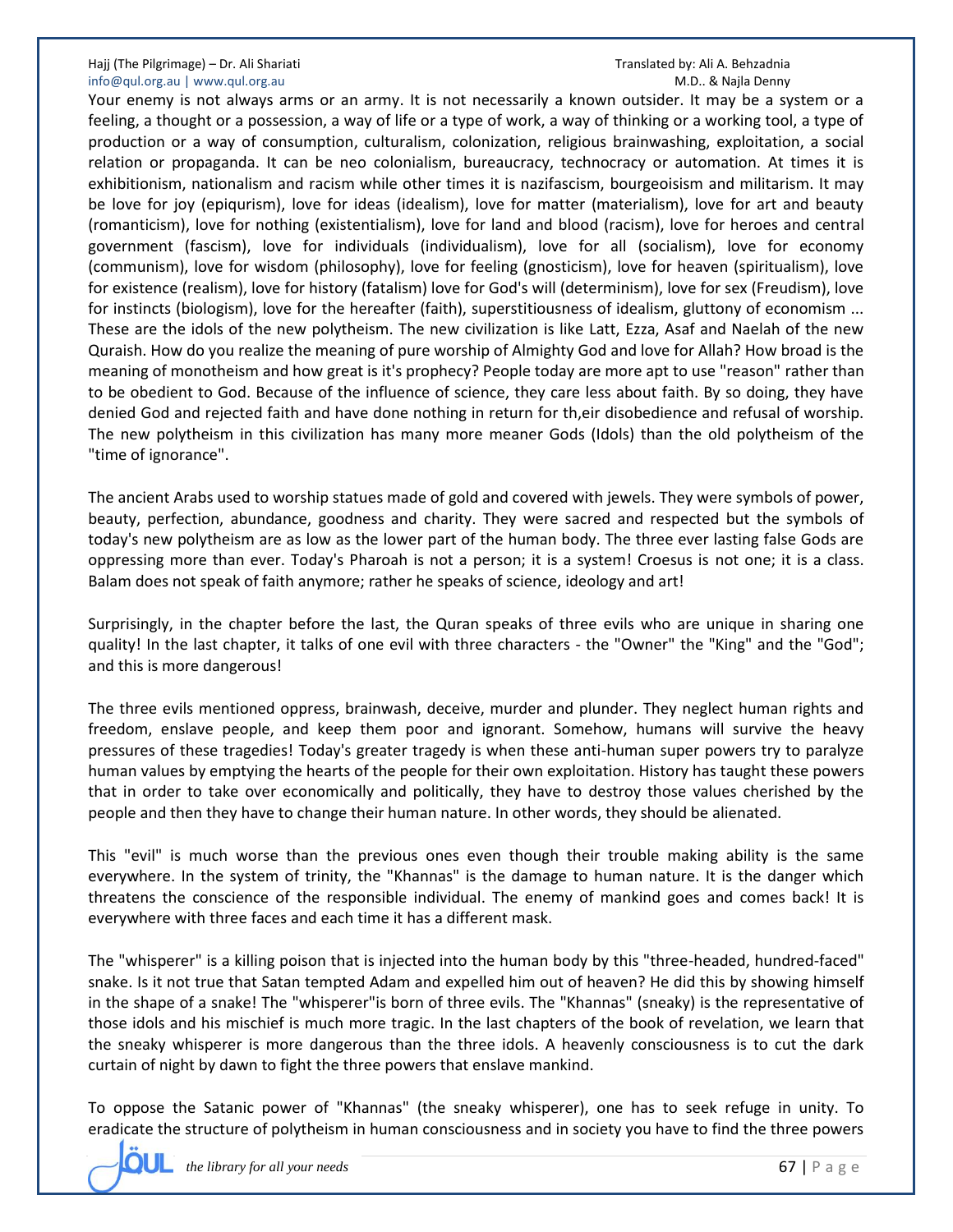of "ownership", "sovereignty" and "divinity" in Almighty God alone. By doing this, you are able to establish an Abelian society (i.e. a society based on equality and oneness of mankind).

We have to build an "exemplary community", the type that was the goal of Ibrahim's prophecy. The last prophet Mohammed (PBUH) gave us this responsibility. We understand the tragedy and it is our responsibility to solve it. We are heirs to Ibrahim's tradition therefore, we must teach his message to the intellectual generation who is struggling for social justice. We must save the declining world population. Having the Quran, the family of the prophet (PBUH) and Hajj gave us a greater responsibility.

The darkness of evil is overwhelmingly ruling the world. The malignant witchcrafts are more powerful than ever. The sneaky whisperer is stronger and more tragic!

- Oh you who holds the position of Ibrahim and the last revelation, you have been given the responsibility of carrying on the mission.

- Oh you, conscious man, representative of Allah and heir to the prophet Mohammed (PBUH), you have to adopt the prophet as an example for your deeds and make yourself an example for others.

- Oh you who has the responsibility to establish the "umma" your faith is based on "the book", "the balance" and "the Iron".

- Oh you who are to establish social justice on earth, fight the enemy and help the innocent.

- Oh you, the Muslim freedom-fighter, hear the cry of the people, the mourning of the oppressed and the voice of those who complain of the mischief of the "sneaky whisperer"

Toynbee sees human civilization threatened by "internal enemies" (i.e. the foolish enthusiasm for "consumption, consumption and consumption")! Marcuse has warned that humans are becoming as "one dimensional" as a tool. Erich Fromm like Diogen, is searching in the town for a "conscious person". Camuss is raising his voice to say that a "plague" is becoming an epidemic in "Oran" and in the "temple of civilization", innocent children are dying of a mysterious disease. John Isolet is talking about the "armed prince" who is suffering from an "incurable disease".

The Conscious Sculptor of the Netherlands, in a square of the new city of Netherdome, has designed the sculpture of a man, but his joints are falling apart! Eliot and Joyce have described the idol (Trezi) as a hermaphrodite taken from old Greek stories as a symbol of today's man! Eugene lonesko describes the disasterous situation of a man where the "Khannas" has entered his spirit and changes him to a Rhinoceros! Kafka describes the picture of a man who was supposed to be the representative of God and was given His spirit. Then he shows how he changes totally. Yes, the "The Picture of Dorian Gray" is not a picture of Standal but a picture of an alienated man.

### \*\*\*\*\*\*\*\*\*\*

Take advantage of the dawn and escape - Oh you, conscious victim of the tragedy!

- Since the dark night is "covering everywhere"!

- Since the "clever magicians are whispering in the hearts"!

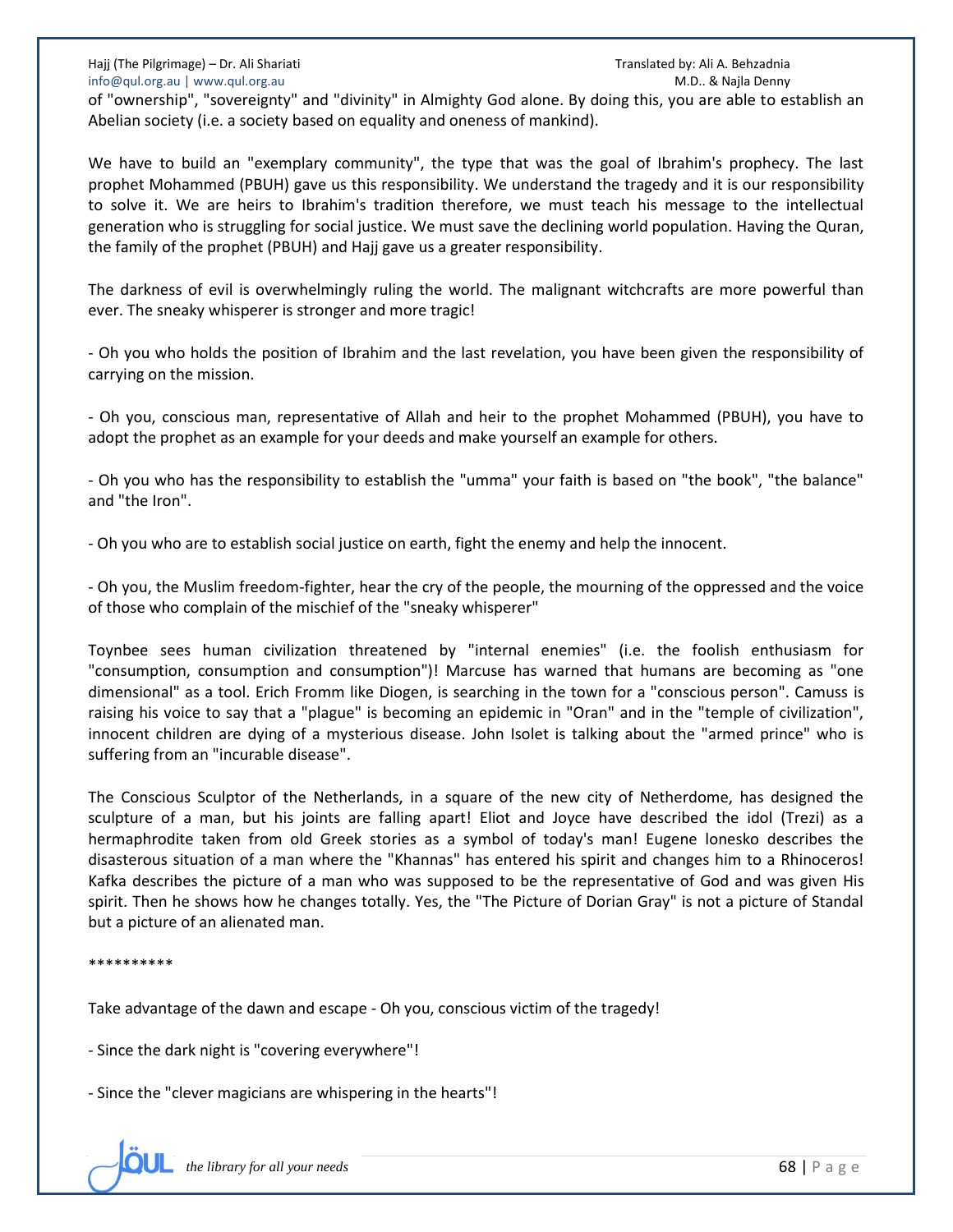Hajj (The Pilgrimage) – Dr. Ali Shariati Translated by: Ali A. Behzadnia

- Since "those jealous people are the puppets of the night magicians and the friends are serving the enemies"!

Seek refuge in the God of dawn to kill the dark by rising the sun in Mina. And watch!

- Since the false gods have returned cleverly masked by a popular army and secret arms.

Oh "heir of Abel", "avenger of your father's murderer" - Cain is not dead! Oh "heir of Adam" "to whom the angels prostrated" - Satan is revenging now! Get away from this evil that has three faces, seven colors, seventy thousand tricks and "whispers in the hearts of people".

Seek refuge in Allah, "God of the dawn", "Owner of the people", "King of the people" and "Love of the people". And you, Oh Hajj remain in Mina after the "Id of Sacrifice" and shoot the three idols seven times everyday! Everyday is like the day of immolation, every month is like Zul-Hijjah and every land is like Mina and ... life is like Hajj!

# **Conclusion**

The time for staying in Mina is over and the ceremonies end near the border of Mecca. There is one more Tawaf and Sa'y that you can do anytime toward the end of Zul-Hijjah and if necessary you can do it before leaving for Arafat. Hajj ceremonies are over and this is all you are supposed to do.

Oh Hajj who is leaving Mina, the last stage of Hajj - you accepted Ibrahim's invitation. You escaped the vicious cycle of your individual life. You came on time to Miqat; you listened to the revelation; you took off your clothing and put on the white Kafan. You left your home and homeland and came as a guest to the house of God and the land of Jihad. You made a promise to God by shaking his right hand. You entered the Tawaf circle and were lost amongst the people of Taef. You denied self- centeredness. You purified yourself. You tried your best to search for "water" on top of the mountains. Then you descended to Arafat from Mecca and from stage after stage (going to Mashar and Mina), you returned to Allah (returned to Mecca). You gained "consciousness" in the sunshine of Arafat. You collected your arms in the darkness of Mashar. Simultaneously, with others you passed the border of Mina. Satan was defeated by your first attack. You became free and saved the land of faith and love. You held the position of Ibrahim and ascended to the peak of honor - the stage beyond Shahadat.

Finally, you sacrificed a sheep at the end of this effort!

Where do you arrive at the end of this greatest holy trip and highest degree of human ascension after going through the most dangerous and fearful passages of creation - Tawheed (unity), Ithar, Jihad (struggle), Shahadat (martyrdom), fighting with Eblis (Satan) and conquering the land of love? What do you do? Sacrifice: kill a "lamb"! Why? What is its philosophy? What is the mystery? What does killing a lamb at the end of Hajj mean? I can not say! Let Allah himself answer this question:

Quran XXII: 36

*Eat thereof and feed the beggar and the suppliant.*

He repeats again:

Quran XXII: 28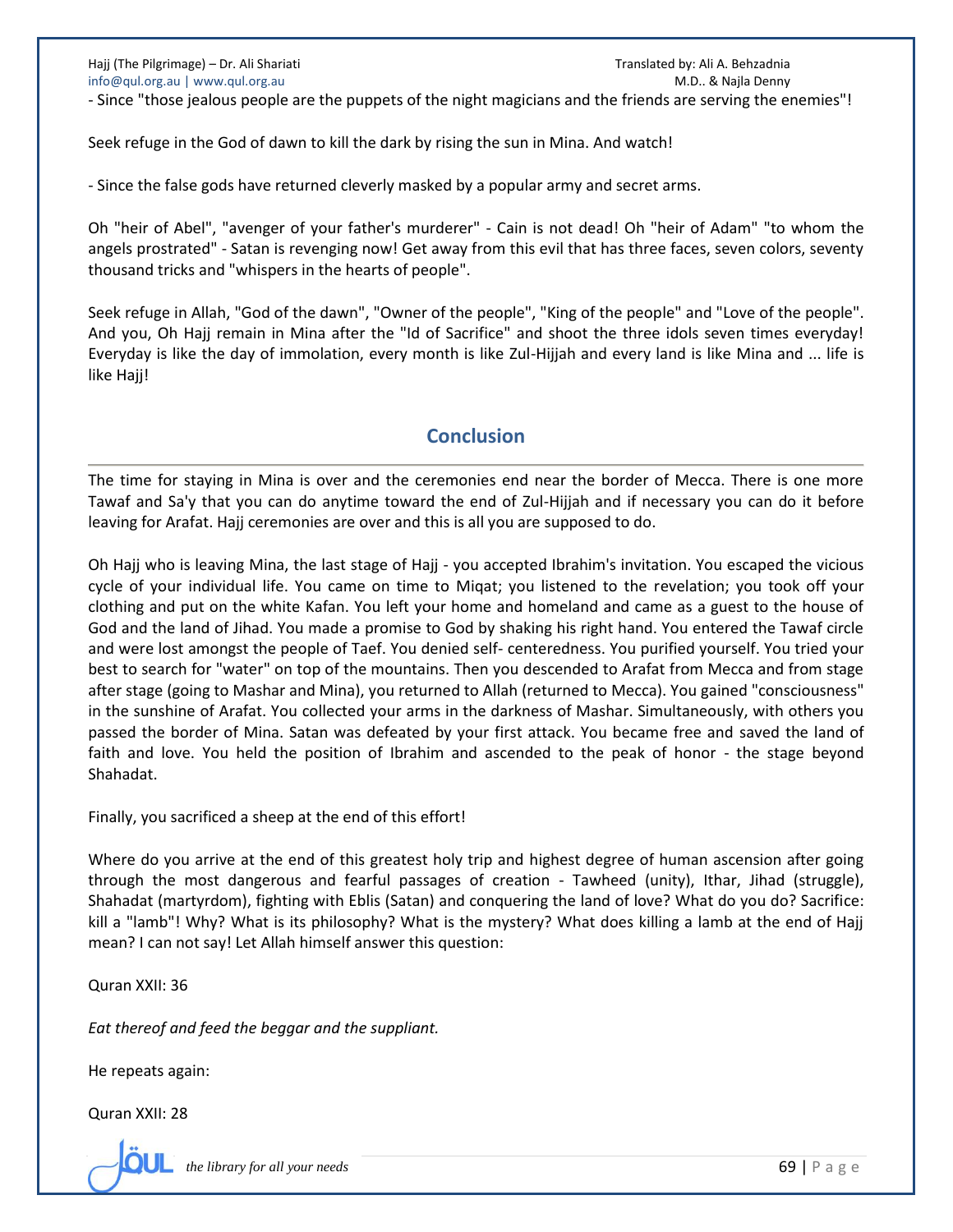# Hajj (The Pilgrimage) – Dr. Ali Shariati Translated by: Ali A. Behzadnia info@qul.org.au | www.qul.org.au M.D.. & Najla Denny *Then eat thereof and feed there with the unfortunate poor (i.e. To fight with poverty. At the end of this trip, give a piece of what you eat to relieve a hungry man and help an oppressed person. That's all!)*

Oh Hajj - where are you going now? Back home to your life and to your world? Are you returning from Hajj the same way you came? Never! Never! You played the "role of Ibrahim" in this symbolic show! A good actor is he whose personality is fully impressed by the character of the individual who is playing his role. If he does well, the show will be over but his work is not done yet. There have been many actors who did not survive the act they played and died!

You played the role of Ibrahim, not just to play but to worship and to love. Do not return to play your role after playing the role of Ibrahim! Do not leave the house of people. Do not isolate yourself. Do not replace your Ihram with your previous clothing. Leave Mina for Mecca and take your Ismail with you!

You are like Ibrahim who in the history of mankind was a great fighter against idolatry. He was the founder of unity in this world and had the responsibility of leading his people. He was a rebellious leader whose soul was suffering, whose heart was loving, whose thoughts were enlightening and ...

The axe was in his hand! Faith was raised in the hearts of the Kofr and monotheism flourished in the midst of polytheism. Ibrahim, the fighter of idolatry, came out of the house of "Azar", the idol-maker of his tribe. He broke the idols; he broke Nimrood. He fought against ignorance, oppression and passiveness. He rebelled against the tranquility of suffering and the security established by persecution. He was a guide for his tribe and the founder of his movement, life, direction, hope, goal and faith of unity.

You are like Ibrahim! Fight the fire, the fire of oppression and ignorance so that you may save your people. The fire is in the fate of every responsible individual; it is your duty to guide and save. But ... Allah makes the fireplace of Nimrod and his followers a rose garden for Ibrahim and his followers. You will not burn or turn into ashes. This teaches you to be ready to jump into the fire for Jihad (Struggle)! And

... to teach, let yourself into the fire in order to prevent the people from burning. ... to the more painful stage of Shahadat.

You are like Ibrahim! Sacrifice your Ismail. Put the knife to his throat with your hands...Save the throat of the people from being cut-the people are always sacrificed at the doors of palaces of power, and temples of torture. PUT THE BLADE AT YOUR SON'S THROAT SO THAT YOU MAY TAKE THE BLADE FROM THE EXECUTIONER'S HAND!

But ... Allah will pay the ransom of your Ismail. You do not kill and do not lose your Ismail. THIS IS TO TEACH YOU THAT YOU SHOULD BE READY TO SACRIFICE YOUR ISMAIL (LOVE) IN YOUR OWN HANDS FOR THE SAKE OF YOUR FAITH!..."to the more painful stage of Shahadat"! And now, Oh Hajj who is returning from circumambulating love, you are in the position of Ibrahim. You have reached the point where he did.

Ibrahim's life was filled with struggle when he reached this point- braking the idols, fighting with Nimrod, tolerating his fire, struggling with Eblis, sacrificing his Ismail, migration, homelessness, loneliness torture, passage from the stage of prophecy to the stage of leadership (Imamat), going from "individuality" to "collectivity" and being from "the house of "Azar" to being "the builder of the house of unity" (Kaaba)!

At the end of his life, gray-haired and old, Ibrahim built the house of Allah and laid down the black stone. His helper Ismail carried the rocks and handed them to his father. How wonderful! Ibrahim and Ismail built the Kaaba. Ibrahim and Ismail, one was saved from the fire and one saved from being sacrificed. Both were representatives of Allah and were responsible to the people. They were the architects of the oldest temple of

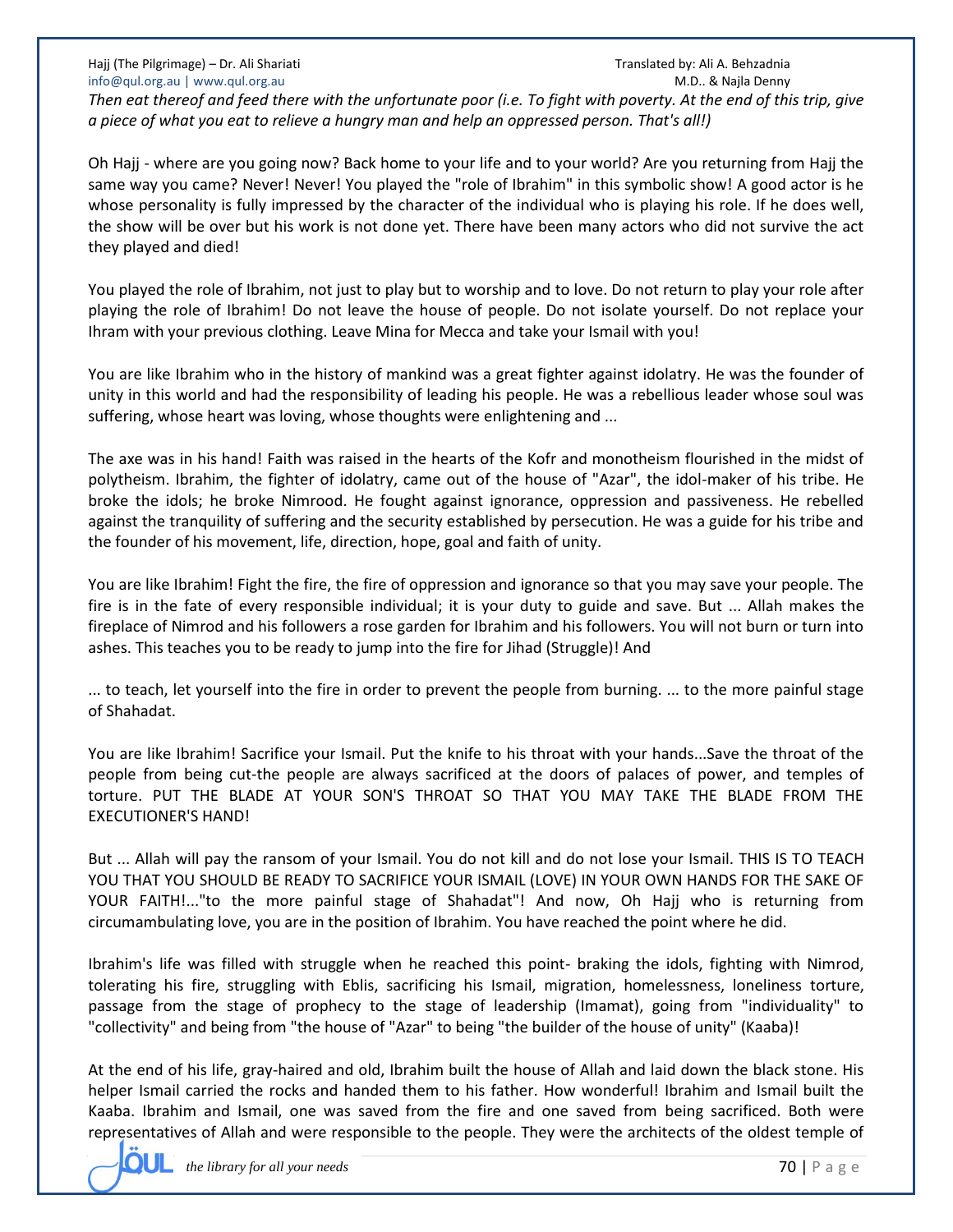"unity" on this earth, and the first house of the people." The "free house," the house of love and worship (Haram), is a symbol of "heavenly privacy".

You are in "Ibrahim's position" - right where he stood. The very last step of his ascension, in Miraj, is the shortest distance toward Allah.

You, the builder of Kaaba, the architect of the "house of freedom", the founder of unity, the enemy of idolatry, the tribal leader, the fighter against oppression, ignorance and disbelief - now you build a house, not for yourself, not even a shelter for your son, not a house for "the people". It is a shelter for those homeless people who are wounded, tortured or victims of oppression and have no place to go. Nimrod is following them everywhere ... The Harem becomes a torch in the middle of this dark night and a cry amidst this damn oppression! It is secure, clean and free for mankind, the family of God. Everywhere else is insecure and shameful. The earth has become a huge polluted house of prostitution.

It is a slaughterhouse where everything but aggression and discrimination are forbidden.

Now that you are standing in Ibrahim's position and are going to play his role, live like him, be the architect of the Kaaba of your faith. Rescue your people from the lagoon of their life. Re-breathe life into their bodies that are numb and dead from the suffering of oppression and the darkness of ignorance. Encourage them to stand on their feet and give them direction. Call upon them to come to Hajj, to Tawaf (circumambulating). After entering Tawaf, denying selfishness and purifying yourself to adopt the characteristics of Ibrahim, you have promised God to follow his path. Allah is your witness.

- Make your land a secure land, since you are in a safe area.

- Change your time to a respectful time, as if you are always in the state of Ihram.

- Make the earth a sacred mosque, since you are in the holy mosque. - Since the earth is the "mosque of Allah".

- And you see "that it is not"!

# **A More Important Lesson**

The fact that Imam Hussein left Mecca for Karbala where he was martyred before completing his Hajj duties taught us a more important lesson than Shahadat.

Hajj was a duty that all his ancestors struggled for. Blood was shed to vitalize this tradition. He did not finish the ceremonies and decided to leave and become a Shaheed!

He did not complete his Hajj in order to teach the Hajj makers those who pray and have faith in Ibrahim's tradition, that if there is no Imamat and there is not true leadership, if there is no goal, if "Hussein" is not there and "Yazid" is there, making Tawaf (Circumambulating) around the house of Allah is equal to making Tawaf around the idol-house. The people who continued their Tawaf while he went to Karbala were no better than those who were circumambulating around the green palace of Muawiyah.

"Hajj", the tradition of the idol-fighter Ibrahim, in "God's house" or the "house of the people"-what is the difference? What is happening this year? A warm whirlpool of people are busy circumambulating. All the faces

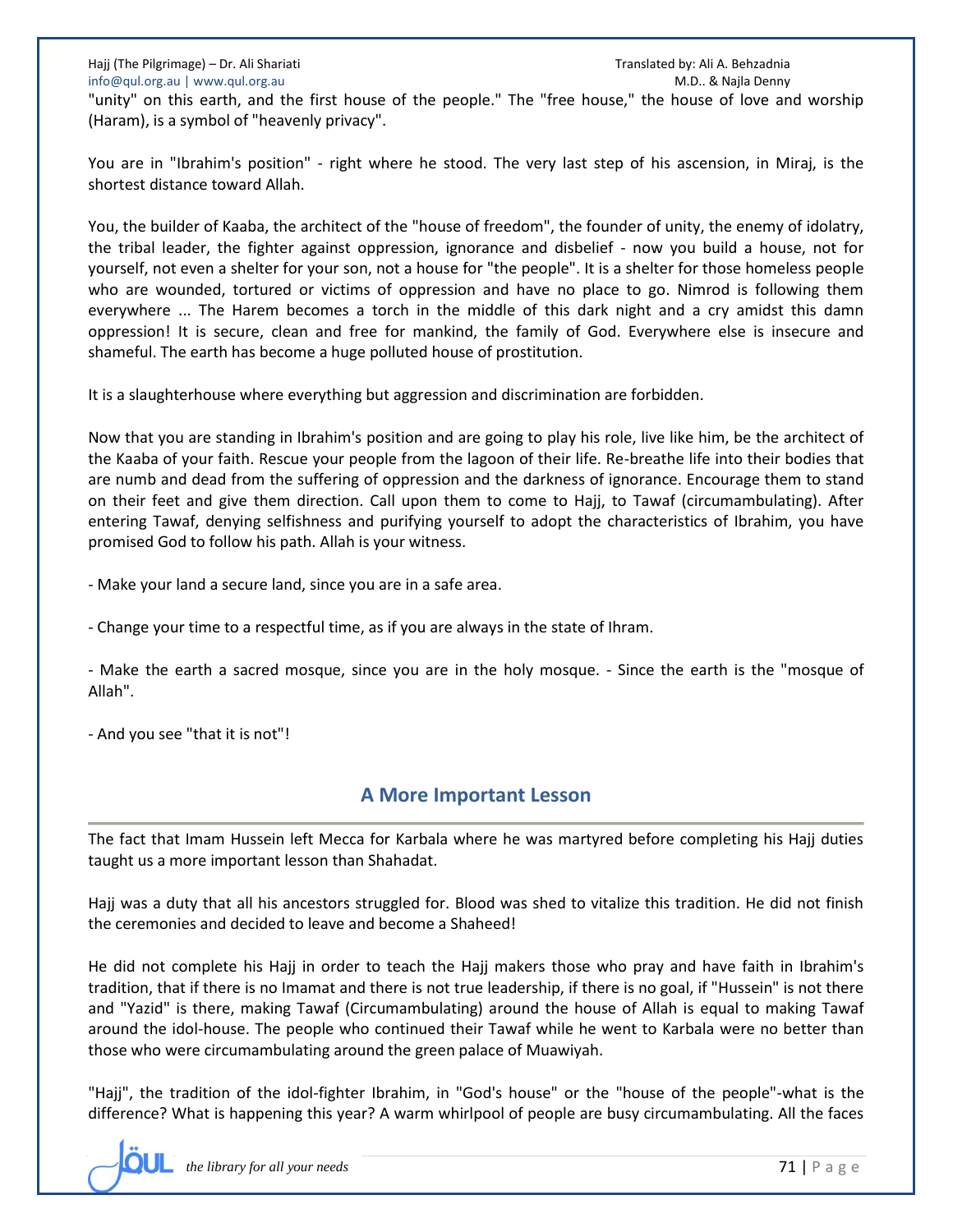are eager with interest. All the hearts are burning with love. All the people are answering Allah's invitation. The love of faith, the glory of Islam, the fear of God and punishment of the day of judgment and the desire for worship are pushing the chosen people of the community to circumambulate around the Kaaba.

Among these faces were: the companions of the Prophet (PBUH), some very early Muslims, the heroes of the Jihads, the conquerors of the lands of the unbelievers, those who destroyed the houses of idols on the earth, whose who lived by the Quran and followed the tradition and spiritual leaders. They were all discarding all worldly matters. Fully in love with God, they saw paradise dancing in front of their eyes, houris twinkling at their righteous faces and angels calling upon them from the sky. While Gabriel had his wings under their feet, they were busy circumambulating!

Who is the man who so decisively and angrily comes out of the crowded whirlpool of Muslims and leaves behind the city of "holiness, security and love"? Now that all the Muslims are facing toward the Kaaba, where is he going? Why does he not turn around to see this moving circle where people are cirumambulating the house of Ibrahim to the music of Nimrod and running between Safa and Marwa as a show of their useless efforts. From Arafat, which is the beginning of history, the stage of the first visit of Adam and Eve on earth, they are taken to Mashar in the darkness. In this land of consciousness where these slaves of ignorance should not be, they are asked to sleep all night and by dawn they are moved like the flock of a beast to the land of Mina. The three evils of trinity are located here. As a joke with Ibrahim and a trick to Allah, they throw a few tiny pebbles to the well made-up faces of the three Gods whom they have been worshipping all their lives. They kill the sheep as a symbol of their miserable fate.

They are like beasts and these three gods, taking advantage of the meat, skin mild and wool of this animal, have come to power and decorated their table! These poor people have always been sacrificed upon the demand of these gods and their red blood is shed and poured into the vessels of the green palace, the Zarar Mosque, and the commonwealth of Croesus. At the end, to show their obedience to these gods they should shave their heads!

Oppressors use ignorance as their tools. These are the conservative people whose hands lie soaked in the blood of facts. In the "absence of these people", in any generation and at anytime there will be ground for "man's martyrdom". Evil is hiding itself behind the masks of holiness and righteousness. These are the same Hajj performers who whispered by the idols and sacrificed Ismail in front of Nimrod with their own hands. Then they celebrated the day of "human sacrifice" or "the sacrifice of the Ismail of their time." They turn their backs to the Kaaba and face Qibla of their miserable life, saying to themselves "the hell with this world", let's work for the "paradise of the hereafter"! Feeling happy with the joy of the life after death, they are sound asleep on the warm ashes of the master's kitchen floor and enjoy the left overs of the plunderer's table!!!

# **Epilogue - Poem by Naser Khosrow**

The pilgrims returned with reverence. They were thankful to the Merciful God. On their way to Mecca from Arafat, They repeatedly said "Labbaika" with great respect.